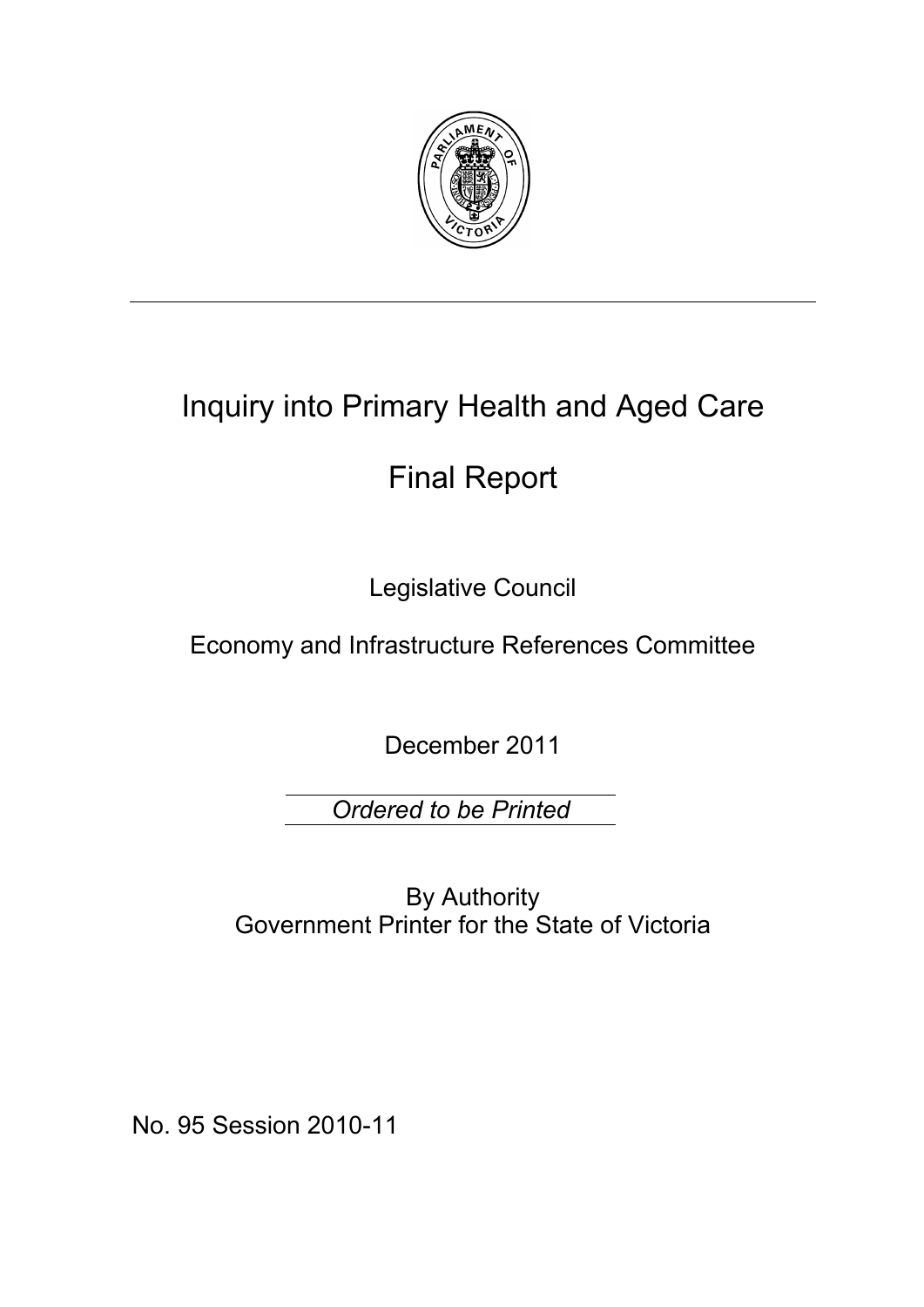*Legislative Council Economy and Infrastructure References Committee* 

**Inquiry into Primary Health and Aged Care** 

**ISBN: 978-0-9872446-0-4**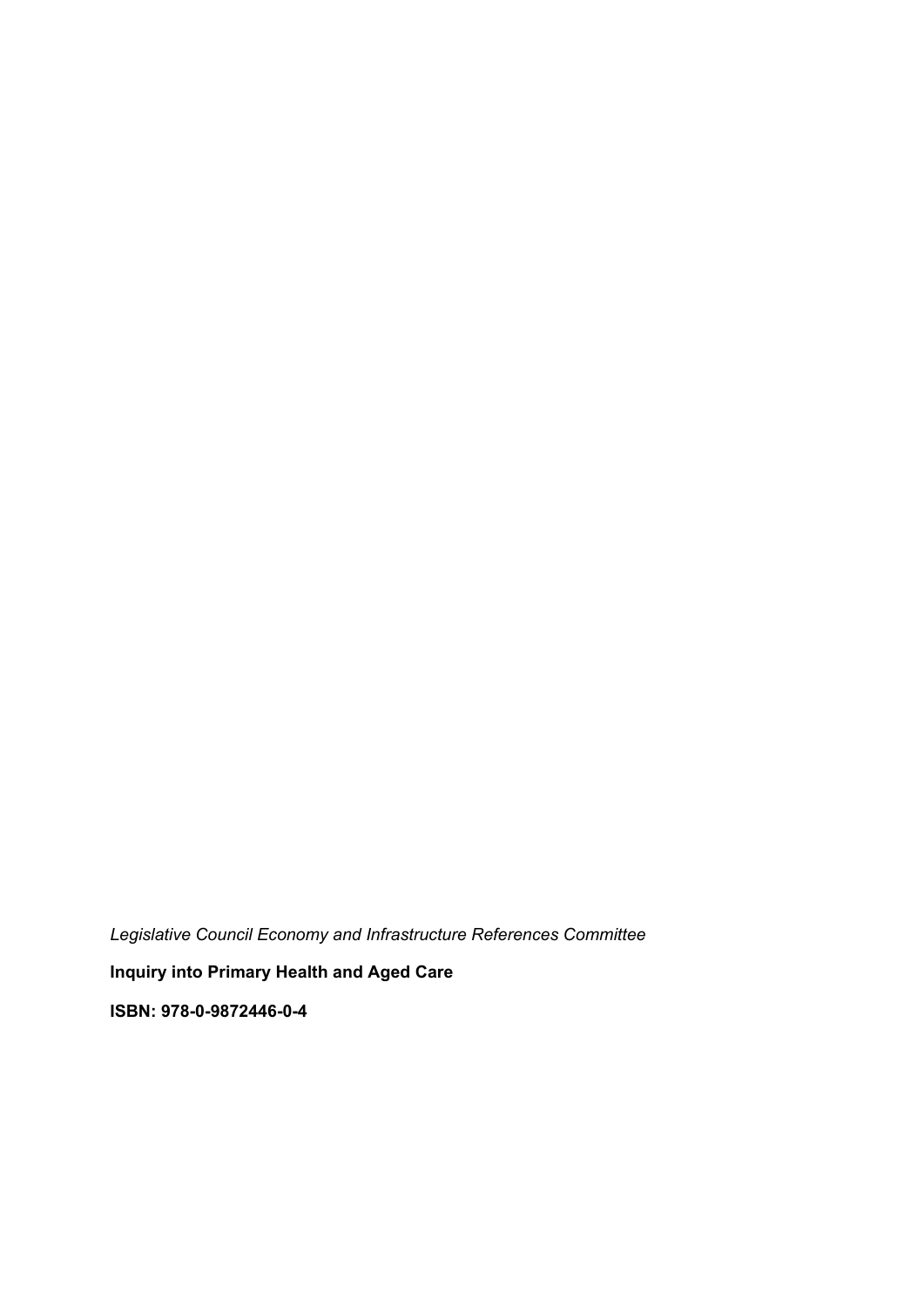# Table of contents

|    |                 | <b>Economy and Infrastructure References Committee</b><br><b>Committee Members</b><br><b>Committee Staff</b>  | 1<br>1   |  |  |
|----|-----------------|---------------------------------------------------------------------------------------------------------------|----------|--|--|
|    |                 | <b>Chair's Foreword</b>                                                                                       | 1<br>3   |  |  |
|    | <b>Findings</b> |                                                                                                               | 5        |  |  |
|    |                 |                                                                                                               |          |  |  |
|    |                 | <b>Recommendations</b>                                                                                        | 7        |  |  |
|    | <b>Acronyms</b> |                                                                                                               | 11       |  |  |
| 1. |                 | Introduction                                                                                                  | 13       |  |  |
|    |                 | 1.1 Terms of reference                                                                                        | 13       |  |  |
|    |                 | 1.2 Inquiry Process                                                                                           | 13       |  |  |
|    |                 | 1.3 Scope of the Committee's Inquiry                                                                          | 14       |  |  |
| 2. |                 | <b>Primary care in Victoria</b>                                                                               | 15       |  |  |
|    |                 | 2.1 Primary care                                                                                              | 15       |  |  |
|    |                 | 2.2 General practitioners                                                                                     | 15       |  |  |
|    |                 | 2.3 Community health services                                                                                 | 16       |  |  |
|    |                 | 2.4 Allied health<br>2.5 Hospitals                                                                            | 18<br>18 |  |  |
|    |                 |                                                                                                               |          |  |  |
| 3. |                 | Recent reforms to improve primary care in Victoria                                                            | 21<br>21 |  |  |
|    |                 | 3.1 Recent reforms to improve primary care in Victoria                                                        |          |  |  |
|    |                 | 3.2 National Health Care Reform Agreement<br>3.3 Medicare Locals                                              |          |  |  |
|    |                 | 3.4 Personally Controlled Electronic Health Records                                                           | 21<br>22 |  |  |
|    |                 | 3.5 National Health Performance Authority                                                                     | 23       |  |  |
|    |                 | 3.6 Impact of recent reforms on primary health care in Victoria                                               | 23       |  |  |
| 4. |                 | <b>Primary care data</b>                                                                                      | 25       |  |  |
|    |                 | 4.1 Primary care data                                                                                         |          |  |  |
|    |                 | 4.2 Reasons for which people receive primary care treatments                                                  | 25       |  |  |
|    |                 | 4.2.1 Data currently collected in relation to the reasons for which people<br>receive primary care treatments | 25       |  |  |
|    |                 | 4.2.2 Potential issues with mandating collection of data                                                      | 28       |  |  |
|    |                 | 4.2.3 Alternatives to collecting data through a mandatory system                                              | 30       |  |  |
|    |                 | 4.3 Waiting times and waiting lists                                                                           | 34       |  |  |
|    |                 | 4.3.1 Data currently collected relating to waiting times and waiting lists for<br>primary care                | 34       |  |  |
|    |                 | 4.3.2 Issues with mandating collection of data and difficulties in interpreting the<br>data                   | 35       |  |  |
|    |                 | 4.3.3 Alternatives to collecting data through a mandatory system                                              | 36       |  |  |
|    |                 | 4.3.4 Other issues relating to access to primary care                                                         | 38       |  |  |
|    |                 | 4.4 Outcome measures / appropriate treatment of conditions in primary care<br>settings                        | 39       |  |  |
|    |                 | 4.4.1 Interpretation of this term of reference                                                                | 39       |  |  |
|    |                 | 4.4.2 Difficulty measuring outcomes as opposed to outputs                                                     | 40       |  |  |
|    |                 | 4.4.3 Programs currently in place to measure and improve primary care                                         |          |  |  |
|    |                 | outcomes                                                                                                      | 40       |  |  |
|    |                 | 4.4.4 Appropriate treatment in primary care settings                                                          | 46       |  |  |
|    |                 | 4.5 Conditions for which hospitalisations can be avoided                                                      | 48       |  |  |
|    |                 | 4.5.1 Data currently collected on avoidable hospitalisations                                                  | 49       |  |  |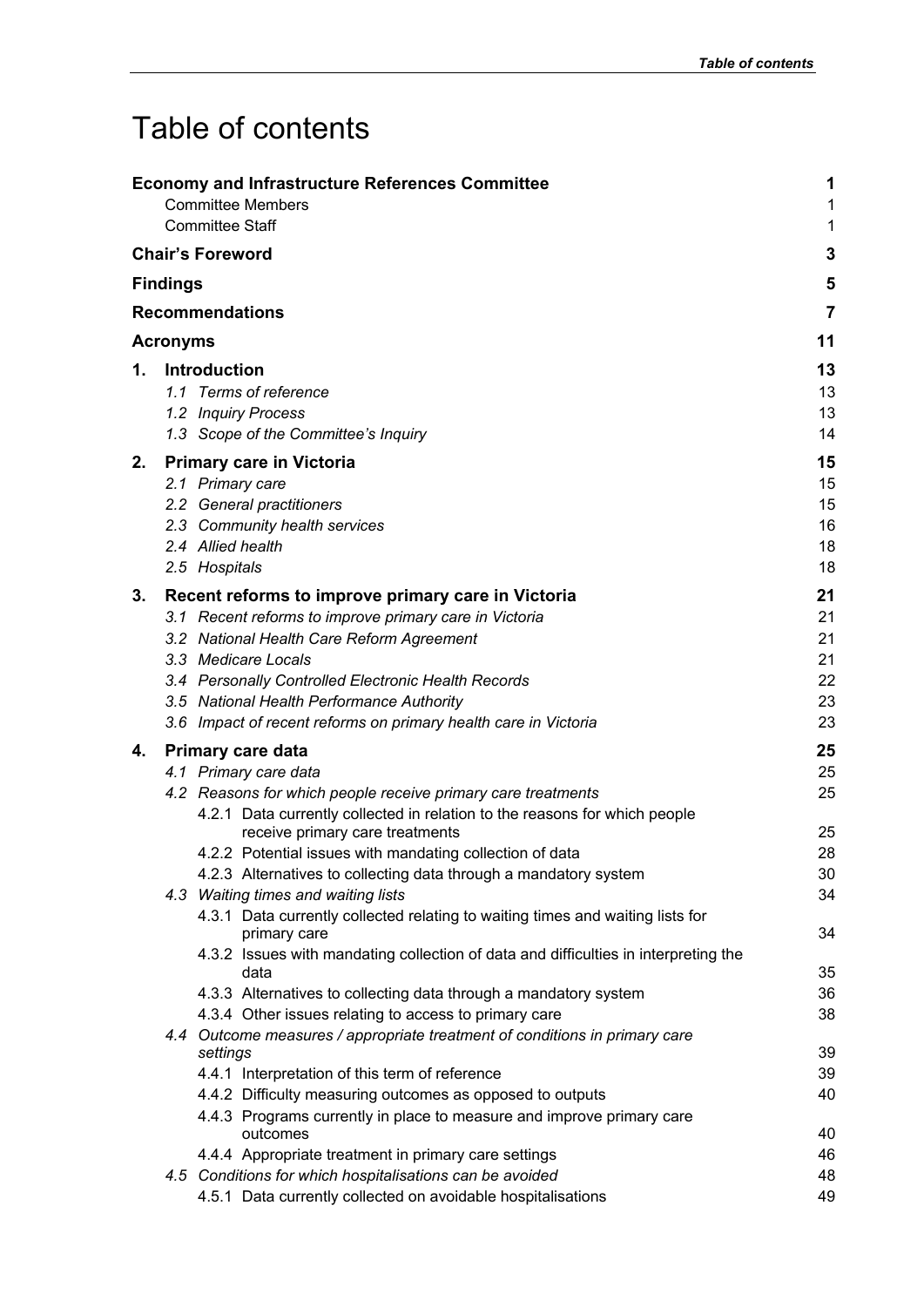|    |                |  | 4.5.2 Interpretation of data currently collected on avoidable hospitalisations                                 | 52 |
|----|----------------|--|----------------------------------------------------------------------------------------------------------------|----|
|    |                |  | 4.5.3 Use of data on avoidable hospitalisations                                                                | 53 |
| 5. |                |  | <b>Aged care in Victoria</b>                                                                                   | 55 |
|    |                |  | 5.1 Introduction                                                                                               | 55 |
|    |                |  | 5.2 Access to aged care                                                                                        | 55 |
|    |                |  | 5.2.1 Aged Care Assessment Program                                                                             | 55 |
|    |                |  | 5.2.2 Cost of the Aged Care Assessment Program                                                                 | 56 |
|    |                |  | 5.2.3 Future changes to the Aged Care Assessment Program                                                       | 56 |
|    |                |  | 5.3 Provision of aged care in Victoria                                                                         | 57 |
|    |                |  | 5.3.1 Residential aged care                                                                                    | 57 |
|    |                |  | 5.3.2 Other types of community care                                                                            | 57 |
|    |                |  | 5.4 Regulation of aged care                                                                                    | 59 |
|    |                |  | 5.4.1 Aged care accreditation                                                                                  | 59 |
|    |                |  | 5.4.2 Recent reviews of aged care accreditation                                                                | 60 |
| 6. | Aged care data |  |                                                                                                                |    |
|    |                |  | 6.1 Aged care data and quality reporting                                                                       | 61 |
|    |                |  | 6.2 Actual rates of provision of aged care and community care alternatives                                     | 61 |
|    |                |  | 6.2.1 Data currently collected on residential aged care and community care<br>places                           | 61 |
|    |                |  | 6.2.2 Use of data on aged care and community care places to plan for future<br>need                            | 65 |
|    |                |  | 6.2.3 Improving access to information on aged care and community care<br>places                                | 65 |
|    |                |  | 6.3 Measuring quality and outcomes in residential aged care facilities                                         | 66 |
|    |                |  | 6.3.1 Residential aged care accreditation                                                                      | 66 |
|    |                |  | 6.3.2 Residential aged care quality indicators                                                                 | 68 |
|    |                |  | 6.3.3 Victorian Government budget measures for aged care                                                       | 72 |
|    |                |  | 6.4 Conditions for which hospitalisations can be avoided                                                       | 75 |
|    |                |  | 6.4.1 Data currently collected on avoidable hospitalisations from residential<br>aged care                     | 75 |
|    |                |  | 6.4.2 Using admission to hospital from residential aged care facilities as a<br>measure of the quality of care | 77 |
|    |                |  | <b>Appendix A: List of Written Submissions Received</b>                                                        | 81 |
|    |                |  | <b>Appendix B: Schedule of Public Hearings</b>                                                                 | 83 |
|    |                |  | Appendix C: Summary of primary care data                                                                       | 85 |
|    |                |  | Appendix D: Summary of aged care data                                                                          | 87 |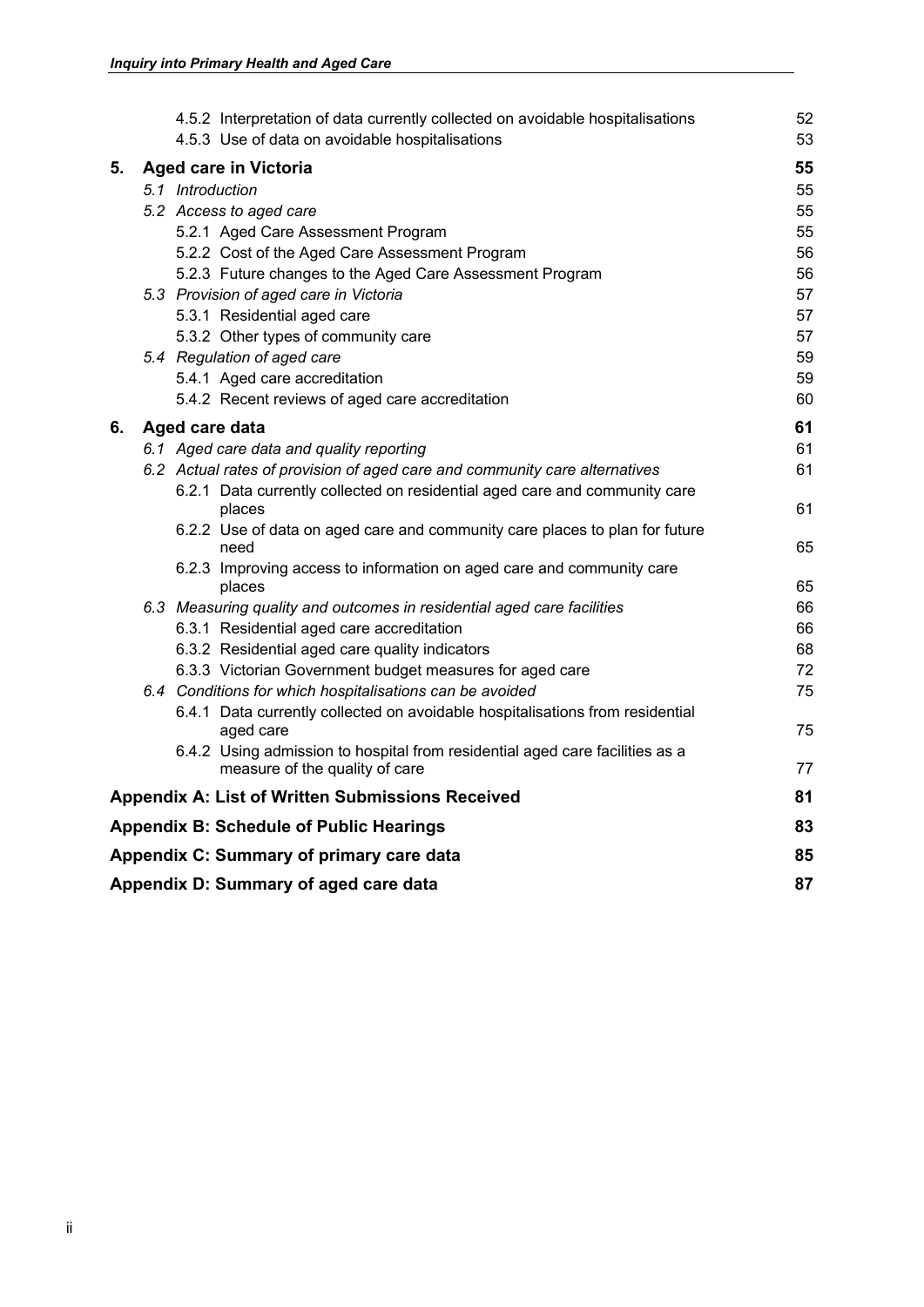# Economy and Infrastructure References **Committee**

# **Committee Members**

Ms Jaala Pulford – Chair Member for Western Victoria Region

Mrs Andrea Coote – Deputy Chair Member for Southern Metropolitan Region

Mr Greg Barber Member for Northern Metropolitan Region

Ms Candy Broad Member for Northern Victoria Region

Mr Damian Drum Member for Northern Victoria Region

Mr Bernie Finn Member for Western Metropolitan Region

Mr Simon Ramsay Member for Western Victoria Region

Mr Adem Somyurek Member for South Eastern Metropolitan Region

# **Committee Staff**

Mr Robert McDonald – Secretary to the Committee

Ms Vicky Delgos – Research Officer

Mr Sean Marshall – Research Assistant

Address all correspondence to –

Economy and Infrastructure References Committee Department of the Legislative Council Parliament of Victoria Spring Street MELBOURNE VIC 3002

Telephone: (03) 8682 2817 Facsimile: (03) 9651 8799 Email: council@parliament.vic.gov.au Web: www.parliament.vic.gov.au/standing-committee-on-economy-and-infrastructure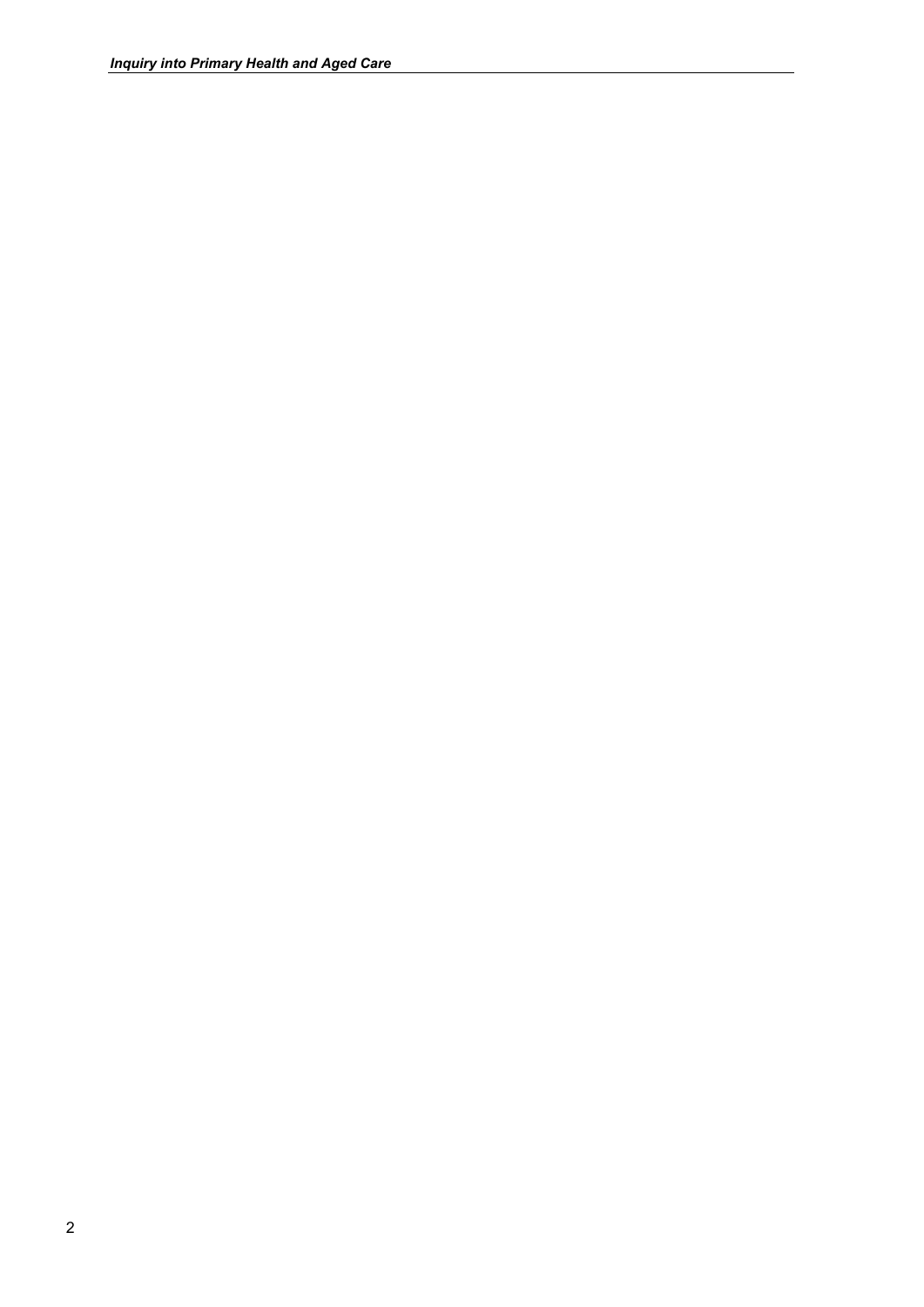# Chair's Foreword

I am pleased to present the first report of the Economy and Infrastructure References Committee. This is the first report from one of the Legislative Council Standing Committees, which were established under the Standing Orders of the Legislative Council in late 2010.

The Committee's Inquiry examined a variety of issues connected with the provision of primary care and aged care services in Victoria. Unfortunately, parts of the terms of reference were difficult to understand and numerous comments were made in submissions and at public hearings on the ambiguity of the language in the reference. This hindered the Committee's ability to take evidence as many of the submissions focused on the language used in the terms of reference rather than the issues at hand. Despite this, the Committee was determined to examine each issue raised in the reference, with a view to adding value where possible.

The first area of the Committee's inquiry was primary care. The primary care system is principally Commonwealth funded and is currently undergoing significant reform at a national level through the National Health Care Reform Agreement, Medicare Locals and the implementation of Personally Controlled Electronic Health Records. A number of the issues examined by the Committee are best addressed at a national level, however it is important that Victoria works with the Commonwealth Government to gain the best outcomes for Victorians.

The terms of reference required the Committee to examine whether the provision of certain information by primary care providers to governments should be mandated. There was strong opposition to mandatory data collection by a number of professional associations, and significant challenges would be faced in implementing such a system. The Committee examined a number of alternatives to the mandatory collection of data that may be more cost effective options of monitoring and evaluating primary care services.

The Committee also heard that there is a growing prevalence of diabetes and cardiovascular disease in the community. These health problems are causing significant stress already on the health care system, with their impact growing in future. It would be beneficial for the Department of Health to better target groups at risk of these health problems early to avoid hospitalisations and further medical intervention.

The second area of the Committee's inquiry was aged care. As aged care is regulated by the Commonwealth and principally funded by the Commonwealth, the Committee focussed on the role the State could play in improving aged care services. Access to primary care and aged care, particularly in remote and regional areas, were common themes throughout the Committee's investigations and more needs to be done to address these issues.

Regrettably, the work of the Committee has been hampered by a lack of resources. As no additional funding was provided by the Government for the Legislative Council Standing Committees, the Committee was initially advised there were insufficient funds to fully advertise its terms of reference and a full-time Research Officer was not made available to the Committee until October, six months after receiving the reference.

Under the Standing Orders, Committee meetings are scheduled to take place on Wednesday evenings and late parliamentary sittings have placed significant demands on Committee members. On four occasions the Committee met on a Wednesday evening despite the Council sitting past midnight on the Tuesday. WorkSafe Victoria has reported that long working hours and insufficient recovery time leads to a reduced ability to concentrate, make decisions, think analytically and communicate effectively. I urge the Government to consider the impact that its preferred sitting hours are having on the capacity for effective and orderly functioning of the Legislative Council Standing Committees, in the best interests of Victorians.

On behalf of the Committee, I would like to thank all the organisations that provided submissions to this Inquiry and to the organisations that provided evidence at the Committee's public hearing. The information provided was valuable and assisted the Committee greatly. As Chair of this Committee, I wish to thank my Committee members for their tireless work on this Inquiry and to the staff of the Secretariat for their research, writing and administrative assistance. While not legislatively required, I urge the Government to respond to the recommendations of this important Inquiry and look forward to seeing a response from the Government on the action it plans to take.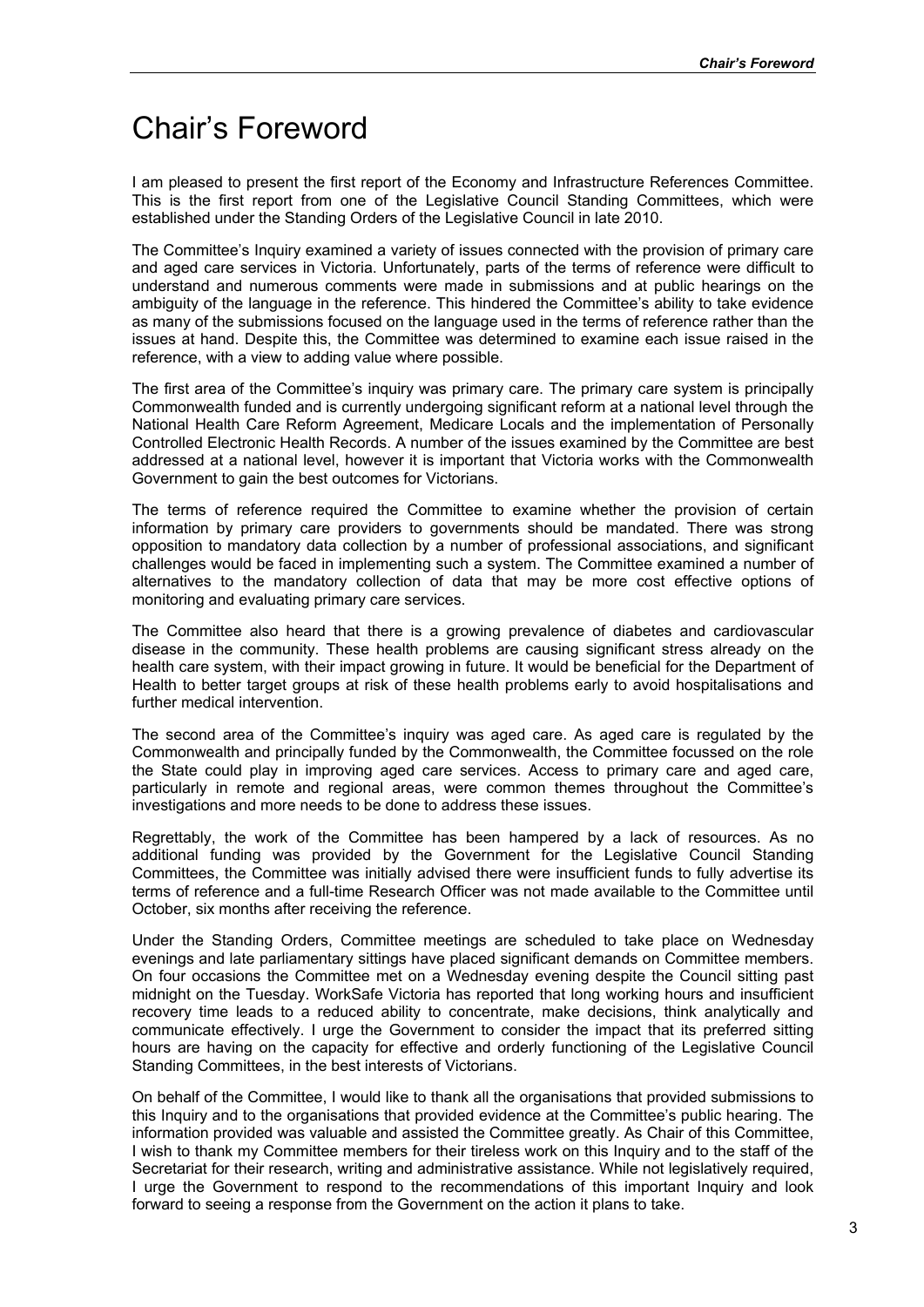Finally, I note that the topic of the Committee's first inquiry, primary health and aged care, was not directly relevant to the Economy and Infrastructure References Committee's functions. Under the Standing Orders the Committee is responsible for inquiring into and reporting on any proposal, matter of thing concerned with agriculture, commerce, infrastructure, industry, major projects, public sector finances and transport. I urge the Government to ensure future references to the Committee are more appropriately aimed at the Committee's areas of responsibility.

**JAALA PULFORD CHAIR**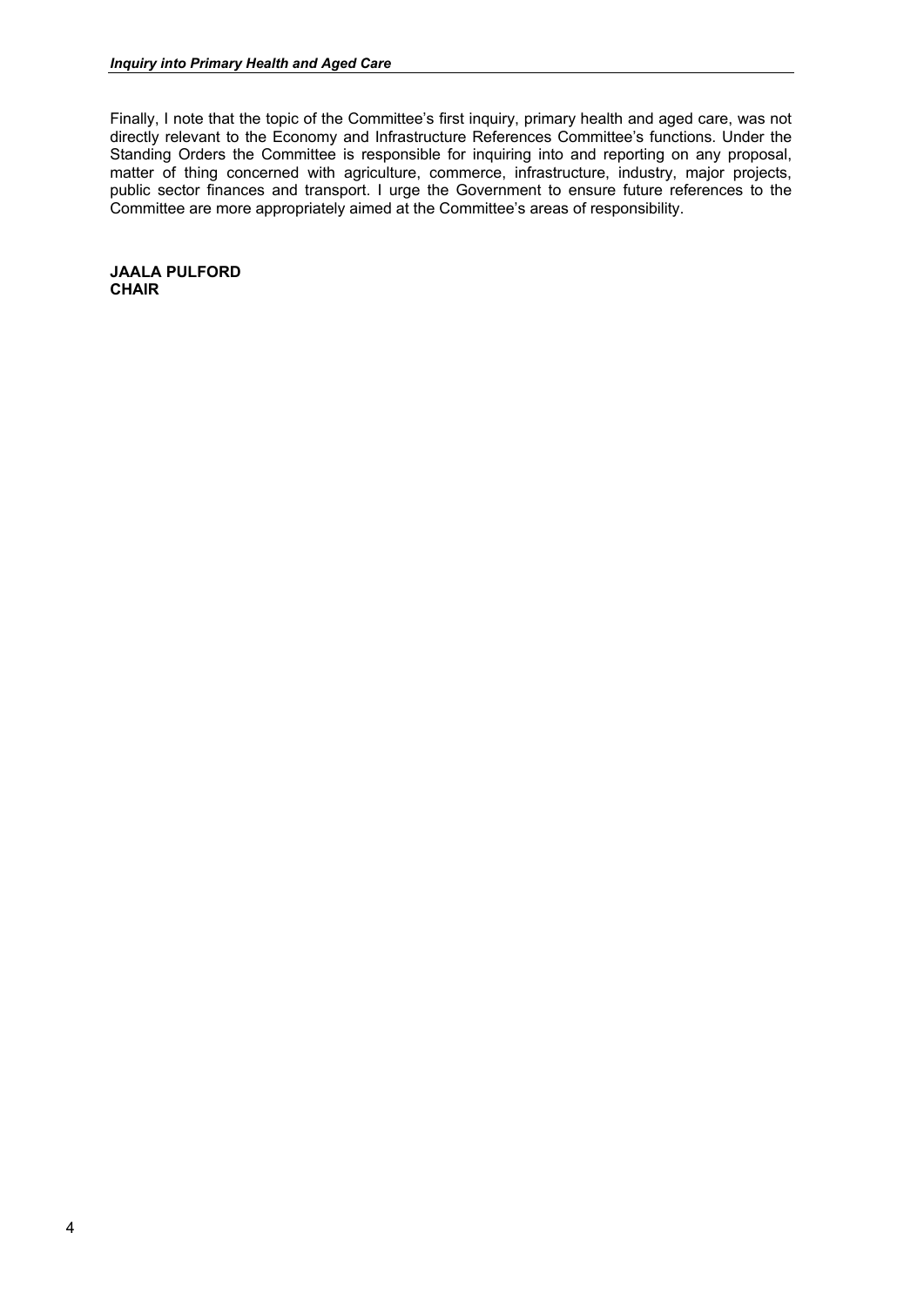# Findings

# **Finding 1**

Mandatory provision of information on the reasons people receive primary care treatments would face significant administrative, technical and logistical obstacles and is not recommended at this time.

**[page 33]** 

## **Finding 2**

Survey-based data collection programs are a cost effective way of collecting information on the reasons for which people receive primary care treatments. However, there are limitations associated with the use of such survey techniques which need to be considered. In addition, sampling techniques do not provide a complete set of data, so cannot be used to analyse performance of individual service providers.

**[page 34]** 

## **Finding 3**

Significant resources would be required to collect data on waiting times and waiting lists and, due the varied nature and resources available to primary health providers, such data cannot be easily compared between services. The Committee therefore does not recommend that waiting times and waiting lists for primary care services be mandated.

**[page 38]** 

#### **Finding 4**

The Committee supports improved measurement of primary health care outcomes, instead of the current focus on outputs. However, given the significant national reforms currently underway, in particular the establishment of the National Health Performance Authority and the roll out of Medicare Locals, the Committee awaits further details on the data collection and reporting roles of these bodies before making further comment.

**[page 45]** 

## **Finding 5**

The Committee supports the initiative by the Victorian Department of Health to develop a health outcomes framework and clinical indicators for community health services, consistent with those being developed nationally, however notes that indicators and outcomes should be relevant and useful to Victoria.

**[page 45]**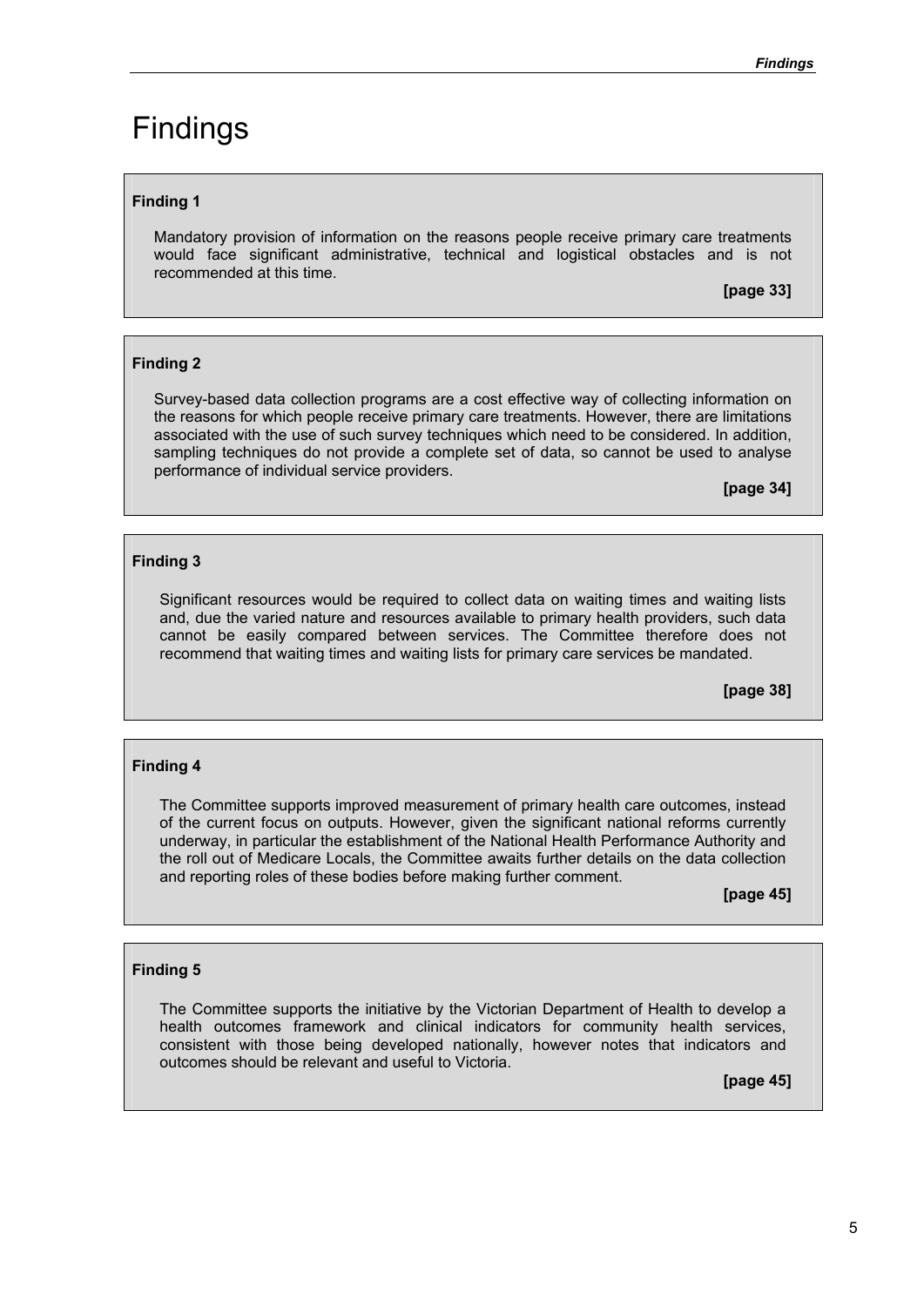### **Finding 6**

Due to the varied nature and resources of primary health providers, Australia should not mandate processes for "appropriate treatment" for patients in primary care settings.

**[page 48]** 

### **Finding 7**

Data on conditions for which hospitalisations can be avoided should continue to be collected and used as an indicator of the adequacy of our primary health care system, however, this data must not be considered in isolation. A number of other issues, including socioeconomic factors and willingness to seek treatment, must also be taken into account when interpreting this data.

**[page 54]** 

#### **Finding 8**

Data on the provision of residential aged care and community care alternatives is currently collated and made available by the Commonwealth Government.

**[page 65]** 

#### **Finding 9**

The current aged care accreditation process is effective and has driven quality improvements in residential aged care facilities. Public reporting of accreditation assessments is useful for informing the consumers about the quality of services provided by individual providers.

**[page 68]** 

#### **Finding 10**

The Victorian Department of Health's:

- quantity indicators for ACAS do not provide a complete measure on the timeliness of assessments;
- quality measures for residential aged care services do not adequately measure the quality of service provision; and
- quality measure for HACC does not provide any information on the quality of the service received by HACC recipients.

**[page 75]** 

#### **Finding 11**

Data on avoidable hospitalisations could be used as one indicator of the quality of the care in residential aged care facilities, however, data must not be considered in isolation. A number of other issues, including access to primary care, clinical judgement, skill mix of staff and family pressure must also be taken into account when interpreting avoidable hospitalisation data.

**[page 80]**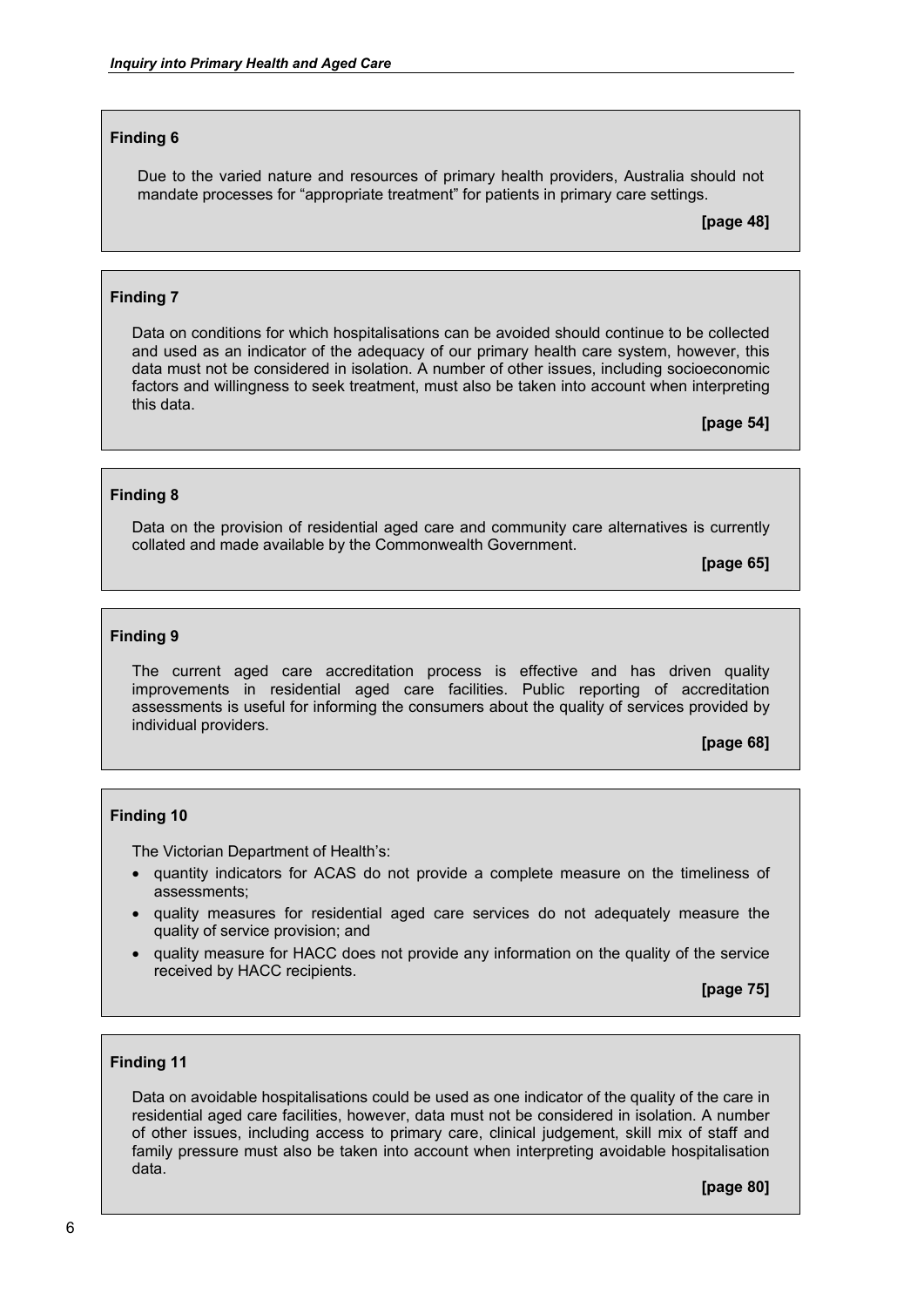# Recommendations

## **Recommendation 1**

The Committee recommends the Victorian Government work with the Commonwealth Government, the National E-Health Transition Authority and professional associations to investigate how the Personally Controlled Electronic Health Records system can best capture and collate data on the reasons for which people receive primary care treatment, and ways in which the State can gain access to this data.

**[page 34]** 

## **Recommendation 2**

The Committee recommends the Victorian Department of Health evaluate and analyse data currently publicly available through the BEACH program on reasons for GP-patient encounters. If more detailed or tailored data is required, the Committee recommends the Department utilise a survey-based data collection program to supplement existing information, or the Department could consider becoming a participating member of BEACH.

**[page 34]** 

## **Recommendation 3**

The Committee recommends the Victorian Government work with the Commonwealth Government and professional associations to investigate the possibility of implementing national survey-based data collection programs, to capture data on the reasons why patients utilise community and allied health primary care providers.

**[page 34]** 

## **Recommendation 4**

The Committee recommends that the Victorian Department of Health work with Medicare Locals and the Commonwealth Government to identify and address areas of need for primary care services, in particular in relation to after hours care and access to services in remote and regional areas.

**[page 39]** 

## **Recommendation 5**

The Committee recommends that the Victorian Department of Health work with Medicare Locals to ensure that patients are aware of the different primary care services and treatment options available in their area to ensure the best health outcomes.

**[page 48]**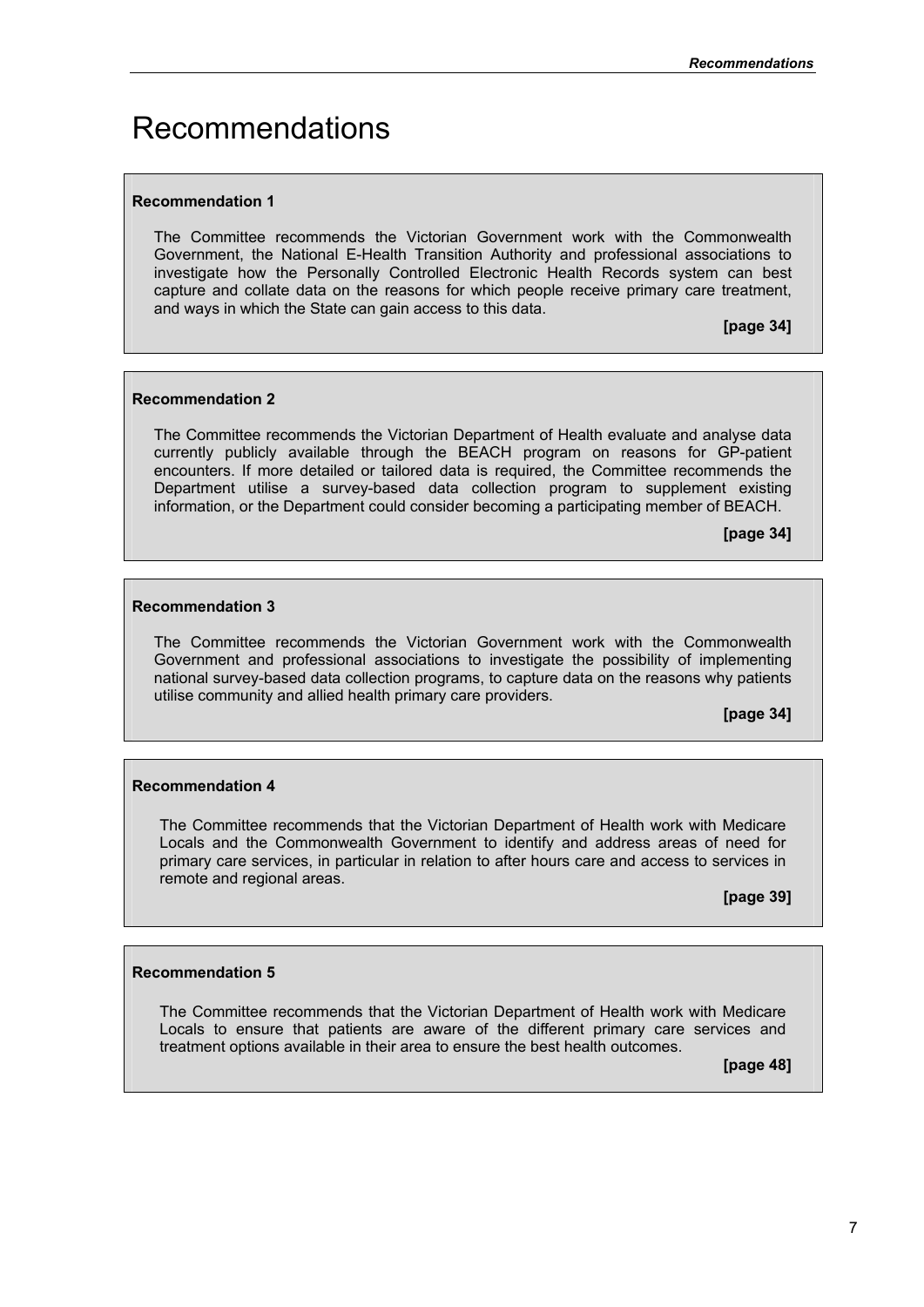#### **Recommendation 6**

The Committee recommends that further work be undertaken to examine the links between access to primary care and avoidable hospitalisations in order to better understand the data already collected and to better utilise the data to improve health outcomes and reduce any unnecessary burden on hospitals and emergency departments.

**[page 54]** 

### **Recommendation 7**

The Committee recommends that the Victorian Department of Health take urgent action to address the rising prevalence of type 2 diabetes and cardiovascular disease by appropriately targeting groups at risk as early as possible to avoid hospitalisations and further medical intervention in future.

**[page 54]** 

#### **Recommendation 8**

The Committee recommends the Victorian Department of Health report publicly on the data currently collected against quality indicators for Public Sector Residential Aged Care Services, as foreshadowed in the 2007-08 Resource Manual.

**[page 71]** 

#### **Recommendation 9**

The Committee recommends the Victorian Department of Health analyse the data which has been collected through its Quality Indicators in Public Sector Residential Aged Care Services project to determine whether the collection of this data has led to improvements in the quality of care. The Committee further recommends that based on the findings of this review, the Department engage with the Commonwealth to determine whether the development of a quality assurance framework, requiring all residential aged care providers to report against published quality indicators (as recommended by the Productivity Commission), would be beneficial in informing consumers and achieving better health outcomes.

**[page 72]** 

#### **Recommendation 10**

The Victorian Department of Health should:

- include the average wait between client registration and ACAS assessment in its performance measures;
- include more meaningful measures on the quality of its residential care services; and
- as part of its 2012-13 Budget, put in place performance measures for the HACC program that adequately measure the quality of HACC services provided.

**[page 75]**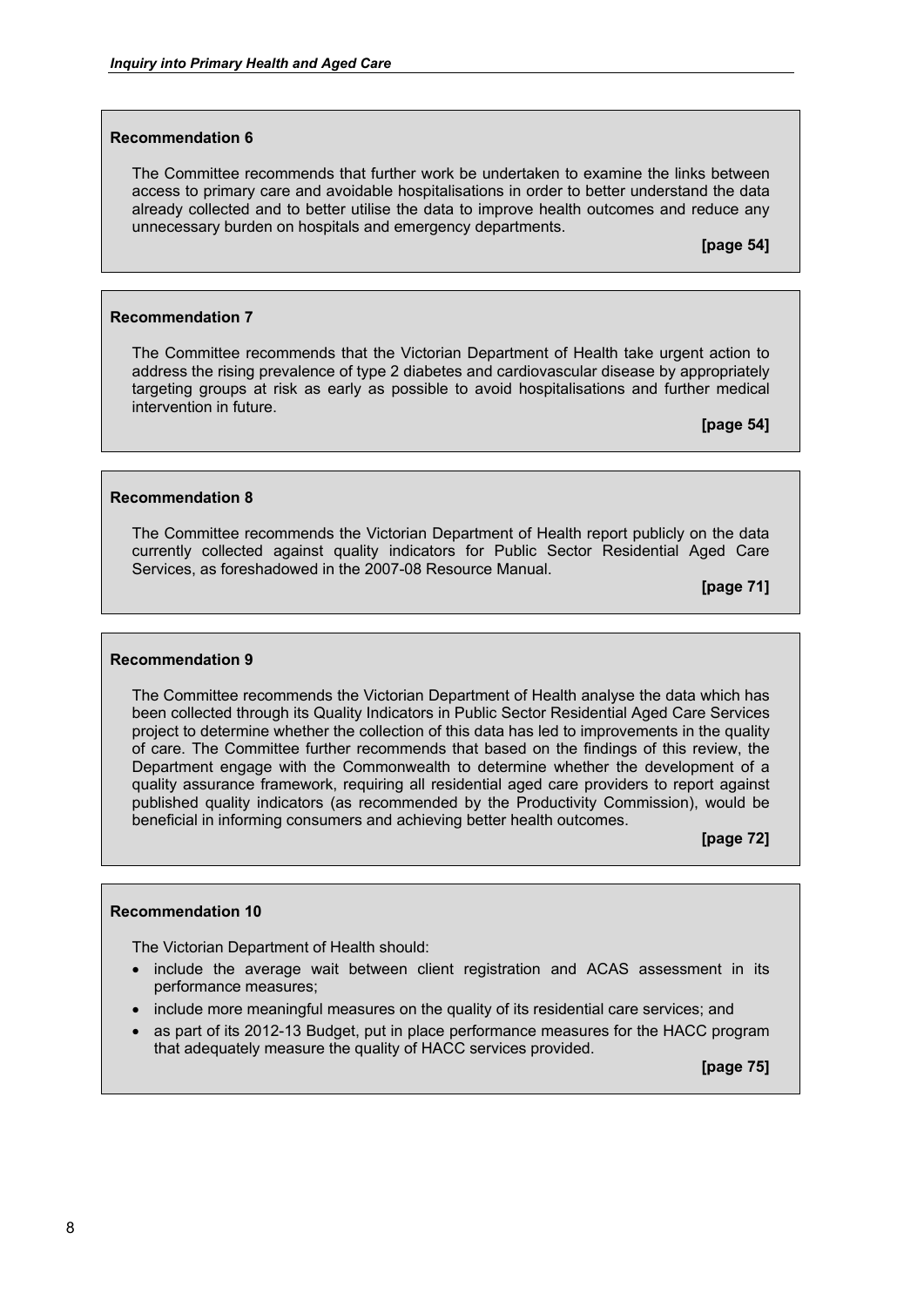## **Recommendation 11**

The Committee recommends the Victorian Government make representations to the Commonwealth Government to encourage it to review the Medicare rebate for medical services provided by GPs visiting residential aged care facilities to ensure that it covers the cost of providing the service, as recommended by the Productivity Commission.

**[page 80]**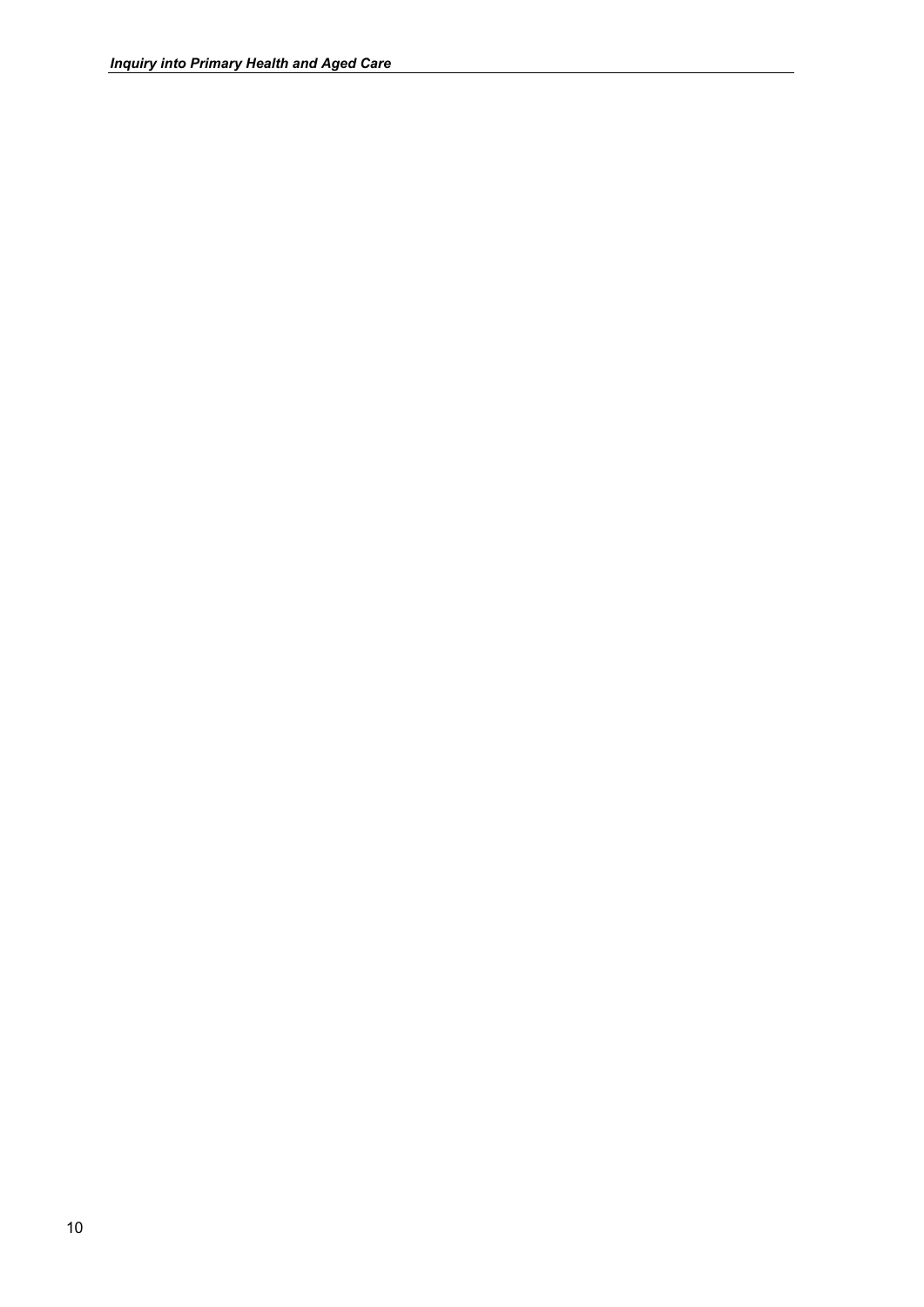# Acronyms

- AACC Australian Aged Care Commission
- ABS Australian Bureau of Statistics
- ACAP Aged Care Assessment Program
- ACAS Aged Care Assessment Service
- ACCMIS Aged and Community Care Management Information System
- ACCV Aged and Community Care Victoria
- ACFI Aged Care Funding Instrument
- ACPR Aged Care Planning Region
- ACSAA Aged Care Standards and Accreditation Agency
- ACSC Ambulatory Care Sensitive Condition
- ACSQH Australian Commission on Safety and Quality in Healthcare
- AIHW Australian Institute of Health and Welfare
- ANAO Australian National Audit Office
- ANF Australian Nursing Federation
- ARIA Accessibility/Remoteness Index of Australia
- BMI Body Mass Index
- CACP Community Aged Care Package
- CALD Culturally and Linguistically Diverse
- COPD Chronic Obstructive Pulmonary Disease
- DHPDS Dental Health Program Data Set
- EACH Extended Aged Care at Home
- EACH D Extended Aged Care at Home Dementia
- FMRC Family Medicine Research Centre
- GP General Practitioner
- HACC Home and Community Care
- NEHTA National E-Health Transition Authority
- NHPA National Health Performance Authority
- NHRA National Health Reform Agenda
- PBS Pharmaceutical Benefits Scheme
- PCEHR Personally Controlled Electronic Health Record
- PHIDU Public Health Information Development Unit
- PIP Practice Incentives Program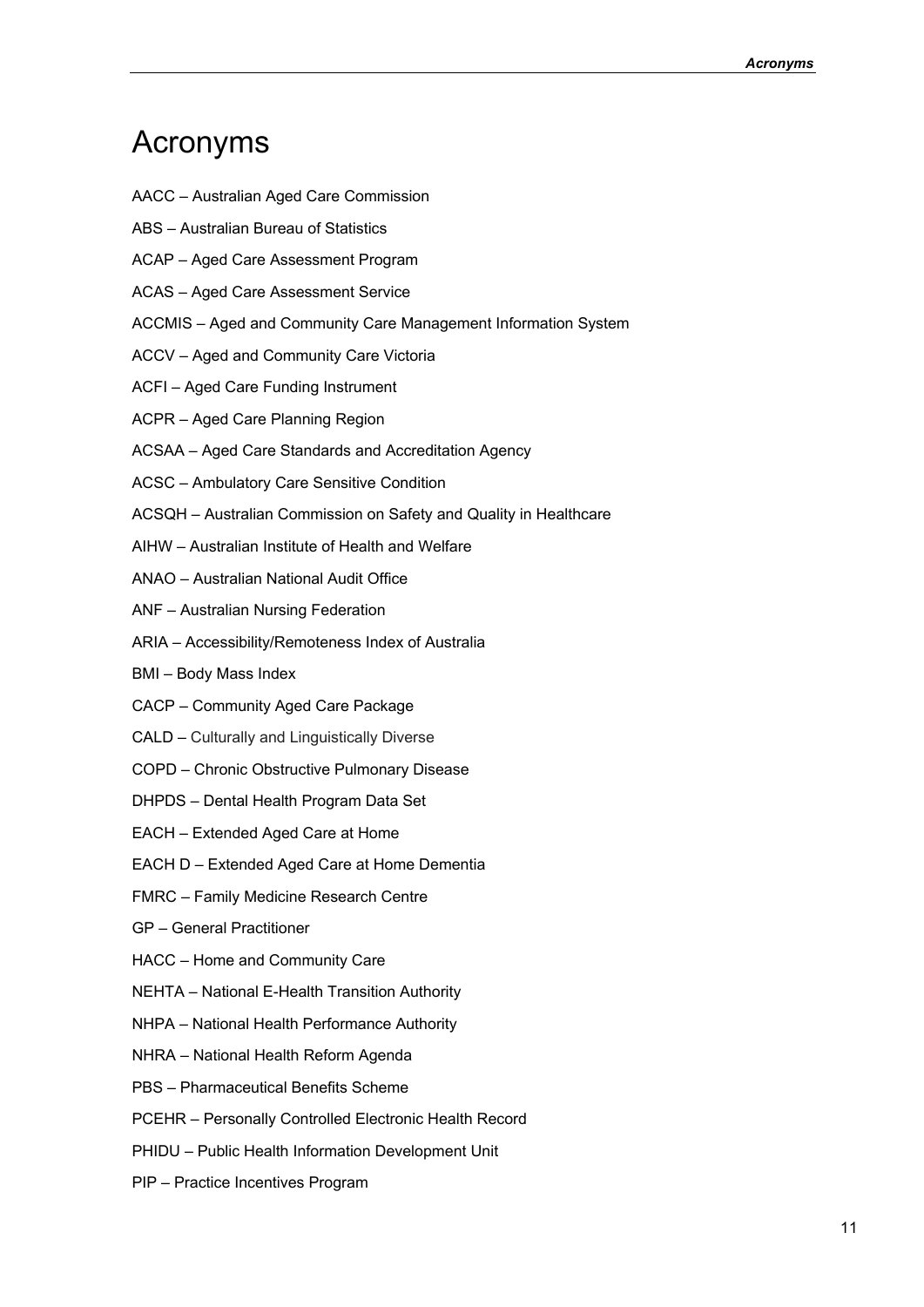PSRACs – Public Sector Residential Aged Care

- QPI Quality Prescribing Incentive
- RACGP Royal Australian College of General Practitioners
- SEIFA Socio-Economic Indexes for Areas
- VAED Victorian Admitted Episodes Dataset
- WICC WONCA International Classification Committee

WONCA – World Organization of National Colleges, Academies and Academic Associations of General Practitioners/Family Physicians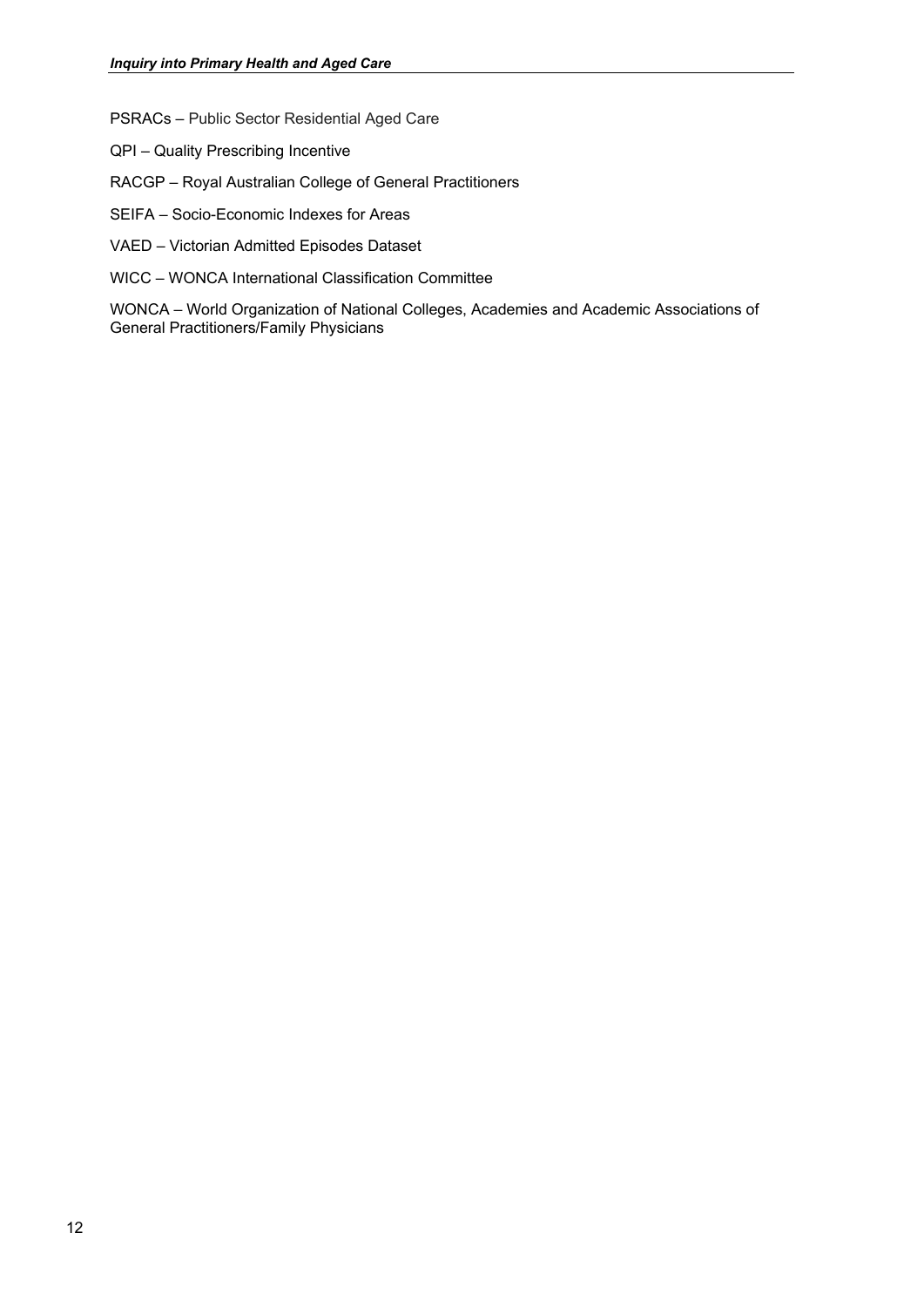# 1. Introduction

# *1.1 Terms of reference*

On 5 April 2011, the Legislative Council agreed to the following resolution:

That this House requires the Economy and Infrastructure References Committee to inquire into, consider and report on the measurement, including budget measures, of primary health and aged care services and outcomes, and in particular whether —

- (1) Australia, like most other western countries, should mandate the provision of information on the reasons people receive primary care treatments, that is, epidemiological coding according to the International Classification of Primary Care or similar;
- (2) Australia should mandate the provision of waiting times and waiting lists for primary care services;
- (3) Australia should mandate the requirement for provision of information about outcome measures, such as appropriate treatment for all patients with diabetes in primary care settings, appropriate treatments for asthma in those settings and so on;
- (4) conditions for which hospitalisations can be avoided should be considered a surrogate for the adequacy of our primary health care system;
- (5) actual rates of provision of residential aged care for each community should be provided, as opposed to bed ratios;
- (6) comparable rates of community care alternatives should be provided for these communities;
- (7) quality criteria for residential aged care across a community and for each individual setting should be more clearly available and provided; and
- (8) potentially unnecessary or avoidable hospitalisations of patients in residential care should be used as a surrogate indicator for poor care in these settings.

and that the Committee present its final report to Parliament no later than 12 months after this reference is given to the Committee.

# *1.2 Inquiry Process*

Upon receiving the terms of reference, the Committee sought briefings from relevant Departments on the issues raised in the reference. On 1 June 2011, the Minister for Health, Hon. David Davis, and Professor Chris Brook, Executive Director, Wellbeing, Integrated Care and Ageing, Department of Health, jointly briefed the Committee, followed by a briefing by Ms Penelope McKay, Director, Budget and Financial Management Division, Department of Treasury and Finance.

A discussion paper was prepared and on 9 July 2011, the Committee advertised its terms of reference in the *Herald Sun* newspaper calling for written submissions. The Committee also wrote to a number of key stakeholders throughout Australia inviting written submissions. Submissions were originally due to close on 19 August 2011, however the Committee later extended the period for submissions to 9 September 2011 to allow a number of organisations who had expressed interest in making a submission further time to finalise their responses. At the close of submissions, a total of 30 written submissions were received. A list of submissions is provided in Appendix A.

Following receipt of written submissions, the Committee sought expressions of interest to appear at a public hearing from the 30 organisations that had made a written submission. Five organisations expressed interest in attending a public hearing and a day of hearings was held on 2 November 2011. The hearings were designed to complement and expand on written submissions and to provide a balance of views and evidence relevant to the Committee's terms of reference. A full list of witnesses who appeared before the Committee is provided in Appendix B.

The Committee gratefully acknowledges the valuable contributions made by all submitters and public hearing witnesses.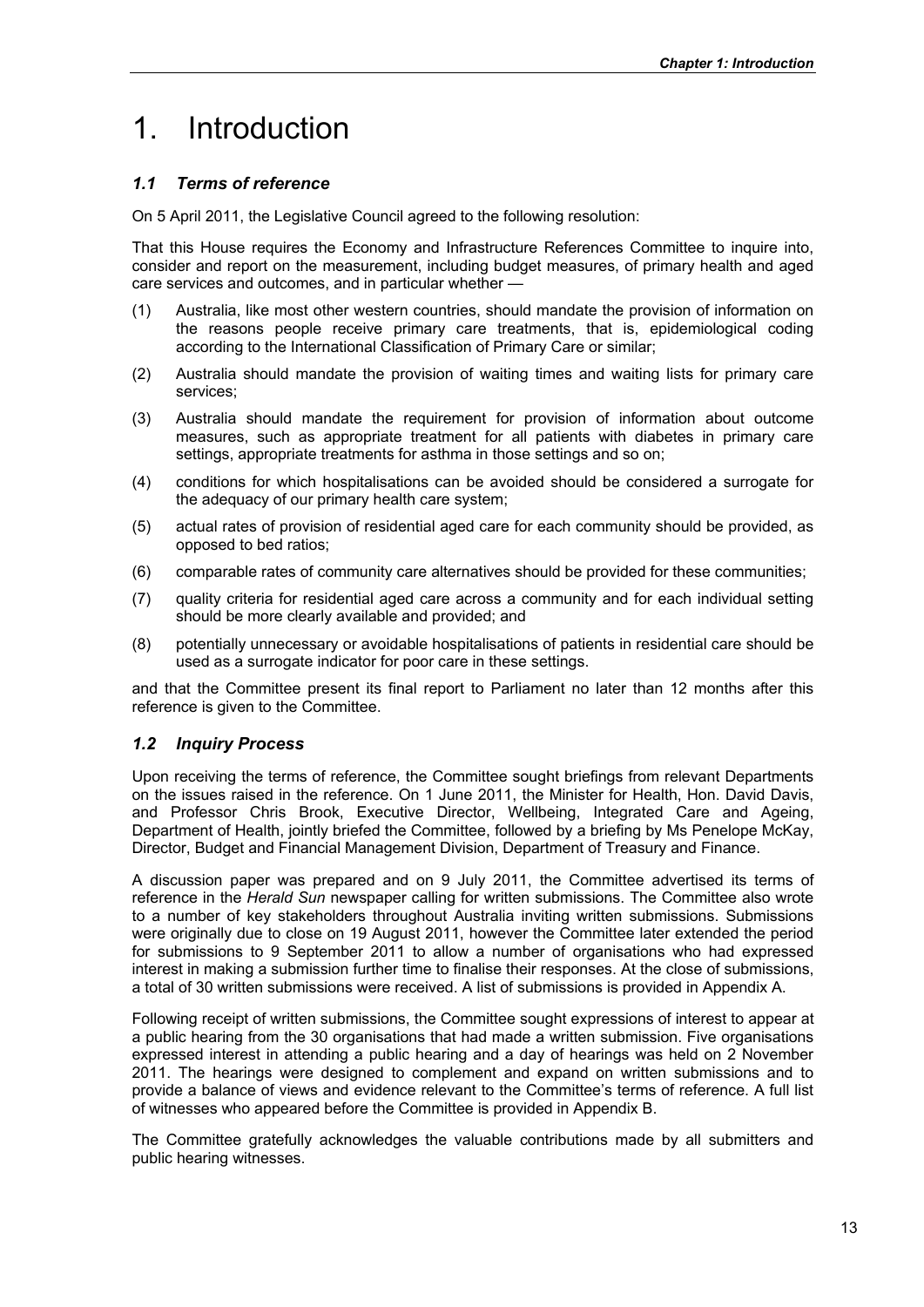# *1.3 Scope of the Committee's Inquiry*

Throughout this Inquiry, the Committee has struggled to interpret the terms of reference it has been provided. The Committee found that the confusion was not limited to its members and similar comments were received from organisations making submissions and witnesses that appeared at its public hearings.

The Committee found that the Department of Health had re-worded these terms of reference in a background paper, stating that the Inquiry was considering the following: $1$ 

- Use of a consistent classification system across all primary health care services (eg International Classification of Primary Care)
- Mandating waiting times and waiting lists
- Mandating of outcome measures & other measures such as cycles of care
- Use of proxy measures such as avoidable hospitalisations.

The Committee considers that confusion over terms of reference has led to organisations, such as the Department of Health, re-wording the reference or making interpretations on what the terms of reference mean. This has led to difficulties for the Committee in collecting evidence from written submissions as well as witnesses in public hearings.

The Committee was also unsure of how budget measures relate to the overall Inquiry. As far as the Committee can determine, there are a small number of Victorian budget measures that provide primary health and aged care services to the community. The vast range of primary care initiatives examined and considered are Commonwealth funded, privately funded or a combination. In addition, none of these measure outcomes as Victoria's primary focus continues to be on outputs.

The first three terms of reference required the Committee to consider whether Australia should mandate the reasons why people receive primary care, the provision of waiting times and waiting lists and the requirement for provision of information about outcome measures. The Committee is of the view that, as a Committee of the Victorian Parliament, it is not in a position to dictate to the Commonwealth Government, what should be mandated across Australia. The Committee also received comments from the Australian Nursing Federation that it was unsure as to what was meant by mandating, and whether mandating the recording of treatment and outcomes would impose legislative penalties on its members who were already working in busy environments.

The Committee was also confused by the use of the word 'surrogate' in terms of reference 4 and 8. This issue was also raised with the Committee by the Australian Nursing Federation. To more easily deal with the terms of reference, it was decided to substitute the word 'surrogate' for 'indicator'.

The wording used in the terms of reference has hindered the Committee's ability to collect evidence. It has also meant that the Committee has had to interpret some terms of references as it saw fit. Future terms of reference would benefit from clearer wording, which clearly identified what information was sought.

Department of Health, *Victorian Community Health Indicators Project – Background Paper*, 2011, p. 2.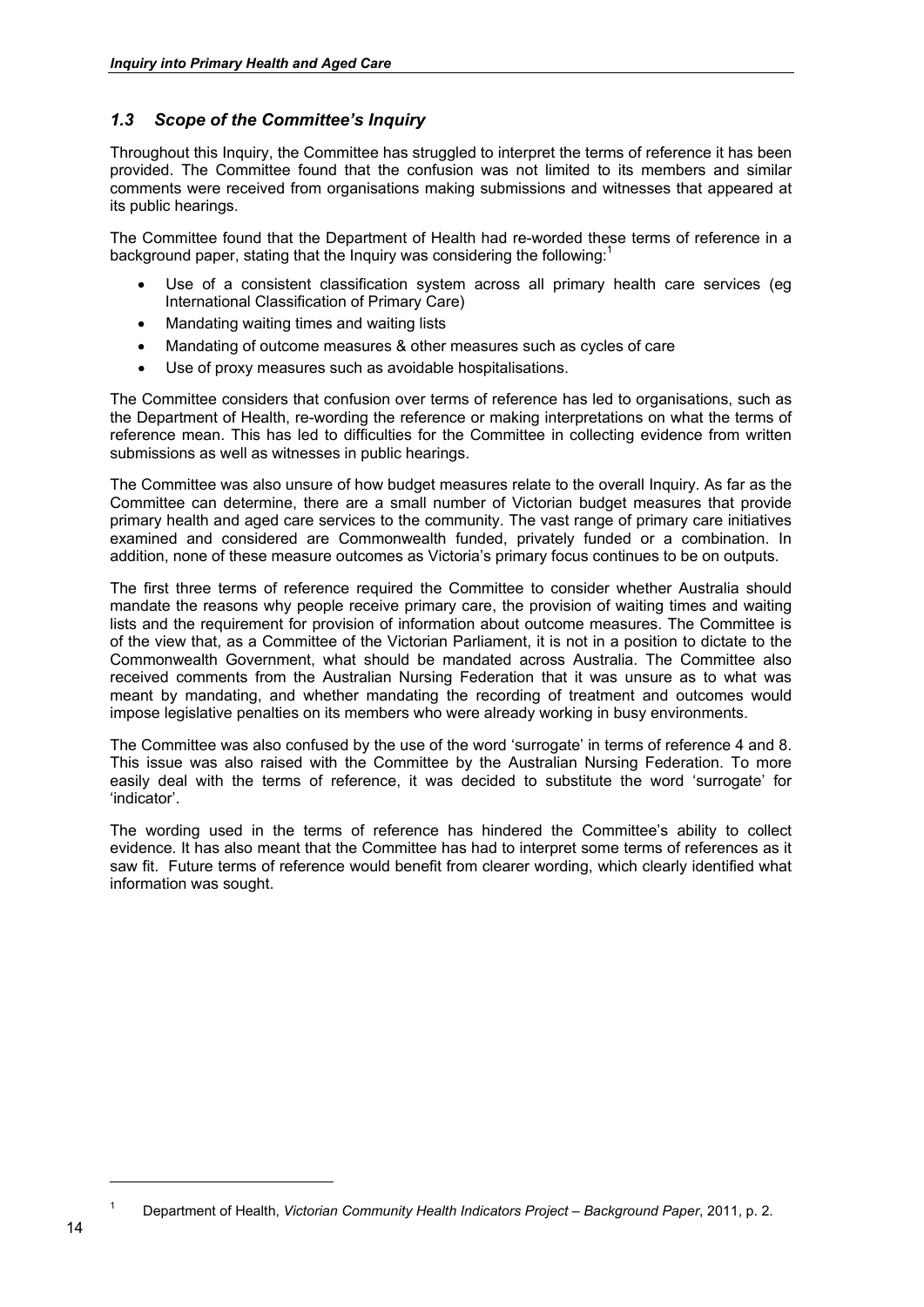# 2. Primary care in Victoria

# *2.1 Primary care*

Primary care is the first entry point or first contact individuals have with the health care system. The aim of primary care is to provide appropriate treatment for medical conditions and to avoid hospitalisations or further secondary health care. An important feature of primary care is a people-centred approach. This is defined as an approach that:<sup>2</sup>

- focuses on an individual's health needs, rather than illness;
- builds a relationship between the individual and primary care professional;
- is comprehensive and regular, rather than sporadic, care; and
- individuals are partners in managing their health care, rather than purchasers of primary care.

It is thought that a people-centred approach offers more opportunities to prevent illness and death and provides individuals with better primary care, regardless of where individuals access this care. In Victoria, individuals access primary care via general practitioners, community health services, allied health practitioners and hospitals.

# *2.2 General practitioners*

-

General practitioners (GPs) are medical practitioners that operate in local communities throughout metropolitan, regional and rural Victoria. The vast majority of GPs work from private rooms in general practices, however they also work in non-residential health facilities, acute care hospitals and in 24 hour clinics.<sup>3</sup>

The role of a GP is diverse. As a primary care practitioner, GPs provide advice on health promotion and prevention strategies, early intervention for medical issues and assists patients to manage chronic diseases to avoid hospitalisation or further medical intervention.<sup>4</sup>

The Royal Australian College of General Practitioners (RACGP) is the professional body for GPs. The RACGP's role is to provide support to GPs, GP registrars and medical students via education, training, research, ongoing professional development, and the development of guidelines and standards to ensure high quality health care. The RACGP also undertakes testing and registration of doctors to become registered GPs.

To register as a GP, following medical school and a one year internship, a doctor undertakes three years (full-time equivalent) of general practice training, which comprises of 12 months in a hospital, 18 months of general practice placements and six months of extended skills training. Following this training, a doctor must sit a range of exams and assessments to become a Fellow of the RACGP.<sup>5</sup> Attaining fellowship of the RACGP means that a GP can work independently and unsupervised in the Australian community.<sup>6</sup>

There are also ongoing professional development requirements to assist GPs to meet their personal and professional training needs.

<sup>2</sup> Department of Health and Ageing, *Definitions of primary health care*, <http://www.yourhealth.gov.au/internet/yourhealth/publishing.nsf/Content/nphc-draftreportsupptoc~nphc-draftreportsupp-ch3~nphc-draftreportsupp-ch3-def>, accessed 25 October 2011.

Australian Institute of Health and Welfare, *Medical labour force 2009 – Primary care practitioners*, Table  $3.1,$  August 2011.

The Royal Australian College of General Practitioners, *What is General Practice*, <http://www.racgp.org.au/whatisgeneralpractice>, accessed 17 October 2011. 5

The Royal Australian College of General Practitioners, *The RACGP journey towards general practice,*   $p. 1.$ 

The Royal Australian College of General Practitioners, *RACGP Specialist Pathways,*

<sup>&</sup>lt;http://www.racgp.org.au/assessment/pathways/specialistpathway>, accessed 18 October 2011. 7

The Royal Australian College of General Practitioners, *The RACGP journey towards general practice,*  p. 1.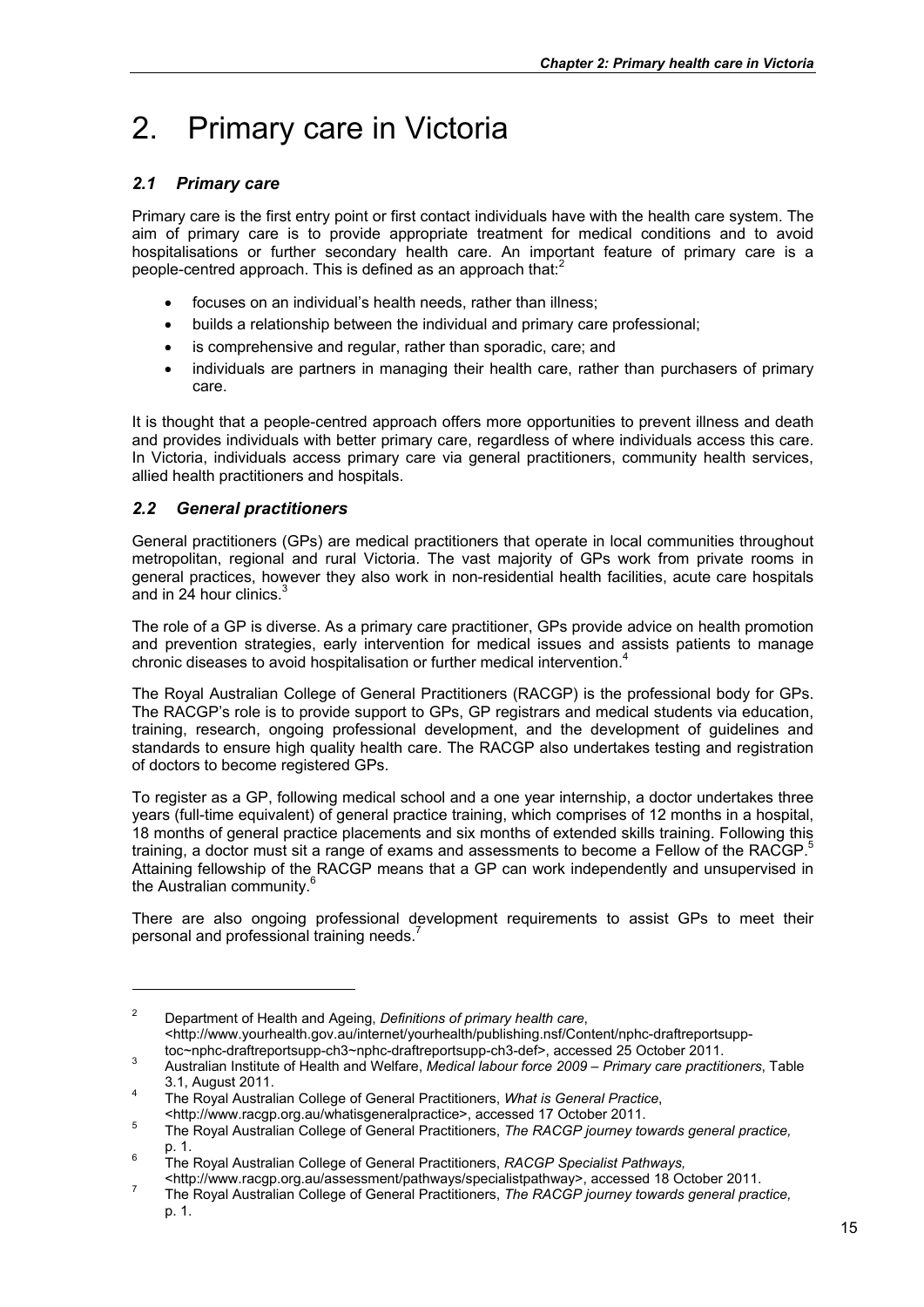## Services provided by GPs

The 2009 Australian Bureau of Statistics Patient Experience Survey found that 81 per cent of people over 15 years old visited a GP in the 12 months of the survey period. Of those that visit a GP, the survey found that approximately one in ten make 12 or more visits a year. These were most likely to be from the age groups 65 to 74 and those over 75 years of age.<sup>8</sup>

The Family Medicine Research Centre at the University of Sydney provided the Committee with data in its public submission. This data stated that:<sup>9</sup>

- approximately 83 per cent of Australians claimed at least one GP service through Medicare;
- of those 83 per cent, the average number of visits to a GP is 6.4 visits per person;
- between April 2009 and March 2010, there were 116.8 million GP service items claimed from Medicare at a cost of almost \$5 billion.

### Payment for GP services

GP services are paid for in three different ways:

- wholly through Medicare, via bulk billing services;
- payment is made by the individual, who claims a rebate from Medicare; or
- via other funders, such as Department of Veterans Affairs or workers' compensation bodies.

Payments made by other funders are not tracked, however the Family Medicine Research Centre estimates that there were approximately 5.5 million additional GP visits in 2009-10.<sup>10</sup>

## *2.3 Community health services*

Community health services or community health centres are important to improve the health and wellbeing of Victorians. Community health services target people with poor health, or those at risk of developing health conditions in future and have a higher economic and social need for assistance.<sup>11</sup> However, community health services can only be accessed by residents of a community.<sup>12</sup>

The aim of community health services is to work with primary care providers to coordinate care, promote the prevention of lifestyle related health issues, develop programs to improve social and physical environments within the community and to assist individuals to actively participate in their own health care. There are around 100 community health services that operate from approximately 350 sites throughout Victoria.<sup>13</sup>

Community health services offer a range of services including primary care, and cater to these according to the need in their local area. These services include:<sup>1</sup>

- counselling and support services;
- health promotion activities;
- medical and nursing services:
- dental health; and
- allied health services (audiology, dietetics, exercise physiology, physiotherapy, podiatry, occupational therapy and speech therapy).

<sup>8</sup> <sup>8</sup> Australian Bureau of Statistics, *Health Services: Use and Patient Experience*, March 2011, p. 4.

<sup>&</sup>lt;sup>9</sup> Family Medicine Research Centre, Submission No. 3, p. 1.

<sup>10</sup>*Ibid.,* p. 1. 11 Department of Health, *Primary and Community Health*, <http://www.health.vic.gov.au/pch/>, accessed 19 October 2011. 12 Better Health Channel, *Community health centres*,

<sup>&</sup>lt;http://www.betterhealth.vic.gov.au/bhcv2/bhcarticles.nsf/pages/Community\_health\_centres?open>, accessed 19 October 2011. 13 *Ibid*. 14 *Ibid*.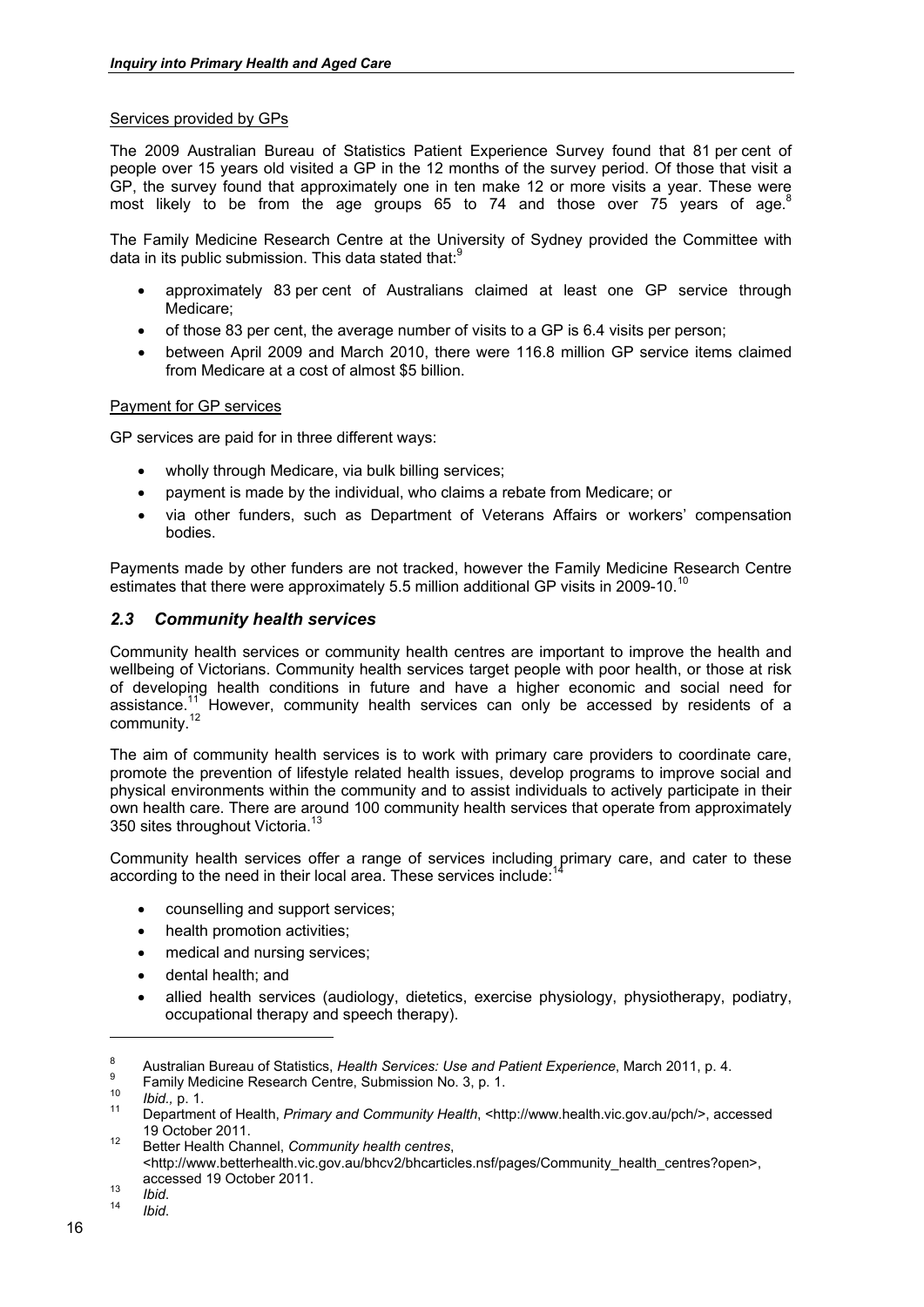Other services that may be offered by community health services include aged care services, carer respite, maternal and child health programs, disability services and outreach services.<sup>15</sup>

### Services provided

The numbers of services provided by community health services are counted in the number of hours spent with clients. For dental services, it is counted as the number of persons treated. The table below shows the actual results for 2009-10, along with the expected results for 2010-11 and the targets set for 2011-12.

| <b>Element</b>                   | 2009-10 services<br>provided | 2010-11 services<br>provided | 2011-12 target<br>services |
|----------------------------------|------------------------------|------------------------------|----------------------------|
| Community health care<br>(hours) | 982,743                      | 1,021,827                    | 976,000                    |
| Small rural services<br>(hours)  | 99,534                       | 89,317                       | 100,700                    |
| Dental services<br>(patients)    | 314,700                      | 331,208                      | 332,150                    |

**Table 1: Services provided for primary, community and dental health** 

*Sources: Department of Health 2009-10 and 2010-11 Annual Reports* and *Budget Paper No. 3 Service Delivery 2011-12* 

### Funding for community health services

Community health services are funded by the Victorian Department of Health. There are two types, those independently managed and those that are part of public hospitals, including rural hospitals. There are also nine Multipurpose Health Services in Victoria which are jointly funded by the State and Commonwealth Governments. In addition, there are also Women's Health Services, funded by the State through the Women's Health Program.<sup>16</sup>

Community health services charge fees for services provided. However, fees are based on an individual's ability to pay and fees can be waived if payment would cause difficulty.<sup>17</sup> Funding made available for primary, community and dental health in the 2011-12 State Budget is outlined in the table below:

|  |  |  | Table 2: Funding for primary, community and dental health for the financial years 2011-12 |
|--|--|--|-------------------------------------------------------------------------------------------|
|--|--|--|-------------------------------------------------------------------------------------------|

| <b>Element</b>        | <b>Actual expenditure</b><br>2010-11 (million) <sup>18</sup> | <b>Funding</b><br>2011-12 (million) |
|-----------------------|--------------------------------------------------------------|-------------------------------------|
| Community health care | 239.1                                                        | 233.4                               |
| Small rural services  | 17.5                                                         | 17.2                                |
| Dental services       | 172.2                                                        | 167.1                               |
| Total                 | 426.8                                                        | 417.7                               |

*Source: Department of Health 2010-11 Annual Report and Budget Paper No. 3 Service Delivery 2011-12* 

<sup>15</sup>*Ibid*. 16 Department of Health, *Community health directory*,

<sup>&</sup>lt;http://www.health.vic.gov.au/pch/commhealth/directory.htm>, accessed 19 October 2011. 17 Better Health Channel, *Community health centres*,

<sup>&</sup>lt;http://www.betterhealth.vic.gov.au/bhcv2/bhcarticles.nsf/pages/Community\_health\_centres?open>,

accessed 19 October 2011.<br><sup>18</sup> The original budget for 2010-11 was \$413.3 million. Actual expenditure was higher than expected due to a range of financial issues.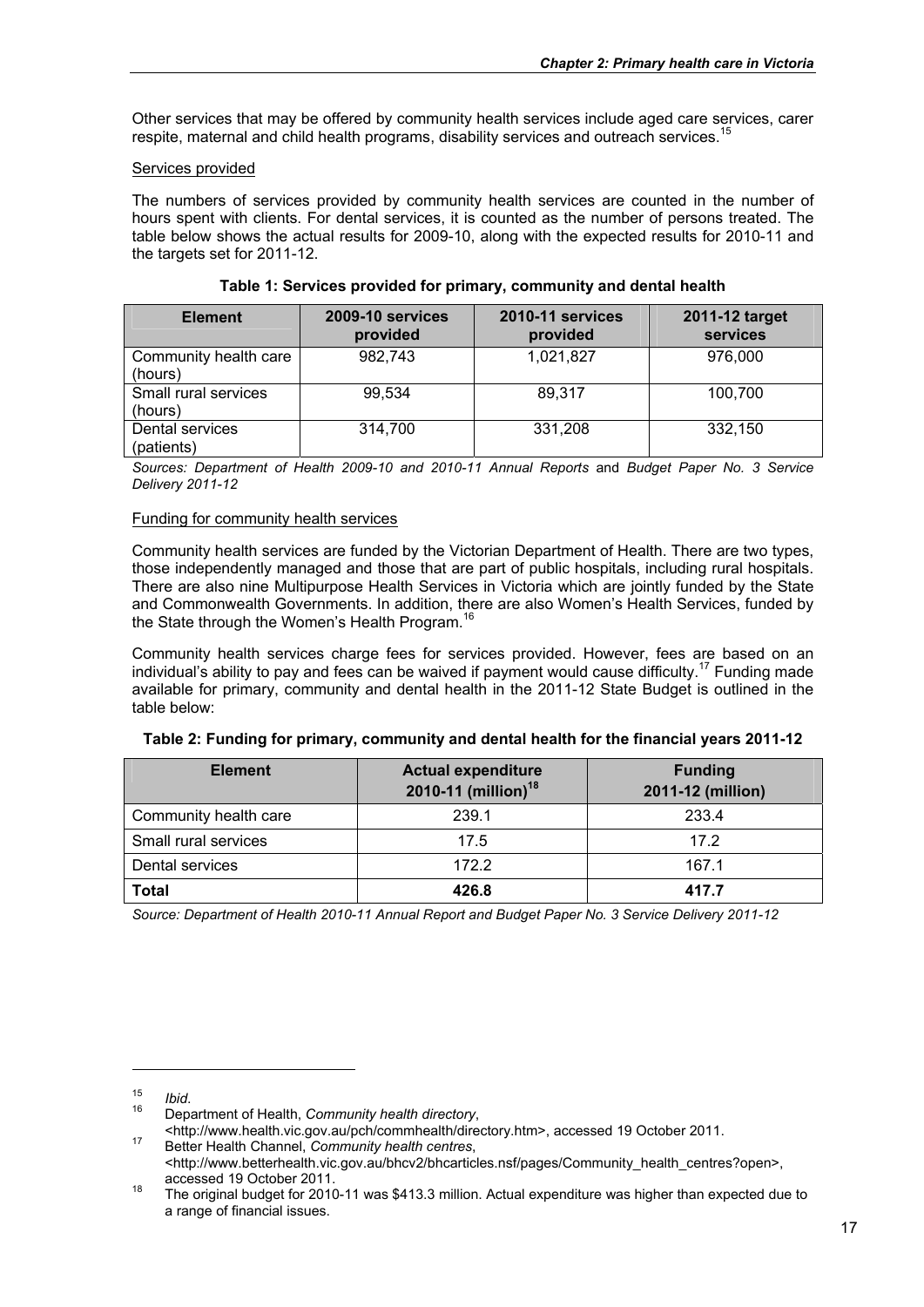# *2.4 Allied health*

Allied health practitioners are tertiary-educated professionals trained in healthcare. The aim of allied health is to support individuals with the diagnosis and recovery of medical issues to improve quality of life through:<sup>19</sup>

- increasing an individual's mobility, ability to care for themselves and independence; and
- assisting individuals to manage chronic conditions and reduce the risks of complications following injury or illness.

Allied health practitioners include, but are not limited to, audiologists, psychologists, social workers, chiropractors, osteopaths, physiotherapists, dieticians, occupational therapists, medical radiation practitioners, pharmacists and podiatrists. The term allied health practitioner does not apply to doctors, surgeons, nurses or dentists.<sup>20</sup>

Allied health professionals work in a diverse range of settings, including schools, universities hospitals, community health services, medical clinics, aged-care facilities, local government agencies and in private clinics.<sup>21</sup>

The Australian Institute of Health and Welfare reported that there were 65,284 allied health workers in 2006. This figure increased almost 28 per cent from 2001. $^{22}$ 

## Proportion of services provided

Due to the dispersed nature of service provision in allied health and the range of allied health care professionals, it is not possible to quantify the number of services provided.

### Funding for allied health

Allied health services are funded in a range of ways. As previously discussed, allied health accessed through community health services are funded by the State, but depending on a person's ability to pay, may attract a fee.

Some allied health services may be offered free of charge, for example through public hospitals, schools or universities. Otherwise, allied health services tend to be paid for by individuals. If an individual has private health insurance, they may claim a rebate.23 Individuals can also access a rebate under Medicare for five visits to an allied health professional if they have a chronic condition or complex care need.<sup>24</sup>

# *2.5 Hospitals*

In Victoria there are 19 public health services, 56 rural and regional public hospitals and seven multipurpose services. Each hospital has an emergency department, although the operating hours differ depending on the location. $^{25}$ 

Emergency departments offer primary care, in particular for the treatment of medical emergencies. When patients arrive, they are assigned a triage category, which assigns a clinically recommended waiting time in which they should be seen. There are five triage categories, category 1 being

<sup>19</sup> Better Health Channel, *Allied health*, <http://www.betterhealth.vic.gov.au/bhcv2/bhcarticles.nsf/pages/<br>Allied health?open>, accessed 20 October 2011.

<sup>20</sup> *Ibid.*<br>
21 *Ibid.*<br>
21 *Ibid.*<br>
22 Australian Institute of Health and Welfare, *Health workforce*, <http://www.aihw.gov.au/health-workforce>,<br>
22 accessed 20 October 2011.

accessed 20 October 2011. 23 Better Health Channel, *Allied health*, <http://www.betterhealth.vic.gov.au/bhcv2/bhcarticles.nsf/pages/

Allied\_health?open>, accessed 20 October 2011. 24 Department of Health and Ageing, *Allied Health Services Under Medicare – Fact Sheet*, <http://www.health.gov.au/internet/main/publishing.nsf/Content/health-medicare-health\_pro-gp-pdf-allied-

cnt.htm>, accessed 21 October 2011. 25 Department of Health, *Health Service Governance*, <http://www.health.vic.gov.au/governance/>, accessed 18 October 2011.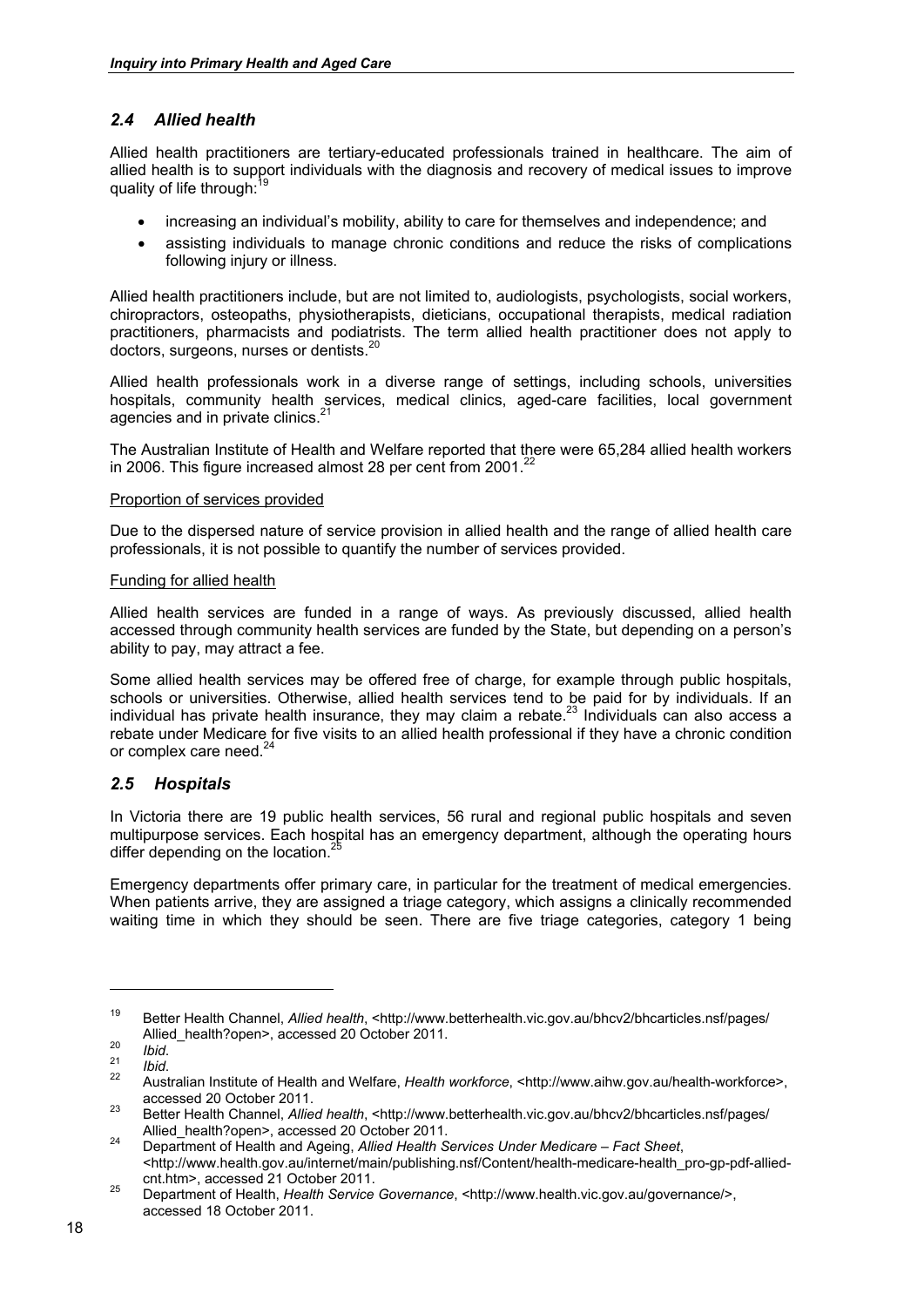resuscitation required and the patient should be seen immediately, through to category 5, nonurgent and the patient should be seen within two hours.<sup>26</sup>

Generally, patients in triage categories 1 to 3 are thought to require treatment in an emergency department, where as triage categories 4 and 5 are less urgent and care could be provided by a GP or other primary care provider. However, after hours and on weekends, access to GP services may not be available. $^{2}$ 

At the present time, the Department of Health, via regular reporting from hospitals, monitors the number of presentations to emergency departments as well as the timeliness with which patients are treated. The information is also made publicly available via the *Victorian Health Services Performance Report*, released quarterly.

### Proportion of services provided

The number of presentations to emergency departments during the period April 2010 to March 2011 was almost 1.48 million. The number of triage category 4 and 5 patients presenting to emergency departments was just over 760,000.<sup>28</sup> These patients create a significant amount of work for emergency departments in Victoria.

The Department of Health has established a number of programs to try and divert patients from seeking primary care in hospitals and provide alternative care, if appropriate. These include:

- Nurse-On-Call program which provides expert health advice from a registered nurse. The service operates 24 hours a day, seven days a week.<sup>2</sup>
- Co-located After Hours General Practice Clinics are located within, near or adjacent to the emergency department of some public hospitals to divert less urgent patients from the emergency department.<sup>30</sup>
- Primary Contact Physiotherapists being introduced into some emergency departments to provide primary care to 'appropriately identified' patients following triage. This program was reviewed in  $2010$ . $3$

## Funding for hospitals

At present, funding for Victoria's public hospital system is provided by the State Government. The cost of public hospital funding in Victoria in 2010-11 was more than \$8 billion. Funding to public hospitals is increasing each year, and between 1999-00 and 2010-11 funding has more than doubled.<sup>32</sup> The Department reports that the increase in cost is due to a number of factors, including:<sup>33</sup>

- the population growth experienced in Victoria;
- Victoria's ageing population;
- the increasing cost of care due to advancements made in medical technology;
- higher staff wages; and
- increased expectations from the community as to quality of care.

It is not possible to determine the amount of hospital funding that is used for the provision of primary care.

<sup>26</sup> Department of Health, *Emergency care*, <http://www.health.vic.gov.au/performance/emergency-

care.htm>, accessed 18 October 2011. 27 *Ibid.* 28 Department of Health, *Victorian Health Services Performance Report March 2011 Quarter*, June 2011,

pp. 16, 36, 39.<br><sup>29</sup> Department of Health, *Nurse-On-Call – 24 Hour Health Advice for All Victorians*, September 2010.<br><sup>30</sup> Department of Health, *New Models of Care*,<br>
<http://www.health.vic.gov.au/emergency/models.htm#pr

Aspex Consulting, Review of Primary Contact Physiotherapy Services, August 2010, p. 1.<br>32 Department of Health, Your hospitals: A report on Victoria's public hospitals July 2009 to June 2010,

September 2010, p. 2 33 *Ibid.*, p. 6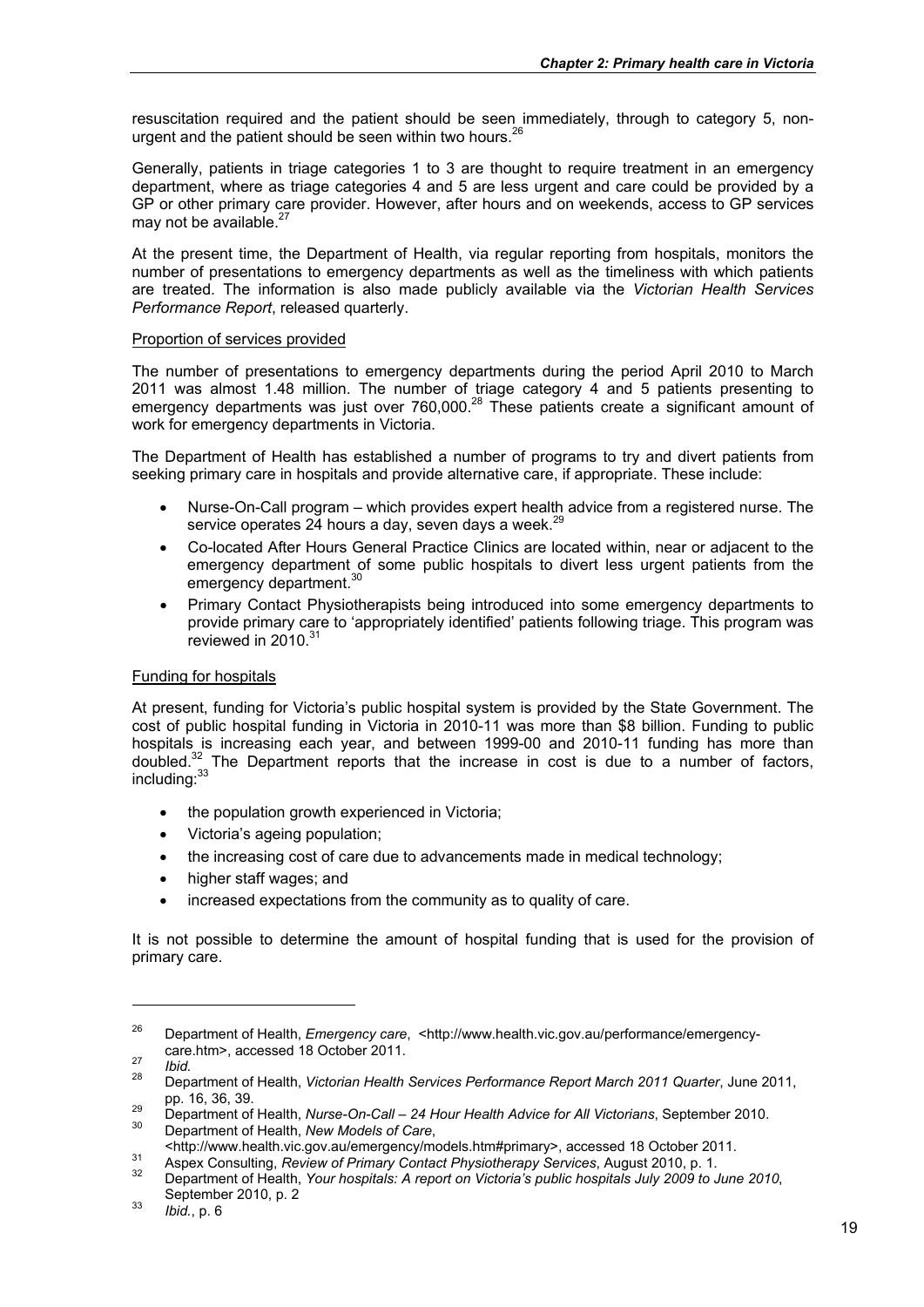The National Health Care Agreement, signed between the State Government and the Commonwealth Government in August 2001, will see the Commonwealth provide up to 50 per cent of hospital growth funding. In return, States will provide a range of reforms.<sup>34</sup> This is discussed further in Chapter 3.

<sup>34</sup> Department of Health and Ageing, *What is national health reform?*, <http://www.yourhealth.gov.au/internet/ yourhealth/publishing.nsf/Content/reformQA01>, accessed 18 October 2011.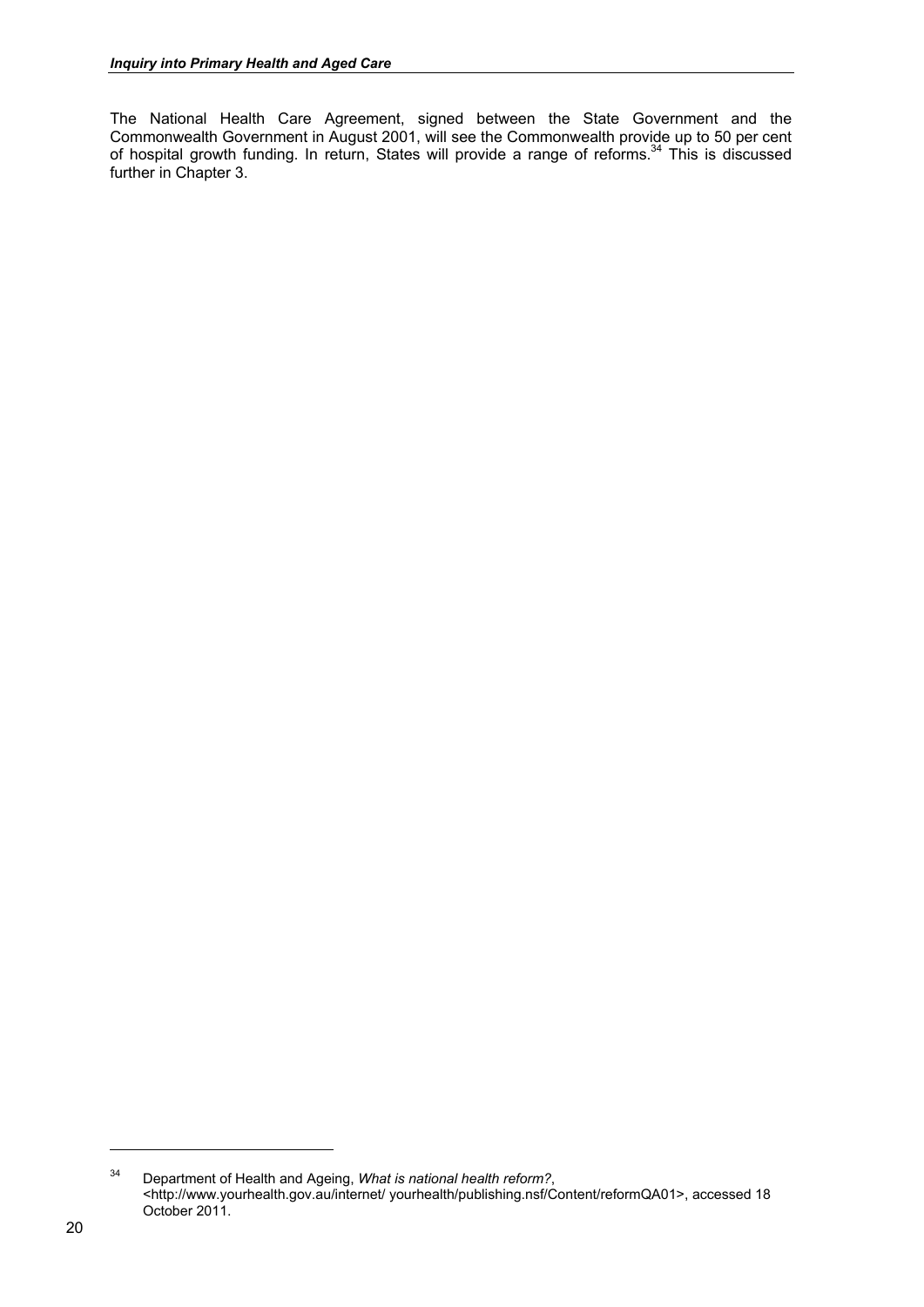# 3. Recent reforms to improve primary care in Victoria

# *3.1 Recent reforms to improve primary care in Victoria*

The Committee received its terms of reference for this Inquiry in April 2011. Subsequent to the terms of reference being received, a number of significant reforms to primary care in Victoria have commenced at the national level.

The most significant of these reforms was the National Health Care Reform Agreement signed by the Commonwealth, State and Territory governments in August 2011. In addition, a number of key programs are being rolled out by the Commonwealth Government that will change the way primary care is delivered and managed within Victoria, including Medicare Locals, Personally Controlled Electronic Health Records and the establishment of the National Health Performance Authority.

# *3.2 National Health Care Reform Agreement*

The National Health Care Reform Agreement was finalised in August 2011 and is based on commitments made by Commonwealth, State and Territory governments in February 2011. The agreement aimed to clarify governance arrangements in relation to health care and recognises that the States are the managers of the public hospital system and the Commonwealth has full funding and program responsibility for aged care (except where otherwise agreed) and has lead responsibility for GP and primary care.<sup>35</sup>

Under the Agreement, the Commonwealth will be responsible for:<sup>36</sup>

- (a) system management, policy and funding for GP and primary health care services;
- (b) establishing Medicare Locals to promote coordinated GP and primary health care service delivery;
- (c) working with each State on system-wide policy and state-wide planning for GP and primary health care; and
- (d) promoting equitable and timely access to GP and primary health care services.

Whilst under the agreement, the Commonwealth takes a lead role in these areas, the Committee believes that it is important for Victoria to actively engage with the Commonwealth to ensure the best primary health outcomes are delivered for Victorians.

# *3.3 Medicare Locals*

As noted above, a key program agreed to as part of the National Health Care Reform Agreement is Medicare Locals. Medicare Locals are primary health care organisations established to coordinate primary health care delivery and tackle local health care needs and service gaps. They will drive improvements in primary health care and ensure that services are better tailored to meet the needs of local communities.<sup>37</sup>

Following a review by the Commonwealth Government, the boundaries of Medicare Local regions have now been determined.<sup>38</sup> It is planned for 17 Medicare Locals to be established in Victoria, as part of an Australia-wide network of 62 Medicare Locals.<sup>39</sup> The first Medicare Locals commenced on 1 July 2011. Approximately 15 more Medicare Locals will commence in January 2012, with the

<sup>&</sup>lt;sup>35</sup> Council of Australian Governments, *National Health Reform Agreement*, 2011, paragraph 1(f).<br><sup>36</sup> *Ibid.*, paragraph 10.<br><sup>37</sup> Department of Health and Ageing, *Medicare Locals*,

<sup>&</sup>lt;http://www.yourhealth.gov.au/internet/yourhealth/publishing.nsf/content/medilocals-lp-1>, accessed 17

November 2011. 38 Department of Health and Ageing, *Medicare Locals Boundaries Review*, <http://www.yourhealth.gov.au/internet/yourhealth/publishing.nsf/Content/MediLocBound\_Review>,

accessed 17 November 2011. 39 Minister for Health and Ageing, Media Release — *Medicare Locals to Reform Primary Health Care in Victoria*, <http://www.health.gov.au/internet/ministers/publishing.nsf/Content/mr-yr11-nr-nr121.htm>, accessed 17 November 2011.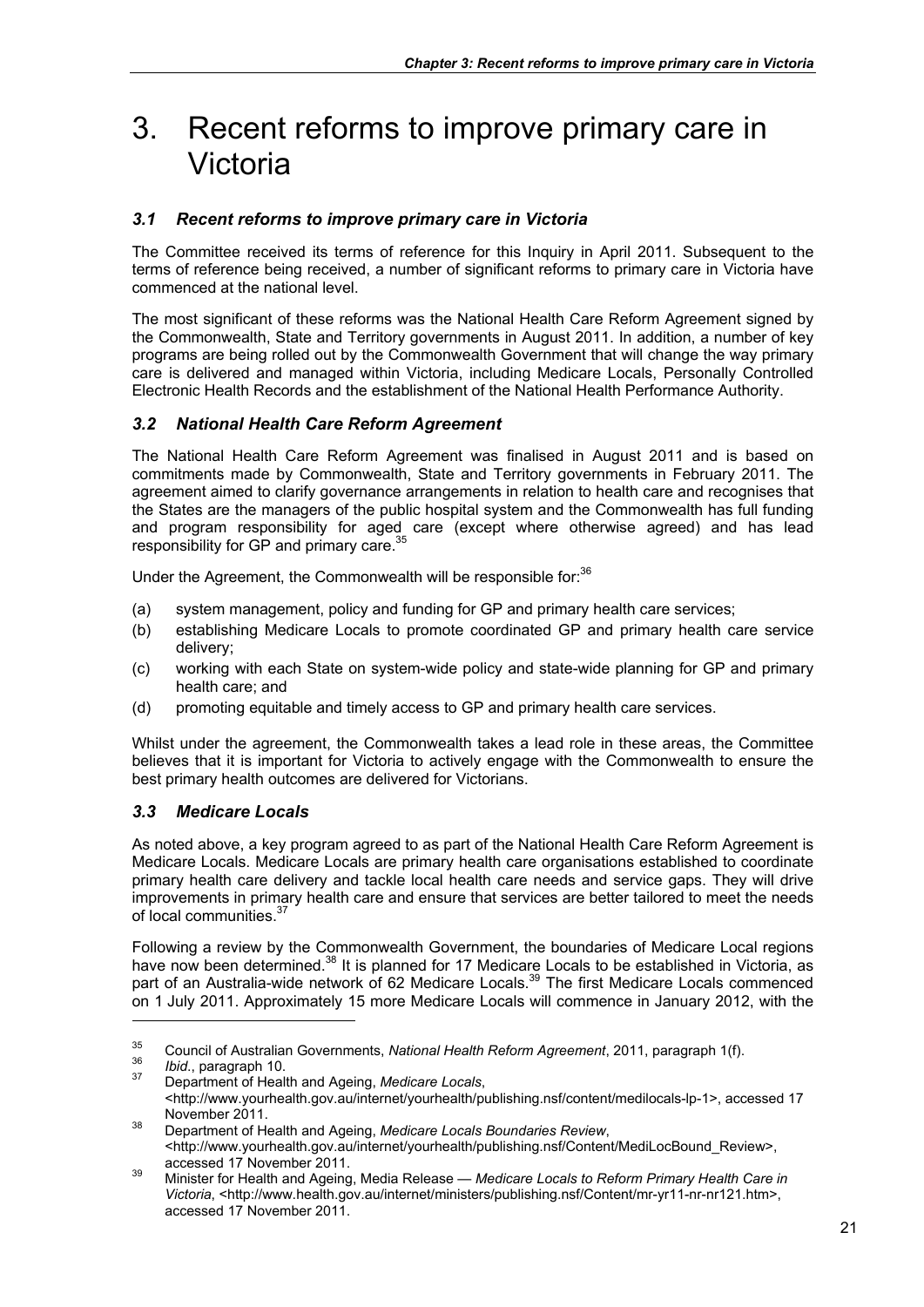remainder commencing from July 2012. The following four Medicare Locals commenced in Victoria on 1 July 2011:40

- Inner East Melbourne Medicare Local:
- Barwon Medicare Local;
- Inner North West Melbourne Medicare Local; and
- Northern Melbourne Medicare Local.

Medicare Locals will have a number of key roles in improving primary health care services for local communities. They will:<sup>41</sup>

- make it easier for patients to access the services they need, by linking local GPs, nursing and other health professionals, hospitals and aged care, and maintaining up to date local service directories;
- work closely with Local Hospital Networks to make sure that primary health care services and hospitals work well together for their patients:
- plan and support local after hours face-to-face GP services;
- identify where local communities are missing out on services they might need and coordinate services to address those gaps:
- support local primary care providers, such as GPs, practice nurses and allied health providers, to adopt and meet quality standards; and
- be accountable to local communities to make sure the services are effective and of high quality.

Guidelines have now been issued to Medicare Locals to assist them in fulfilling these roles. As part of this process, Medicare Locals are required to analyse local health data to be used as a baseline from which improvement in access to after hours primary care services can be measured. $42$  As the initial stage of this process, the Australian General Practice Network has commissioned the creation of Medicare Local population health profiles. The profiles aim to assist Medicare Locals by collating existing health data and grouping it by Medicare Local region. The profiles have been produced by the Public Health Information Development Unit (PHIDU), University of Adelaide and include estimates of chronic disease and conditions in each area, and information on access to general practitioners.<sup>43</sup>

# *3.4 Personally Controlled Electronic Health Records*

The Australian Institute of Health and Welfare undertook a review and evaluation of Australian information about primary health care in 2008. The key recommendations from that review were:

- A minimum data set specification for GP–patient encounters should be defined, in consultation with all stakeholders, which builds on work already undertaken in this area.
- The options established as potential starting points for an electronic collection should be explored with all stakeholders to formulate an agreed approach for implementing collection of this minimum data set at the national level.
- Where existing collections provide useful data, they should continue to be supported during the transition period and, where appropriate, afterwards.

<sup>40</sup>*Ibid*. 41 Department of Health and Ageing, *Medicare Locals*, *<*http://www.yourhealth.gov.au/internet/yourhealth/publishing.nsf/content/medilocals-lp-1>, accessed

<sup>18</sup> November 2011. 42 Department of Health and Ageing, *Medicare Locals: Guidelines for after hours primary care responsibilities until 30 June 2013*, p. 19, <http://www.yourhealth.gov.au/internet/yourhealth/publishing.nsf/content/D7063D448828CC17CA2578C

E001B313D/\$File/MLAH%20Program%20Guidelines.pdf>, accessed 23 November 2011. 43 Australian General Practice Network, *Population Health Profiles*,

Australian Institute of Health and Welfare, *Review and evaluation of Australian information about primary* Australian Institute of Health and Welfare, *Review and evaluation of Australian information about primary health care: a focus on general practice*, 2008, p. vii, <http://www.aihw.gov.au/publicationdetail/?id=6442468192>, accessed 18 November 2011.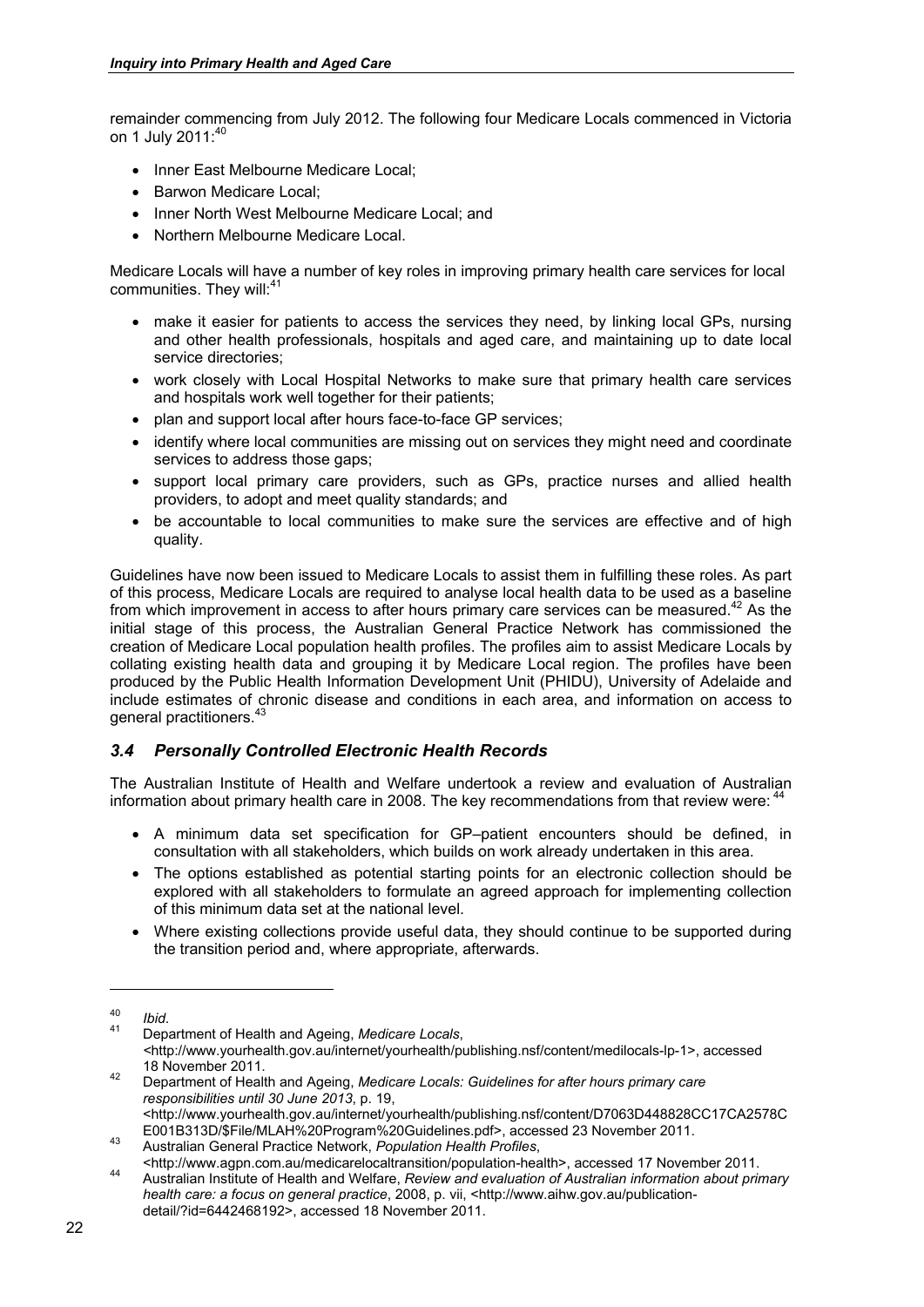In the 2010-11 Budget, the Commonwealth Government committed \$466.7 million over two years towards the development of a Personally Controlled Electronic Health Records (PCEHR) system for all Australians. The National E-Health Transition Authority (NEHTA) is in charge of developing the system, in collaboration with State and Territory governments with the aim that from July 2012, all Australians who choose to can register for a PCEHR.<sup>45</sup>

A PCEHR is a secure, electronic record of a patient's medical history, stored and shared in a network of connected systems. The PCEHR will bring key health information from a number of different systems together and present it in a single view. Information in a PCEHR will be able to be accessed by the patient and authorised healthcare providers and will enable healthcare providers to make informed decisions and improve treatment advice. Over time, patients will be able to contribute to their own information and add to the recorded information stored in their PCEHR.<sup>46</sup>

Whilst the system principally aims to provide better coordinated care at the individual patient level, one of the other significant stated benefits of the PCEHR system is better policy development as a result of the high quality data potentially available for use in research and planning.<sup>47</sup> The NEHTA Blueprint identifies data collection as a potential secondary use of information collected through the PCEHR system and notes that privacy laws already recognise a range of permitted secondary uses of health information.<sup>48</sup>

# *3.5 National Health Performance Authority*

-

Legislation to establish the National Health Performance Authority (NHPA) was passed by the Federal Parliament in September 2011 and given Royal Assent on 14 October 2011. The main function of the NHPA is to monitor and report on the performance of the health bodies, including "*primary health care organisations*".49

Work is being undertaken currently to develop a national Performance and Accountability Framework. The new NHPA will report on the framework and develop and produce Hospital Performance Reports and Healthy Communities Reports (on primary health care performance) which will help Australians make more informed choices about their health services and help ensure the standard of care patients receive continues to improve. The framework will be used to improve performance across hospital, GP and primary health care services.<sup>50</sup>

# *3.6 Impact of recent reforms on primary health care in Victoria*

National Health Reform will provide a boost in services and funding for primary care in Victoria through a range of new programs and increases in funding. Hospitals will receive an extra \$4 billion to 2019-20 for additional investments, including treating primary care patients in emergency departments.<sup>51</sup>

However, National Health Reform has a strong focus on diverting primary care patients from emergency departments through the following initiatives: $52$ 

<sup>45</sup> National E-Health Transition Authority, *PCEHR Concept of Operations*, <http://www.nehta.gov.au/ehealth-implementation/pcehr-concept-of-operations>, accessed 17 November 2011. 46 National E-Health Transition Authority, *What is a PCEHR?*, <http://www.nehta.gov.au/ehealth-

implementation/what-is-a-pcher>, accessed 17 November 2011.<br>
Mational E-Health Transition Authority, *Benefits of a PCEHR*, <http://www.nehta.gov.au/ehealth-<br>
implementation/benefits-of-a-pcehr>. accessed 17 November 2011.

Mational E-Health Transition Authority, NEHTA Blueprint Version 1.0, p. 139.<br>National Health Reform Amendment (National Health Performance Authority) Bill 2011, clause 6.<br>Department of Health and Ageing, Proper Funding—A N <http://www.yourhealth.gov.au/internet/yourhealth/publishing.nsf/content/nhra-properfunding-<br>fs#increased>, accessed 17 November 2011.

final number 2012. Supposed 19 November 2011.<br><sup>51</sup> Department of Health, *National Health Reform* ,<www.health.vic.gov.au/healthreform/>, accessed

<sup>28</sup> October 2011. 52 Commonwealth Government, *What is national health reform?*, <http://www.yourhealth.gov.au/internet/yourhealth/publishing.nsf/Content/reformQA01,>, accessed 28 October 2011.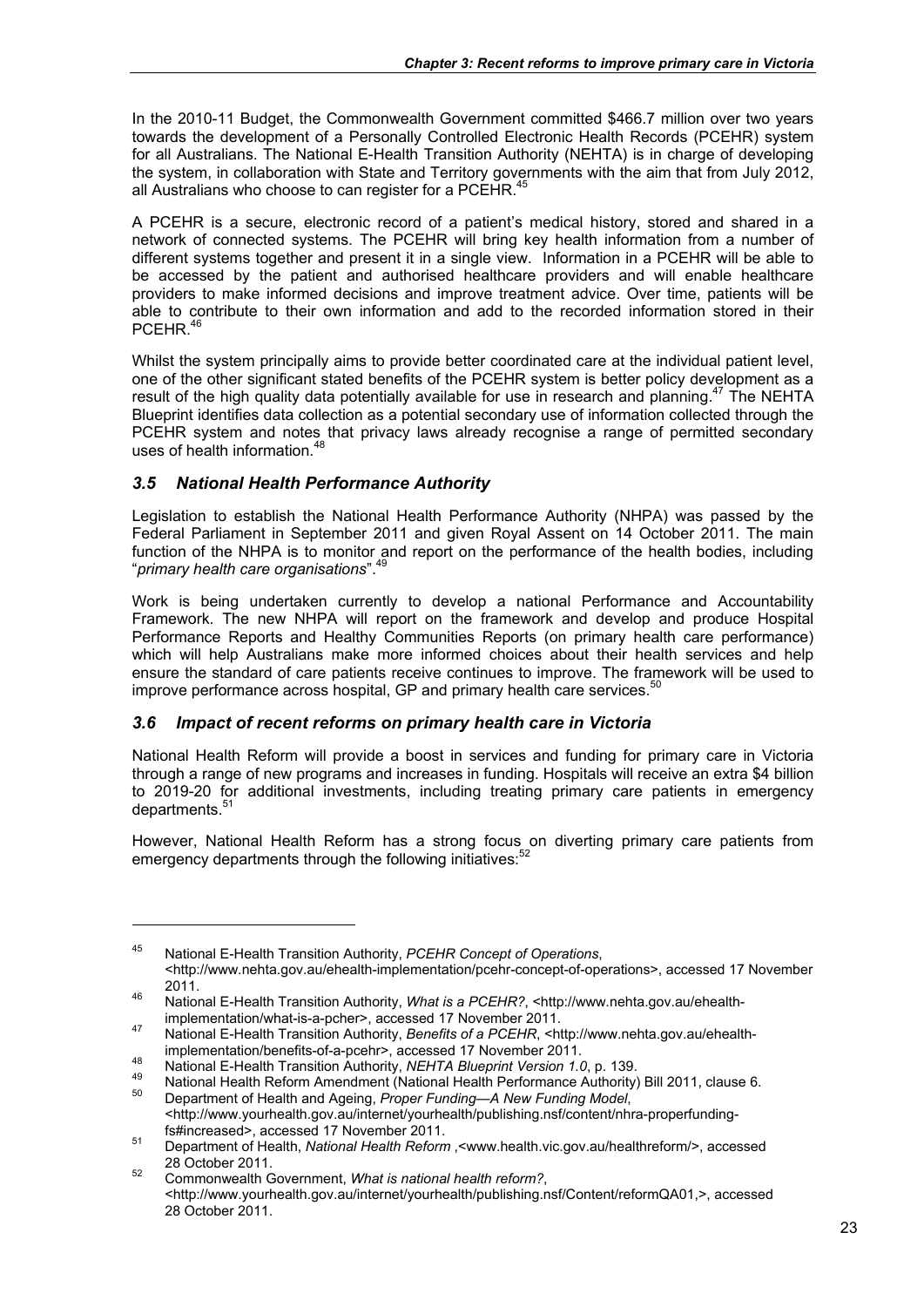- an after hours telephone based GP service;
- the establishment of 17 Medicare Locals in Victoria, with four already established in June 2011. Medicare Locals will coordinate primary health care services in local communities; and
- continuing to establish 64 Super Clinics around Australia, which will provide extended primary care.

The Department of Health's website states that there will be system wide policy and State-wide planning for GP and primary health care services as a result of National Health Reform. In addition, Victoria can also expect to have access to Commonwealth data.<sup>53</sup>

<sup>53</sup> Department of Health, *National Health Reform,* <www.health.vic.gov.au/healthreform/>, accessed 28 October 2011.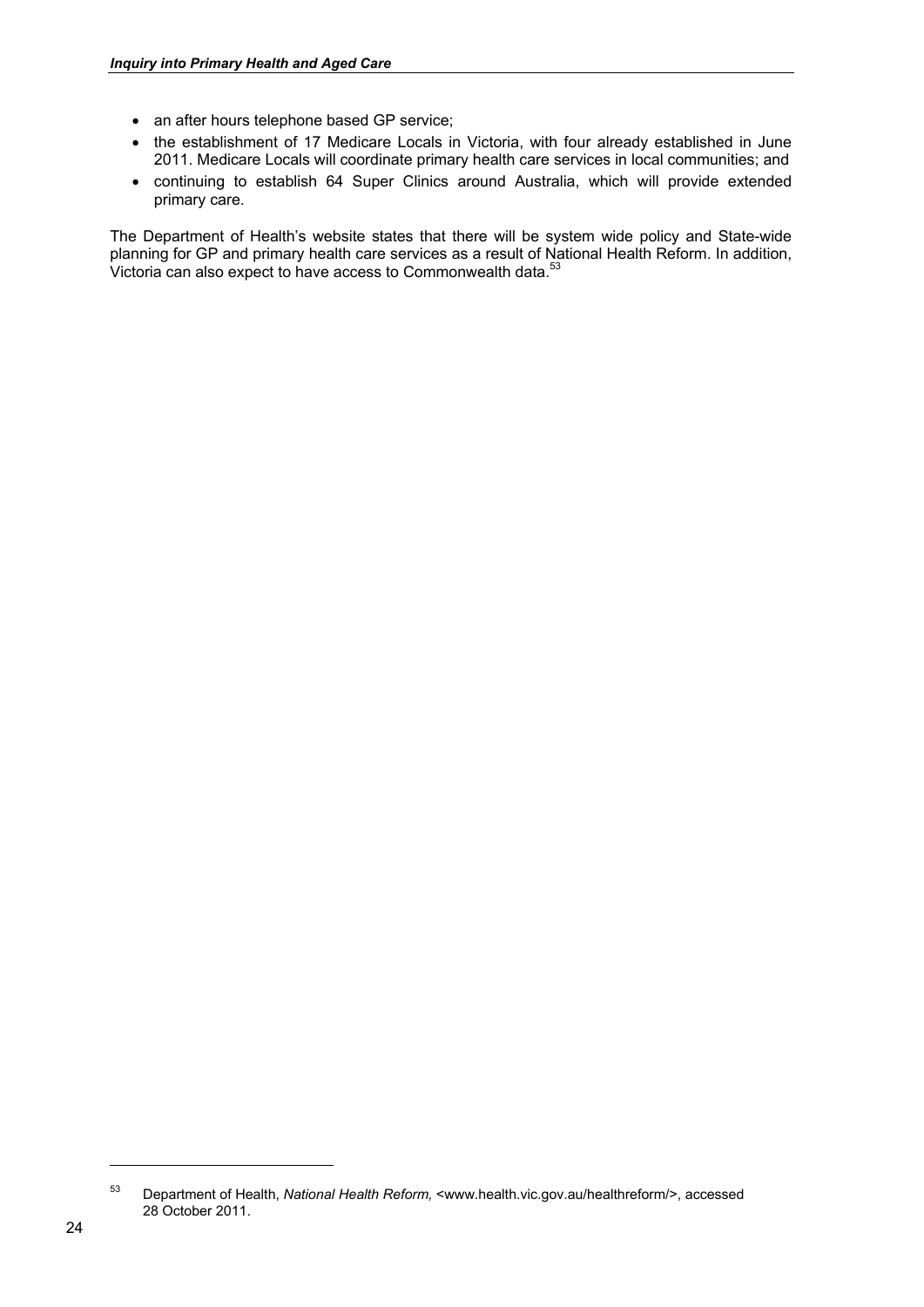# 4. Primary care data

# *4.1 Primary care data*

The Committee was required to examine the adequacy of primary care data currently collected, and whether collection of certain additional data should be mandated.

The Committee notes that a comprehensive study of data currently collected in Australia in relation to primary care was undertaken by the Australian Institute of Health and Welfare (AIHW) in 2008. In its report, *Review and Evaluation of Australian information about primary health care: A focus on general practice,* AIHW has collated information on the dozens of programs currently operating within Australia to collect data relating to various aspects of primary care.<sup>5</sup>

Given this recent comprehensive study, rather than re-evaluate each of the programs covered by that report, the Committee has focussed on the four key questions relating to primary care outlined in paragraphs (1) to (4) of the terms of reference.

# *4.2 Reasons for which people receive primary care treatments*

In paragraph (1) of its terms of reference, the Committee has been asked to consider —

whether Australia, like most other western countries, should mandate the provision of information on the reasons people receive primary care treatments, that is, epidemiological coding according to the International Classification of Primary Care or similar.

In considering this issue, the Committee believes it is important to focus on whether data collected is reliable and suitable for the potential uses of the data, rather than whether the existing data set is complete. At the present time, the data available on primary care is dispersed across government, private providers and community groups. The Committee is mindful that an additional burden of collecting data should only be imposed on primary care providers if the data collected would be useful to those providers and/or the State in planning and delivering higher quality care outcomes for patients.

## **4.2.1 Data currently collected in relation to the reasons for which people receive primary care treatments**

There is currently no comprehensive system in Victoria or Australia for collecting data on the reasons for which people receive primary care treatment. However, there are a number of existing programs that provide quality information on the reasons why patients visit GPs.

## Bettering the Evaluation and Care of Health (BEACH) Program

-

The BEACH Program is run by the Family Medicine Research Centre (FMRC), based at the University of Sydney. Each year BEACH involves a random sample of approximately 1,000 GPs (200-220 are Victorian<sup>55</sup>) where each GP records details about 100 doctor-patient encounters of all types. The GP sample is a rolling (ever-changing) sample, with approximately 20 GPs participating in any one week, 50 weeks a year and each GP can be selected only once per quality assurance triennium (once every 3 years). The encounter information is recorded by the GPs on structured paper encounter forms and each GP participant also completes a questionnaire about themselves and their practice.<sup>56</sup>

Under the BEACH program, data on reasons for patients presenting to a GP is collected in accordance with ICPC-2 Plus coding. ICPC-2 is an internationally accepted classification system

<sup>54</sup> Australian Institute of Health and Welfare, *Review and evaluation of Australian information about primary health care: a focus on general practice*, 2008, <http://www.aihw.gov.au/publication-

detail/?id=6442468192>, accessed 18 November 2011.<br><sup>55</sup> A/Prof. H. Britt, Family Medicine Research Centre, *Transcript of Evidence*, 2 November 2011, p. 24.<br><sup>56</sup> Family Medicine Research Centre, *Bettering the Evaluation a* 

<sup>&</sup>lt;http://www.fmrc.org.au/beach.htm>, accessed 18 November 2011.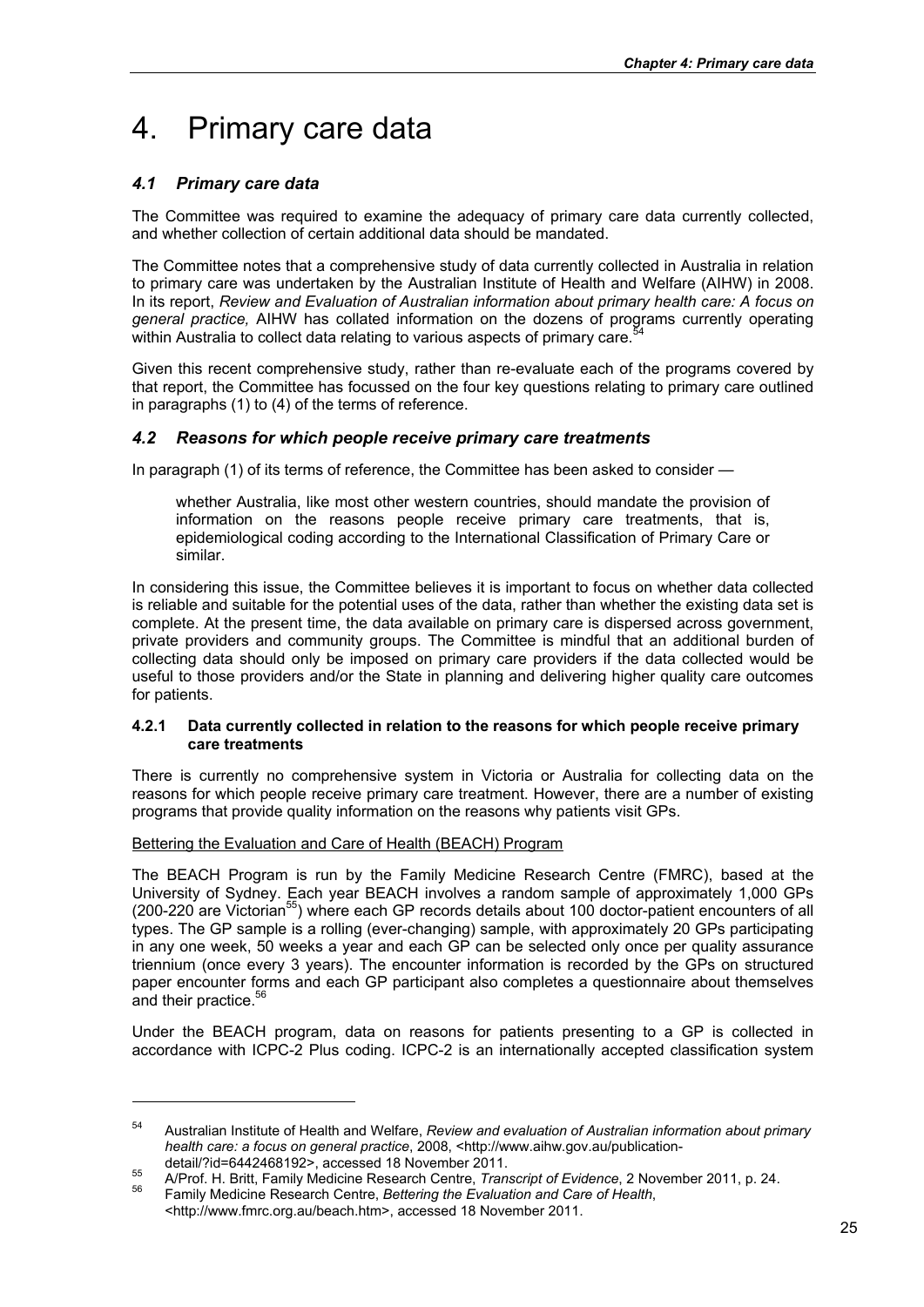for primary care encounters developed by the WONCA<sup>57</sup> International Classification Committee (WICC), and was first published in 1987. A revision incorporating criteria and definitions was published in 1998 and has been accepted within the World Health Organization's Family of International Classifications.<sup>58</sup>

The BEACH database currently includes about 1.3 million GP-patient encounter records as at July 2011.<sup>59</sup> From the data collected, BEACH is able to provide a breakdown of the reasons for why patients sought care from a GP, for example:

| <b>Reason for encounter</b> | <b>Percent</b> | <b>95% LCL</b> | <b>95% UCL</b> |
|-----------------------------|----------------|----------------|----------------|
| Circulatory                 | 12.15          | 11.38          | 12.91          |
| General & unspecified       | 12.11          | 11.35          | 12.87          |
| Musculoskeletal             | 11.55          | 10.77          | 12.33          |
| <b>Skin</b>                 | 11.29          | 10.59          | 11.99          |
| Endocrine & metabolic       | 10.32          | 9.61           | 11.03          |
| Psychological               | 9.17           | 8.53           | 9.81           |
| Digestive                   | 8.88           | 8.19           | 9.57           |
| Female genital system       | 6.85           | 6.53           | 7.17           |
| Neurological                | 4.24           | 3.68           | 4.80           |
| Ear                         | 2.53           | 2.36           | 2.71           |
| Urology                     | 2.47           | 2.27           | 2.67           |
| Pregnancy & family planning | 2.13           | 1.96           | 2.31           |
| Eye                         | 2.12           | 1.89           | 2.35           |
| <b>Blood</b>                | 1.44           | 1.30           | 1.57           |
| Male genital system         | 1.16           | 0.96           | 1.37           |
| Social                      | 1.06           | 0.94           | 1.19           |

**Table 3: Problems managed at general practice encounters: April 2007 to March 2008 Distribution (%) of problem chapters for encounters with Victorian patients** 

*Source: Public BEACH Data60; Note: LCL — Lower Confidence Limit and UCL — Upper Confidence Limit.* 

In its submission the FMRC commented:<sup>61</sup>

BEACH has sufficient sample size to provide reliable annual data on GP clinical activity to the Victorian Government at marginal cost compared with a total new data collection program … The sample size is sufficient to give a representative picture of the activities of Victorian GPs, possibly even at a Medicare Local level.

Whilst the BEACH program is a random sample of general practitioners, rather than a comprehensive collection of data from every patient encounter, the FMRC believe that the quality of the data is still very high due to the statistical sampling techniques used by BEACH.

The main limitation on the BEACH Program is that it only surveys GPs, not other primary care providers such as allied health providers including pharmacists, physiotherapists and podiatrists. However, in evidence to the Committee, the FMRC stated a project similar to BEACH surveying

<sup>57</sup> World Organisation of Family Doctors, <http://www.globalfamilydoctor.com/>, accessed 18 November

<sup>2011. 58</sup> World Health Organisation, *International Classification of Primary Care, Second edition (ICPC-2)* 

<sup>&</sup>lt;sup>59</sup> Family Medicine Research Centre, *Bettering the Evaluation and Care of Health*, <br> **Family Medicine Research Centre,** *Bettering the Evaluation and Care of Health***, <br>
<b>http://www.fmrc.org.au/beach.htm>.** accessed 18 Nov

<sup>&</sup>lt;sup>60</sup> Family Medicine Research Centre, *Public BEACH data*, <http://sydney.edu.au/medicine/fmrc/beach/data-reports/public/index.php>, accessed 18 November

 $61$  Family Medicine Research Centre, Submission No. 3, p. 5.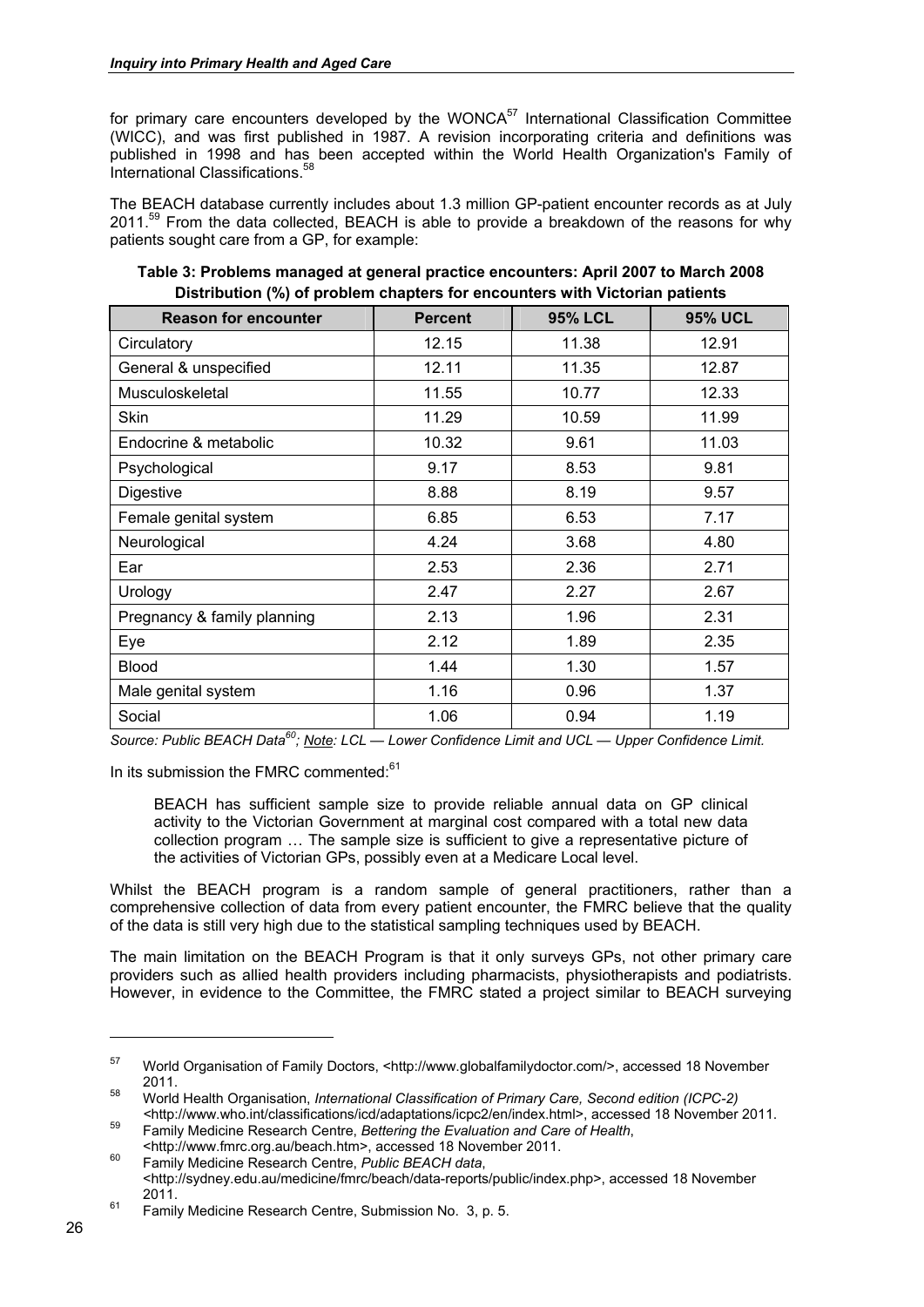chiropractors was currently being undertaken by Melbourne University, with the hope of including physiotherapists in future.<sup>62</sup>

FMRC stated that for minimal cost, the Victorian Department of Health could become a participating member of BEACH and have access to all the data collected. $63$ 

### Study of GPs working in Community Health Services in Victoria

The FMRC also undertake tailored research for specific data needs. For example, in 2005, the Department of Human Services (which, through machinery of government changes in 2009 was split to create the Department of Health) commissioned the FMRC to undertake a study of GPs working in community health services in Victoria utilising the methods of the BEACH program. This research aimed to describe GP activity and profiles of patients attending Victorian community health services to assist both the Victorian Government and the management of the services to understand the unique clinical role and the characteristics of patients to whom GPs provide their services.<sup>64</sup>

### Medicare data and Pharmaceutical Benefits Scheme Data

Medicare data and Pharmaceutical Benefits Scheme (PBS) data has limited use when attempting to determine the reasons for which people receive primary care treatments. Medicare data includes a Medicare item number, the amount of Medicare benefit applied, date of service and processing, provider number, recipient of the service and an indication of whether or not the item was provided in hospital. However, no information about the content of the consultation of the underlying medical condition is recorded.<sup>65</sup> Similarly, PBS data only collects information about the number of PBS subsidised drugs dispensed (approximately 80 per cent of prescription dispensed are subsidised by the PBS), $^{66}$  not the underlying condition for which they were dispensed. Whilst some condition specific data is available for targeted programs funded by Medicare, this data is collected for the purpose of making payments to GPs for services provided, and has limited benefits for research and analysis.

#### National health survey

The national health survey is conducted every three years by the Australian Bureau of Statistics. It is based on a questionnaire asked of 15,800 randomly selected households across Australia.<sup>67</sup> The data is therefore self-reported and not based on the assessment of a medical practitioner. The data is reported on a state by state basis and provides important information about the percentage of Victorians with certain long term conditions, such as arthritis, asthma, diabetes, heart diseases, cancer and mental disorders or illnesses. This data can be used for monitoring trends in certain conditions, and can assist the Department of Health in planning preventative health programs for Victoria.

#### Victorian Population Health Survey

The Victorian Population Health Survey has been conducted annually by the Health Intelligence Unit in the Department of Health since 1998.<sup>68</sup> Information is collected via computer assisted telephone interview on overall self-rated health status, level of psychological distress, body mass index (to determine weight status), the presence of chronic diseases, nutrition, physical activity, smoking and alcohol consumption. Information is also collected on participation in screening for bowel cancer, cervical cancer, breast cancer, high blood pressure, cholesterol and high blood

<sup>62</sup> A/Prof. H. Britt, Family Medicine Research Centre, *Transcript of Evidence*, 2 November 2011, p. 29. 63 *Ibid*., p. 23. 64 Family Medicine Research Centre, *Past commissioned research*,

<sup>&</sup>lt;http://sydney.edu.au/medicine/fmrc/research/commissioned/index.php>, accessed 18 November 2011. 65 Australian Institute of Health and Welfare, *Review and evaluation of Australian information about primary health care: a focus on general practice*, 2008, p. 21.

es and the median median publication-detail ?id=64124681924 (accessed 19 November 2011).<br><sup>67</sup> Australian Bureau of Statistics, *National Health Survey: Summary of Results, 2007-2008 (Reissue)*, <http://abs.gov.au/AUSSTATS/abs@.nsf/Lookup/4364.0Explanatory%20Notes12007-<br>2008%20(Reissue)?OpenDocument>, accessed 18 November 2011.

<sup>2008%20(</sup>Reissue)?OpenDocument>, accessed 18 November 2011. 68 Department of Health Victoria, *Victorian population health survey*, <http://www.health.vic.gov.au/healthstatus/survey/vphs.htm>, accessed 18 November 2011.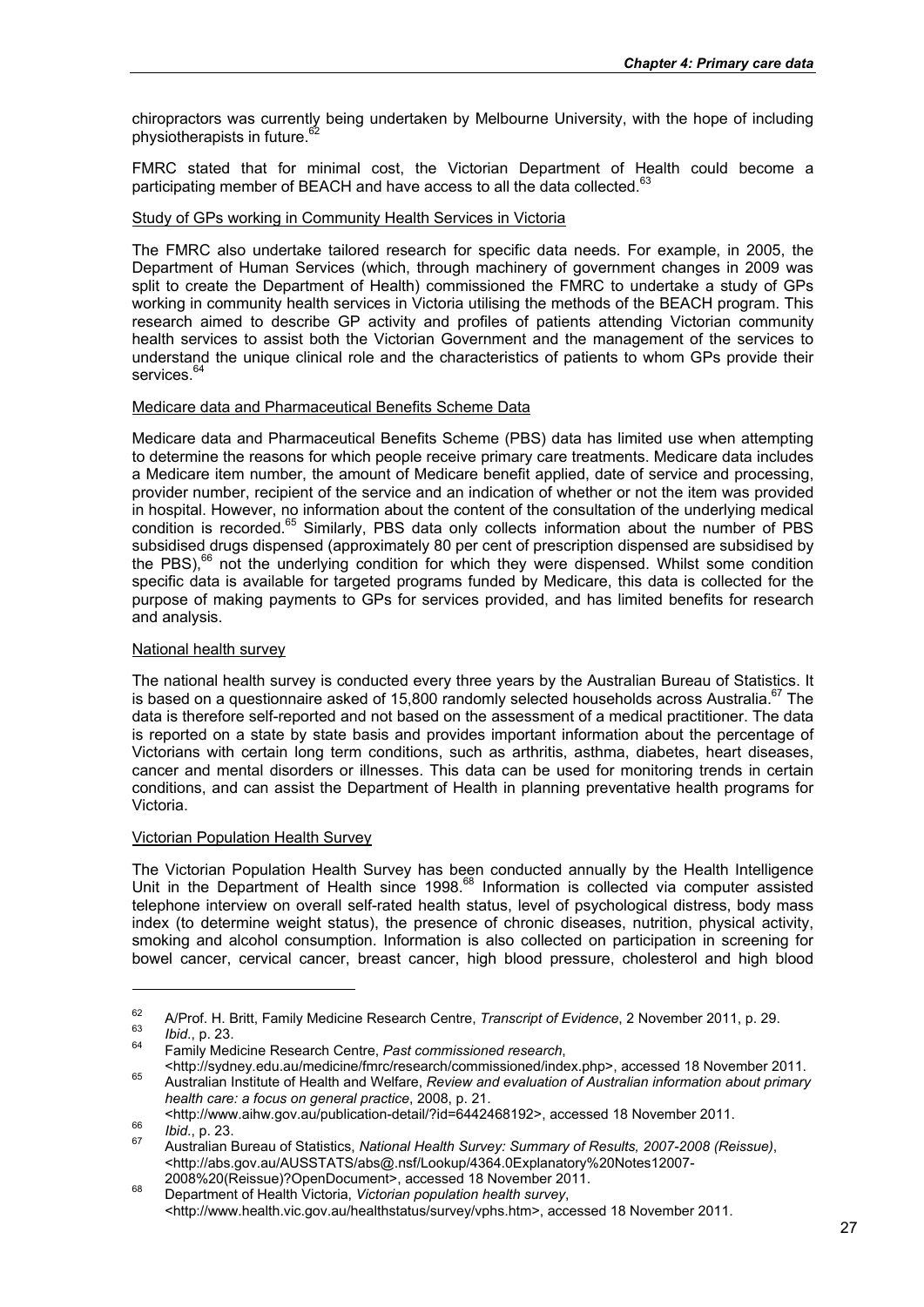sugar in addition to community participation, levels of social support and connections with others. Interviews are conducted in the major non-English languages in Victoria to ensure people of culturally and linguistically diverse backgrounds are represented. Data is self-reported and participation is voluntary. The data is used to help the Department of Health monitor the health status of the Victorian population over time and to help ensure that public health programs are relevant and responsive to current and emerging health issues.<sup>69</sup>

### **4.2.2 Potential issues with mandating collection of data**

A number of issues that would arise from the mandating of the collection of data on the reasons for which people receive primary care treatments were raised with the Committee through the submissions it received. These issues are discussed below.

#### Administrative burden

The majority of organisations that made submissions to the inquiry were concerned about the administrative burden that would be placed on primary care providers if the collection of data relating to the reasons for patient encounters was mandated. In particular the Australian Medical Association (Victoria) noted in its submission:<sup>70</sup>

In the Australian context, a proposal to mandate collection of diagnostic data into a central database would face insurmountable public and professional obstacles based on issues of privacy and confidentiality of both patients and health professionals.

The Australian Nursing Federation (Victorian Branch) stated:<sup>71</sup>

Should the concept as proposed be adopted, consideration must be given to how epidemiological coding could be applied and contextualised to the Victorian health care sector; ensure that it is fully funded so there is no additional cost burden to already finite services and the time it takes to input data is fully realised, resourced and funded.

The Australian Institute for Primary Care and Ageing noted similar issues: $72$ 

In terms of identifying diagnoses or presenting conditions, the ICPC or ICDC take time to use and are too detailed for routine collection for every episode of care … It could be possible to apply a coding system to particular settings, clients, or MBS items; but the cost of collection would be high, and the need would have to be very clearly established.

The Committee agrees with these concerns and believes it is important that any data collection program should not unnecessarily increase the administrative burden on primary health care providers. An increase in administrative burden may adversely impact the number of patients primary health care providers are able to treat. Should a less detailed coding system be used, as suggested by the Australian Institute for Primary Care and Ageing, it would need to demonstrate that it could add value and provide information for improving primary care.

#### No improvement in quality of data

Data collection should only be mandated if it would result in higher quality data than currently available. As noted above, the BEACH program currently provides statistically reliable data on the reasons for primary care encounters through its ongoing survey. In its submission, the FMRC also commented<sup>.73</sup>

<sup>69</sup> Department of Health Victoria, *Victorian population health survey 2009 – information brochure*, <http://docs.health.vic.gov.au/docs/doc/0E699820F8372188CA2578670082611B/\$FILE/vphs-brochure-

Family Medicine Research Centre, Submission No. 3, p. 5.<br>
Australian Nursing Federation (Victorian Branch), Submission No. 6, p. 3.<br>
Australian Institute for Primary Care and Ageing, Submission No. 28, pp. 6-7.<br>
Family Med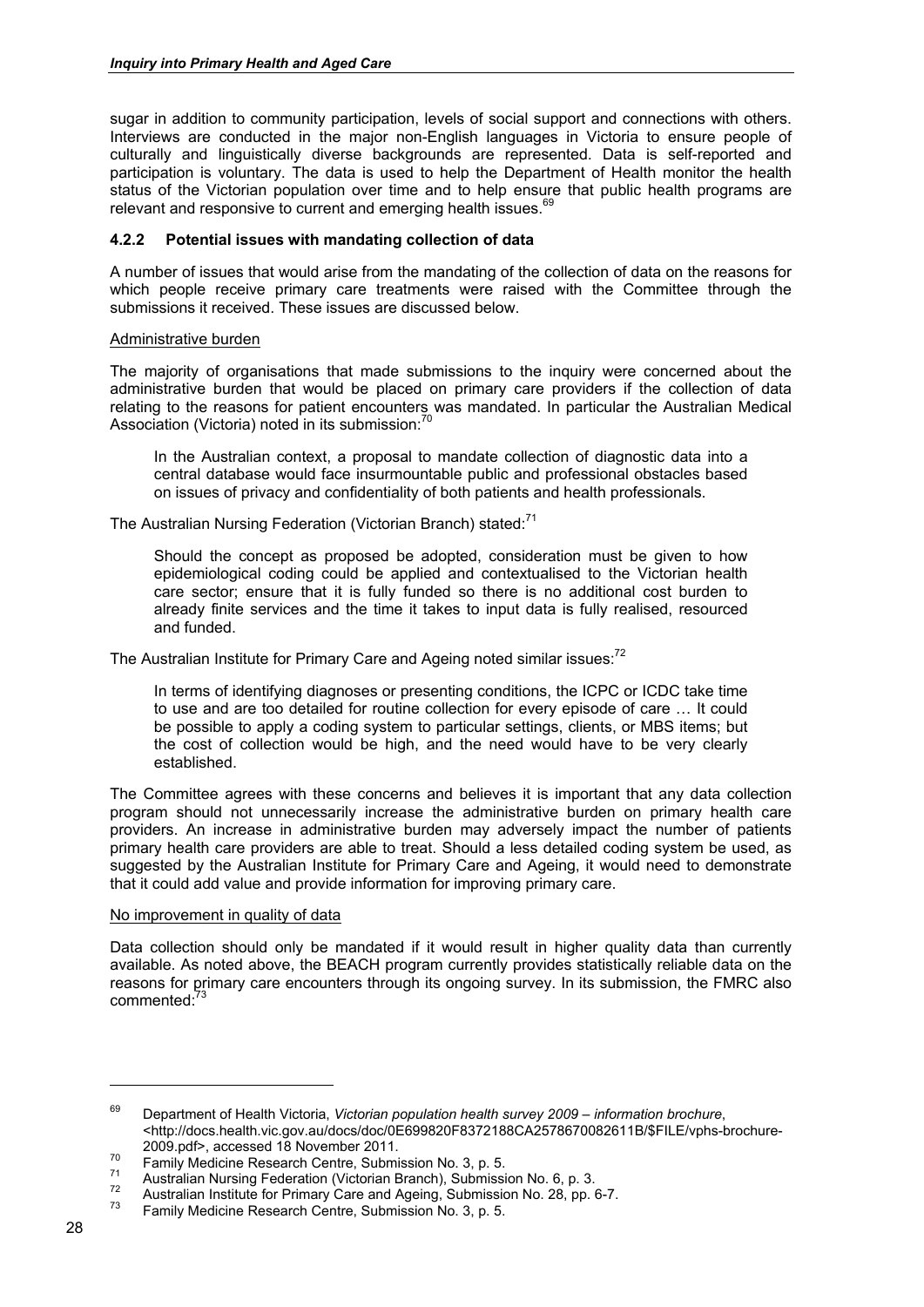… very few countries mandate the provision of such data, and those that do, for example Norway, have found that the quality of such data is very poor and an unreliable measure of the nature of patient problems presenting to primary care.

GPs participating in the BEACH program must complete a form with numerous fields for each patient encounter. Given it takes approximately 2 minutes to complete such a form for every patient encounter, there is a risk that practitioners may take short cuts to save time, resulting in poorer quality data.

In its evidence, FMRC stated that certain pharmaceutical software had attempted to mandate a field for GPs to complete when prescribing medication, where the GP was required to list the underlying medical condition for which the medication was being prescribed. However, data extracted from the system showed the most common condition listed was "prescription", which is clearly not a medical condition, indicating GPs took short cuts or did not fully understand the software.<sup>74</sup> If reasons for encounter were mandated for each GP visit, for example by linking it to Medicare rebate claims, it is likely similar problems will be encountered. FMRC also stated that their experience shows there can often be 3 or 4 reasons for each GP-patient encounter, and a number of these may be missed if GPs have to complete data quickly, and only one reason may be captured.

### Privately operated primary health providers

A number of submissions also stated it would not be possible for the Victorian Government to mandate data collection from privately operated and Commonwealth funded primary health providers. General Practice Victoria noted:<sup>75</sup>

If Australia were to mandate the provision of information on the reasons people receive primary care treatments, and this was intended to happen across all general practice services rather than to be based on a sample, it would require major changes to the MBS and its legislation. The Commonwealth would need to change the system so that patients and doctors were obliged to report reasons as a condition of receiving MBS rebates ... These changes would apply only to the general practice private sector, because there is no system for data collection from private allied health, and no linked state or commonwealth payment. Although we do not have good evidence about allied health consultations, in the way we have for general practice (from BEACH data), we know that private allied health is a significant part of primary care.

Dental Health Services Victoria noted a similar issue:<sup>76</sup>

In noting our support for the data collection, we also acknowledge the challenges that face Government (Federal and State) in establishing a collection platform. Dental care is provided predominantly in the private sector, and one of the major challenges is capturing private dental data to measure improvements in oral health of the whole community.

As allied health and dental health are significant providers of primary care, the Committee believes it would be useful to obtain better information on the use of these providers and the reasons for which patients use these providers. However, as there is currently no funding or reporting relationship between allied and dental health providers and the State or Commonwealth Government, collection of such data is not straightforward.

Implementing a program such as BEACH for such providers may be a more cost efficient approach, rather than mandatory reporting by all providers. As these practitioners are now regulated by national uniform regulations, $77$  any attempt to mandate data collection would need to be implemented at a national level.

<sup>&</sup>lt;sup>74</sup> A/Prof. H. Britt, Family Medicine Research Centre, *Transcript of Evidence*, 2 November 2011, p. 29.<br>
General Practice Victoria, Submission No. 18, p. 4.<br>
Dental Health Services Victoria, Submission No. 30, p. 2.<br>
He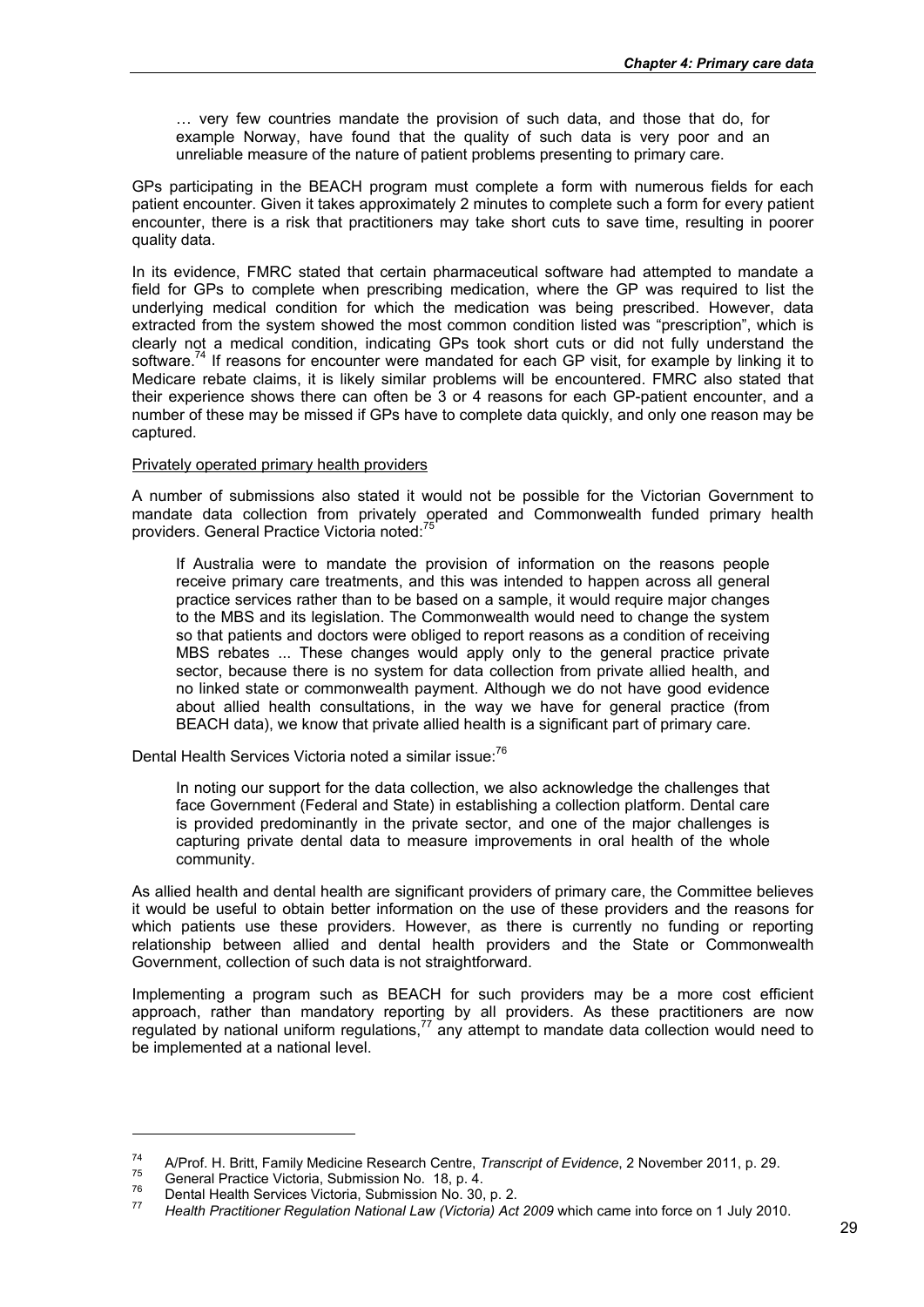### National approach

Those organisations that supported greater collection of information relating to the reasons for which patients receive primary health care treatments cautioned the Committee against Victoria adopting its own system. Instead they advocated for a national system. In its submission, the Royal Australian College of General Practitioners commented:<sup>78</sup>

The RACGP would be cautious to support the mandating of a specific coding system that would affect the current systems currently being utilised in various general practices until a true national standardised system is adopted.

The Australian Nursing Federation (Victorian Branch) stated:79

The Australian government is preparing to establish a national data base in relation to people receiving primary health services and treatment in association with the implementation of the roll out of the national e-health initiative, therefore this move would seem to be a duplication of service provision and an unnecessary financial burden to the State. It would seem more appropriate the State based services ensure they are able to contribute to and access both State and National data.

The Australian Health Practitioner Regulation Agency stated:<sup>80</sup>

It would be preferable for any proposal to impose additional data collection or reporting obligation on bodies within the [national registration and accreditation scheme] or practitioners or professions regulated by the scheme to be considered nationally, consistent with the national operation of the scheme itself. This would require consideration by all governments through the Australian Health Workforce Ministerial Council.

The Committee supports a national approach to data collection as it could provide legislative authority for data collection. The Committee also notes that Australian Health Ministers agreed on 5 August 2011 to establish a time limited Working Group to review opportunities to improve the effectiveness of health data reporting. Health Ministers noted future work will be undertaken with the new National Health Performance Authority.<sup>81</sup>

## **4.2.3 Alternatives to collecting data through a mandatory system**

Given the challenges detailed above with implementing a system for mandatory provision of information on the reasons people receive primary care treatments, the Committee believes other avenues should be explored which could provide more comprehensive data in this area and which would be beneficial for planning and monitoring primary care. A number of alternatives for collecting data on why people receive primary care treatments are detailed below.

#### Electronic health records

Significant work has already been undertaken by the National E-Health Transition Authority (NEHTA) towards establishing a Personally Controlled Electronic Health Records (PCEHR) system for all Australians. A number of submissions identified the PCEHR system as a potential vehicle for the collection of more comprehensive patient encounter data. The Australian Nursing Federation (Victorian Branch) stated:<sup>82</sup>

The Australian government is preparing to establish a national data base in relation to people receiving primary health services and treatment in association with the implementation of the roll out of the national e-health initiative, therefore this move would seem to be a duplication of service provision and an unnecessary financial

<sup>&</sup>lt;sup>78</sup> Royal Australian College of General Practitioners, Submission No. 14, p. 2.<br>Australian Nursing Federation (Victorian Branch), Submission No. 6, p. 3.<br>Australian Health Practitioner Regulation Agency, Submission No. 2

<sup>&</sup>lt;http://www.ahmac.gov.au/cms\_documents/2011-Aug%205%20AHMC%20Communique.doc>,

accessed 18 November 2011.<br>
82 Australian Nursing Federation (Victorian Branch), Submission No. 6, p. 3.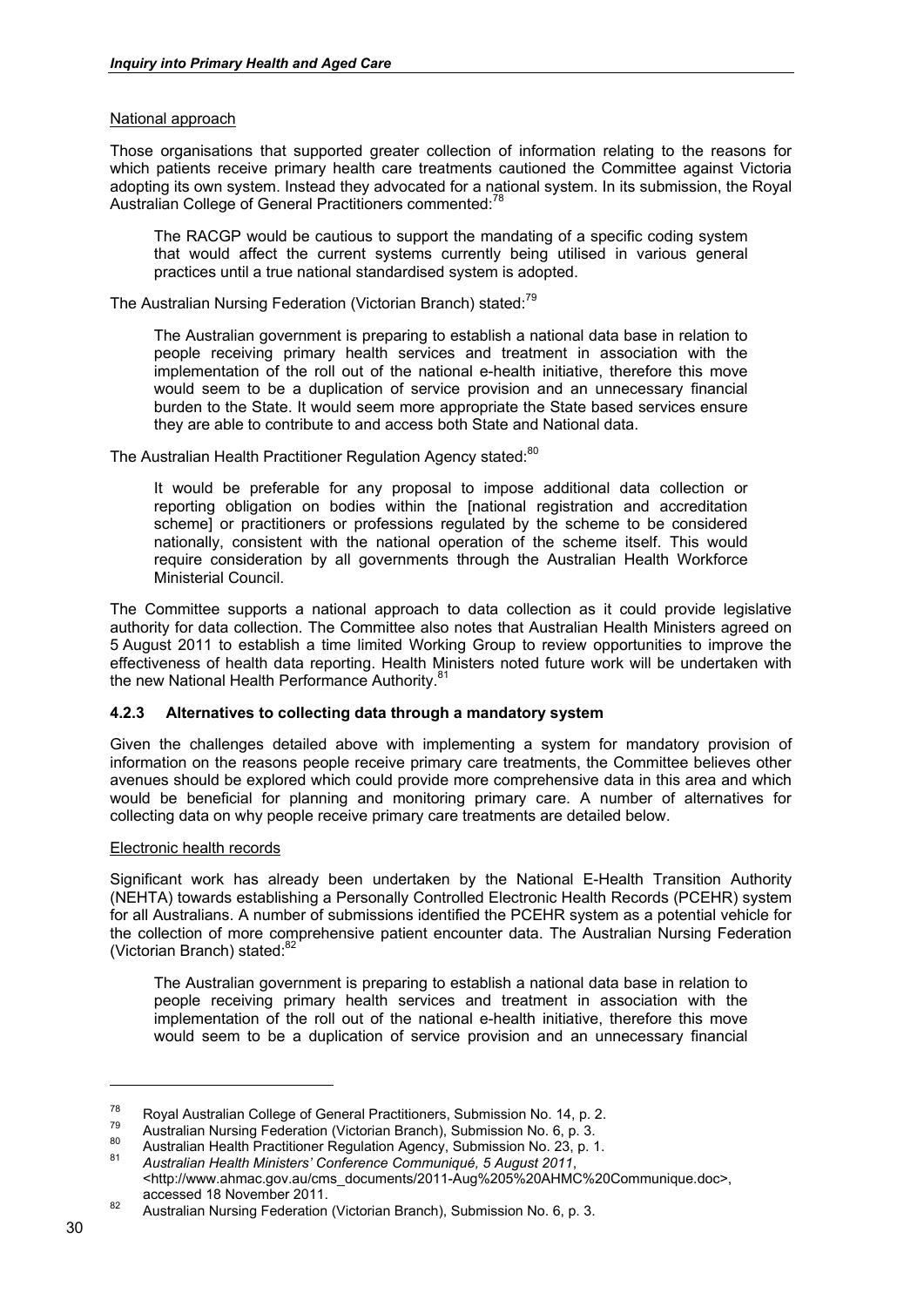burden to the State. It would seem more appropriate the State based services ensure they are able to contribute to and access both State and National data.

The 2008 AIHW report, *Review and Evaluation of Australian information about primary health care: A focus on general practice*, examined the numerous data collection programs currently operating in Australia and made two key recommendations on this issue:<sup>83</sup>

- Minimum data set specification for GP–patient encounters should be defined, in consultation with all stakeholders, which builds on work already undertaken in this area.
- The options established as potential starting points for an electronic collection should be explored with all stakeholders to formulate an agreed approach for implementing collection of this minimum data set at the national level.

The NEHTA Blueprint identifies data collection as a potential secondary use of information collected through the PCEHR system and notes that privacy laws already recognise a range of permitted secondary uses of health information. The companion document to the exposure draft of the legislation to implement PCEHR further states:<sup>84</sup>

The Draft Bill allows a consumer to consent to the collection, use and disclosure of information included in their PCEHR (see section 59). This takes into account occasions where a consumer has consented to have their information used and disclosed for research purposes. In this case the information is identifiable. Consistent with the current position under the Commonwealth Privacy Act, consent is not required if de-identified information is released for research purposes.

At the present time, there is confusion as to what information will be available to other organisations from the PCEHR system. The exposure draft of the Personally Controlled Electronic Health Records Bill is silent on the issue of whether data from PCEHR can be used for secondary purposes and the Australian Privacy Commissioner, in a submission on the draft Bill, has suggested that permitted secondary uses of data from PCEHR be prescribed in the enabling legislation to ensure that no confusion exists.<sup>85</sup> The Australian Nursing Federation (Victorian Branch) raised in its public hearing that there was still confusion around what information would be released from the PCEHR.<sup>86</sup>

At the present time, the Committee is unsure of whether there will be secondary uses for PCEHR data, and if there are, what these uses will be. The Committee agrees with the Australian Privacy Commissioner that secondary uses need to be prescribed in legislation to avoid confusion for users, the Government and bodies that may be potential secondary users of PCEHR data.

The Committee agrees with the recommendations made by AIHW in 2008 and believes that is it important that from the outset the PCEHR system be designed in a way to ensure the maximum benefit can be derived from the data collected. Collecting data indirectly through an e-health system would be more efficient than mandating the collection of data through other means, as primary health providers will not need to actively collect the data. "Reasons for encounter" are already listed as one of the priority clinical concepts in the development of the PCEHR system.<sup>87</sup> The Committee also believes it is important that any data collected be made available to State and local governments to assist them with the planning of services.

<sup>83</sup> Australian Institute of Health and Welfare, *Review and evaluation of Australian information about primary health care: a focus on general practice*, 2008, p. vii,

edication-detail-detail-detail-detail-research actual-research controlled and November 2011.<br>Bepartment of Health and Ageing, *Exposure Draft - Personally Controlled Electronic Health Records Bill* **Department** *2011 - Companion document*, <http://www.yourhealth.gov.au/internet/yourhealth/publishing.nsf/

Content/pcehr-legals-pcehrbill2011-comp-toc>, accessed 18 November 2011. 85 Office of the Australian Information Commissioner, *Submission to the Department of Health and Ageing - Draft Concept of Operations: Relating to the introduction of a personally controlled electronic health record (PCEHR) system*, <http://www.oaic.gov.au/publications/submissions/2011-06%20Submission%20on%20PCEHR%20ConO<br>ps%20FINAL.html>, accessed 18 November 2011.

<sup>86</sup> Mr M. Staaf, Australian Nursing Federation, Transcript of Evidence, 2 November 2011, p. 7.<br>87 National E-Health Transition Authority, Detailed Clinical Models, <http://www.nehta.gov.au/connectingaustralia/terminology-and-information/detailed-clinical-models>, accessed 18 November 2011.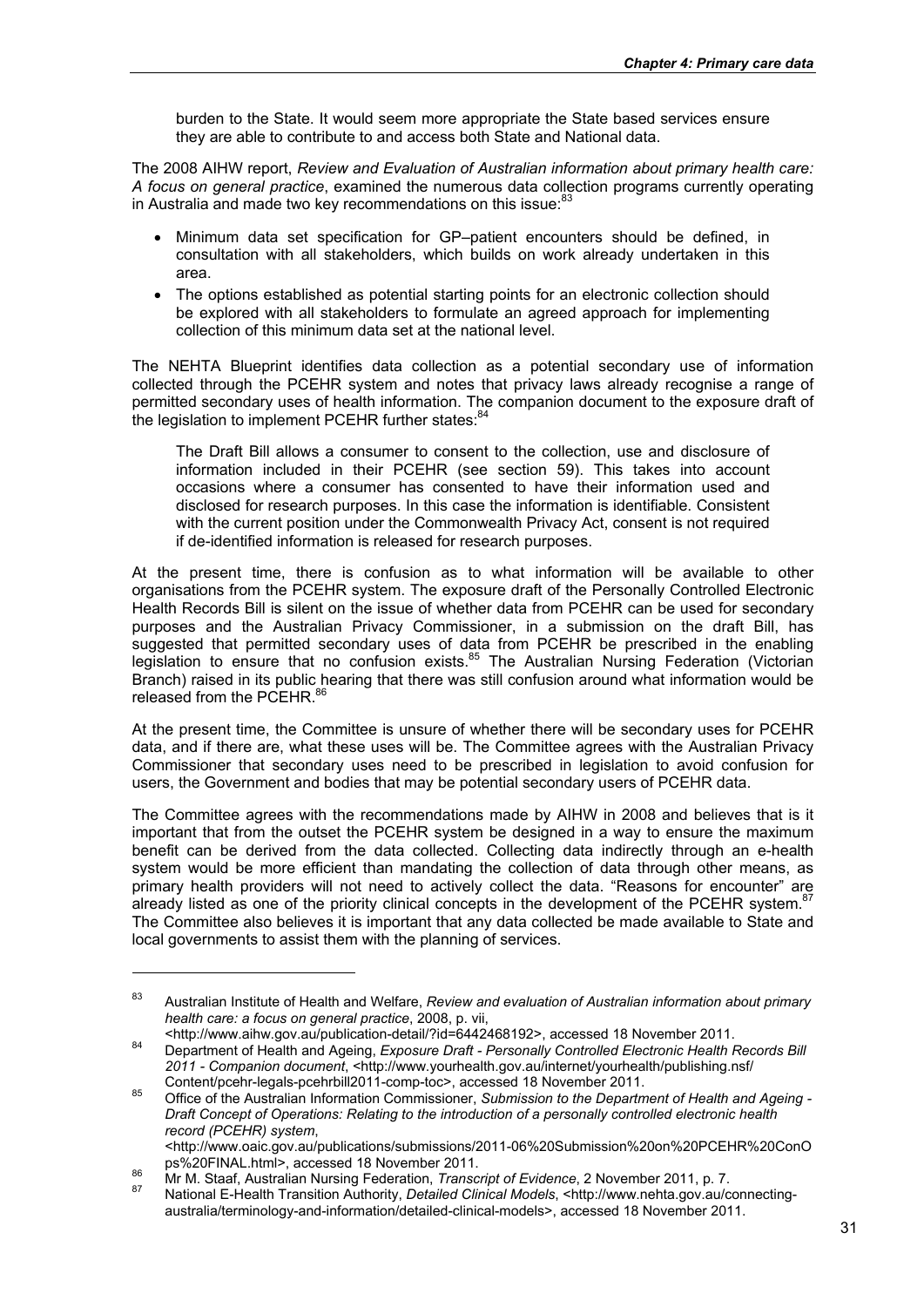The Committee, however, acknowledges that there are a number of significant challenges in obtaining reliable data from an e-health system. In its evidence, FMRC stated that although 98 per cent of general practitioners have computers on their desks, very few use them to keep detailed patient history records, rather they are mainly used for administrative tasks such as printing prescriptions or writing referral letters.<sup>88</sup> Therefore a lot of data is never entered into an electronic system and consequently would not be captured in a report generated from the system. Furthermore, as PCEHRs are an opt-in system for both patients and general practitioners, it is unlikely data will be comprehensive in the near future.

However, the Committee believes capturing data indirectly through an electronic health records system should be a long term aspiration for the future. The Commonwealth and State Governments will need to work with the professional associations of primary care providers to determine how this could best be achieved.

#### Standardised classification systems

One issue raised by a number of submissions was the inability to connect data collected in different primary care settings. Currently, GPs and assorted allied health providers all have their own systems for classifying and coding reasons for patient encounters.

This issue has also been identified by NEHTA as part of its development of the PCEHR system.<sup>89</sup> Work has already been undertaken by the NEHTA to develop SNOMED CT-AU, which is now the preferred national clinical terminology for Australia and has been endorsed by the Australian, State and Territory governments.<sup>90</sup> Documentation on SNOMED CT-AU notes:<sup>91</sup>

A clinical terminology can aid in providing health professionals with more easily accessible and complete information regarding medical history, illnesses, treatments, laboratory results, and similar facts. Standardised information can facilitate improved patient outcomes, clinical decision support, follow-up, and treatment. It can also facilitate analyses based on coded information from clinical IT systems.

Using a standardised terminology across all health sectors will make it easier to integrate health data from different providers into the PCEHR system. A project is also being undertaken to map ICPC-2, the internationally recognised classification system used by BEACH, to SNOMED CT-AU, allowing integration of data collected in the two classification systems.<sup>92</sup> The Committee believes a transition to a standardised classification system would provide great benefits in the future.

#### Additional surveys of primary care providers

As noted in the comments above, the BEACH program provides statistically reliable data on reasons for patients seeking treatment from GPs only, not other primary care providers. In its submission, the Australian Institute for Primary Care and Ageing suggested:<sup>9</sup>

… that [the Department of Health] consider expanding the BEACH methodology to include community health and maternal and child health to provide a fuller picture of primary care services and reasons for seeking treatment.

In its report on *Australia's Health 2010*, the AIHW commented:<sup>94</sup>

Although allied health care and specialist services are integral to the management of musculoskeletal conditions, little information about the use of these services is currently available.

<sup>&</sup>lt;sup>88</sup> A/Prof. H. Britt, Family Medicine Research Centre, *Transcript of Evidence*, 2 November 2011, p. 26.<br>
National E-Health Transition Authority, *NEHTA Blueprint Version 1.0*, p. 75.<br>
National E-Health Transition Authori

<sup>91</sup> National Clinical Terminology and Information Service (NCTIS), SNOMED CT- AU FAQs, p. 5.<br>92 Wonca International Classification Committee (Miller, G), Integrating SNOMED CT and ICPC-2 in GP

*EHRs*, <http://www.racgp.org.au/scriptcontent/nswwonca/04202010\_Dr\_Graeme\_Miller.pdf>, accessed 23 November 2011.<br><sup>93</sup> General Practice Victoria, Submission No. 18, p. 5.<br><sup>94</sup> Australian Institute of Health and Welfare, *Australia's health 2010*, p. 190,

<sup>&</sup>lt;http://www.aihw.gov.au/publication-detail/?id=6442468376>, accessed 22 November 2011.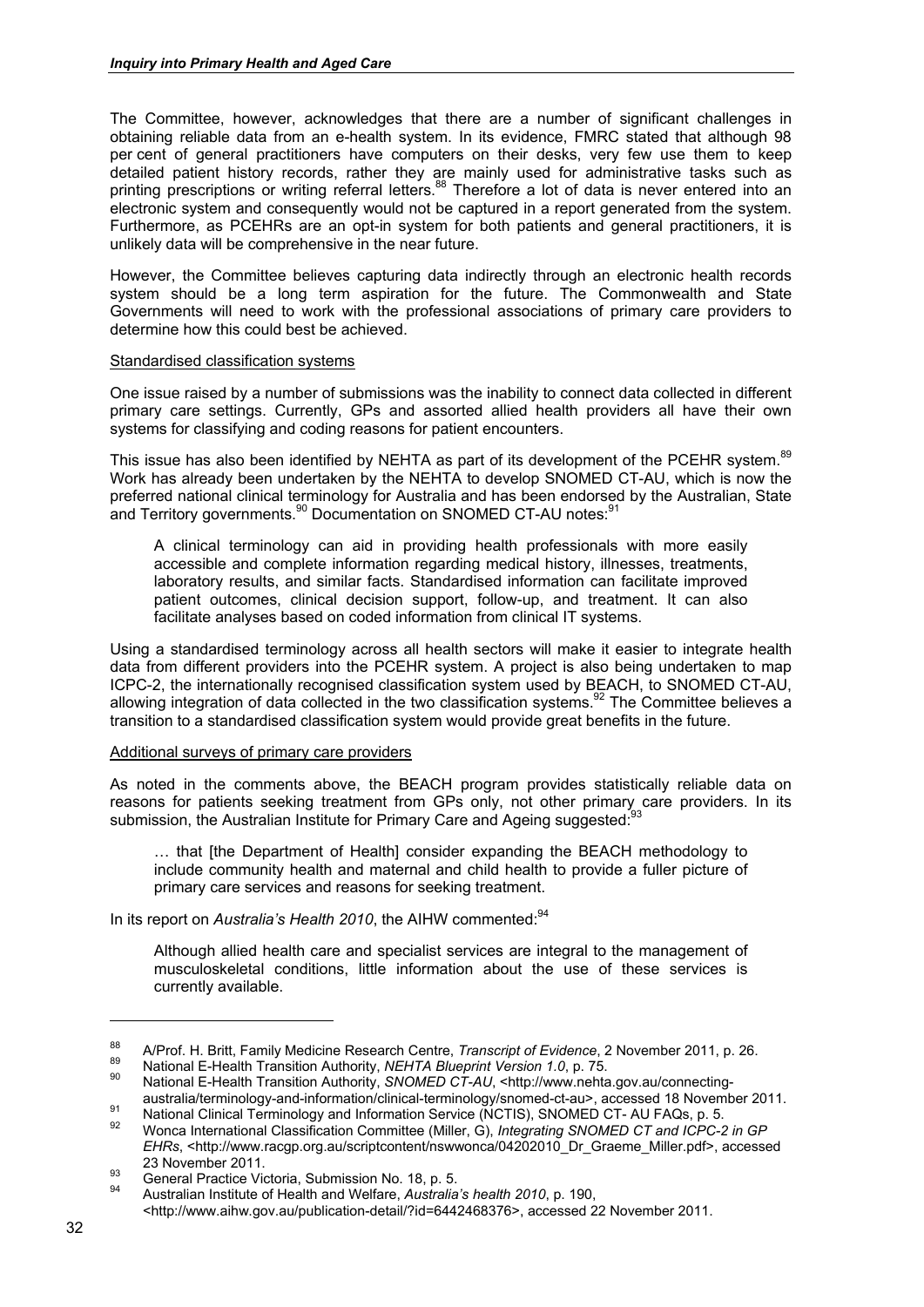Until the full potential of the PCEHR has been explored, and issues of data quality examined, the Committee supports the continued collection of data from GPs through the BEACH program. Rather than mandating the collection of further data from GPs, the Victorian Department of Health should examine ways of gaining access to and analysing that data for planning purposes, as needed. Much of this data is already publicly reported, however, if regular data reports on patient encounters would be useful to the Department of Health, it should also consider becoming a participating member of BEACH in the future.

The Committee also believes there may be the opportunity to undertake further survey-based programs in other areas of primary care. As demonstrated by BEACH, such an approach can provide high quality data, but at a significantly reduced cost when compared to other options. If such a program were to be implemented, it would be preferable if it were undertaken at a national level, in consultation with the professional associations representing allied health and other primary care providers.

However, it is important to acknowledge that there are a range of limitations with survey-based approaches for data collection. The survey instrument used to collect information needs to be presented and written in a way that is clear to understand and ensures that participants complete all relevant aspects. If the instrument does not collect data that is accurate, the results of the survey will be flawed. In addition, all participants completing the survey instrument need to have a clear understanding what each question is asking them, and be using the same definitions when answering, for the information to be comparable.

There are also issues with sample sizes that are used when conducting surveys and ensuring that the sample size is representative of the population. In a large survey such as BEACH, while data may be statistically significant across Australia and at a State and Territory level, the data is less useful for picking up trends in areas, such as the prevalence of a disease.

In its public hearing, the Committee heard from Associate Professor Virginia Lewis that while survey-based research is useful, issues relating to the response rate must be taken into consideration. For example, with the BEACH program, there is a 30 per cent response rate from GPs participating in the survey, and there is weighting added to the overall results to account for the response rate. Professor Lewis went on to state:<sup>95</sup>

If you end up with a low response rate, you have to think why is it those people and what is the factor that has actually determined their participation or not. It is more likely that the factor that determines their participation is something that is more about the quality of the GP, I suspect, so I have concerns about using that as a general indicator of the quality of our primary GP — primary medical care — system … But I think what it does is really useful and important, and it is a really important dataset to have. It is just a matter of being aware that you cannot necessarily get all the answers from one dataset, methodology or approach.

The Committee concurs with this opinion, and is of the view that there are many benefits involved in undertaking survey-based research. It provides useful data, however it is important to keep in mind the limitations of this approach.

#### **Finding 1**

1

Mandatory provision of information on the reasons people receive primary care treatments would face significant administrative, technical and logistical obstacles and is not recommended at this time.

<sup>95</sup> A/Prof. V. Lewis, Australian Institute for Primary Care and Ageing, *Transcript of Evidence*, 2 November 2011, p. 34.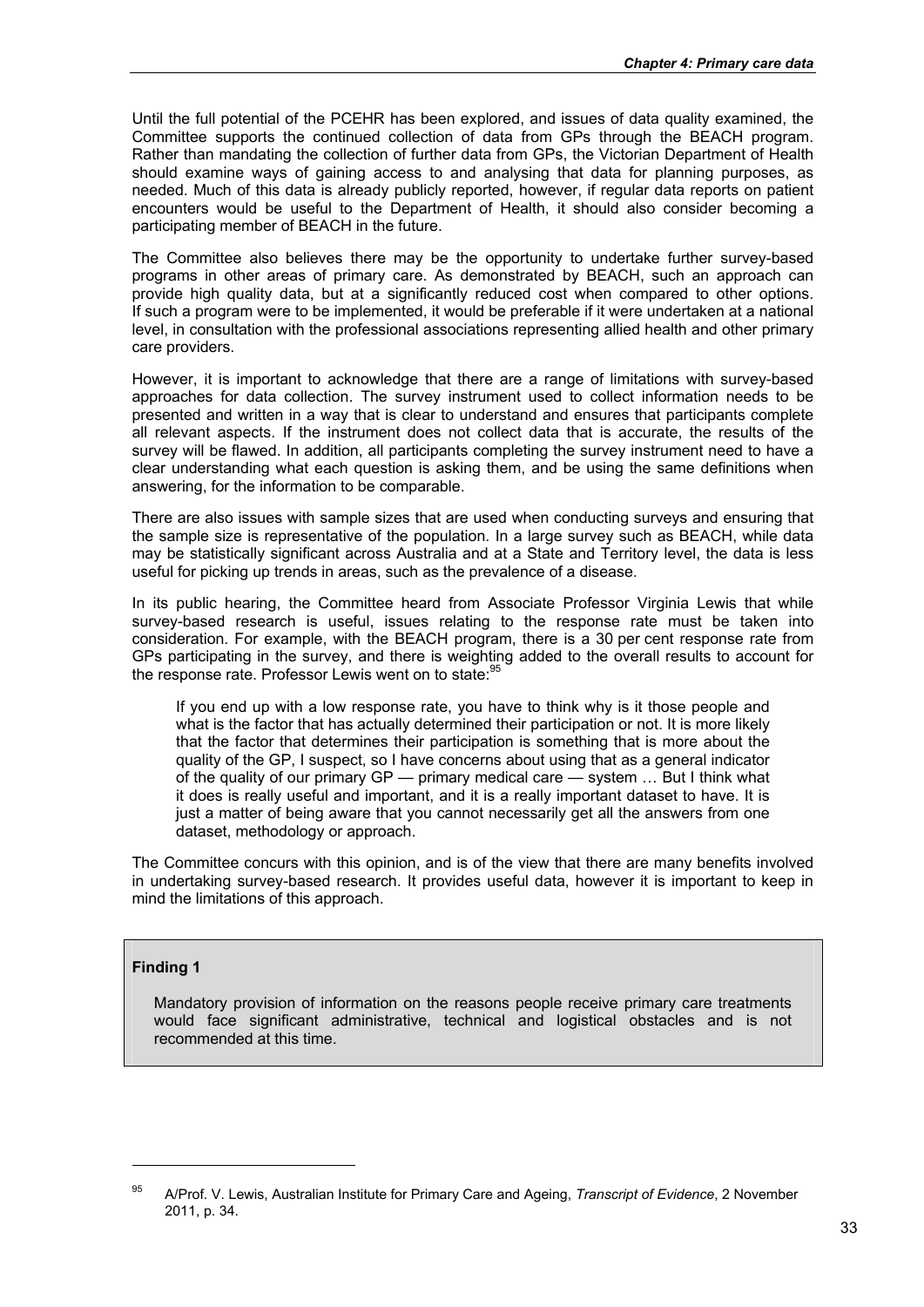# **Finding 2**

Survey based data collection programs are a cost effective way of collecting information on the reasons for which people receive primary care treatments. However, there are limitations associated with the use of such survey techniques which need to be considered. In addition, sampling techniques do not provide a complete set of data, so cannot be used to analyse performance of individual service providers.

## **Recommendation 1**

The Committee recommends the Victorian Government work with the Commonwealth Government, the National E-Health Transition Authority and professional associations to investigate how the Personally Controlled Electronic Health Records system can best capture and collate data on the reasons for which people receive primary care treatment, and ways in which the State can gain access to this data.

## **Recommendation 2**

The Committee recommends the Victorian Department of Health evaluate and analyse data currently publicly available through the BEACH program on reasons for GP-patient encounters. If more detailed or tailored data is required, the Committee recommends the Department utilise a survey-based data collection program to supplement existing information, or the Department could consider becoming a participating member of BEACH.

## **Recommendation 3**

The Committee recommends the Victorian Government work with the Commonwealth Government and professional associations to investigate the possibility of implementing national survey-based data collection programs, to capture data on the reasons why patients utilise community and allied health primary care providers.

# *4.3 Waiting times and waiting lists*

In paragraph (2) of its terms of reference, the Committee has been asked to consider —

whether Australia should mandate the provision of waiting times and waiting lists for primary care services.

Data on waiting times and waiting lists is a potential measure of access to primary health care. The Committee believes it is important to ensure all Victorians can access primary health care in a timely manner when required. However, a number of factors can influence waiting times and waiting lists, therefore it is important to not consider this data in isolation.

# **4.3.1 Data currently collected relating to waiting times and waiting lists for primary care**

As most primary health care providers are privately operated, there is currently no uniform system in place to collect data from primary health care providers relating to waiting times and waiting lists, unlike in the hospital system.

The best source of information on waiting times for GPs is the Australian Bureau of Statistics (ABS) Patient Experience survey, which asks the following questions relating to waiting times:<sup>96</sup>

… have you waited longer than you felt was acceptable to get an appointment with a GP? [Yes or No]

<sup>96 7,124</sup> households within Australia were surveyed in 2009 — Australian Bureau of Statistics, *Health Services: Patient Experiences in Australia, 2009*,

<sup>&</sup>lt;http://www.abs.gov.au/AUSSTATS/abs@.nsf/Lookup/4839.0.55.001Explanatory%20Notes12009?Open Document>, accessed 18 November 2011.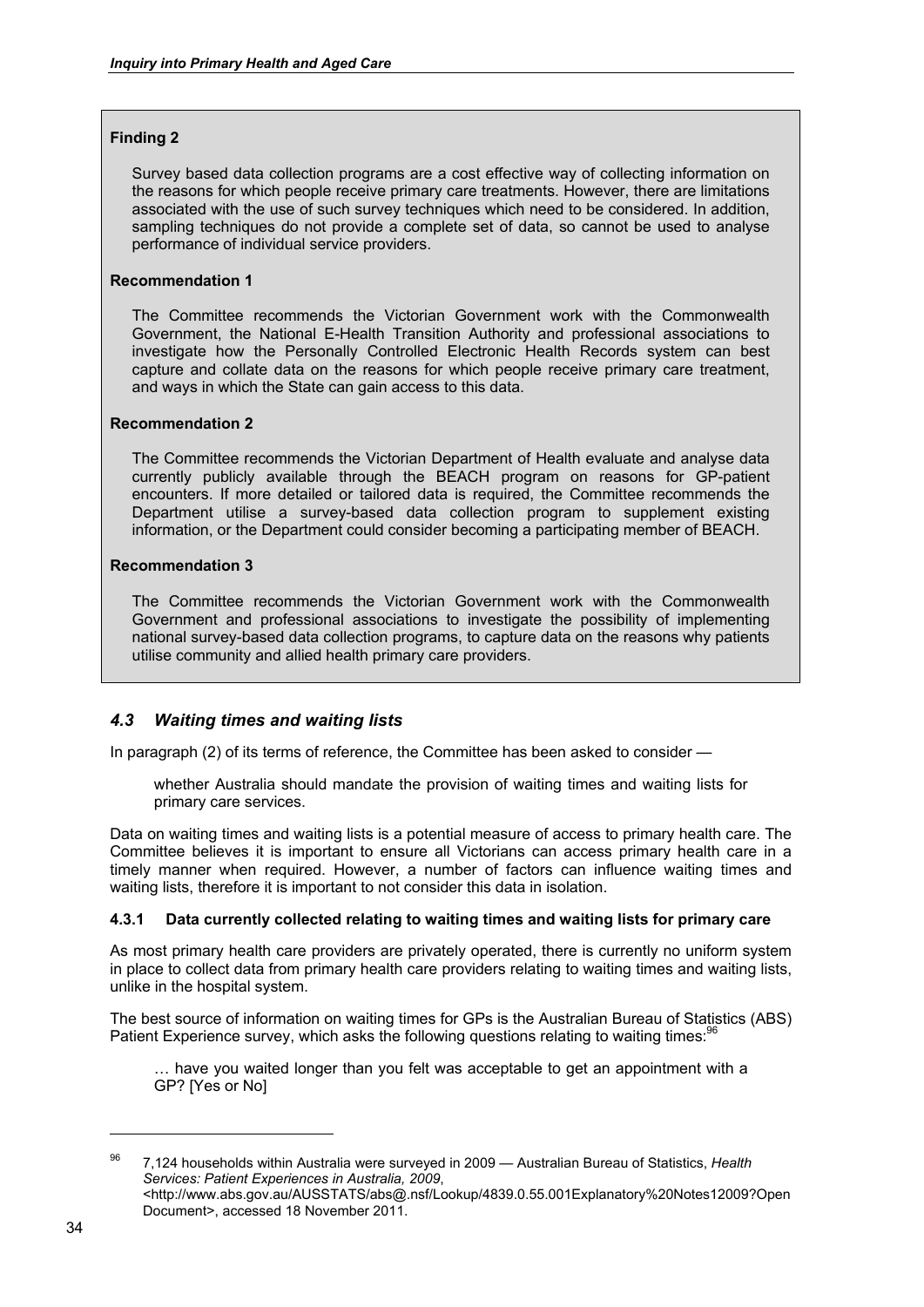Has there been any time when you saw a GP for urgent medical care; [if so,] how long after you made an appointment were you seen by the GP?

[respondents select from (a) within 4 hours; (b) longer than 4 hours but same day; (c) Next day; (d) 2 to 5 days; (e) 6 or more days]

This data is reported by the ABS and analysed by the Productivity Commission in its *Report on Government Services*. Based on the 2009 data, 16.2 per cent of Victorians felt they waited longer than was acceptable to get an appointment, 61.9 per cent of Victorians waited less than 4 hours to see a GP for an urgent medical appointment, 26.4 per cent waited between 4 and 24 hours, and 11.7 per cent waited more than 24 hours.<sup>97</sup> As with data relating to the reasons for primary health care treatment, this data relates only to GPs, not other primary care providers.

In the area of dental health, detailed statistics are maintained by the Department of Health on waiting times for publicly funded dental services,<sup>98</sup> which can be broken down to individual community dental clinics. However, publicly-funded dental services are only available to a limited number of Victorians, such as children or health care and pensioner concession card holders. For the majority of Victorians, dental care is paid for by the individual, and not government subsidised, and data on wait times for privately-funded dental services is not readily available.

# **4.3.2 Issues with mandating collection of data and difficulties in interpreting the data**

Whilst comprehensive data on waiting times for primary care services is not currently available, a number of submissions queried whether the data would be valuable even if it were collected. The Australian Medical Association (Victoria) stated:<sup>99</sup>

AMA Victoria has concerns in relation to the proposals to mandate the provision of waiting times and waiting lists for primary care services. It is not sufficiently clear what the benefits of collecting this data would be – Victorian doctors' experience tells us that patients do not report significantly long waiting times when they have an urgent need to access primary health care services. GPs and their practice staff can effectively triage patients and give them appointments according to need.

However it is clear that doctors would have to bear the increased administrative burden posed by the collection of this information. GPs are scarce and underresourced, and we need to ensure that any data collection does not create additional regulatory requirements for already stretched GPs. A GP's time is best spent caring for patients, not completing data collection forms.

The Royal Australian College of General Practitioners had similar concerns:<sup>100</sup>

The RACGP does not support mandating the provision of waiting times and waiting lists for primary care services. The RACGP Standards for General Practice (4th edition) state that practices must have a flexible system for determining the order in which patients are seen, to accommodate patients' needs for urgent care, non urgent care, complex care, planned chronic disease management, preventative healthcare and longer consultations.

By mandating the provision of waiting times it removes the flexibility that general practitioners require to be able to cater for individual patient needs. Furthermore, mandating waiting times does nothing to address workforce shortages and capacity issues. Like much of the health sector, there continues to be significant workforce shortages in general practice, especially in urban, regional, and rural areas of need. Penalising practices operating in areas of need, with large patient loads, would be counter-productive.

<sup>&</sup>lt;sup>97</sup> Productivity Commission, *Report on Government Services 2011*, Table 11A.25.<br><sup>98</sup> Department of Health, *Dental care - time to treatment*,

<sup>&</sup>lt;http://serviceforip.webcentral.com.au/yourhospitals/dental.asp>, accessed 18 November 2011.<br>Australian Medical Association (Victoria), Submission No. 21, p. 2.<br>Royal Australian College of General Practitioners, Submission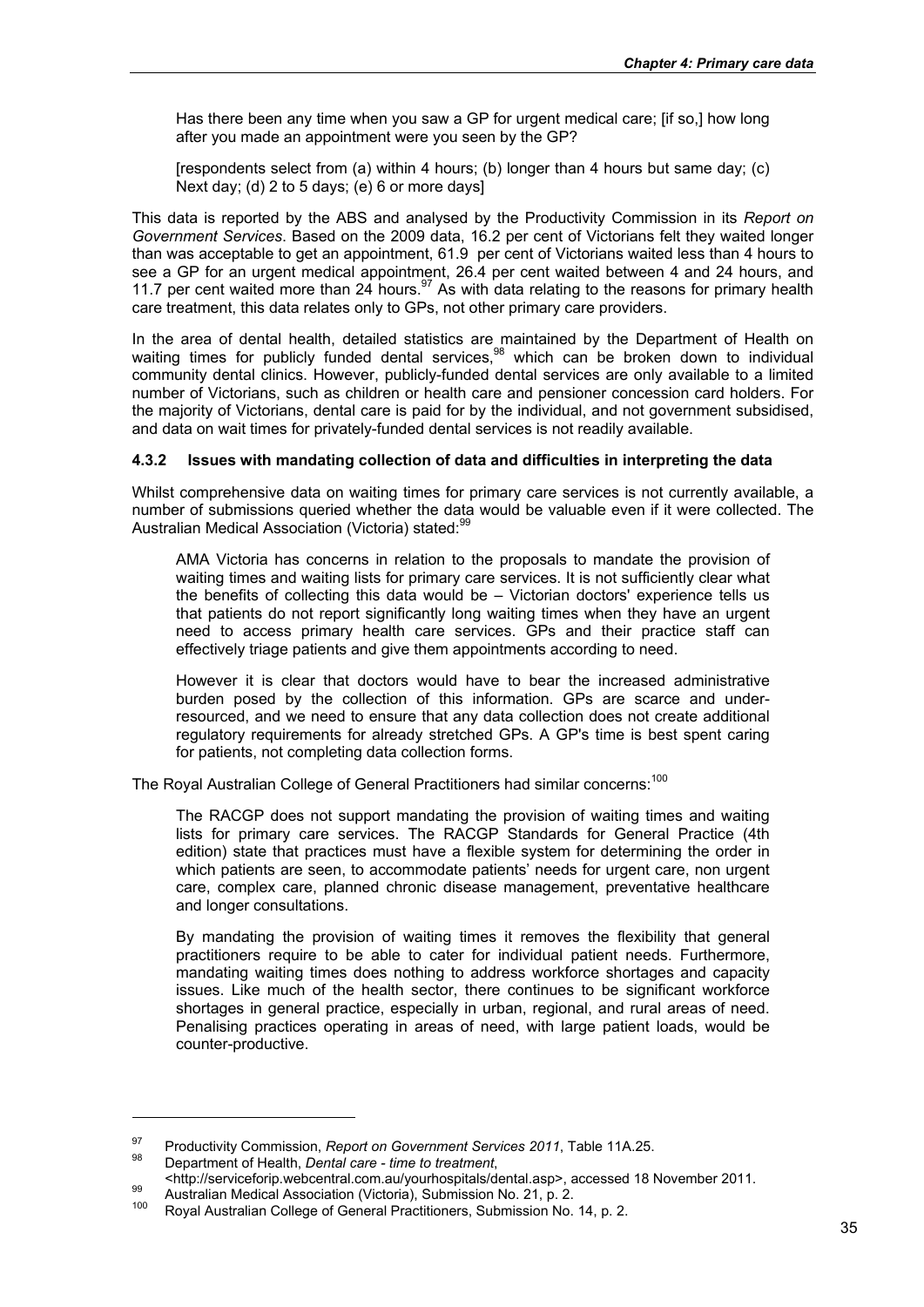Whilst waiting time targets are used to drive service improvement works in a hospital setting, these targets can be less productive in a primary care setting. The Victorian Healthcare Association commented:101

Meeting static access targets such as waiting times and waiting lists should not be the predominant focus of health system performance.

The Australian Institute for Primary Care and Ageing noted:<sup>102</sup>

The NHS (UK) has recently rescinded their PC waiting time target because of its impact on access generally…

An additional relevant indicator that affects the patient experience of primary care is time spent waiting in services (in waiting rooms for example), but there are issues of validity and reliability with such measures. Patient-report is likely to be an overestimate or underestimate. Clinic reporting is likely to lead to underestimates. Using an observer is likely to be most accurate, but expensive, so is not feasible as a routine measure. Some evidence suggests that the quality of the waiting time is equally important as actual time spent waiting for subsequent doctor-consumer interaction.

The Committee is of the view that waiting times are a fairly blunt indicator of access to primary care. Furthermore, even if waiting times and waiting lists were mandated, collecting the data would pose difficulties due to the burden associated with collecting this data, and data is likely to be inconsistent and/or inaccurate.

# **4.3.3 Alternatives to collecting data through a mandatory system**

Whilst the Committee believes there would be some value in more comprehensive data relating to waiting times, the key focus should be identifying areas of need and implementing programs to ensure timely and efficient access to care, not collecting data. Data collected on waiting times can assist in identifying areas of need and assist with the targeted provision of additional services. The Australian Institute for Primary Care and Ageing stated in their submission:<sup>103</sup>

Availability of appointments … is important as an equity indicator as the evidence is that the distribution of GPs in Victoria does not meet community needs. This mismatch results in no [primary care] being available, or [primary care] having to be provided through alternative settings such as community health, small rural hospitals, or other outlets. Given the lack of control over where GPs open their practices at present, further data may be helpful to mount an argument for initiatives to encourage more equitable distribution (e.g., Quebec, Canada – where, in a system that does not allow consumer co-payments, a GP who opens a new practice in an already over-serviced area only receives 60 per cent of the MBS amount for services provided).

However, the Committee notes a number of strategies have recently been put in place at the Commonwealth level to identify areas of need and improve access to GPs. These programs have used a combination of existing data and community consultation to target funding and services.

# General Practice After Hours Program

The General Practice After Hours Program was introduced in 2008-09 and aims to ensure that as many people as possible have access to quality after hours GP services when they need them. It does this by providing grants to help support the viability of services working in the after hours period, which is generally defined as before 8.00 am and after 6.00 pm weekdays; before 8.00 am and after 12.00 pm Saturday; and all day Sunday and public holidays. Funding provided targets areas of community need for after hours GP services and assists with the establishment of new after hours services, or the maintenance or extension of existing services.<sup>1</sup>

<sup>&</sup>lt;sup>101</sup> Victorian Healthcare Association, Submission No. 26, p. 4.<br>
<sup>102</sup> Australian Institute for Primary Care and Ageing, Submission No. 28, p.7.<br> *104* Department of Health and Ageing, General Practice After Hours Progra

<sup>&</sup>lt;http://www.health.gov.au/internet/main/publishing.nsf/Content/gpahp-lp>, accessed 18 November 2011.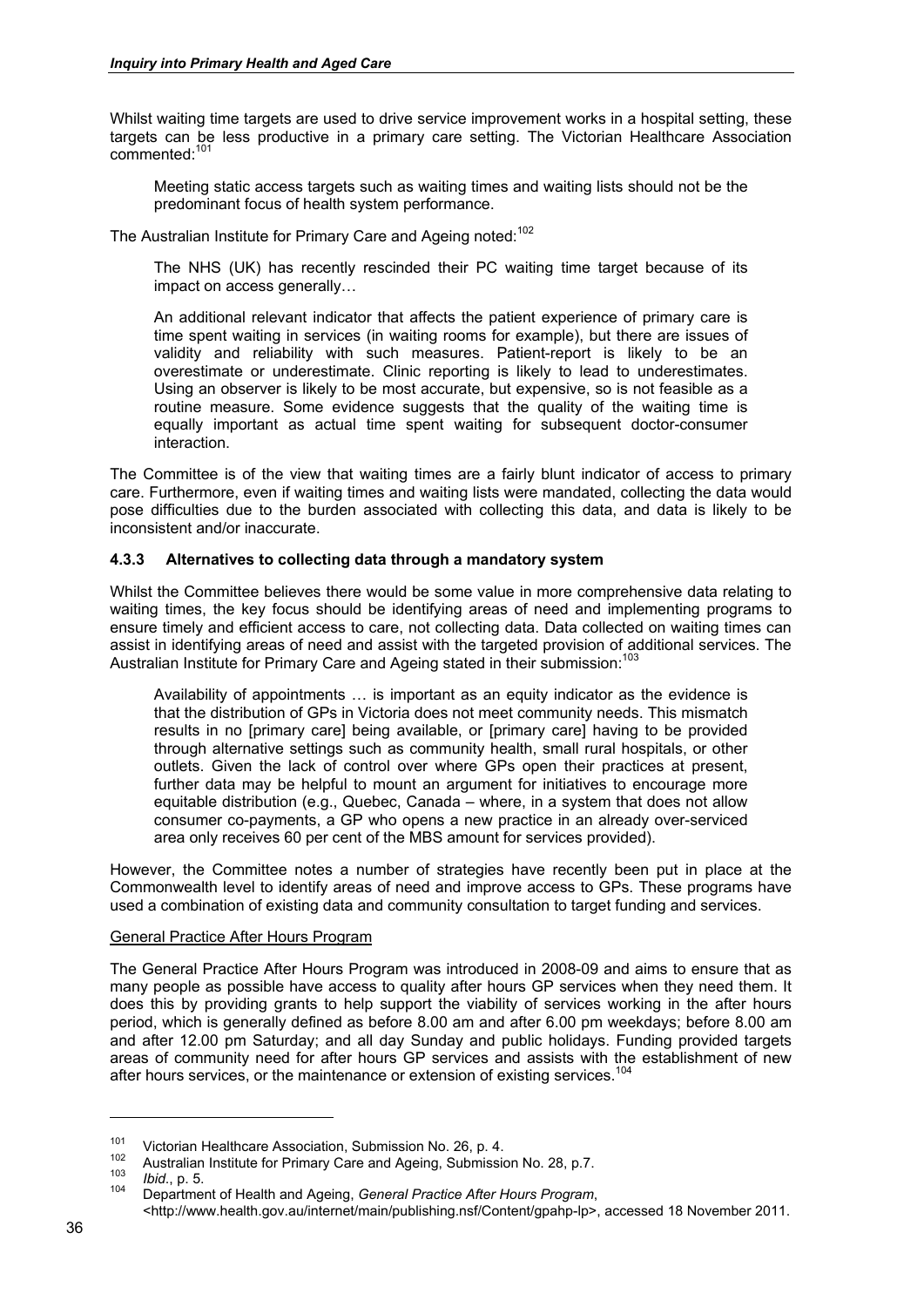# Medicare Locals

The General Practice After Hours Program is progressively being replaced by Medicare Locals. As part of a stage one needs assessment and identification of priority gaps, Medical Locals are required to undertake a thorough assessment of the after hours primary care conditions within their regions. The section on analysing local health data in the *Medicare Locals Guidelines for after hours primary care responsibilities until 30 June 2013* states:105

The Department will provide Medicare Locals with health-related data relevant to their region. This data will assist Medicare Locals in conducting their needs assessment and identifying specific areas of need within their region.

Medicare Locals will also be required to gather other relevant quantitative and qualitative data throughout the needs assessment process. The quantitative data provided by the Department and that gathered by Medicare Locals will complement and support the qualitative data obtained. The data gathered by Medicare Locals should encompass all elements of the health (physical, social etc.) and health system (workforce, location etc.) characteristics of the Medicare Local region. This will provide a robust view of after hours primary care services and needs within the region. Medicare Locals will be expected to analyse this data as part of the needs assessment process.

This data will also be used as a baseline from which improvement in access to after hours primary care services can be measured.

As part of the initial work, the Public Health Information Development Unit (PHIDU), located at The University of Adelaide, has developed Medicare Locals Population Health Profiles.<sup>106</sup> These baseline profiles provide some available data sets mapped to the new geographic boundaries for Medicare Locals.

As part of the 2010-11 Budget, the Commonwealth Government announced the 'Establishing Medicare Locals and Improving Access to After Hours Care' measure which includes the establishment of a national after hours GP telephone advice service and the introduction of new funding arrangements through Medicare Locals to support the provision of face-to-face after hours primary care services at the local level. There are also plans to establish a national health services directory, which will include information about after hours services, to assist consumers access services and also assist telephone-based nurses and GPs to direct people to after hours services in their region.<sup>107</sup>

#### After hours GP helpline

-

On 1 July 2011, the After hours GP Helpline commenced operation across Australia. The new service is Commonwealth funded and intended for people whose health condition cannot wait for treatment until regular general practice services are next available, cannot see their usual GP out of hours, or do not know where to access after hours care. Depending on their condition, the caller may be provided with self-care advice by the telephone-based GP, or may be referred to the most

<sup>105</sup> Department of Health and Ageing, *Medicare Locals: Guidelines for after hours primary care responsibilities until 30 June 2013*, p. 35, <http://www.yourhealth.gov.au/internet/yourhealth/publishing.nsf/content/D7063D448828CC17CA2578C

E001B313D/\$File/MLAH%20Program%20Guidelines.pdf>, accessed 23 November 2011.<br>1<sup>06</sup> Australian General Practice Network, *Population Health*,<br>106 Australian General Practice Network, *Population Health*, accessed 23 Novembe

medical transition-health and Ageing, *Medicare Locals: Guidelines for after hours primary care* 10<sup>7</sup> Department of Health and Ageing, *Medicare Locals: Guidelines for after hours primary care responsibilities until 30 June 2013*, p. 35, <http://www.yourhealth.gov.au/internet/yourhealth/publishing.nsf/content/D7063D448828CC17CA2578C E001B313D/\$File/MLAH%20Program%20Guidelines.pdf>, accessed 23 November 2011.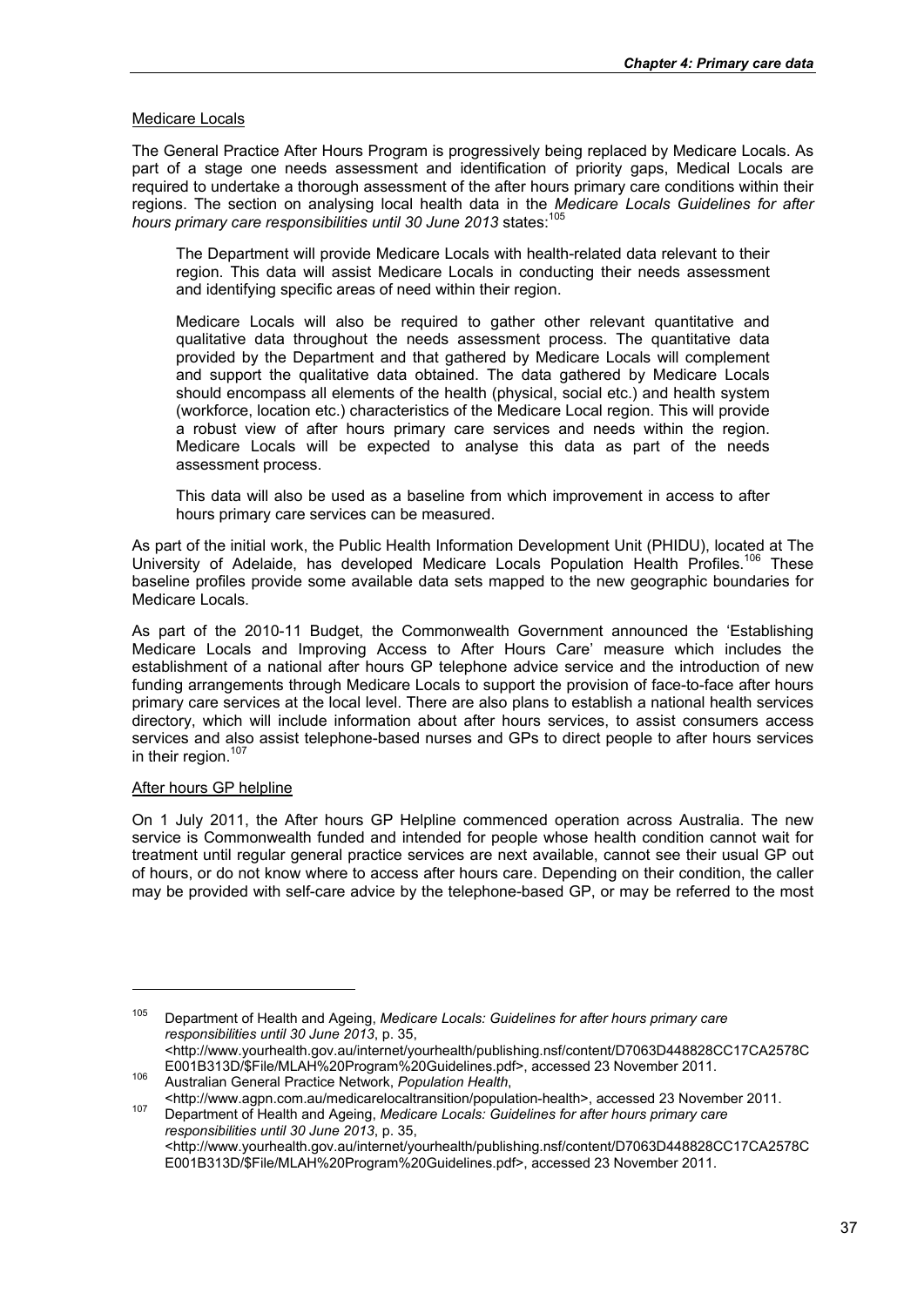appropriate health services in their local area.<sup>108</sup> In future, it is planned that this service will be integrated with Medicare Locals.<sup>109</sup>

## Effectiveness of recently implemented programs

As Medicare Locals and the After hours GP helpline have only been recently implemented, it is not possible for the Committee to evaluate the effectiveness of these programs. The Committee, however, notes the data collection and evaluation role of Medicare Locals and that a needs assessment will be conducted at a local level, including direct consultation with primary care providers. The Committee believes this may prove an effective approach to identifying and addressing areas of need, without the increased burden of collecting and analysing waiting time and waiting list data from each primary care provider.

# **4.3.4 Other issues relating to access to primary care**

The Committee also heard evidence that access to GPs in rural and regional areas was difficult. Some areas faced GP shortages, and existing GPs had a high patient load. In some regions, GPs did not accept new patients to ensure that they could continue to see their existing patient base. There are also some metropolitan areas of Melbourne that have a lower ratio of GPs to population. In these instances, individuals often travel to surrounding areas to seek primary care.

While in metropolitan Melbourne travelling to another suburb or area to access GP services is more possible and more likely, in rural and remote parts of Victoria it is not the case due to the transport distance and similar lack of availability of GPs in other towns. A range of other factors also impact the ability to access GP services. In some instances, the cost of attending a GP appointment can be prohibitive for some individuals and should there be a lack of bulk billing GPs in the area this will impact also on access to primary care.

The Australian Institute of Primary Care and Ageing also informed the Committee that from some of the evaluation work that they had undertaken there are general practices that will not accept patients with mental health issues because they can cause disruptions in the waiting room as well as require longer consultations.<sup>110</sup>

While there is currently no measure of how long patients wait to see GPs, mandating the provision of waiting times and waiting lists may not alleviate the problems associated with access to primary care. In addition, those individuals that could not get appointments due to GPs not accepting new patients would not be measured.

GP to patient ratios and the number of bulk billing GPs in different regions may be better measures access to GPs and help identify whether different communities have access to primary care. The Committee encourages further work to be undertaken to identify and address these issues, and notes that this is a key focus of Medicare Locals.

# **Finding 3**

1

Significant resources would be required to collect data on waiting times and waiting lists and, due the varied nature and resources available to primary health providers, such data cannot be easily compared between services. The Committee therefore does not recommend that waiting times and waiting lists for primary care services be mandated.

<sup>108</sup> Department of Health and Ageing, *After hours GP Helpline*, <http://www.yourhealth.gov.au/internet/yourhealth/publishing.nsf/Content/GPHelpline>, accessed 23 November 2011. 109 Department of Health and Ageing, *Medicare Locals: Guidelines for after hours primary care* 

*responsibilities until 30 June 2013*, p. 35,

<sup>&</sup>lt;http://www.yourhealth.gov.au/internet/yourhealth/publishing.nsf/content/D7063D448828CC17CA2578C E001B313D/\$File/MLAH%20Program%20Guidelines.pdf>, accessed 23 November 2011. 110 A/Prof. V. Lewis, Australian Institute for Primary Care and Ageing, *Transcript of Evidence*, 2 November

<sup>2011,</sup> p. 5.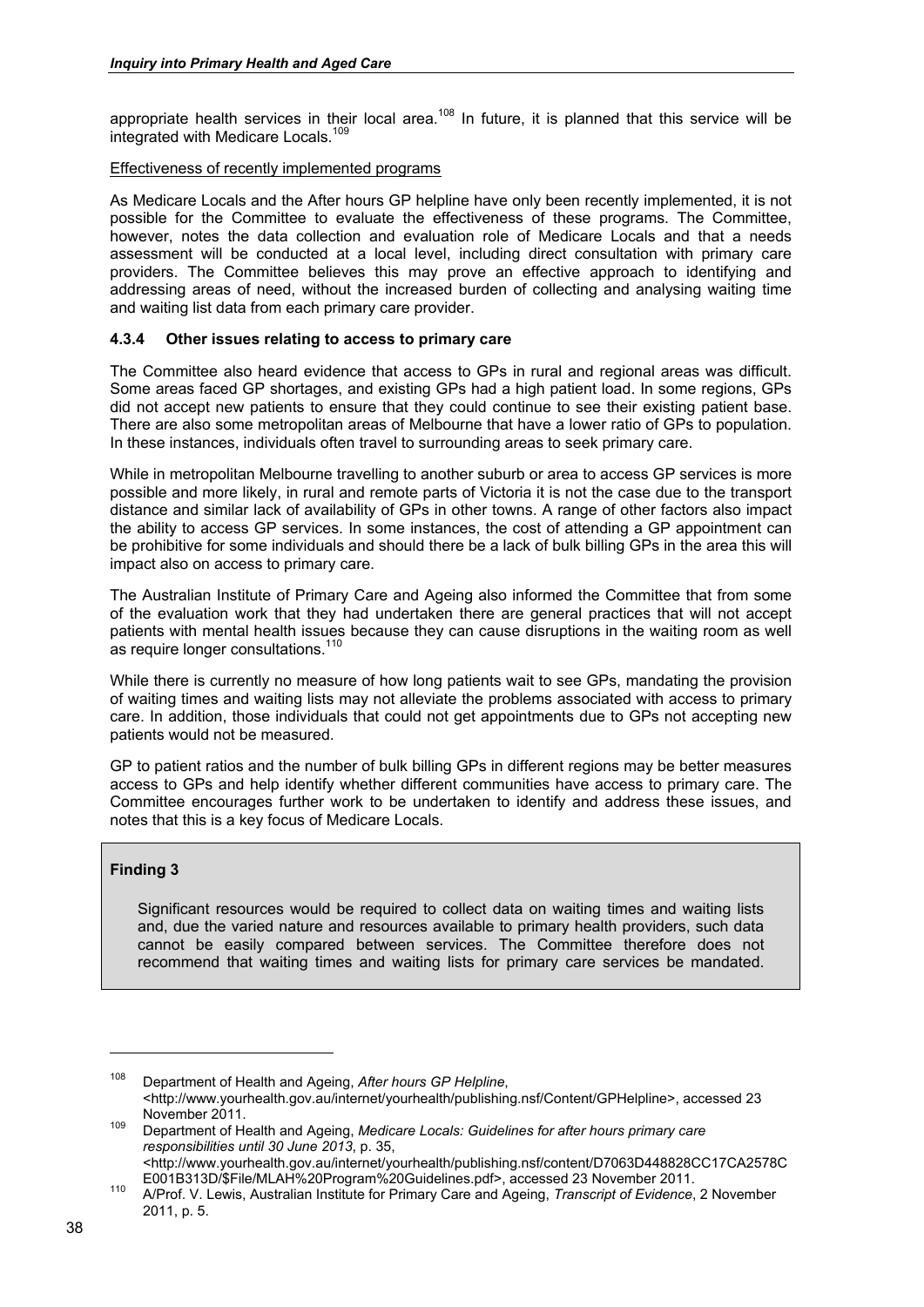#### **Recommendation 4**

The Committee recommends that the Victorian Department of Health work with Medicare Locals and the Commonwealth Government to identify and address areas of need for primary care services, in particular in relation to after hours care and access to services in remote and regional areas.

# *4.4 Outcome measures / appropriate treatment of conditions in primary care settings*

In paragraph (3) of its terms of reference, the Committee has been asked to consider —

whether Australia should mandate the requirement for provision of information about outcome measures, such as appropriate treatment for all patients with diabetes in primary care settings, appropriate treatments for asthma in those settings and so on.

## **4.4.1 Interpretation of this term of reference**

The Committee and a number of organisations who made submissions to the Inquiry, have struggled to interpret this term of reference. In particular, the use of the word 'outcome' has caused confusion with both the Committee and with organisations making submissions.

An outcome is defined as the impact on a community that government contributes to, via the provision of outputs, which may be delivered by one or multiple government agencies.<sup>111</sup> For example, 'appropriate treatment for all patients with diabetes in primary care settings' would be an output. The intended outcome of providing additional services may be 'a healthier Victorian population'. The FMRC stated:<sup>112</sup>

Appropriate treatment of diabetes [and] asthma is a measure of process not outcome.

The Australian Nursing Federation (Victorian Branch) stated:<sup>113</sup>

The ANF (Victorian Branch) is not supportive of this proposal, as there is not a defined objective means to describe what is meant by the term "appropriate treatment". There may be many treatments deemed as appropriate but due to funding issues or accessibility are just not available. We are of the view that no health professional is in the business of initiating "inappropriate treatment".

Given the focus in the terms of reference on the "measurement, including budget measures, of primary health … outcomes" the Committee believes the key aspect of this term of reference, being the appropriate treatment of any type of chronic illness is an issue best dealt with by primary care providers as 'appropriate treatment' for each patient will differ. The central issue for government is how does it ensure that financial incentives offered to primary health care providers are achieving improved health outcomes for patients.

A secondary issue raised by this inquiry is whether particular process-based approaches to treatment of particular health conditions should be mandated in primary care settings. This issue is addressed later in this section.

<sup>&</sup>lt;sup>111</sup> Victorian Auditor-General's Office, *Performance Reporting by Departments*, May 2010, p. 2.<br><sup>112</sup> Family Medicine Research Centre, Submission No. 3, p. 6.<br><sup>113</sup> Australian Nursing Federation (Victorian Branch), Submi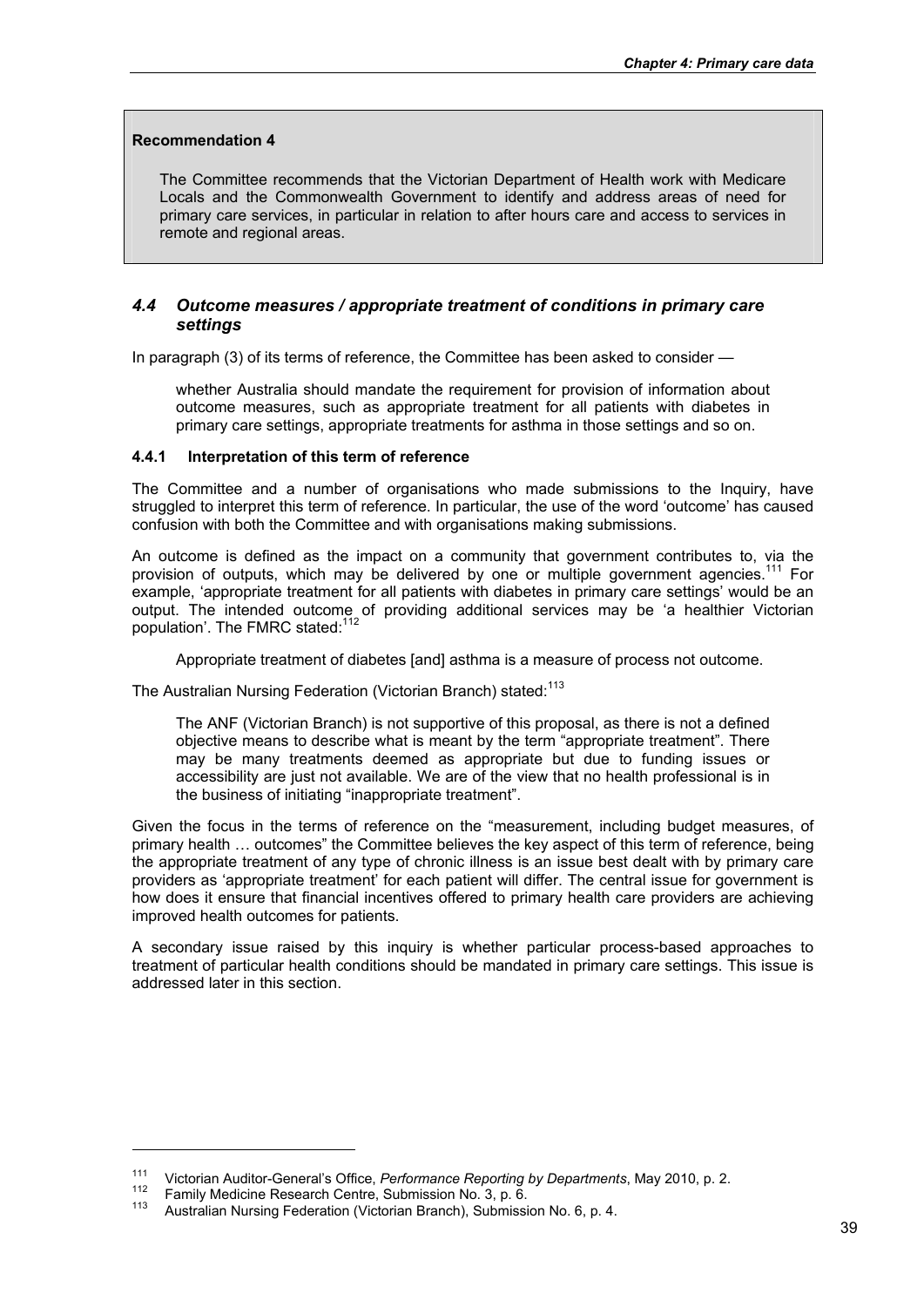# **4.4.2 Difficulty measuring outcomes as opposed to outputs**

Currently, Victorian Government funding to health service providers focuses on outputs, not outcomes. Part 3 of the Budget Papers specifies the major outputs or deliverables and provides the total cost of the output. For primary, community and dental health, the quantity and quality outputs specified by the Victorian Government are:<sup>114</sup>

- Better Health Channel visits;
- Number of referrals made using secure electronic referral systems:
- Primary Care Partnerships with reviewed and updated Strategic Plans;
- Service delivery hours in community health care;
- Standard Equivalent Value Units; and
- Agencies with an Integrated Health Promotion plan that meets the stipulated planning requirements.

For rural primary health, there are two quantity outputs:<sup>115</sup>

- Service delivery hours in community health care; and
- Standard Equivalent Value Units.

The Victorian Government Budget Papers measure these outputs, however there is no link between the output and improving the health of Victorians by providing information or primary care to the community.

The Commonwealth Government provides funding to GPs through Medicare rebates and is primarily based on a per consultation basis. It links to the outcome 'Access to government health and other payment and information services to the Australian public and providers through convenient and efficient service delivery.'116 However, there is no link between Medicare payments and the quality or the outcome of the treatment provided.

The Australian Institute for Primary Care and Ageing stated in its submission:<sup>117</sup>

Some kind of measure of "appropriate treatment" is desirable in areas where the government is directing large amounts of money, and where there is multiple activity; however, indicators such as the number of care plans made (claimed for) are too rough, and relate to health practitioner process or activity, not appropriateness, service quality, or consumer outcome.

The Committee agrees with the point made by the Australian Institute for Primary Care and Ageing, that having a care plan in place (output) does not link directly to quality of the care plan or ensure an appropriate outcome. The Committee supports better measurement of primary health outcomes, however notes that it is very difficult to measure outcomes, as opposed to outputs, in the primary health setting.

# **4.4.3 Programs currently in place to measure and improve primary care outcomes**

Following the finalisation of the National Health Care reform agreement, the Commonwealth Government has established a number of statutory bodies focussed on improving health care within Australia. The Victorian Department of Health has also recently issued draft terms of reference for a Project Working Group to develop indicators to improve the quality and safety of care provided by State-funded primary health agencies.

<sup>&</sup>lt;sup>114</sup> Victorian Government, *Budget Paper No. 3: Service Delivery 2011-12*, p. 205.<br> *Ibid.*, p. 208.<br>
Medicare Australia, *Annual Report 2010-11*, September 2011, p. 7.<br>
Australian Institute for Primary Care and Ageing,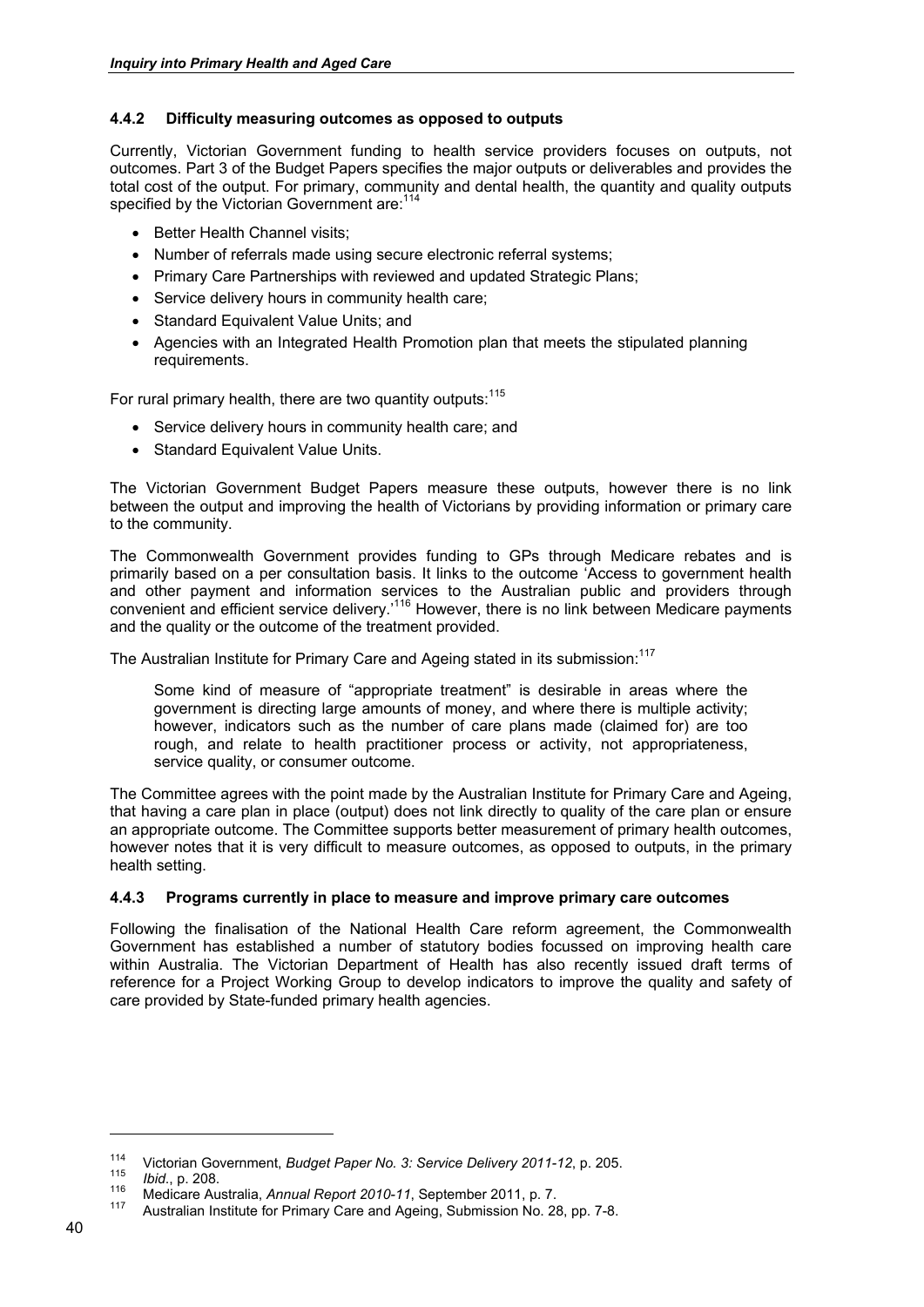Australian Commission on Safety and Quality in Healthcare — Practice-level indicators of safety and quality for primary health care

The Australian Commission on Safety and Quality in Healthcare (ACSQH) is a Commonwealth statutory body which was established on 1 July 2011. Under the *National Health and Hospitals Network Act 2011,* the Commission is required to develop indicators relating to healthcare safety and quality. One of its initial projects is to develop practice-level indicators of safety and quality for primary health care. The aims of the project are to:

- research the context for improving safety and quality in primary health care, and identify practice-level indicators currently in use;
- develop a candidate set of practice-level indicators of safety and quality for primary health care, in consultation with relevant individuals and organisations;
- obtain endorsement for the national set of practice-level indicators of safety and quality for primary health care;
- develop a specification for the national set of practice-level indicators of safety and quality.

The Commission recently released a consultation paper with a set of 34 candidate indicators, covering accessibility, appropriateness, acceptability/patient participation, effectiveness, coordination of care, continuity of care and safety.<sup>119</sup> Once finalised, the national set of practicelevel indicators of safety and quality are designed for voluntary inclusion in quality improvement strategies at the local practice or service level. It is intended that primary health care services will choose a 'local bundle' of indicators from the national indicator set as a tool to assess and monitor the service's improvement in different dimensions of quality, and particular aspects of care, pathways or conditions.

Examples of the potential indicators in the consultation paper are: $120$ 

- Acceptability/patient participation Satisfaction with patient experience The proportion of regular patients who are very satisfied with specified elements of their patient experience within the previous 12 months (using a standard patient experience instrument).
- Effectiveness Patient improvement The proportion of regular patients whose condition has improved, measured using a validated tool or clinical guideline (for conditions where improvement is expected, e.g. diabetes, weight reduction, smoking cessation).
- Coordination of care Referral process The proportion of practice referrals that are issued in accordance with the practice's policy for referral processes (for appropriateness and timeliness).

The consultation paper also points out that practices can choose a certain set of indicators to assess the quality of care provided for patients with a particular condition, for example type 2 diabetes.

The Committee believes indicators such as these could be helpful to monitor the improvement of primary care within Victoria. However, the Committee notes that the model recommended by the Commission includes voluntary indicators and appropriate indicators are chosen that are relevant to the particular primary health service, rather than a standard set of indicators being imposed across all health services.

It is difficult to determine how many health services will use these indicators and it will be particularly difficult for rural and regional primary health services and metropolitan services that

<sup>118</sup> Australian Commission on Safety and Quality in Healthcare, *Practice-level indicators of safety and quality for primary health care: Consultation paper,* p. 6, <http://www.safetyandquality.gov.au/internet/safety/publishing.nsf/Content/FA18B96288243577CA25790

A0006A72D/\$File/consultation-paper-practice-level-indicators.pdf>, accessed 18 November 2011.<br> *119 Ibid.*, p. 20.<br> *Ibid.*, p. 20.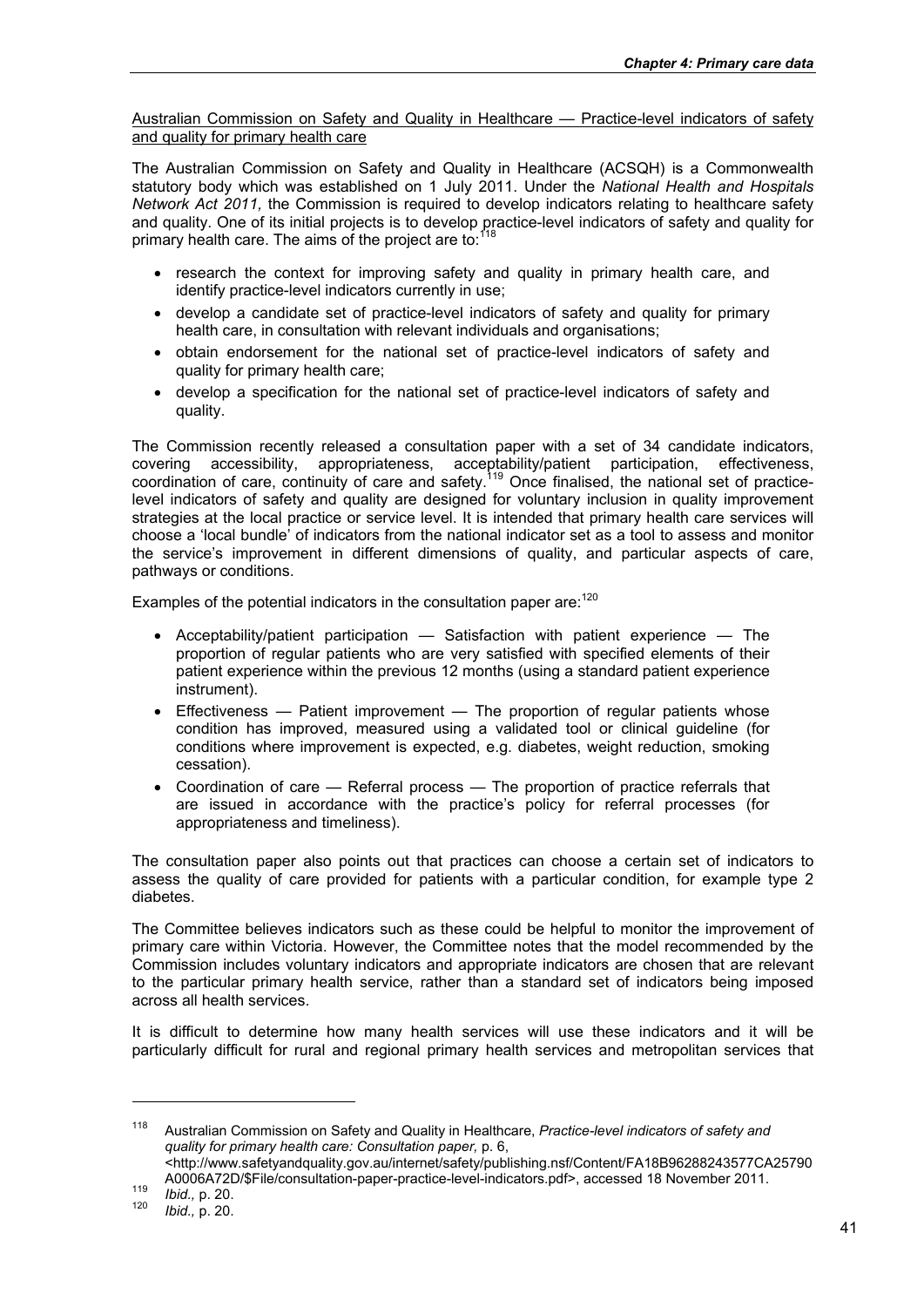have a large patient load. Added to this is the financial and administrative burden that putting in place indicators and data collection methods would have in health services.

At this time, it is also unclear as to whether the information collected will be collated to allow reporting across Australia's primary health services and whether any collation would allow for data to be reported on at a local or state level. Given that indicators can be chosen by health services rather than having a standard set of indicators, it is also unclear of the quality and spread of data that would be collected.

The Committee supports this project being undertaken, and at this stage the direction appears promising, however, there are still a number of issues to be addressed.

#### Victorian Community Health Indicators Project

As part of the *Victorian Health Priorities Framework 2012-2022: Metropolitan Health Plan*, the Department of Health is proposing to produce a Health Outcomes Framework for Victoria.<sup>121</sup>

A comprehensive Health Outcomes Framework … that uses a set of indicators that reflect the quality of care delivered across all dimensions and domains is proposed, with a focus on measuring and improving patient health outcomes. Development and implementation of a Health Outcomes Framework will need to ensure there is minimal or no duplication of existing reporting requirements and that new requirements are not overly burdensome for providers.

A Health Outcomes Framework would be used:

— by the community, to gain an understanding of the overall performance of the metropolitan health care system, health status of the population and the care they can expect to receive

— by government to report health sector performance and current priorities (which will change over time) to the community and as a means of accountability (to the community and parliament) and transparency

— by health sector providers to review and monitor their performance and determine areas for improvement

— by the department to monitor and evaluate health outcomes and inform resource allocation and improvement initiatives, such as those to be led through the Health Innovation and Reform Council.

The Health Outcomes Framework would be developed in consultation with the sector and other key stakeholders.

Indicators that comprise the Health Outcomes Framework should be developed to reflect high-quality health outcomes and work in concert with clinical guidelines and patient pathways.

As a step towards achieving this objective, the Victorian Department of Health is currently undertaking a review of health indicators in relation to Victorian community health services. A Project Advisory Group has been established and the draft terms of reference include the aim to develop a suite of clinical indicators that are: $122$ 

- common to all primary health services; b) and/or are relevant to services provided for clients with complex and /or chronic conditions; and/or c) are useful in evaluating the impact/outcome for particular cohorts/presenting health conditions;
- relevant to structure, process and outcome of primary health service;
- consistent with other indicators used or being developed nationally and in other jurisdictions for general practice and other primary health providers; and

<sup>121</sup> *Victorian Health Priorities Framework 2012-2022: Metropolitan Health Plan,* p. 64. <http://docs.health.vic.gov.au/docs/doc/Victorian-Health-Priorities-Framework-2012-2022:-Metropolitan-Health-Plan>, accessed 18 November 2011.

Health-Plan>, accessed 18 November 2011. 122 Department of Health, *Project Advisory Group — Victorian Community Health Indicators Project: Terms of Reference*, 2011, p. 2.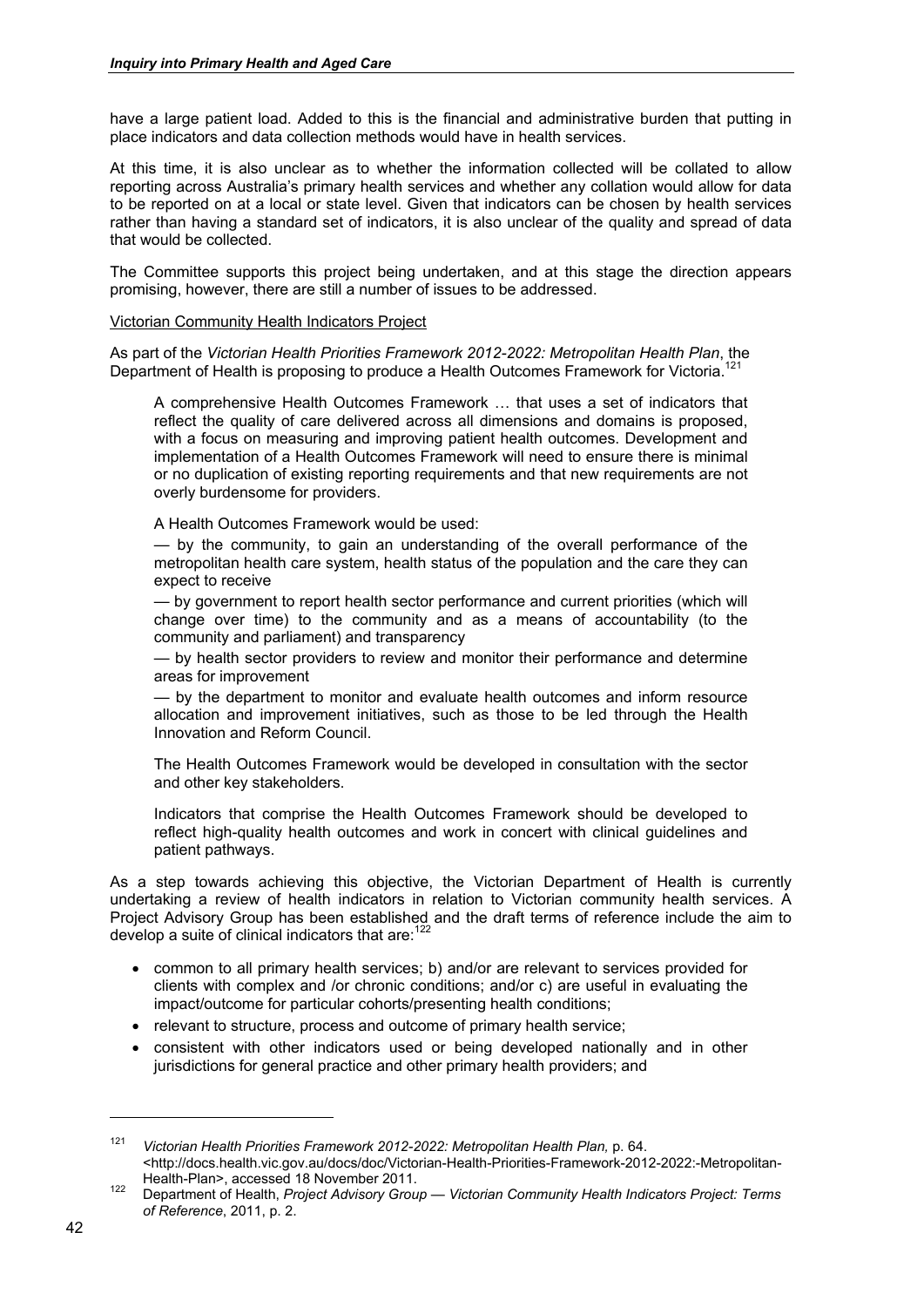• used by agencies when reporting to clients and community on the quality and safety of their care (e.g. Quality of Care report).

The ACSQH is represented on the Project Advisory Group, along with a number of professional associations. The project is focussed on primary health providers, such as dental, allied health, counselling and nursing services, not GPs, as ACSQH project discussed above is focussed on  $GPS<sub>123</sub>$ 

The Committee is pleased to note that the Department is setting up an outcomes framework for community health services, rather than an outputs framework. The Committee supports the project being undertaken by the Department of Health. However, is of the view that any outcome set out for community health services should be appropriate, that is, relevant to the objectives of community health services, to offer free or reduced cost primary care to socially disadvantaged Victorians. The Committee also expects that any indicators set up should measure the outcomes that have been set for community health services.

The Committee considers that data collection methods will also need to be examined as part of this process, to ensure that they do not place a large cost onto community health services or impact the number of patients that health services can treat.

The Committee notes the Department is aiming to have consistency with national indicators and other jurisdictions. While consistency in indicators is important, it is more important that Victoria collects data that helps it to manage its primary health care system and ensure it receives data on whether its outcomes are being met. This will assist the Department in the longer term to better target funding and meet its objectives.

# Dental Health Program Data Set (DHPDS)

1

In the area of dental health, a Dental Health Program Data Set (DHPDS) was released by the Department of Health in February 2011.<sup>124</sup> The data set is mandatory and must be used by all organisations funded by the Victorian Government who deliver public dental services. According to the DHPDS manual, the data will be used to fund, monitor and plan dental services to eligible clients.125

Whilst this program has been mandated for public dental health providers, as there is a funding and reporting relationship between the State Government and the providers, it does not apply to private dental service providers, who do not have a relationship with the State. Given there is currently no funding or reporting relationship, it would be difficult to mandate the provision of similar data from private providers.

#### Australian Bureau of Statistics Patient experience survey

The Australian Bureau of Statistics conducts an annual patient experiences survey. The survey is conducted through telephone interviews and aims to capture information about patient satisfaction with health services, including primary care. The data provides information on patient satisfaction for Victoria as a whole, but does not provide further breakdowns.

As noted above, patient satisfaction is one of the proposed practice-level indicators of safety and quality for primary health care. If such data was captured at the individual practice level, it would allow individual practices to identify areas for improvement.

In its evidence to the Committee, the Australian Psychological Society emphasised the need for patient experience to be taken into account when assessing the success of the primary care system. Current measures focus of the medical professionals view of appropriate treatment and

<sup>&</sup>lt;sup>123</sup> Department of Health, *Victorian Community Health Indicators Project: Background Paper*, 2011, p. 7.<br><sup>124</sup> Department of Health Victoria, Key policies: Dental health, <http://www.health.vic.gov.au/dentistry/key-

policies.htm>, accessed 22 November 2011.<br><sup>125</sup> Department of Health, *Dental Health Program Data Set Manual Version 1.0*, p. 7,

<sup>&</sup>lt;http://docs.health.vic.gov.au/docs/doc/CF1E1E28C3968180CA2578C30016A108/\$FILE/Dental%20Hea lth%20Program%20Data%20Set%20Manual%20v1.0.pdf>, accessed 22 November 2011.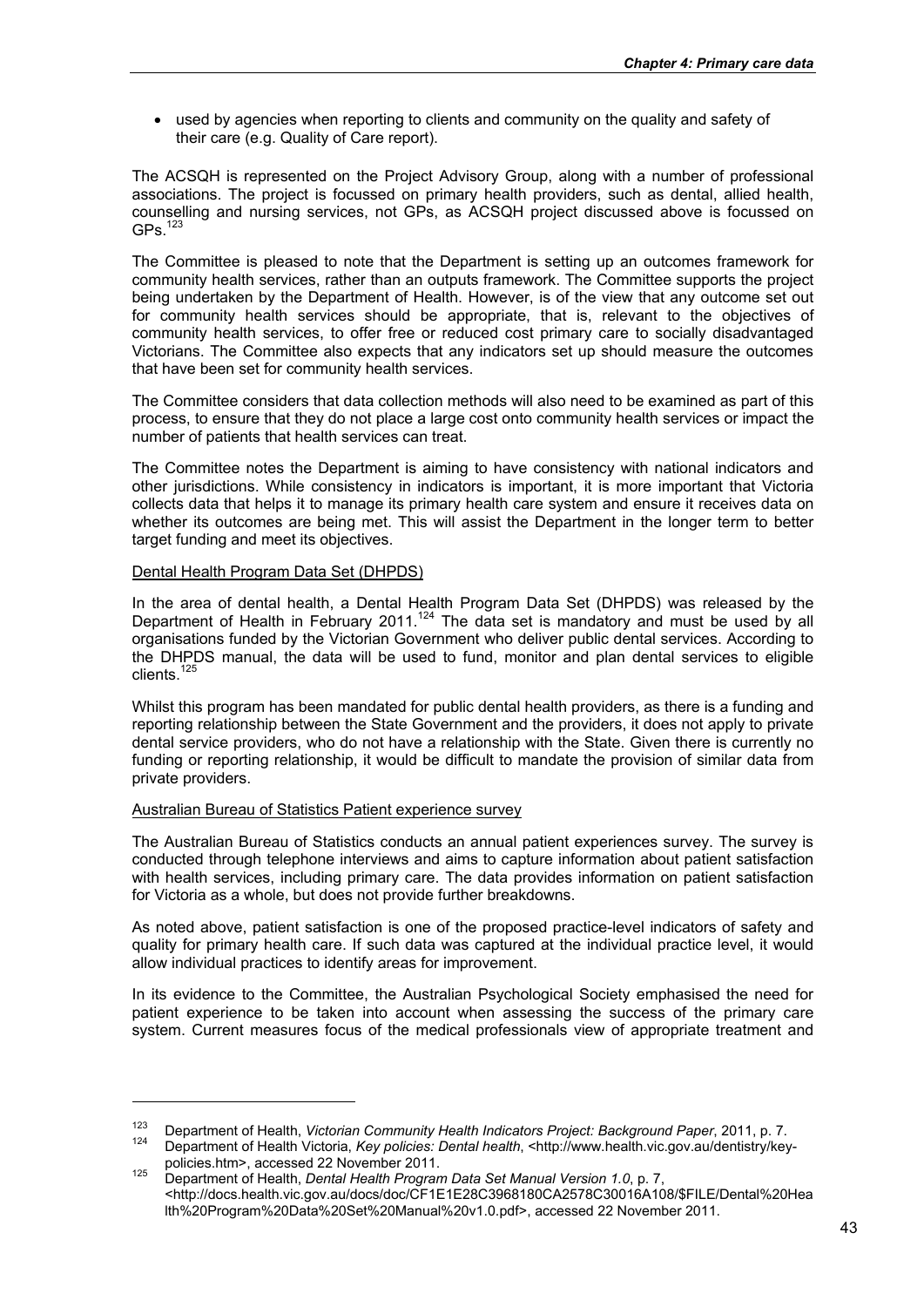are measured by the provider of the treatment.<sup>126</sup> Further development of methods to assess patient experience and the success of treatment from a patient perspective is encouraged.

## National Health Performance Authority — Healthy Communities Reports

The newly established Medicare Locals will have a role in providing information about the quality of primary health services to the National Health Performance Authority:<sup>127</sup>

The new National Health Performance Authority will produce regular Healthy Communities Reports. The reports will provide information about access to health services (including access to GP services and out of hours GP care), the quality of service delivery, funds management and patient outcomes and/or patient experience… Healthy Communities Reports will also provide information about each local area, allowing comparisons with Australian averages. Reporting on Medicare Locals will highlight chronic disease risk factors, community health and wellbeing requirements, and the quality of service delivery.

A draft National Health Reform Performance and Accountability Framework is currently being developed. It included draft indicators for Medicare Locals that include population health outcome measures, such as the incidence of selected conditions within each area. There are also planned performance indicators that include measures of patient experience.<sup>128</sup> The current focus of Medicare Locals is improvement of access to after hours primary care:

A performance and evaluation framework for assessing the success of the after hours primary health care reform initiative, including the after hours GP helpline and the Medicare Local After Hours Program, is being developed. This framework will establish key evaluation questions and performance indicators against which the outputs and outcomes of the initiative will be measured.

Medicare Locals will be expected to contribute to this evaluation. Medicare Locals will be required to monitor progress, and report as specified in their Funding Agreements. The Department will provide Medicare Locals with standardised reporting templates and tools. It is expected that service providers funded through Medicare Locals will be required to report to the Medicare Local on a regular basis. The Medicare Local will be required to undertake local performance monitoring and evaluation which establishes achievements against the Medicare Local After Hours Program Aim and Objectives. This will also enable the early detection and amelioration of any unintended consequences.<sup>129</sup>

The Committee notes, however, that at this stage it is unclear how Medicare Locals will collect this information.

# Conclusion

The Committee believes there is value in moving from a performance model focused on outputs to a model that includes a greater focus on outcomes. However, it is important that the focus remains on improving the quality of care and health outcomes for patients, not just collecting data.

The Committee supports clear indicators being established to assist practices to measure and improve the quality of care. However, a number of submissions expressed concern about

<sup>&</sup>lt;sup>126</sup> Mr. B. Li, Australian Psychological Society, *Transcript of Evidence*, 2 November 2011, p. 13.<br><sup>127</sup> Department of Health and Ageing , *Frequently asked questions about what National Health Reform means for Aboriginal and Torres Strait Islander peoples*,

<sup>&</sup>lt;http://www.yourhealth.gov.au/internet/yourhealth/publishing.nsf/Content/atsi\_faqs>, accessed 22

november 2011.<br><sup>128</sup> *National Health Reform: Draft Performance and Accountability Framework*, pp. 17-18.<br><sup>129</sup> Department of Health and Ageing, *Medicare Locals: Guidelines for after hours primary care responsibilities until 30 June 2013*, p. 35, <http://www.yourhealth.gov.au/internet/yourhealth/publishing.nsf/content/D7063D448828CC17CA2578C

E001B313D/\$File/MLAH%20Program%20Guidelines.pdf>, accessed 23 November 2011.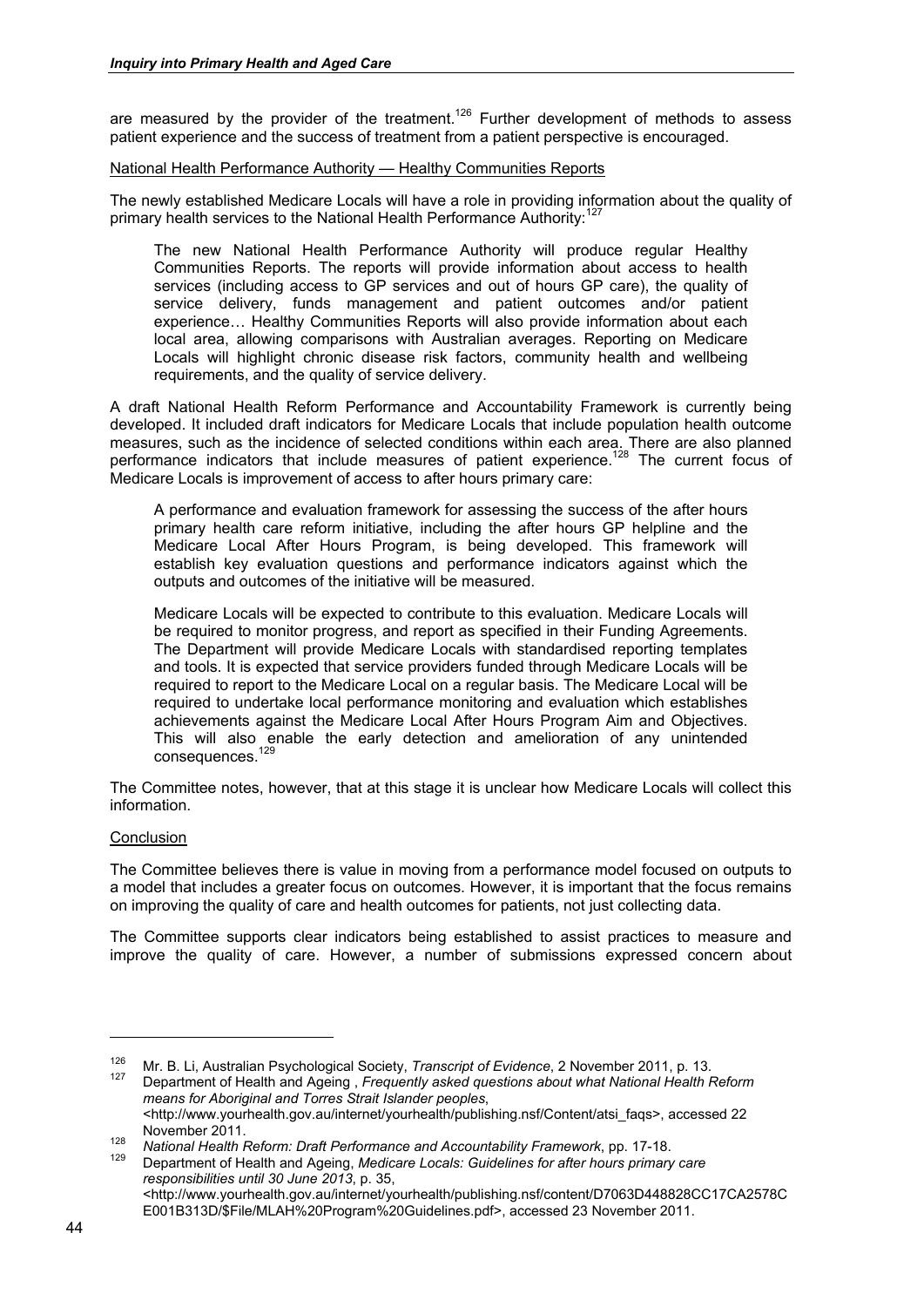attempting to collate that data centrally to allow reporting at a local, state or national level. The Royal Australian College of General Practitioners stated:<sup>130</sup>

The RACGP supports the collection of data based on quality at the practice level where patient outcomes can be improved. However, the College would not support mandating the requirement for provision of information about outcome measures unless these markers can be shown to positively influence patient care. Further to this, the RACGP is unclear as to what outcomes this inquiry is looking to measure and how this data would be used.

The RACGP Standards for General Practice (4th edition) state that quality improvement activities are an essential business activity, that need to be based on evidence produced by the practice's own data. Quality improvement activities allow practices to identify opportunities to make changes to the practice and its systems. that will both increase quality and safety for patients and improve patient outcomes.

The College is also concerned as to how this data, if collected, will be used. The RACGP would be opposed to data being used for performance reporting of individual general practices and general practitioners.

The Family Medicine Research Centre noted in its submission:<sup>131</sup>

Using measures within practices to improve quality of care has been shown to be more effective than reporting of outcomes on a public level.

Whilst noting these concerns, the Committee believes there would be some value in better reporting of outcomes at a local, state and national level. However, the Committee believes it is important to ensure that there is no duplication of effort in collecting and reporting information on this data.

Given that primary health care is mostly Commonwealth funded and the National Health Performance Authority only began operation on 1 July 2011, the Committee believes it would be prudent to wait until further detail about the data collection and the reporting role of Medicare Locals and the National Health Performance Authority is known before making further comment about how this could be best achieved.

As the Victorian Government directly funds community health services, it may be possible for the Victorian Department of Health to develop and implement outcome measures for these services. The Committee notes that terms of reference have been developed for Project Advisory Group to investigate a health outcomes framework. The Committee supports the statements in the terms of reference that such indicators should be consistent with those being developed nationally and relevant to the structure, process and outcome of the primary health service, however notes that indicators and outcomes should be relevant and useful to Victoria.

# **Finding 4**

The Committee supports improved measurement of primary health care outcomes, instead of the current focus on outputs. However, given the significant national reforms currently underway, in particular the establishment of the National Health Performance Authority and the roll out of Medicare Locals, the Committee awaits further details on the data collection and reporting roles of these bodies before making further comment.

# **Finding 5**

1

The Committee supports the initiative by the Victorian Department of Health to develop a health outcomes framework and clinical indicators for community health services, consistent with those being developed nationally, however notes that indicators and outcomes should be relevant and useful to Victoria.

<sup>&</sup>lt;sup>130</sup> Royal Australian College of General Practitioners, Submission No. 14, p. 2.<br><sup>131</sup> Family Medicine Research Centre, Submission No. 3, p. 6.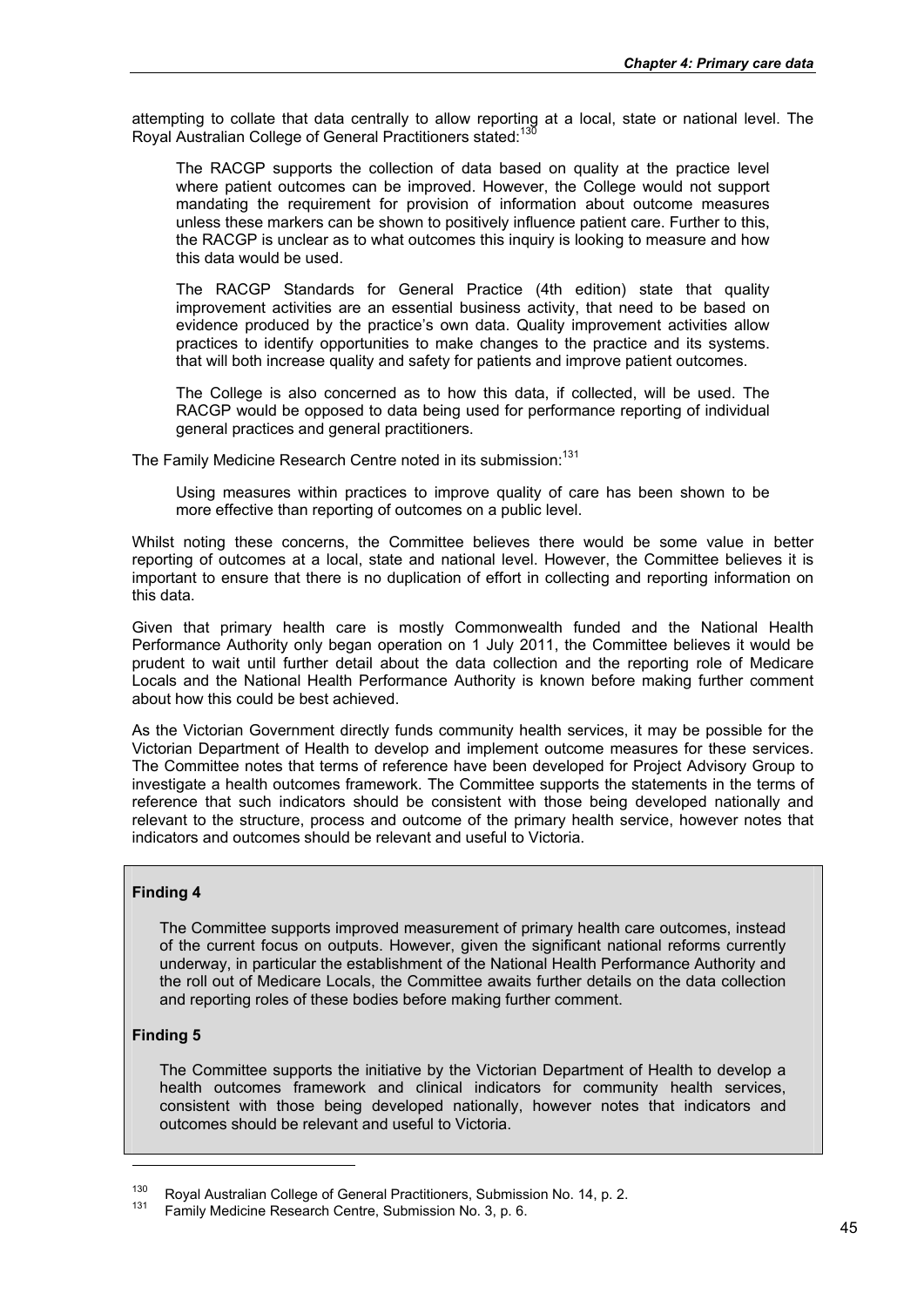## **4.4.4 Appropriate treatment in primary care settings**

The second related issue raised in paragraph (3) of the Committee's terms of reference, is mandating the provision of information about appropriate treatment of patients with particular conditions in primary care settings.

The Committee has interpreted this issue to be whether certain treatment processes should be prescribed or mandated for patients with certain conditions. That is primary health care providers would be required to follow particular steps to treat certain conditions, such as type 2 diabetes or asthma.

A number of submissions raised concerns about "mandating" treatments. The Australian Nursing Federation (Victorian Branch) stated:<sup>132</sup>

In relation to the use of the term "mandate", it is not clear to us whether "mandate" is to mean legislated and therefore enforceable and be associated with penalties whether the mandate is breached, this requires further clarification.

They also commented:<sup>133</sup>

There may be many treatments deemed as appropriate but due to funding issues or accessibility are just not available. We are of the view that no health professional is in the business of initiating "inappropriate treatment".

The Committee agrees that it would not be desirable to mandate treatment or to penalise medical practitioners for failing to follow a mandated treatment procedure. The Committee notes that each individual's circumstances need to be taken into account by medical practitioners when prescribing treatment. In addition, it should also be noted that medical practitioners are highly qualified professionals.

The Committee believes that there may be value in providing practitioners with recommended procedures to treat certain conditions, with incentives to follow those procedures. There are already a number of such programs are already in place. These programs are discussed below.

#### Practice Incentives Program

The Practice Incentives Program (PIP) is administered by Medicare and aims to encourage continuing improvements in general practice through financial incentives to support quality care, and improve access and health outcomes for patients. PIP incentives include:<sup>134</sup>

- Quality Prescribing Incentive (QPI);
- Diabetes Incentive;
- Cervical Screening Incentive;
- Asthma Incentive;
- Indigenous Health Incentive;
- eHealth Incentive;
- Practice Nurse Incentive;
- After Hours Incentive; and
- Teaching Incentive.

Under these programs, GPs are paid an additional payment if they follow certain prescribed treatments for particular conditions. For example, a GP is paid an additional \$40 per year if they undertake the following within an annual cycle of care for a patient with diabetes:

- Assess diabetes control by measuring HbA1c;
- Ensure that a comprehensive eye examination is carried out;
- Measure weight and height and calculate Body Mass Index (BMI);
- Measure blood pressure;

<sup>132</sup> Australian Nursing Federation (Victorian Branch), Submission No. 6, p. 4. 133 *Ibid.,* p. 4. 134 Medicare Australia, *Practice Incentives Program (PIP)*,

<sup>&</sup>lt;http://www.medicareaustralia.gov.au/provider/incentives/pip/index.jsp>, accessed 22 November 2011.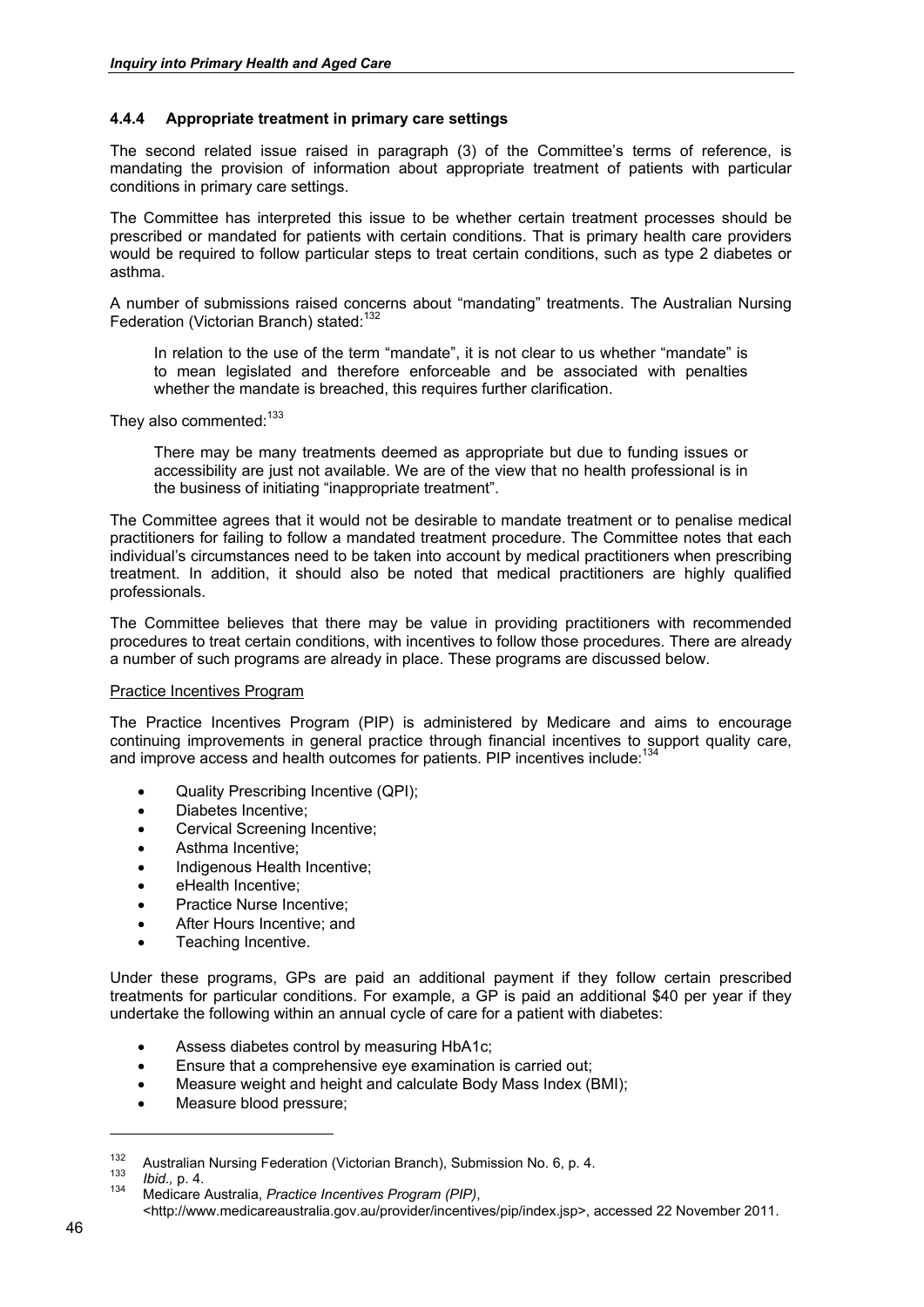- Examine feet:
- Measure total cholesterol, triglycerides and HDL cholesterol;
- Test for microalbuminuria;
- Provide self-care education:
- Review diet;
- Review levels of physical activity;
- Check smoking status; and
- Review of medication.

Outcomes may be measured also as a patient completing an appropriate course of treatment, as determined on an individual basis by a medical professional. This will mean that the patient will have a higher chance of improving their health outcome. While there is a shared responsibility between individuals and medical professionals, programs such as the PIP put a financial incentive on ensuring that the patient completes the course of treatment.

This system of providing incentives to GPs or other medical professionals can be particularly important when dealing with more disadvantaged groups. The Committee heard during its hearing with the Australian Institute for Primary Care and Ageing that community health centres in Victoria struggle to get the same primary care outcomes as GPs because its client base tends to have more complex problems. It is also less likely that these patients will complete appropriate treatment regimes. It is in these instances that incentive payments to medical professionals such as GPs assist to ensure that patients complete appropriate treatment to achieve better health outcomes.<sup>135</sup>

#### Australian Primary Care Collaboratives Program

The aims of the Australian Primary Care Collaboratives Program are to improve clinical health outcomes, reduce lifestyle risk factors, maintain health for chronic and complex conditions and improve access to Australian general practice.<sup>136</sup> The program involves individual practices sharing information about how they have addressed certain issues, such as treating diabetes through a team approach involving practice nurses and dieticians or setting up a lung function clinic to improve management of people with chronic respiratory illnesses.<sup>137</sup> Other practices can learn from these shared experiences and implement similar initiatives in their practice if appropriate.

The Committee notes that different resources in different practices mean not all practices can take the same approach to treating all conditions. However, the Committee believes there is value in practices sharing information about initiatives and processes that have been successful and could potentially be used in other practices.

#### Medicare Locals

1

Although still in their initial stages, it is planned for Medicare Locals to have a role in coordinating treatment for patients with chronic diseases. Information on Medicare Locals states that:<sup>1</sup>

Medicare Locals will be responsible for providing better integrated care, making it easier for patients to navigate the local health care system. The roles of these organisations could include:

- facilitating allied health care and other support for people with chronic conditions;
- working with local health care professionals to ensure services are integrated and patients can easily access the services they need; …

<sup>135</sup> A/Prof. V. Lewis, Australian Institute for Primary Care and Ageing, *Transcript of Evidence*, 2 November 2011, p. 35. 136 Department of Health and Ageing, *Australian Primary Care Collaboratives Program (APCCP)*,

<sup>&</sup>lt;http://www.health.gov.au/internet/main/publishing.nsf/Content/health-pcd-programs-apccp-index.htm>,

accessed 22 November 2011. 137 Australian Primary Care Collaboratives, *New care program improves outcomes for patients with*  diabetes, <http://www.apcc.org.au/images/uploads/prospect\_new\_template150710.pdf>, accessed 22 November 2011. 138 Department of Health and Ageing, *Establishment of Medicare Locals and better access to after hours* 

*care*, <http://www.yourhealth.gov.au/internet/yourhealth/publishing.nsf/Content/factsheet-gp-01>, accessed 22 November 2011.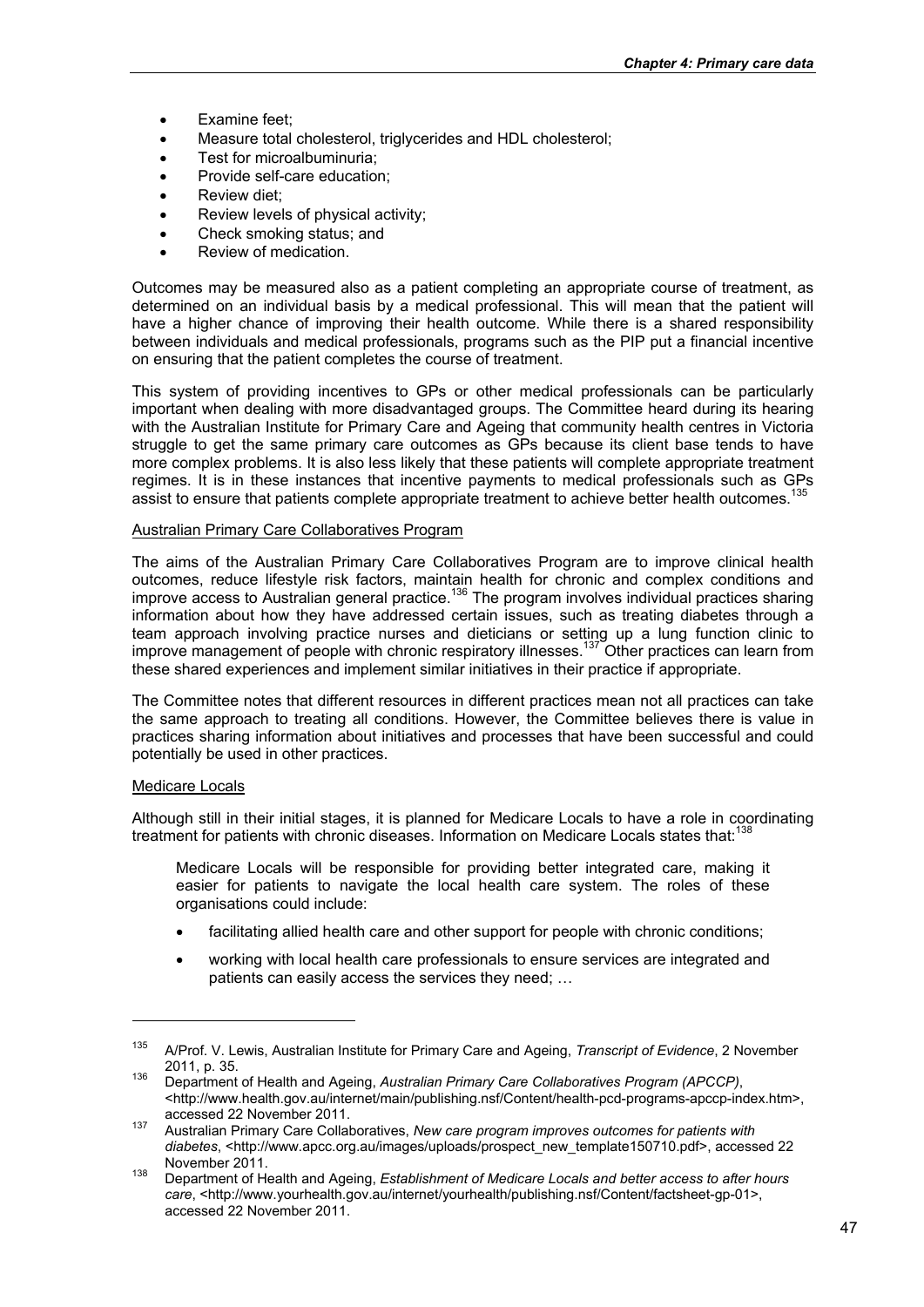delivering health promotion and preventive health programs to communities with identified risk factors (in cooperation with the Australian National Preventive Health Agency, once it is established) …

Medicare Locals will also help roll out the Australian Government's chronic disease package for diabetes patients by coordinating allied health services for those enrolled in the diabetes management program.

As the first Medicare Locals have only just been established, details of how these programs will work have not been finalised. The Committee notes however that Medicare Locals will be well placed to advise on the best treatment options for patients with chronic diseases based on the differing nature of the primary health providers in their local area.

In addition, Medicare Locals will be able to draw on significant amounts of data relating to treatment for patients with chronic diseases from their local area and across Australia to assist primary health care providers in providing the best health care for patients with chronic diseases.

# **Finding 6**

Due to the varied nature and resources of primary health providers, Australia should not mandate processes for "appropriate treatment" for patients in primary care settings.

# **Recommendation 5**

The Committee recommends that the Victorian Department of Health work with Medicare Locals to ensure that patients are aware of the different primary care services and treatment options available in their area to ensure the best health outcomes.

# *4.5 Conditions for which hospitalisations can be avoided*

In paragraph (4) of its terms of reference, the Committee has been asked to consider —

Whether conditions for which hospitalisations can be avoided should be considered a surrogate for the adequacy of our primary health care system.

The Committee believes that timely access to quality primary care treatment can prevent hospital admissions for certain conditions. However, the Committee believes the use of the word 'surrogate' is confusing and not appropriate. In its submission, the Australian Nursing Federation noted:  $138$ 

The terminology used in relation to what is meant by "surrogate" is confusing. The Australian Concise Oxford Dictionary defines surrogate as, "A substitute, esp. for a person in a specific role of office". This definition in all its connotations usually refers to a person.

For the purposes of completing its Inquiry, the Committee has chosen to interpret the word 'surrogate' as being 'an indicator' for measuring the adequacy of the primary care system.

A number of submissions noted that avoidable hospitalisations are just one of many measures of the adequacy of the primary health care system, and cannot be viewed in isolation. The Victorian Healthcare Association stated in its submission:<sup>140</sup>

Many factors relating to the individual, environment, or the health service system, operating either in isolation or combination, may lead to avoidable hospital admissions. As a result, the VHA believes that it is problematic to consider avoidable hospitalisations solely as a surrogate for the adequacy of our primary health care system. It is important to keep in mind that there may be some instances where an ambulatory care sensitive condition [ACSC] is compounded by external factors.

<sup>&</sup>lt;sup>139</sup> Australian Nursing Federation (Victorian Branch), Submission No. 6, p. 4.<br><sup>140</sup> Victorian Healthcare Association, Submission No. 26, p.5.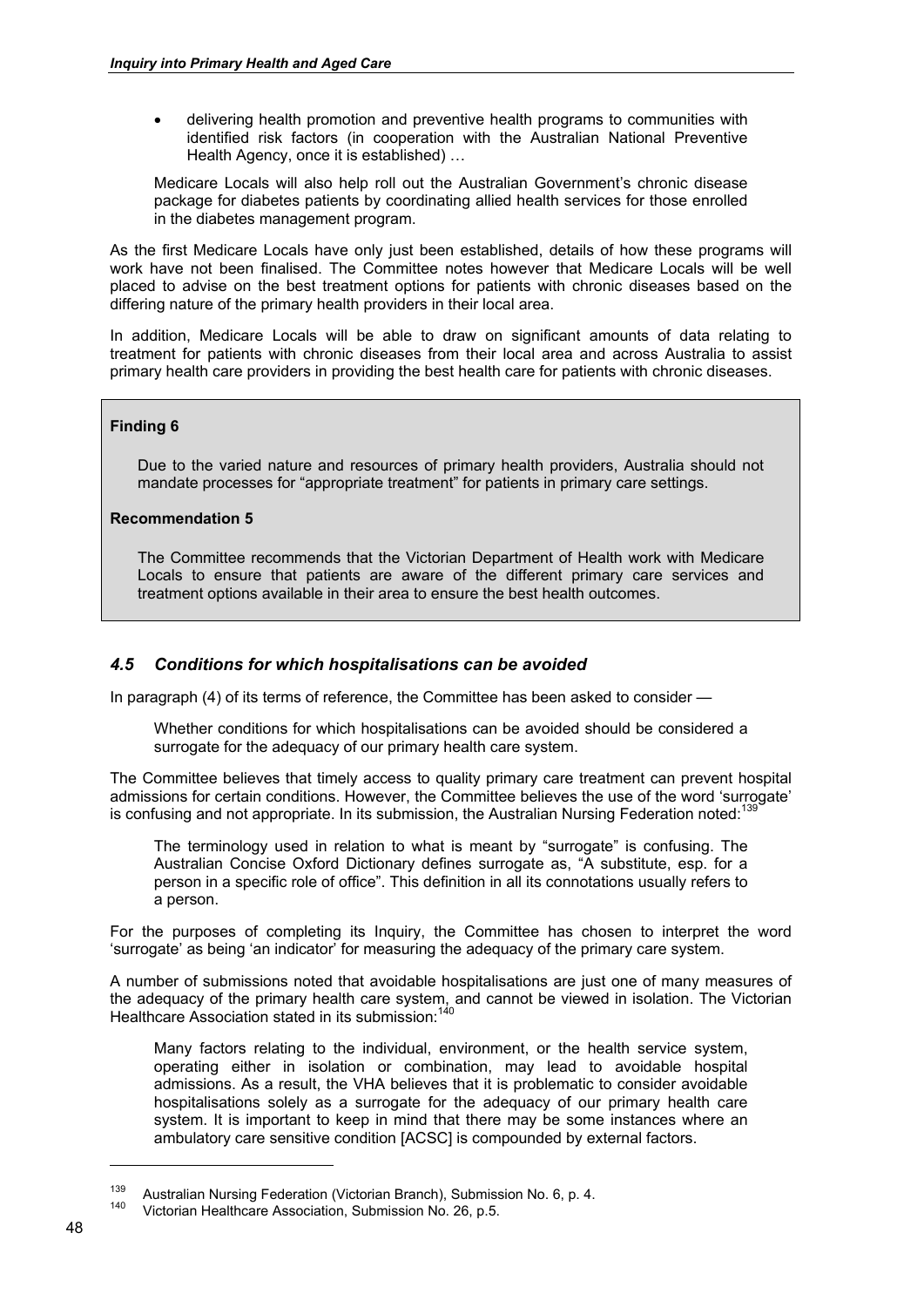General Practice Victoria commented:<sup>141</sup>

To an extent, there is already some recognition that conditions for which hospitalisations can be avoided is a surrogate for the adequacy of the primary health care system. We understand that the indicators to be set by the National Health Performance Authority will include readmission rates for selected conditions, to be collected by hospitals, and selected avoidable hospitalisations. But it is important for governments to work together to set the most useful indicators, and to provide the policy direction to ensure that their funded agencies and organisations work together to effect change. Simply asserting the conditions for which hospitalisations can be avoided should be considered a surrogate for the adequacy of the primary health care system could risk being seen as an oversimplified statement designed to continue "the blame game".

The Committee supports the collection of data on avoidable hospitalisations and notes that significant collection of this data already takes place. However, there are limitations on the data and it is important to ensure that this data is interpreted correctly and used in conjunction with other measures of access to primary care services, not used as the sole indicator.

## **4.5.1 Data currently collected on avoidable hospitalisations**

The Department of Health requires every Victorian hospital to collect data on avoidable hospitalisations as part of the Victorian Admitted Episodes Dataset (VAED).<sup>142</sup>

#### Ambulatory care sensitive conditions

The Health Intelligence Unit of the Victorian Department of Health currently collates data on ACSCs from the VAED data provided by hospitals. ACSCs are those conditions for which hospitalisation is thought to be avoidable with the application of public health interventions and early disease management, usually delivered in ambulatory setting such as primary care.<sup>143</sup>

The data collated records the number of people with an ACSC who were admitted to hospital. As data is collected at the hospital level, it can be broken down into region, local government area or primary care partnership region. Data is also coded by Socio-Economic Indexes for Areas (SEIFA) and the Accessibility/Remoteness Index of Australia (ARIA). The ACSC data collected for 2009-10 is presented in Table 4.

<sup>&</sup>lt;sup>141</sup> General Practice Victoria, Submission No. 18, p. 8.<br><sup>142</sup> Department of Health, *Victorian Admitted Episodes Data Set (VAED)*,

<sup>&</sup>lt;http://www.health.vic.gov.au/hdss/vaed/>, accessed 22 November 2011. 143 Department of Health, *Ambulatory care sensitive conditions (ACSCs)*, <https://hns.dhs.vic.gov.au/3netapps/vhisspublicsite/ViewContent.aspx?TopicID=1&SubTopicID=10>, accessed 22 November 2011.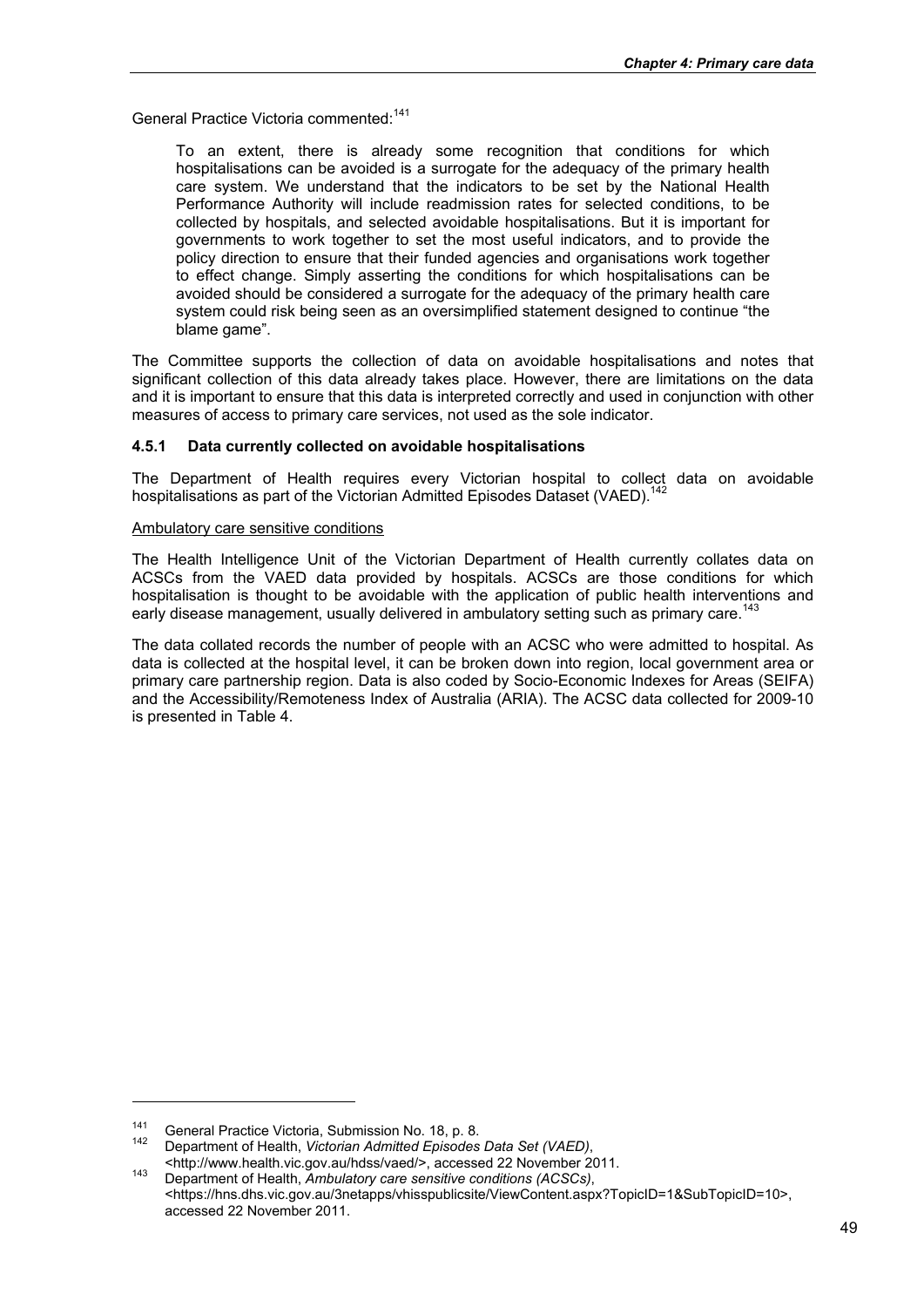| <b>Condition</b>                                                 | No. of<br>admissions | <b>Standardised</b><br>Rate per 1,000<br><b>Persons</b> | Lower<br>limit of<br>95% CI | <b>Upper</b><br>limit of<br>95% CI | Average<br><b>Bed days</b> | <b>Total</b><br><b>Bed</b><br><b>Days</b> |
|------------------------------------------------------------------|----------------------|---------------------------------------------------------|-----------------------------|------------------------------------|----------------------------|-------------------------------------------|
| Diabetes complications                                           | 63,185               | 11.42                                                   | 11.33                       | 11.51                              | 8.11                       | 512,458                                   |
| Dental conditions                                                | 16,443               | 3.03                                                    | 2.99                        | 3.08                               | 1.13                       | 18,603                                    |
| <b>Chronic Obstructive</b><br><b>Pulmonary Disease</b><br>(COPD) | 14,547               | 2.61                                                    | 2.57                        | 2.65                               | 6.39                       | 92,895                                    |
| Pyelonephritis                                                   | 14,126               | 2.55                                                    | 2.51                        | 2.59                               | 4.17                       | 58,970                                    |
| Congestive cardiac<br>failure                                    | 12,907               | 2.29                                                    | 2.25                        | 2.33                               | 7.14                       | 92,115                                    |
| Asthma                                                           | 9,836                | 1.80                                                    | 1.77                        | 1.84                               | 2.04                       | 20,062                                    |
| <b>Cellulitis</b>                                                | 9,503                | 1.73                                                    | 1.69                        | 1.76                               | 4.68                       | 44,436                                    |
| Iron deficiency<br>anaemia                                       | 9,246                | 1.68                                                    | 1.65                        | 1.72                               | 1.64                       | 15,208                                    |
| Angina                                                           | 8,420                | 1.52                                                    | 1.49                        | 1.55                               | 1.88                       | 15,812                                    |
| Convulsions and<br>epilepsy                                      | 7,512                | 1.38                                                    | 1.35                        | 1.41                               | 2.86                       | 21,460                                    |
| Ear, nose and throat<br>infections                               | 7,176                | 1.31                                                    | 1.28                        | 1.34                               | 1.63                       | 11,691                                    |
| Dehydration and<br>gastroenteritis                               | 5,568                | 1.01                                                    | 0.98                        | 1.04                               | 2.42                       | 13,499                                    |
| Influenza and<br>pneumonia                                       | 2,635                | 0.48                                                    | 0.46                        | 0.50                               | 8.73                       | 22,999                                    |
| Gangrene                                                         | 1,932                | 0.35                                                    | 0.33                        | 0.36                               | 14.61                      | 28,224                                    |
| Other vaccine-<br>preventable conditions                         | 1,383                | 0.25                                                    | 0.24                        | 0.27                               | 4.91                       | 6,795                                     |
| Perforated/bleeding<br>ulcer                                     | 1,373                | 0.25                                                    | 0.23                        | 0.26                               | 6.84                       | 9,393                                     |
| Hypertension                                                     | 1,322                | 0.24                                                    | 0.23                        | 0.25                               | 2.94                       | 3,889                                     |
| Pelvic inflammatory<br>disease                                   | 1,138                | 0.21                                                    | 0.20                        | 0.22                               | 2.19                       | 2,487                                     |
| Nutritional deficiencies                                         | 49                   | 0.01                                                    | 0.01                        | 0.01                               | 14.55                      | 713                                       |
| <b>Total ACSCs</b>                                               | 180,858              | 32.77                                                   | 32.63                       | 32.92                              | 5.12                       | 926,257                                   |

**Table 4: Ambulatory care sensitive conditions for Victoria 2009-10** 

*Source: Ambulatory Care Sensitive Conditions Reports* 

The ACSC website states high rates of hospital admissions for ACSCs may provide indirect evidence of problems with patient access to primary healthcare, inadequate skills and resources, or disconnection with specialist services.<sup>144</sup>

Analyses from previous Victorian ACSCs studies have also identified significant differentials and inequalities in access to the primary health care system in Victoria.<sup>145</sup> The Commonwealth Department of Health and Ageing also reports on potentially preventable hospitalisations at a national level, based on data provided by the states. When analysing data by Indigenous status

<sup>144</sup> Ibid. 145 Department of Health, *The Victorian Ambulatory Care Sensitive Conditions Study, 2001-02*, p. xiii, <http://docs.health.vic.gov.au/docs/doc/A595DDEB69465A78CA25787800832646/\$FILE/acsc\_finalrepor t.pdf>, accessed 22 November 2011.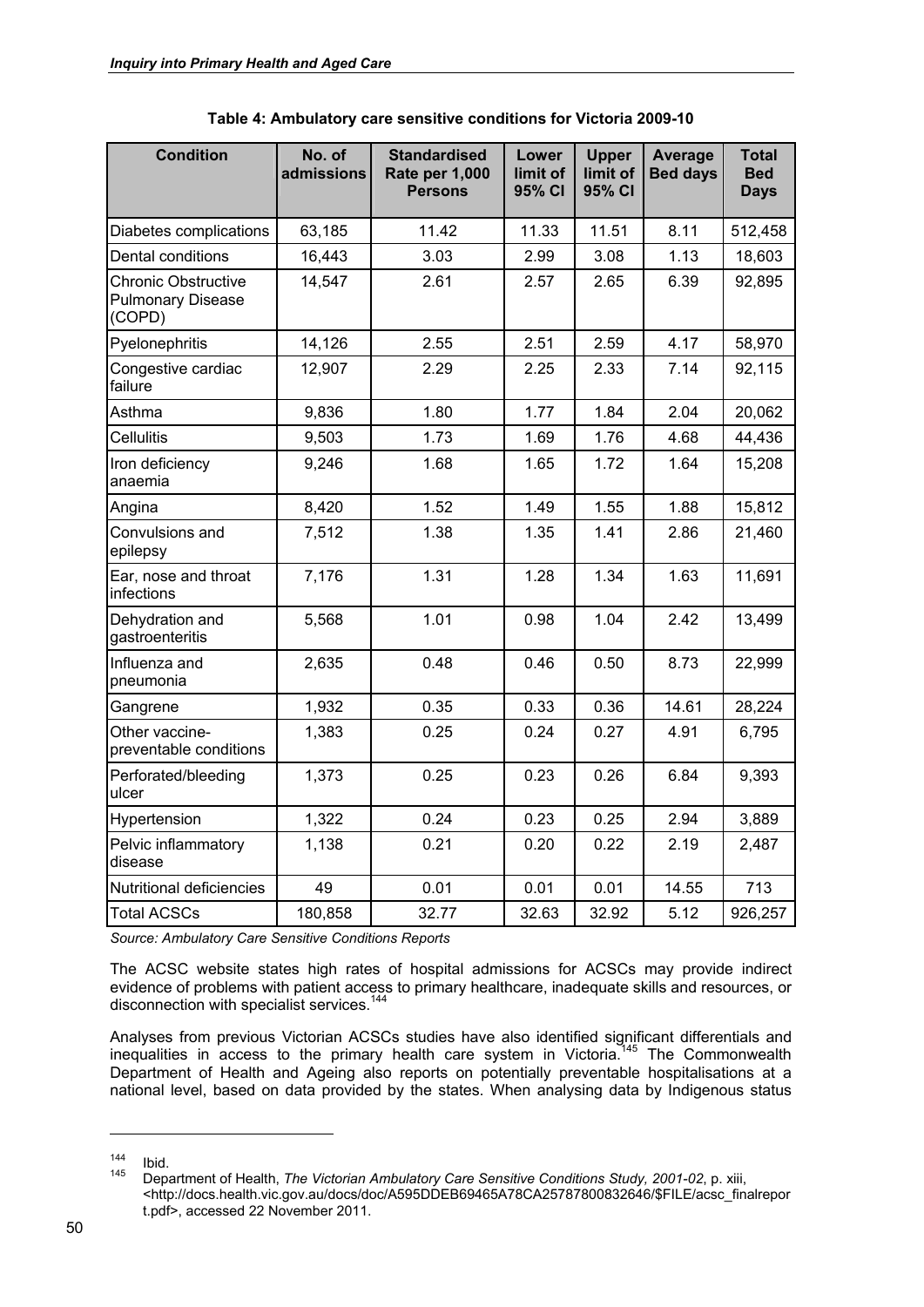and geographical areas, it identified that social disadvantage and remoteness are strongly associated with avoidable hospitalisations.

#### **Table 5: Rate of selected potentially preventable hospitalisations (by indigenous status and remoteness) per 100,000 population 2008-09**

| Indigenous<br><b>Australians</b> | <b>Other Australians</b> | <b>Maior Cities</b> | <b>Very Remote</b> |  |
|----------------------------------|--------------------------|---------------------|--------------------|--|
| 14.563.6                         | 2.955.8                  | 2.843.9             | 6.927.9            |  |

*Source: Department of Health and Ageing, Annual Report 2010-11, p. 37.* 

#### National Heath Care Agreement

Under the National Heath Care Agreement which was finalised in August 2011, a range of performance benchmarks have been agreed to, one of which is:<sup>146</sup>

By 2014-15, improve the provision of primary care and reduce the proportion of potentially preventable hospital admissions by 7.6 per cent over the 2006-07 baseline to 8.5 per cent of total hospital admissions.

This target, which has been agreed to by the Commonwealth Government and all State and Territory governments, illustrates that avoidable hospitalisations are already being used as a measure of the effectiveness of the primary health system.

It also means that the Victorian Department of Health will need to focus on this performance benchmark and reduce potentially preventable hospital admissions, as future funding for hospitals is tied to meeting this, as well as other performance benchmarks.

#### Potentially avoidable GP-type presentations to emergency departments

In its *Report on Government Services*, the Productivity Commission routinely examines potentially avoidable GP-type presentations to emergency departments, which is a different measure than ACSCs, as it includes those who were treated at a hospital emergency department, but not admitted to hospital. In 2009-10, there were 550,900 potentially avoidable GP-type presentations to emergency departments in Victoria.<sup>147</sup>

'GP-type presentations to emergency departments' are defined as those:

- allocated to triage category 4 or 5;
- not arriving by ambulance, with police or corrections;
- not admitted or referred to another hospital; and
- who did not die.

The Productivity Commission stated in its 2009-10 Report on Government Services: <sup>148</sup>

A decrease in the proportion of presentations that are GP-type presentations can indicate better access to primary and community health care. A decrease can also indicate a reduction in reliance on emergency departments for the treatment of such conditions…

One of several factors contributing to 'GP-type' presentations at emergency departments is perceived or actual lack of access to GP services. Other factors include proximity of emergency departments and trust for emergency department staff.

The table below is from the Department of Health's *Your Hospitals: July 2009 to June 2010* report. It shows that there were 586,790 GP-type presentations to emergency departments in Victoria. The Productivity Commission's report stated that 550,900 of these were potentially avoidable, which demonstrates that there are gaps in the provision of primary care in Victoria. The Department of Health's data shows that the number of GP-type presentations had reduced since 2008-09.

<sup>&</sup>lt;sup>146</sup> Council of Australian Governments, *National Healthcare Agreement 2011*, p. A-10.<br><sup>147</sup> Productivity Commission, *Report on Government Services 2011*, p. 11.35.<br>*Ibid.*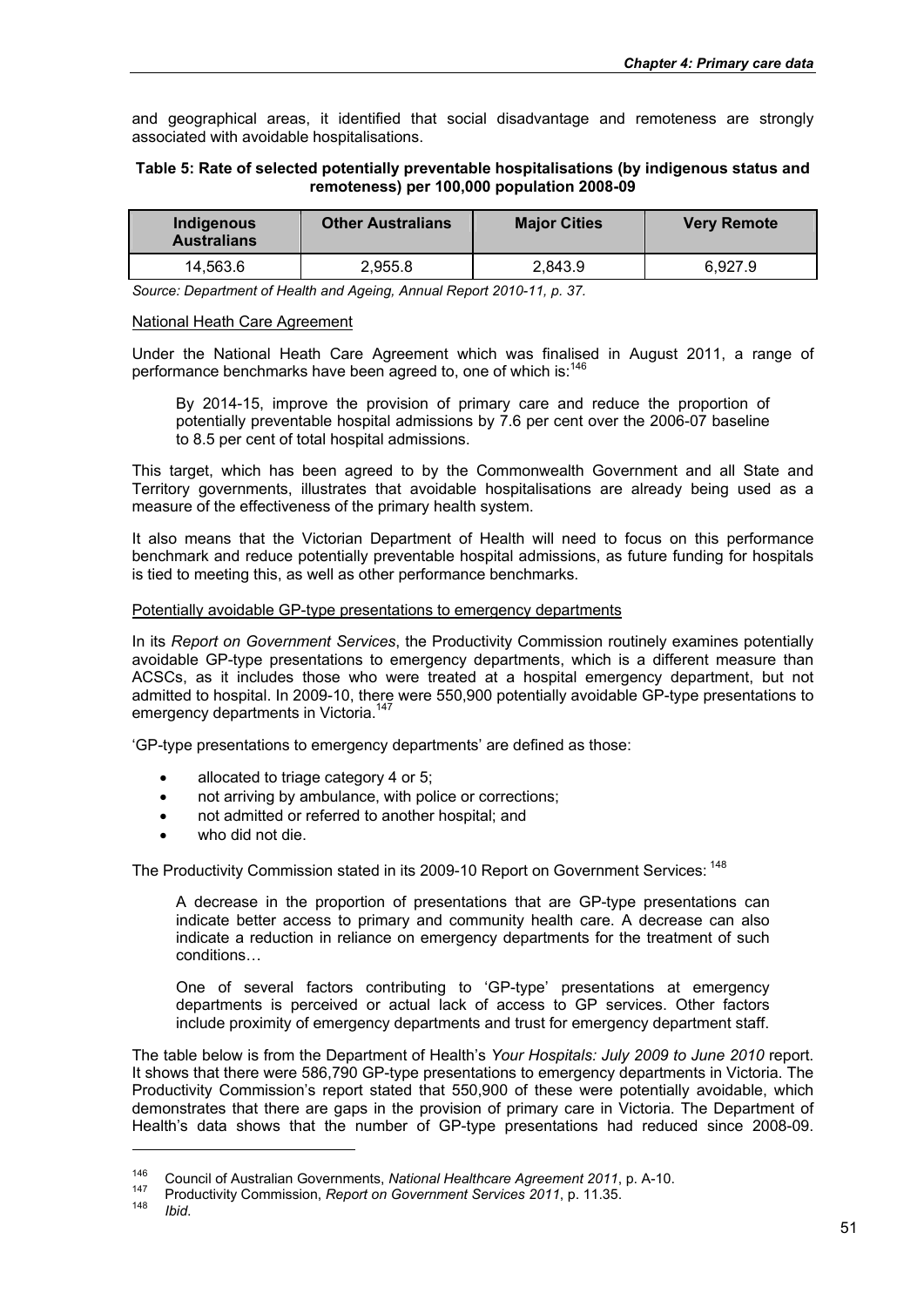However, the table below shows that primary care treatment patients still make up a significant workload for emergency departments.

| <b>Patient category</b>        | 2008-09 | 2009-10 |
|--------------------------------|---------|---------|
| Category 4 PCT                 | 462,162 | 424,581 |
| Category 5 PCT                 | 179,763 | 162,209 |
| Total category 4/5 PCT         | 641,925 | 586,790 |
| % of all emergency<br>patients | 47.4    | 42.0    |

## **Table 6: Number of GP-type presentations to Victoria's emergency departments**

*Source: Department of Health, Your Hospitals July 2009-June 2010.* 

The Committee believes GP-type presentations to emergency departments should be considered along with avoidable hospitalisations when measuring the adequacy of primary health care. If patients are willing and able to access primary health care through other providers, such as after hours GP services, rather than attending an emergency department, this will assist to reduce the burden on hospital emergency departments and enable those departments to focus their resources on emergency situations. The data also provides the Department with information about the efficacy of its efforts to divert GP-type patients from emergency departments.

## **4.5.2 Interpretation of data currently collected on avoidable hospitalisations**

Whilst data on avoidable hospitalisations is often used as a measure of the level of access to primary care, a number of different factors can influence avoidable hospitalisations. In the *Victorian*  <sup>'</sup>Ambulatory Care Sensitive Conditions Study: Preliminary Analyses<sup>149</sup> report, several factors other than access to primary care that can influence variation in ACSC admission rates were identified, including:

#### **Disease prevalence**

Systematic variations in disease prevalence can contribute to observed differentials in the rates of ACSCs. Prevalence of ACSCs can vary according to aetiology and progression characteristic of the disease, socioeconomic and environmental factors.

#### **Propensity to seek primary health care**

People can decline to seek primary health care due to various factors, such as geographic location, transport barriers, education, cultural, financial, and beliefs about the effectiveness of interventions. Patients who seek medical care later in the course of their disease may have missed the opportunity for their illness to be managed in the primary care setting.

#### **Socioeconomic barriers to care**

Access to care may be influenced by socioeconomic factors, such as race and poverty, which are important predictors of ACSC rates.

#### **Hospital utilisation pattern**

Thresholds, criteria and capacity for clinical admission may vary between providers and across geographic areas.

The report also noted a number of limitations that should be considered when assessing the value that ACSC admissions rates can bring to monitoring primary care:<sup>15</sup>

 The assessment of whether a condition or hospitalisation for a condition is sensitive to the provision of primary care and, therefore preventable, may often be

<sup>149</sup> Department of Human Services, *Victorian Ambulatory Care Sensitive Conditions Study: Preliminary Analyses*, May 2001, p. 2. 150 *Ibid.,* p. 6.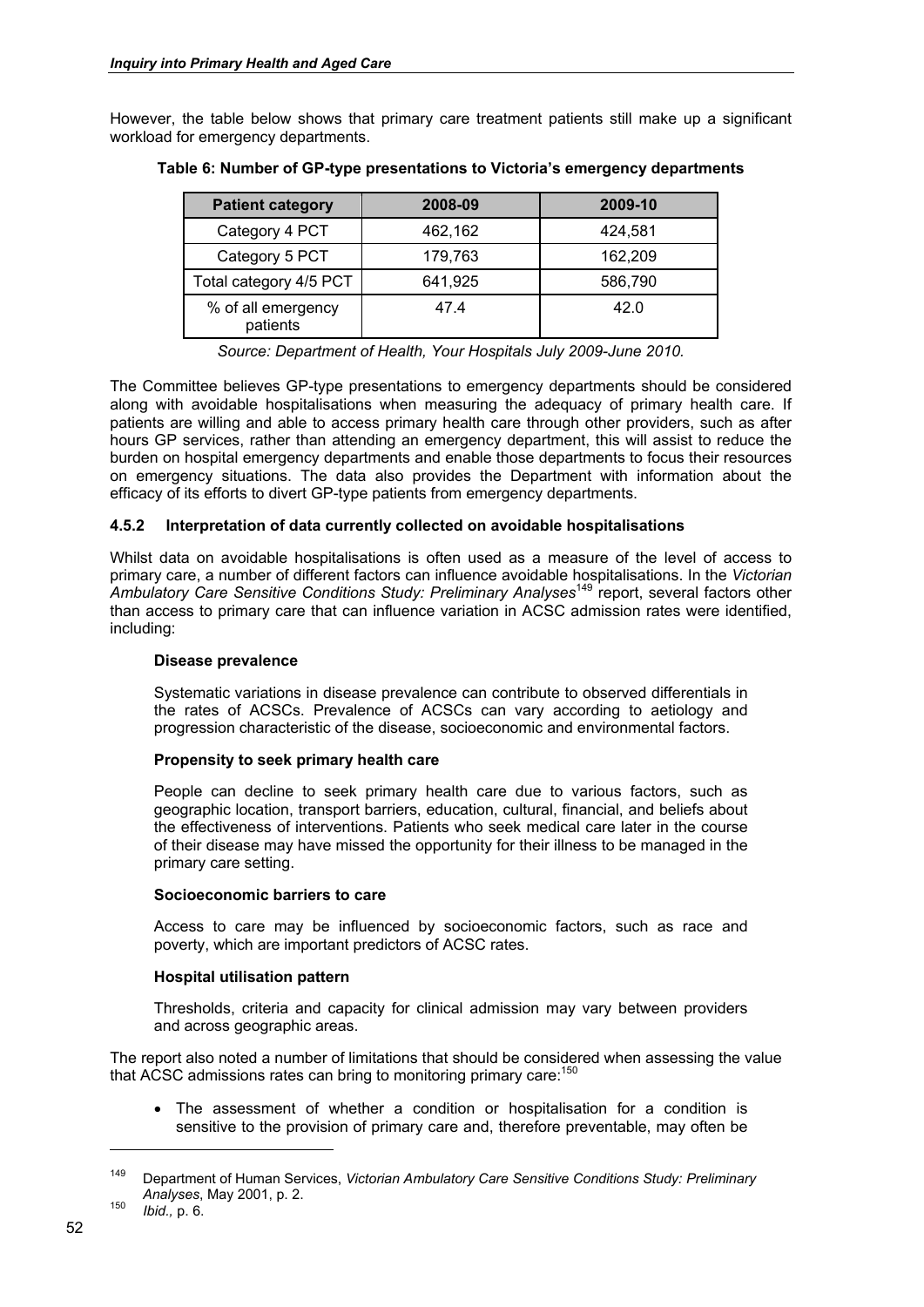subjective as well as evidence-based. As such, ACSC admission rates only suggest a degree of potential avoidability and point to possible areas of improvement.

- Factors other than access to primary care may influence hospitalisation rates and may be difficult to measure.
- There is a lack of information about variations in disease prevalence in small areas. This limits the ability to control for variability in ACSC rates that may be due to differential disease prevalence especially in the context of small area analysis.
- Although ACSCs have been used to evaluate the performance of the health system, their value in determining the impact of policy or interventions is not clear.

In its submission, General Practice Victoria noted that, in partnership with the University of Melbourne, it is currently developing a pilot proposal to link general practice with ACSC data as a way of testing the local evidence for links between reducing avoidable hospital admissions and primary care. The pilot is intended to provide a collaborative-type data set that the individual GP can use as a Quality Improvement tool and the Medicare Local can use as a local planning tool.<sup>151</sup> The Committee believes there is value in such initiatives which may help better understand the data and the link between primary care and avoidable hospitalisations.

# **4.5.3 Use of data on avoidable hospitalisations**

The data on avoidable hospitalisations in Table 4 clearly identifies diabetes complications (512,458 bed days in 2009-10) and congestive cardiac failure (92,115 bed days in 2009-10) as significant causes of avoidable hospitalisations in Victoria. Further, data from the ABS National health survey also provides data on the prevalence of these health conditions in the community.

Whilst significant work is being undertaken to address these two conditions, the Committee believes more should be done to address these health problems, through a more concerted effort into preventative health

The Committee notes that the *Victorian Public Health and Wellbeing Plan 2011-15* contains a range of actions to improve the health and wellbeing of Victorians. These include:<sup>152</sup>

- building 'prevention infrastructure' and evidence that can support policy and practice;
- strengthening and maximising partnerships to improve prevention; and
- ensuring resources are available and interventions are tailored to reduce disparities in health outcomes.

In terms of cardiac disease and diabetes, there is already a large amount of data that shows these conditions are major causes of avoidable hospitalisations and are diseases which can be avoided. Evidence provided to the Committee by the Baker IDI Heart and Diabetes Institute highlighted that more could be done to identify persons who are at risk of type 2 diabetes and cardiovascular problems.<sup>153</sup>

The Committee considers that the Government, through a range of Departments should be putting a more concerted effort into using the data already available to develop health promotion plans and strategies that target groups that are at risk of diabetes and cardiovascular disease. Such action has the potential to significantly impact the rising costs of health expenditure at a primary and secondary health care level in future.

<sup>&</sup>lt;sup>151</sup> General Practice Victoria, Submission No. 18, p. 8.<br><sup>152</sup> Department of Health, *Victorian Public Health and Wellbeing Plan 2011-15*, 2011, p. 31.<br><sup>153</sup> Prof. A. Dart, Baker IDI Heart and Diabetes Institute, *Transcr*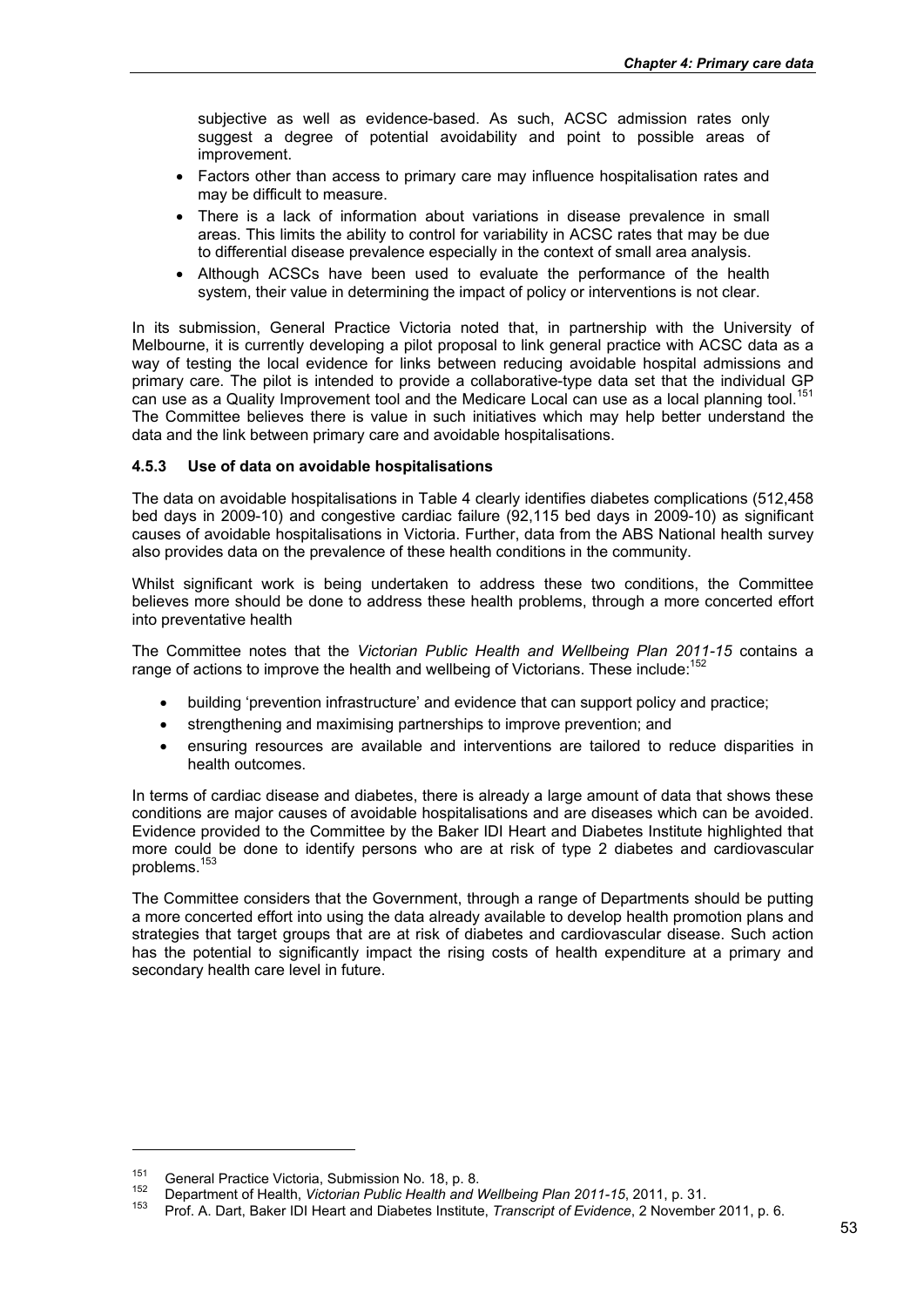## **Finding 7**

Data on conditions for which hospitalisations can be avoided should continue to be collected and used as an indicator of the adequacy of our primary health care system, however, this data must not be considered in isolation. A number of other issues, including socioeconomic factors and willingness to seek treatment, must also be taken into account when interpreting this data.

# **Recommendation 6**

The Committee recommends that further work be undertaken to examine the links between access to primary care and avoidable hospitalisations in order to better understand the data already collected and to better utilise the data to improve health outcomes and reduce any unnecessary burden on hospitals and emergency departments.

## **Recommendation 7**

The Committee recommends that the Victorian Department of Health take urgent action to address the rising prevalence of type 2 diabetes and cardiovascular disease by appropriately targeting groups at risk as early as possible to avoid hospitalisations and further medical intervention in future.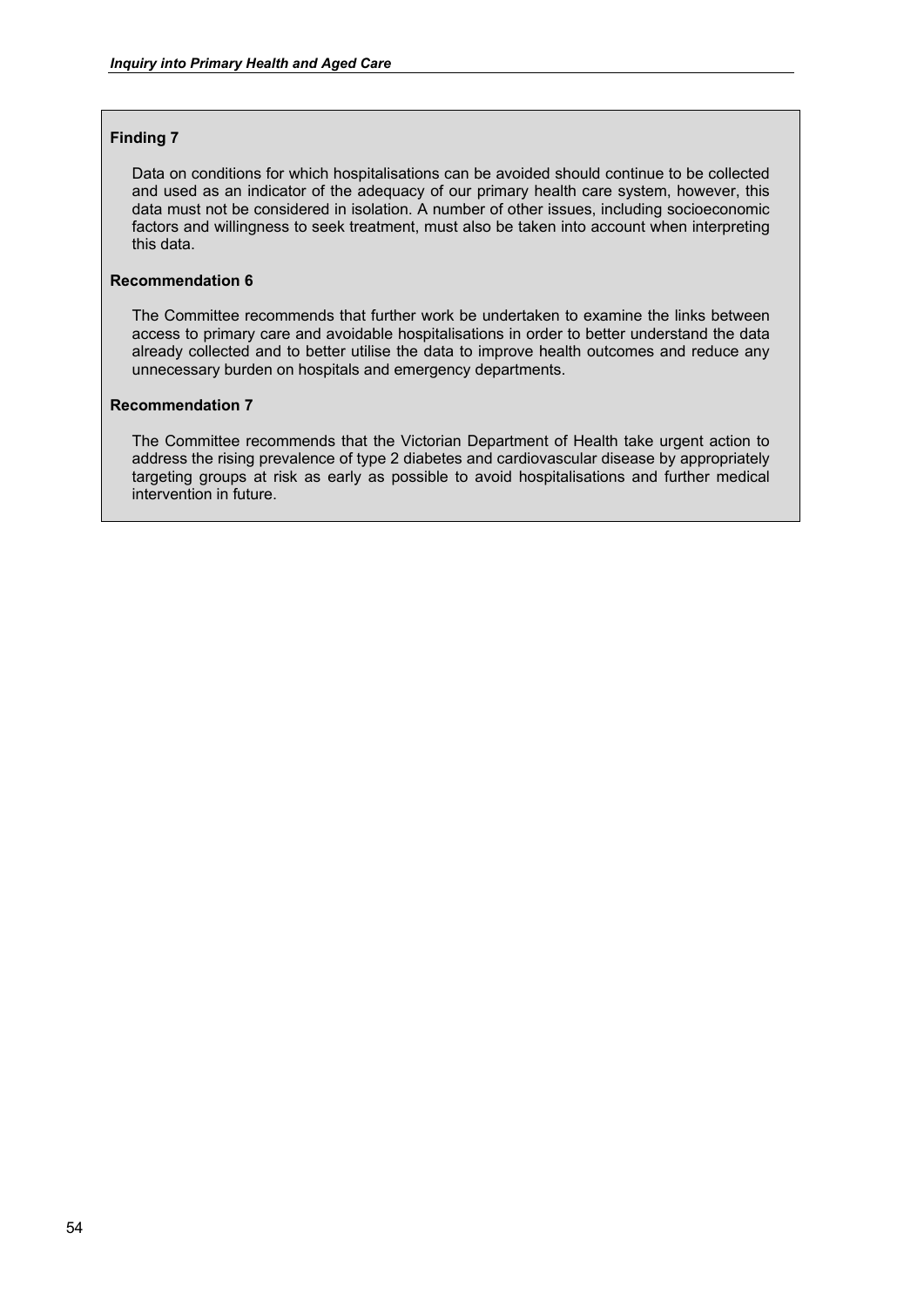# 5. Aged care in Victoria

# *5.1 Introduction*

Australia's population is ageing due to an increase in life expectancy and lower fertility rates. Australia's ageing population is expected to significantly increase in the coming decades, which will impact Australia's labour force participation, skilled labour, the housing sector and the cost of health care.<sup>154</sup>

All states in Australia are experiencing growths in the number of elderly Australians. The number of elderly people grew 170.6 per cent in Australia between 1990 and 2010. Victoria experienced a significant growth of 6.3 per cent in the number of people aged 85 and over between July 2009 and June 2010.<sup>155</sup> This poses significant stresses on aged care services and means that more funding and aged care services will be required as our population ages.

The *Australia to 2050* report, produced by the Commonwealth Government estimates that in  $2050:^{15}$ 

- Australia will have 2.7 workers for every person over 65 years of age;
- 2.5 million (or 8 per cent of) people will access aged care services; and
- almost 5 per cent of the Australian workforce will be employed in the delivery of aged care services.

# *5.2 Access to aged care*

# **5.2.1 Aged Care Assessment Program**

The Aged Care Assessment Program (ACAP) was established by the Commonwealth Government in 198 $4^{157}$  and is funded jointly by the Commonwealth, State and Territory Governments. The objective of the ACAP is to assess frail elderly people to ensure they can access to appropriate care. The ACAP aims to:<sup>15</sup>

- provide equitable access to all older people, including the Indigenous, culturally and linguistically diverse, those living in regional and remote areas, veterans and their spouses, widows, widowers, and people with dementia;
- provide service based on need;

-

- prevent or delay inappropriate admission to a residential aged facility by assisting frail elderly people to live in the community by facilitating access to services that meet an individual's needs;
- provide a comprehensive assessment that include a range of needs, including restorative, physical, medical, psychological, cultural and social needs; and
- involve the client, their carers and other service providers in assessing, planning and organising care.

The first step in accessing certain government funded aged care services, including admission into a residential aged care facility is via the ACAP. An assessment is undertaken by Aged Care Assessment Teams, or Aged Care Assessment Services (ACAS) in Victoria.<sup>159</sup> An assessment can

<sup>&</sup>lt;sup>154</sup> Australian Bureau of Statistics, *Population by Age and Sex, Australian States and Territories, 2010, p. 2.*<br>*155 Ibid., p. 2.*<br><sup>156</sup> Australian Government. *Australia to 2050: future challenges – the Intergeneration* 

pp. 1-13.<br><sup>157</sup> Productivity Commission, *Report on Government Services 2011*, p. 13.4.<br><sup>158</sup> Lincoln Centre for Research on Ageing, *Aged Care Assessment Program Minimum Data Set Annual* 

*Report – Victoria 2009-2010*, November 2010, p. 1. 159 Department of Health and Ageing, *Being assessed for aged care*, <http://www.agedcareaustralia.gov.au/internet/agedcare/publishing.nsf/content/being+assessed-1>, accessed 31 October 2011.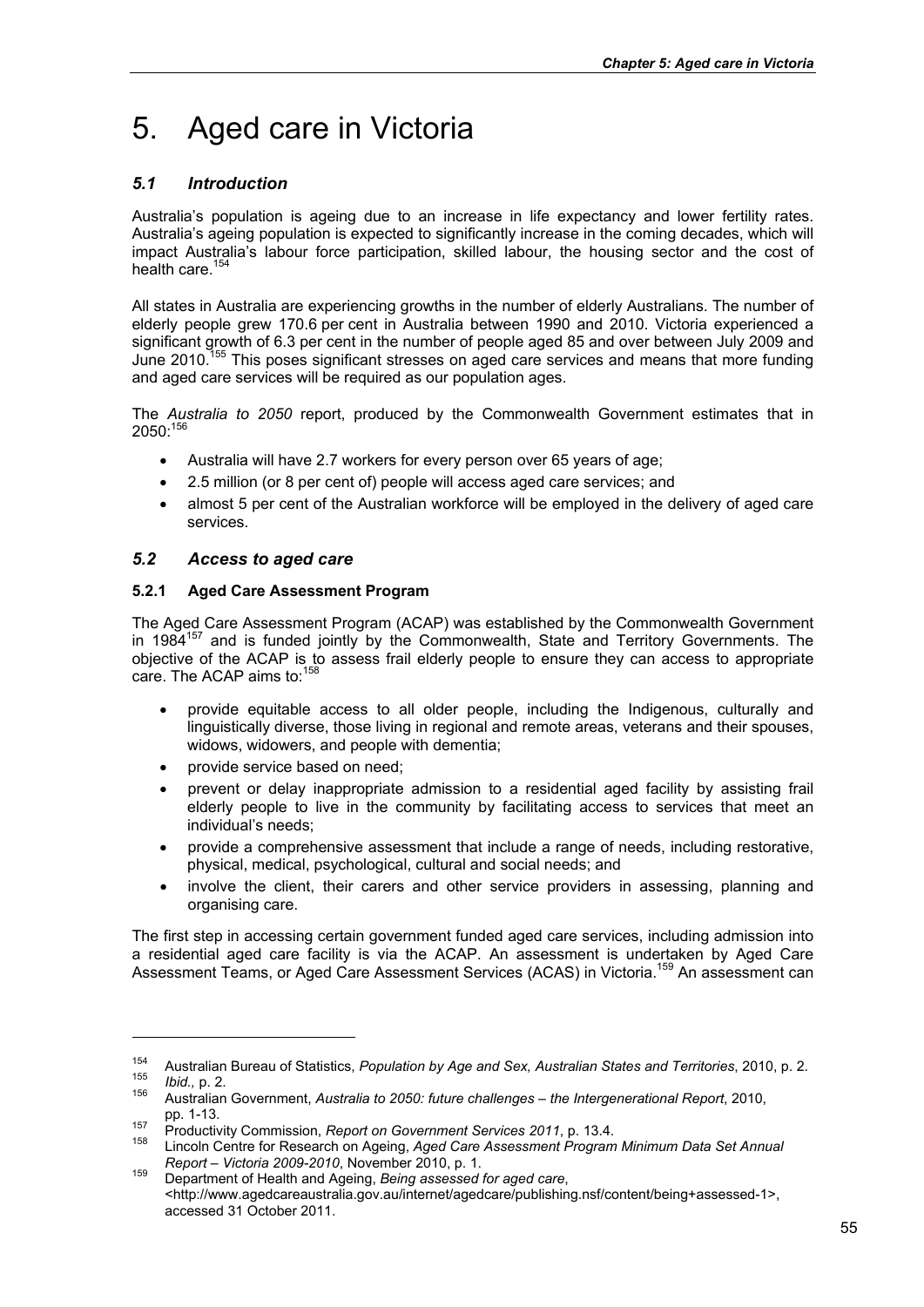be organised by a health care professional such as a doctor or nurse, or individuals can set up their own assessments.<sup>160</sup>

An ACAS team is made up of health workers who may include a nurse, doctor or allied health worker to assist in assessing an individual to determine what level of assistance they require.<sup>1</sup> With an individuals consent, the ACAS team may also talk to an individual's doctor about their medical history.<sup>162</sup>

At the assessment, the individual is asked about their daily living activities and the assistance that the individual requires to undertake each activity, as well as their health and any medical conditions they have, to assist the ACAS team to determine what kind of support is required. The ACAS team will then discuss with the individual whether an aged care home or more support at home is needed.163

At the end of the assessment, a letter is sent to the individual to tell them for which services they are eligible and have been approved. An Aged Care Client Record is also completed as this confirms that the individual is eligible for care.<sup>164</sup> The ACAS team also makes referrals to assist frail elderly people access the range of services they require.<sup>1</sup>

In Victoria in 2009-10, the median time elapsed between an Aged Care Assessment and admission into a Commonwealth funded nursing home was 42 days. Approximately 46 per cent of eligible elderly people had entered a residential aged care facility within one month of their assessment.

# **5.2.2 Cost of the Aged Care Assessment Program**

The Aged Care Assessment Program is jointly funded by the Commonwealth and State Government under a National Partnership. The Commonwealth Government budget papers show that \$86.2 million has been budgeted for Aged Care Assessments in 2011-12.<sup>167</sup> From this, the Victorian Government will receive \$18.7 million in 2011-12 for conducting Aged Care Assessments,<sup>168</sup> however the total output cost of Aged Care Assessments is expected to be \$44.6 million.

# **5.2.3 Future changes to the Aged Care Assessment Program**

As part of the National Health Reform Agreement, signed by the Commonwealth Government and the State and Territory Governments, the Commonwealth Government will be responsible for managing Australia's aged care system. The Department of Health and Ageing will be working with State and Territory Governments as well as Aged Care Assessment Teams to review service delivery and also to work towards implementing the agreements associated with National Health Reform.<sup>169</sup>

The targets associated with undertaking assessments have also changed, to improve timeliness. High priority clients should be assessed within 48 hours and clients not at immediate risk should be assessed in three to 14 days. The Commonwealth Government also states in its budget papers that it will be working with State and Territory Governments to improve the timeliness of assessments.<sup>170</sup>

<sup>160</sup> Department of Health and Ageing, *What's an assessment like?*, <http://www.agedcareaustralia.gov.au/internet/agedcare/publishing.nsf/content/Whats%20an%20assess

ment%20like>, accessed 7 November 2011.<br><sup>161</sup> Department of Health and Ageing, *Am I eligible for an aged care home?*. <http://www.agedcareaustralia.gov.au/internet/agedcare/publishing.nsf/Content/Am+I+eligible?Open&etI

D=WCMEXT05-WCME-8ND8PX>, accessed 7 November 2011. 162 Department of Health and Ageing, *What's an assessment like?*, <http://www.agedcareaustralia.gov.au/internet/agedcare/publishing.nsf/content/Whats%20an%20assess

<sup>163</sup> Ibid.<br>
164 Ibid.<br>
164 Ibid.<br>
261 Ibid.<br>
261 Ibid.<br>
261 Ibid.<br>
261 Ibid.<br>
261 Ibid.<br>
261 Ibid.<br>
261 Ibid.<br>
261 Ibid.<br>
261 Ibid.<br>
261 Ibid.<br>
261 Ibid.<br>
261 Ibid.<br>
261 Ibid.<br>
261 Ibid.<br>
261 Ibid.<br>
261 Ibid.<br>
261 Ibid.<br>
26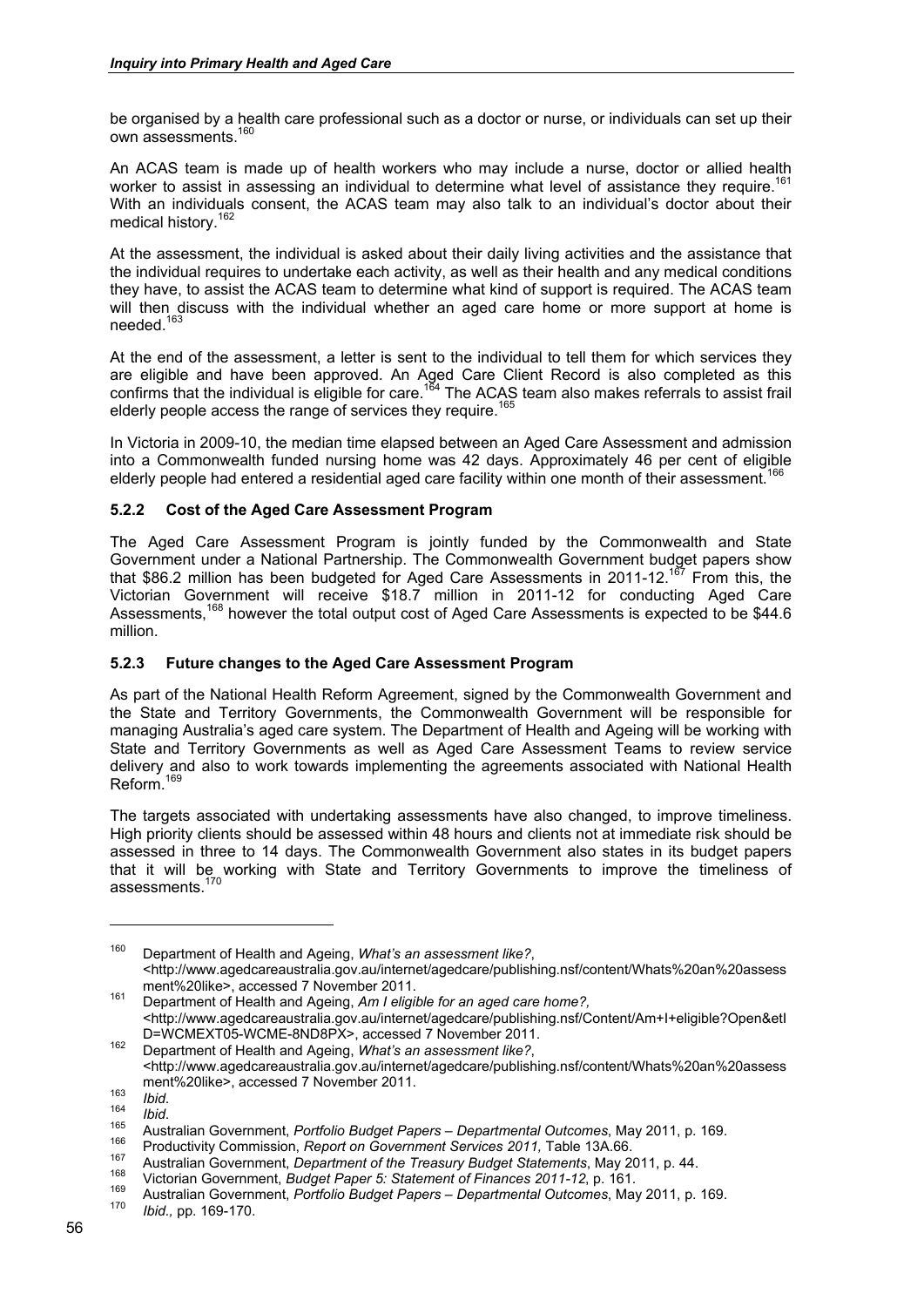# *5.3 Provision of aged care in Victoria*

# **5.3.1 Residential aged care**

The Commonwealth Government has primary responsibility for planning, funding and regulating aged care. State, Territory and local governments have roles in ensuring aged care centres comply with staffing and industrial awards and building and fire safety regulations.

As at June 2010, there were 43,001 permanent residents in Victorian aged care facilities. Of these, 29,588 required high care and 13,413 required low care.<sup>172</sup> The cost of providing residential aged care in Victoria in 2009-10 was almost \$1.9 billion of Commonwealth funding.<sup>173</sup>

The Victorian Government, while not a provider of funding for residential aged care beds, is a manager and owner of some 195 residential aged care facilities in Victoria.<sup>174</sup> which provide just under 6,000 beds, or about 12.7 per cent of beds in Victoria. Table 7 lists the ownership of aged care places in Victoria.

| <b>Type of facility</b> | Percentage of aged care<br>places provided |  |  |  |
|-------------------------|--------------------------------------------|--|--|--|
| Religious               | 15.1 %                                     |  |  |  |
| Private-for-profit      | 49.2 %                                     |  |  |  |
| Community based         | $14\%$                                     |  |  |  |
| Charitable              | 7.4%                                       |  |  |  |
| <b>State Government</b> | 12.7%                                      |  |  |  |
| <b>Local Government</b> | $1.6\%$                                    |  |  |  |

# **Table 7: Ownership of aged care places in Victoria**

Source: Productivity Commission, *Report on Government Services 2011*.

In 2007, the Commonwealth Government set itself a target to increase the provision of funded aged care services to 113 places per 1000 people aged 70 years or over. The target of 113 places specifies that:<sup>175</sup>

- 44 places, or 39 per cent should be in residential high care;
- 44 places, or 39 per cent should be in residential low care; and
- 25 places, or 22 per cent should be in community care.

# **5.3.2 Other types of community care**

For those not requiring care in an aged care facility, there are a range of community care options available to assist elderly Victorians to continue living in their home.

Following an Aged Care Assessment, an individual that does not qualify for residential aged care may be eligible for home care services and programs to ensure they have adequate support and can continue to live in their home. The Community Directed Care package has three sub-programs that support elderly people to live in their own homes:<sup>176</sup>

- Community Aged Care Packages:
- Extended Aged Care at Home; and
- Extended Aged Care at Home Dementia.

<sup>&</sup>lt;sup>171</sup> Productivity Commission, Report on Government Services 2011, p.13.5.<br> *172 Ibid.*, p.13.14.<br> *173 Ibid.*, Table 13A.6.<br>
Yictorian Government, *The Victorian Government's role in residential aged care*, 2009, p.

<sup>&</sup>lt;http://www.health.gov.au/internet/main/publishing.nsf/Content/ageing-commcare-comcprovccpindex.htm>, accessed 11 November 2011.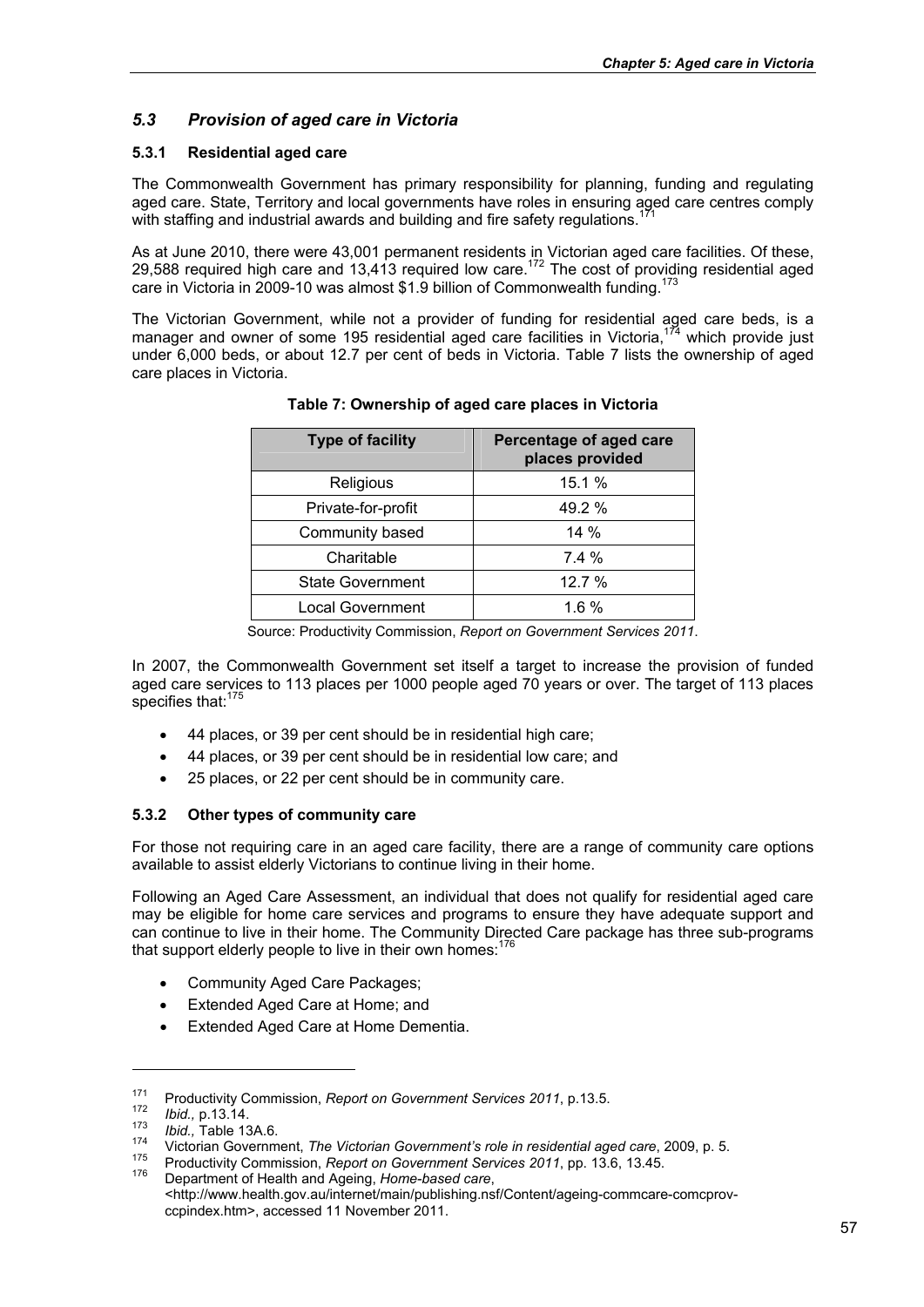Fees are charged for these three sub-programs, with a pensioner on a full pension paying a maximum of \$8.61 per day, however clients on higher incomes may be required to pay a higher rate, capped at 50 per cent of any income above the basic rate of a single pension.<sup>177</sup>

#### Community Aged Care Packages

The Community Aged Care Package (CACP) program offers a range of assistance from shopping, preparing meals and laundry to assistance with participating in social activities and temporary inhome respite care. $1$ 

The CACP program is funded by the Commonwealth Government. The program cost \$508 million in 2009-10, of which Victorians received \$131.8 million.<sup>179</sup>

#### Extended Aged Care at Home

The Extended Aged Care at Home (EACH) program provides a higher level of support to assist frail elderly people to continue living in their own home. The EACH program provides a range of services, which include registered-nursing care, allied health care, personal care, transport to appointments, social support and assistance with oxygen and/or enteral feeding.<sup>180</sup>

EACH is Commonwealth funded, with program costs of \$206 million nationally in 2009-10, of which Victorians received \$53.4 million.<sup>181</sup>

## Extended Aged Care at Home Dementia

Extended Aged Care at Home Dementia (EACH D) helps carers of those with dementia with behavioural problems associated with their condition. These include 'shadowing' - following the primary carer and repetition of questions, 'sundowning' – agitation in the late afternoon or evening or other disturbances. The EACH D program also provides links to Dementia Behaviour Management Centres, allied health care, personal care, home help and continence management.<sup>182</sup>

The EACH D program is Commonwealth funded, with costs of almost \$100 million in 2009-10, with approximately \$25 million provided to Victorians.

# Home and Community Care

Home and Community Care (HACC) is an assistance program for frail elderly people and people with disabilities to provide assistance with daily tasks in their own homes. The HACC program aims to keep people at risk of entering residential aged care and those whose capacity for independent living is at risk in their homes as well as carers.<sup>184</sup> The type of assistance provided by HACC includes:185

- home care cleaning, washing clothes, shopping and cooking:
- personal care dressing, showering and eating;
- meals delivering ready to eat or re-heating meals;

1

november 2011.<br><sup>179</sup> Productivity Commission, *Report on Government Services 2011,* p.13.16.<br><sup>180</sup> Department of Health and Ageing, *Home-based care*, <http://www.health.gov.au/internet/main/publishing.nsf/Content/ageing-commcare-comcprov-

<sup>177</sup>*Ibid*. 178 Department of Health and Ageing, *Help staying at home*, <http://www.agedcareaustralia.gov.au/internet/agedcare/publishing.nsf/content/CACP-1>, accessed 14

ccpindex.htm>, accessed 11 November 2011. 181 Productivity Commission, *Report on Government Services 2011,* p.13.16. 182 Department of Health and Ageing, *Extended Aged Care at Home Dementia*,

<sup>&</sup>lt;http://www.agedcareaustralia.gov.au/internet/agedcare/publishing.nsf/content/EACHD>, accessed 14 November 2011.<br><sup>183</sup> Productivity Commission, *Report on Government Services 2011,* p.13.16.<br><sup>184</sup> Department of Health, *HACC*, <http://www.health.vic.gov.au/hacc/hacc\_victoria/funding.htm>, accessed

<sup>11</sup> November 2011. 185 Department of Health, *HACC Program Brochure*,

<sup>&</sup>lt;http://www.health.vic.gov.au/hacc\_victoria/brochure.htm>, accessed 11 November 2011.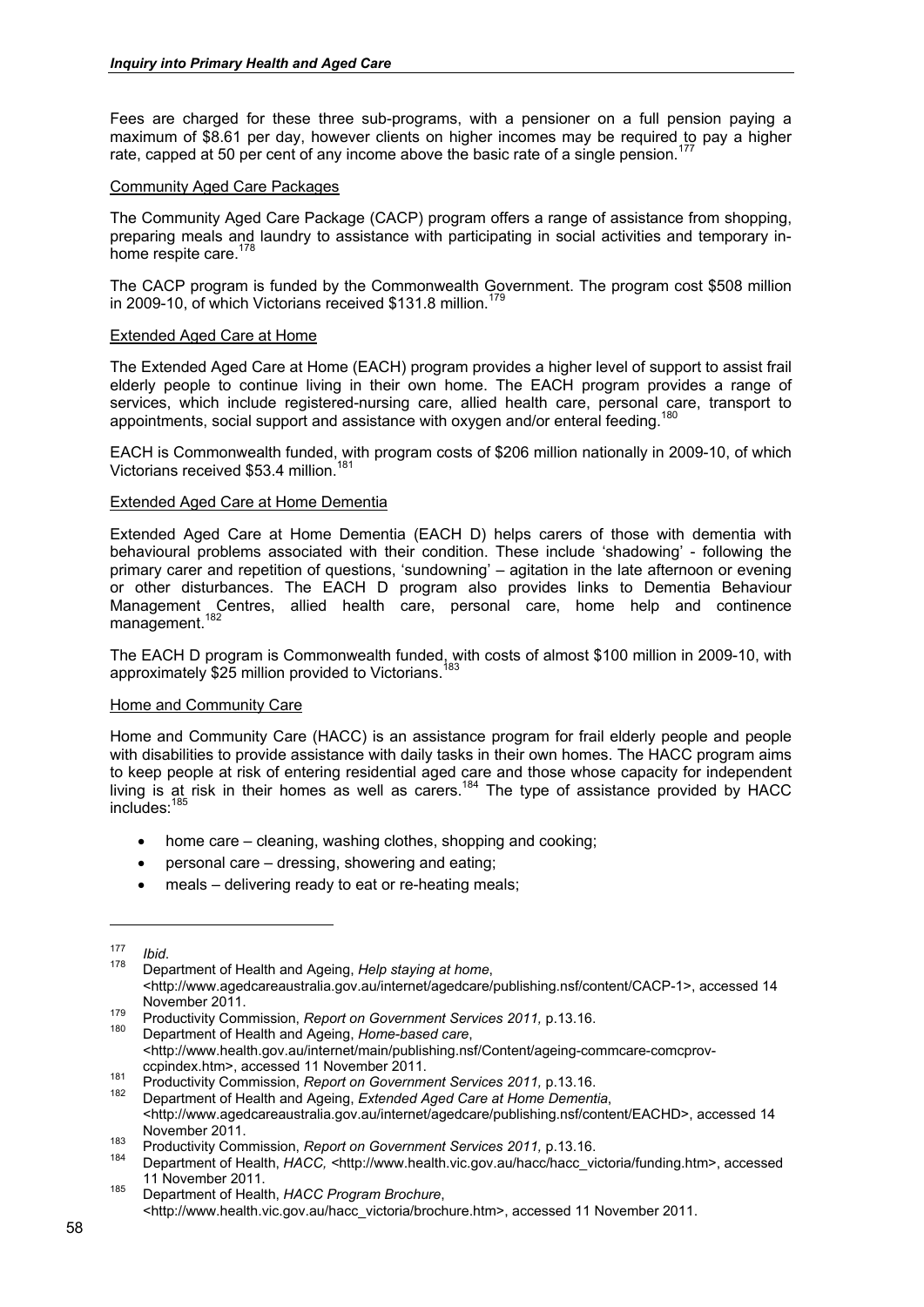- property maintenance undertaking small tasks to improve safety, such as installing hand rails, checking smoke alarms and changing light globes;
- nursing advice from a qualified nurse about ongoing health issues, such as diabetes or arthritis;
- volunteer co-ordination regular visits from a trained volunteer to spend time with those who need it; and
- telelink regular phone calls from individuals.

HACC also requires an assessment to be undertaken to determine the best services for an individual. They are called Living at Home Assessments, and a range of options to keep individuals living in their homes is explored.

HACC is jointly funded by the Commonwealth and State Government, with the Commonwealth providing 60 per cent of the budget. Local governments also contribute to HACC program resources and clients usually pay fees for the services received.<sup>186</sup>

In 2009-10, Victoria had just over 272,000 HACC clients, of which 65 per cent were aged 70 years or over.<sup>187</sup> In 2010-11, this number had grown to over 276,000. The Department of Health's annual report states that there were over 9.5 million HACC service delivery hours in 2010-11, at a cost of \$558.9 million.<sup>188</sup>

# *5.4 Regulation of aged care*

# **5.4.1 Aged care accreditation**

The Commonwealth *Aged Care Act 1997* (the Act) sets out the framework for funding, regulation and accreditation of aged care services in Australia. The Act sets out 10 objectives for aged care, which include providing a high quality of care that meets the needs of individuals, encouraging diversity and responsiveness in aged care services and are available to those that need them.<sup>1</sup>

To deliver Commonwealth funded aged care services, an organisation must be approved by the Commonwealth Government as an approved provider. The organisation then has a number of places for care allocated to it. Each residential aged care facility also needs to be accredited to provide aged care services.<sup>190</sup>

The Commonwealth Department of Health and Ageing is responsible for ensuring residential aged care facilities are accredited. They contract this service to the Aged Care Standards and Accreditation Agency (ACSAA), a Commonwealth company, who has been undertaking the accreditation function since 1998.<sup>191</sup>

There are four accreditation standards and 44 outcomes against which aged care facilities are assessed. The four accreditation standards are:<sup>192</sup>

- Standard One achievement of all standards:
- Standard Two health and personal care needs;
- Standard Three lifestyle; and
- Standard Four Safe and comfortable environment that ensures quality of life.

ACSAA undertake accreditation of new homes before residents move in. Applications called 'commencing services' are submitted to ACSAA on how the new home will meet the accreditation

<sup>186</sup> Department of Health, *HACC, <*http://www.health.vic.gov.au/hacc/hacc\_victoria/funding.htm>, accessed

<sup>11</sup> November 2011.<br>
Productivity Commission, Report on Government Services 2011, Table 13A.59.<br>
188 Department of Health, Annual Report 2010-11, October 2011, p. 194.<br>
189 Aged Care Act 1997 (Cth), Division 2, section 2-1.<br>

*Residential Aged Care Homes*, June 2011, pp. 16-17. 191 *Ibid.,* p. 17. 192 Department of Health and Ageing, *Accreditation*, <http://www.agedcareaustralia.gov.au/internet/agedcare/publishing.nsf/Content/Accreditation?Open&etI D=WCMEXT05-WCME-8NM5FE>, accessed 15 November 2011.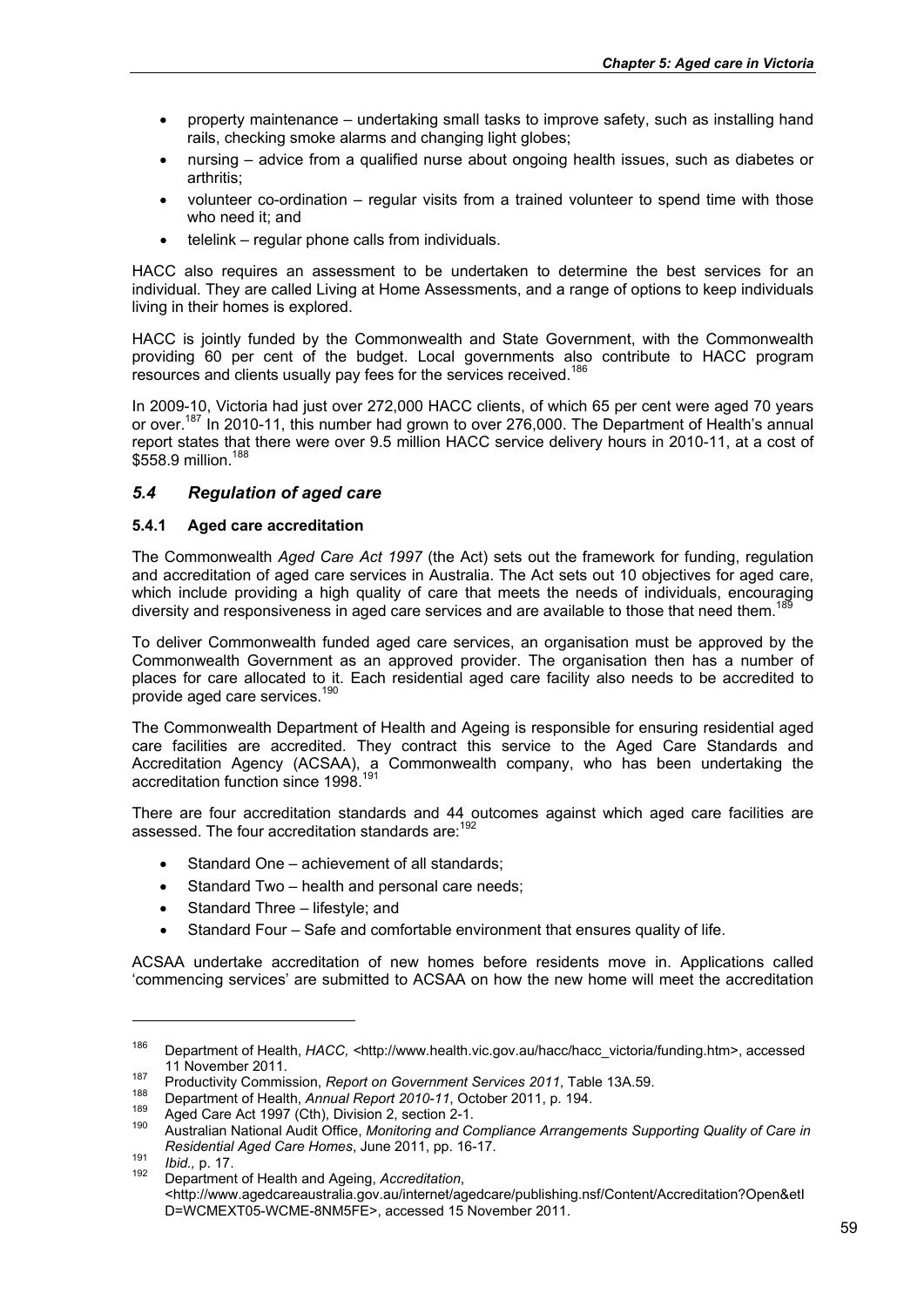standards. New homes can only be accredited for a maximum of 12 months, then they must apply for a further period of accreditation.<sup>193</sup>

Existing homes must apply for accreditation before their current accreditation expires. As part of the process, the aged care provider must submit an application for accreditation and notify residents or their representatives of the date in which ACSAA will be undertaking an accreditation audit, to allow residents or their representatives to meet with the assessors.<sup>194</sup>

The existing home must also provide a self-assessment document on how they meet the accreditation standards. This information is provided to ACSAA either at the time the application for assessment is made or at the site audit. The assessment team is usually made up of two assessors and an audit takes between two and four days to complete.

Accreditation is given to an aged care facility for a period of up to three years. During this time, ACSAA will undertake spot checks of aged care facilities, with at least one being unannounced each year. The Australian National Audit Office (ANAO), in its report *Monitoring and Compliance Arrangements Supporting Quality of Care in Residential Aged Care Homes* found that there was on average, 2.2 visits to each accredited home, or 6,119 visits in 2009-10.<sup>196</sup>

## **5.4.2 Recent reviews of aged care accreditation**

There have been two recent reviews on the accreditation of aged care in Australia. The ANAO undertook an audit of the monitoring and compliance arrangements that support quality of care in aged care homes. The ANAO found that ACSAA had a case management approach and used risked-based decision making on timing visits to aged care facilities.<sup>197</sup>

Where breaches were found, the audit concluded that the Department of Health and Ageing had taken appropriate action, which was commensurate with the degree of non-compliance identified. The information used to make these compliance decisions by the Department of Health and Ageing is provided by ACSAA.<sup>198</sup>

The audit made three recommendations:<sup>199</sup>

- To ensure Approved Providers understand the service standards expected, the Department of Health and Ageing develop, in consultation with Approved Providers, a Service Charter and reports annually against it; and that the ACSAA report against their existing Service Charter.
- The Department of Health and Ageing develop a common risk profile for each accredited home and analyse this information.
- The Department of Health develop a KPI framework for the ACSAA, to allow stakeholders to assess the contributions made by ACSAA and the Department in improving the quality of aged care facilities.

The Productivity Commission also undertook a broad ranging examination of aged care. Part of this examined the quality assurance methods in place to ensure aged care meets a high standard. The Productivity Commission made one recommendation on this issue, that there should be quality indicators collected and reported at a provider level to help care recipients and their families make informed decisions about residential aged care facilities.200 This issue is further examined in Chapter 6.

Aged Care Standards and Accreditation Agency, Annual Report 2010-11, p. 16.<br>
194 *Ibid.*<br>
195 *Ibid.*<br>
496 Australian National Audit Office, Monitoring and Compliance Arrangements Supporting Quality of Care in *Residential Aged Care Homes*, June 2011, p. 21.<br>
<sup>197</sup> *Ibid.*<br>
<sup>198</sup> *Ibid.*, p. 23.<br>
<sup>200</sup> Productivity Commission, *Caring for Older Australians*, June 2011, p. LXIII.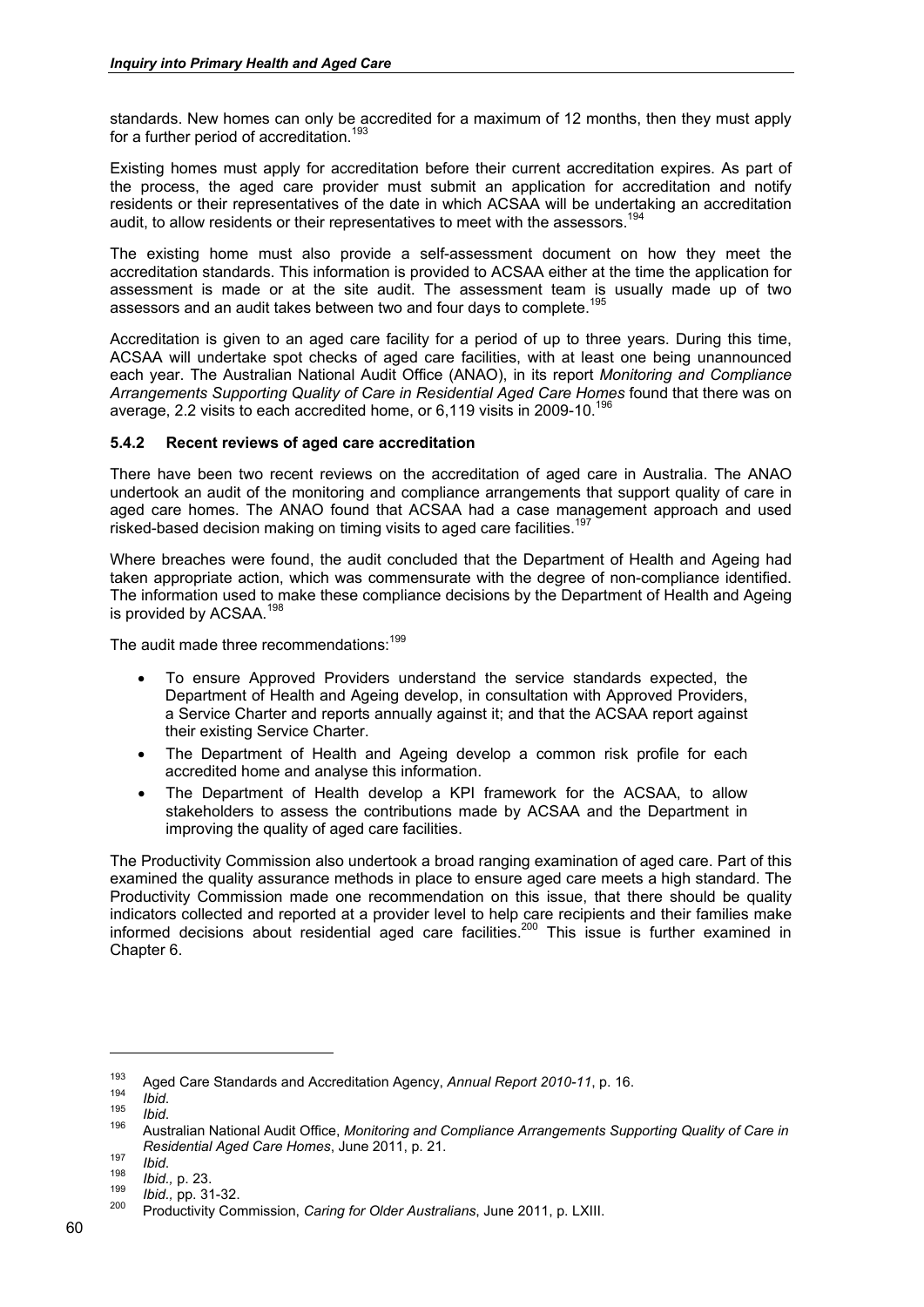# 6. Aged care data

# *6.1 Aged care data and quality reporting*

In its terms of reference, the Committee has been asked to examine several issues relating to the collection and dissemination of aged care data and quality reporting on aged care.

As aged care is principally federally funded, the majority of aged care data is currently collected nationally. The Committee also notes the Productivity Commission recently undertook an extensive investigation into aged care, which received 925 submissions and resulted in a report that was over 800 pages, *Caring for Older Australians*, released in August 2011. This report addressed a number of issues, including data collection and quality outcome reporting.

Given this recent and comprehensive national inquiry, rather than repeat work already undertaken by the Productivity Commission, the Committee has focussed on the four key issues relating to aged care outlined in paragraphs (5) to (8) of the terms of reference.

# *6.2 Actual rates of provision of aged care and community care alternatives*

In paragraphs (5) and (6) of its terms of reference, the Committee has been asked to consider whether —

actual rates of provision of residential aged care for each community should be provided, as opposed to bed ratios; and

comparable rates of community care alternatives should be provided for these communities.

# **6.2.1 Data currently collected on residential aged care and community care places**

The Committee and a number of submitters to the Inquiry were unclear as to why the Committee has been asked to investigate the provision of data on residential aged care places, as comprehensive data is already collected at a national level, and reported publicly by various Commonwealth agencies. In relation to community care, the State Government administers the Home and Community Care (HACC) program, and collects data which is both reported at a State level and provided to the Commonwealth Government for inclusion in reporting at a national level. The various sources of information on aged care and community care places are detailed below.

# Aged Care Service List

At the end of each financial year, the Commonwealth Department of Health and Ageing publishes an Aged Care Service List on its website.<sup>201</sup> The list is very comprehensive and includes information on all aged care services subsidised by the Australian Government under the *Aged Care Act 1997*, including:

- residential aged care services (aged care homes);
- services that provide Community Aged Care Packages;
- services that provide Extended Aged Care at Home and Extended Aged Care at Home - Dementia packages;
- Transition Care services;
- Innovative Pool services;

- Multipurpose Services providing aged care; and
- services funded under the National Aboriginal and Torres Strait Islander Aged Care Strategy.

<sup>201</sup> Department of Health and Ageing, *Data on approved service providers and aged care places*, <http://www.health.gov.au/internet/main/publishing.nsf/ Content/ageing-rescare-servlist-download.htm>, accessed 22 November 2011.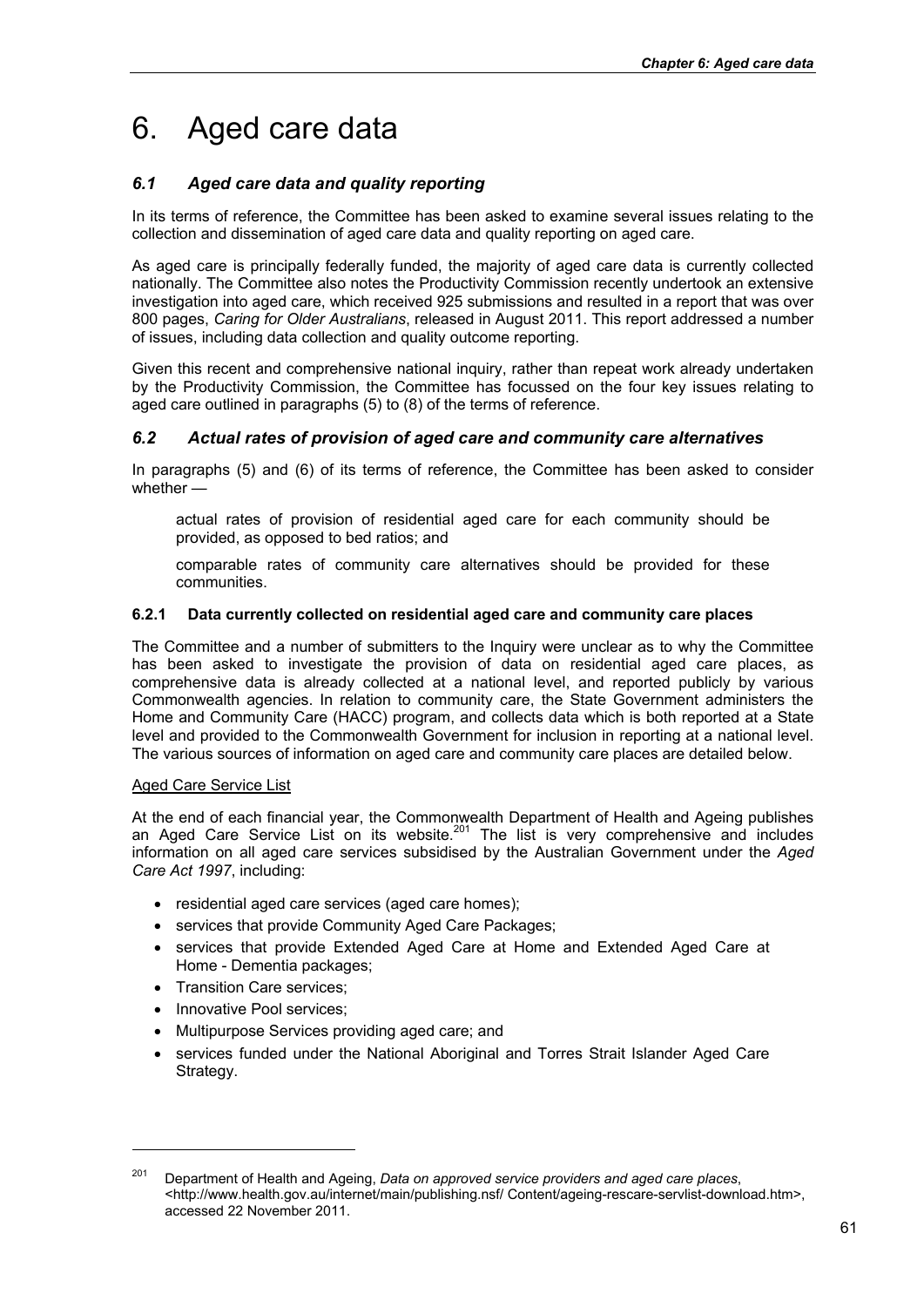In relation to each individual service in the list, the information provided includes:

- the name and town/suburb of the service;
- the types of care provided:
	- o Residential low-level care, residential high-level care;
	- o Community Aged Care Packages;
	- o Extended Aged Care at Home Packages;
	- o Extended Aged Care at Home Dementia Packages;
	- o Multipurpose Service;
	- o Transition Care; or
	- o Aboriginal and Torres Strait Islander flexible care;
- the number of places in operation for each type of care;
- the name of the approved provider of the service in which the service is based;
- the Aged Care Planning Region of the service;
- the remoteness classification of the service;
- the organisation type, i.e. not for profit, for profit, local government or State Government; and
- Australian Government recurrent funding for the service for the financial year.

Spreadsheets are provided for the whole of Australia and by State. As the data is provided in a spreadsheet, it can be easily manipulated (such as being sorted by suburb or by postcode) which allows easy extraction of detailed information for particular areas.

# Annual Stocktake of Aged Care Places

The Commonwealth Department of Health and Ageing publishes an annual stocktake of aged care places on its website. $202'$  This includes:

- total Operational Places by State/Territory;
- total Operational Places and Ratios at Aged Care Planning Region (ACPR);
- total Operational Places by Service Type;
- total Allocated Places by State/Territory;
- total Allocated Places and Ratios at ACPR;
- total Allocated Places by Service Type;
- comparison of Allocated and Operational Places and Ratios for Stocktakes from previous financial years; and
- total Offline Places by State/Territory.

The information is presented in tables and lists both actual number of care places provided, as well as aged care planning ratios. As stated in Chapter 5, the current planning framework for services provided under the Commonwealth *Aged Care Act 1997* aims to achieve and maintain a national provision level of 113 operational residential places and community aged care places per 1,000 of people aged 70 years and over. Within this overall target provision ratio, 44 of the total 113 places per 1,000 should be residential high care places, 44 should be residential low care places, and 25 places should be community care places (of which four will be Extended Aged Care at Home or Extended Aged Care at Home-Dementia packages).203 Data published as at 30 June 2010 is in Tables 7 and 8 and is shown as the total number of places available in each region of Victoria as well as the ratio of places per 1,000 people aged 70 years or over.

<sup>202</sup> Department of Health and Ageing, *Links to the Stocktake of Aged Care Places for 2009-10*, <http://www.health.gov.au/internet/main/publishing.nsf/Content/ageing-rescare-aac-stats-data-stocktake-

<sup>2009-10.</sup>htm>, accessed 22 November 2011. 203 Department of Health and Ageing, *Planning for aged care services*, <http://www.health.gov.au/internet/main/publishing.nsf/Content/ageing-publicat-aged-careaustralia.htm~ageing-publicat-aged-care-australia-pt2~ageing-publicat-aged-care-australia-pt2-3>, accessed 22 November 2011.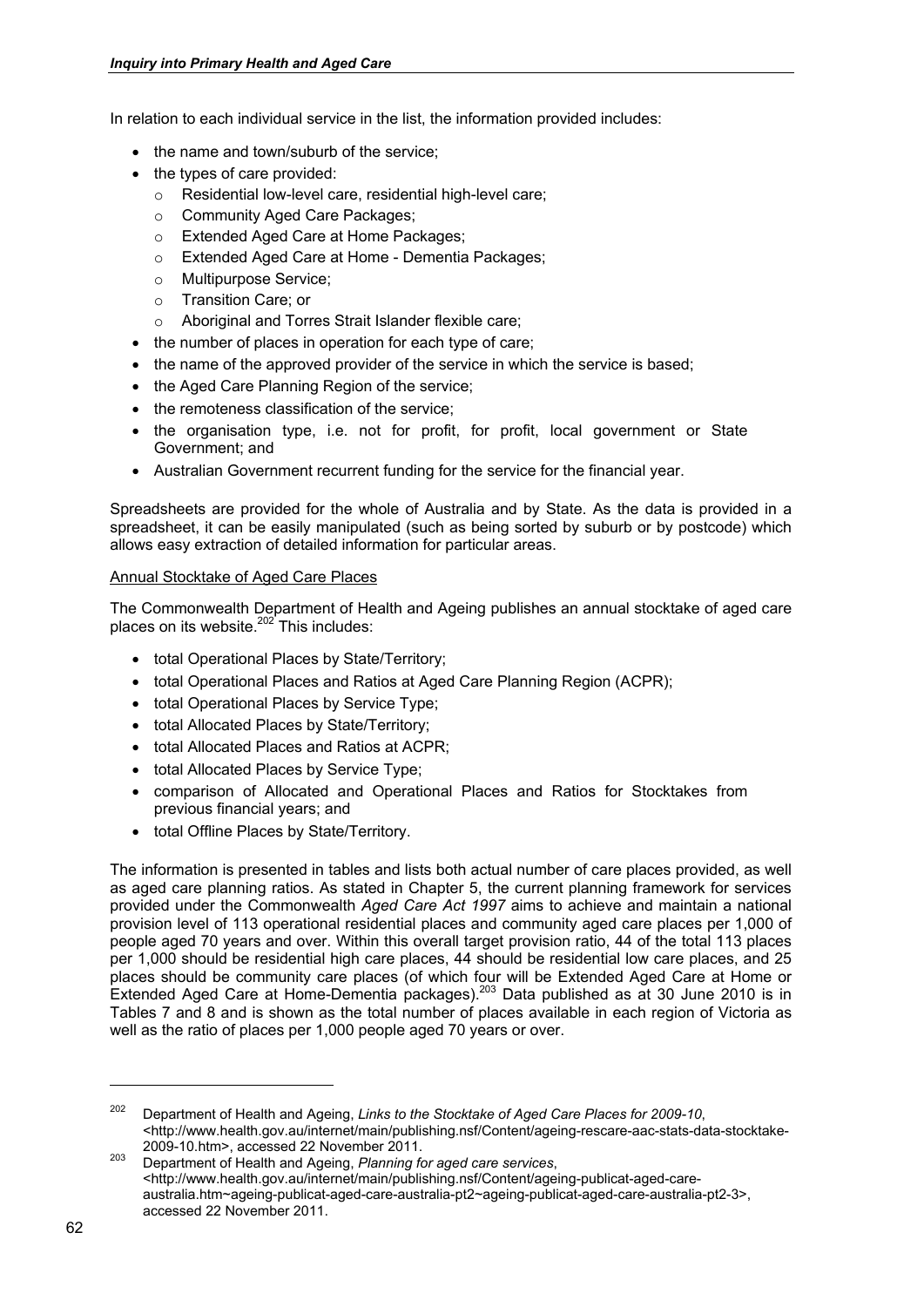|                                     | <b>Residential Care</b> |             | <b>Community Care</b> |              |             | <b>Total</b> |                                   |
|-------------------------------------|-------------------------|-------------|-----------------------|--------------|-------------|--------------|-----------------------------------|
| <b>Aged care</b><br>planning region | High<br>care            | Low<br>care | <b>Total</b>          | High<br>care | Low<br>care | Total        | <b>Residential +</b><br>community |
| <b>Barwon-South</b><br>Western      | 1,959                   | 2,111       | 4,070                 | 172          | 895         | 1,067        | 5,137                             |
| <b>Eastern Metro</b>                | 4.159                   | 5,234       | 9,393                 | 348          | 2,085       | 2,433        | 11,826                            |
| <b>Gippsland</b>                    | 1,121                   | 1.525       | 2,646                 | 137          | 643         | 780          | 3,426                             |
| <b>Grampians</b>                    | 992                     | 1.149       | 2,141                 | 109          | 506         | 615          | 2,756                             |
| <b>Hume</b>                         | 1,273                   | 1,512       | 2,785                 | 131          | 615         | 746          | 3,531                             |
| Loddon-Mallee                       | 1,408                   | 1,851       | 3,259                 | 154          | 759         | 913          | 4,172                             |
| <b>Northern Metro</b>               | 3,224                   | 3,334       | 6,558                 | 276          | 1,669       | 1,945        | 8,503                             |
| <b>Southern Metro</b>               | 5,764                   | 5,683       | 11,447                | 398          | 2,328       | 2,726        | 14,173                            |
| Western Metro                       | 2,484                   | 2,508       | 4,992                 | 210          | 1,165       | 1,375        | 5,137                             |

**Table 8: Total Operational Places at Aged Care Planning Region - 30 June 2010** 

Source: *Annual Stocktake of Aged Care Places 2009-10* 

|  | Table 9: Total Operational Ratios at Aged Care Planning Region - 30 June 2010 |
|--|-------------------------------------------------------------------------------|
|  |                                                                               |

|                                     |              | <b>Residential Care</b> |       | <b>Community Care</b> |             |       | <b>Total</b>                                             |  |
|-------------------------------------|--------------|-------------------------|-------|-----------------------|-------------|-------|----------------------------------------------------------|--|
| <b>Aged care</b><br>planning region | High<br>care | Low<br>care             | Total | High<br>care          | Low<br>care | Total | <b>Residential +</b><br>Community<br>(Planning<br>Ratio) |  |
| <b>Barwon-South</b><br>Western      | 44.0         | 47.4                    | 91.4  | 3.9                   | 20.1        | 24.0  | 115.4                                                    |  |
| <b>Eastern Metro</b>                | 38.4         | 48.3                    | 86.6  | 3.2                   | 19.2        | 22.4  | 109.1                                                    |  |
| Gippsland                           | 34.5         | 47.0                    | 81.5  | 4.2                   | 19.8        | 24.0  | 105.5                                                    |  |
| <b>Grampians</b>                    | 39.2         | 45.4                    | 84.7  | 4.3                   | 20.0        | 24.3  | 109.0                                                    |  |
| Hume                                | 41.6         | 49.4                    | 91.0  | 4.3                   | 20.1        | 24.4  | 115.4                                                    |  |
| Loddon-Mallee                       | 38.6         | 50.8                    | 89.4  | 4.2                   | 20.8        | 25.0  | 114.5                                                    |  |
| <b>Northern Metro</b>               | 42.3         | 43.7                    | 86.0  | 3.6                   | 21.9        | 25.5  | 111.6                                                    |  |
| <b>Southern Metro</b>               | 45.2         | 44.6                    | 89.8  | 3.1                   | 18.3        | 21.4  | 111.2                                                    |  |
| <b>Western Metro</b>                | 43.9         | 44.4                    | 88.3  | 3.7                   | 20.6        | 24.3  | 112.6                                                    |  |

Source: *Annual Stocktake of Aged Care Places 2009-10* 

Reports on the operation of the Aged Care Act 1997

-

The Federal Government produces annual reports on the operation of the Aged Care Act 1997.<sup>204</sup> These reports collate data on aged care and residential care places, and also analyse trends in the provision of these places over time. The reports also include data on the number of assessments undertaken by Aged Care Assessment Teams, calls to the Aged Care Information Line, funding provided to aged care providers, and a variety of other issues.

<sup>204</sup> Department of Health and Ageing, *Reports on the Operation of the Aged Care Act 1997*, <http://www.health.gov.au/internet/main/publishing.nsf/Content/ageing-reports-acarep.htm>, accessed 22 November 2011.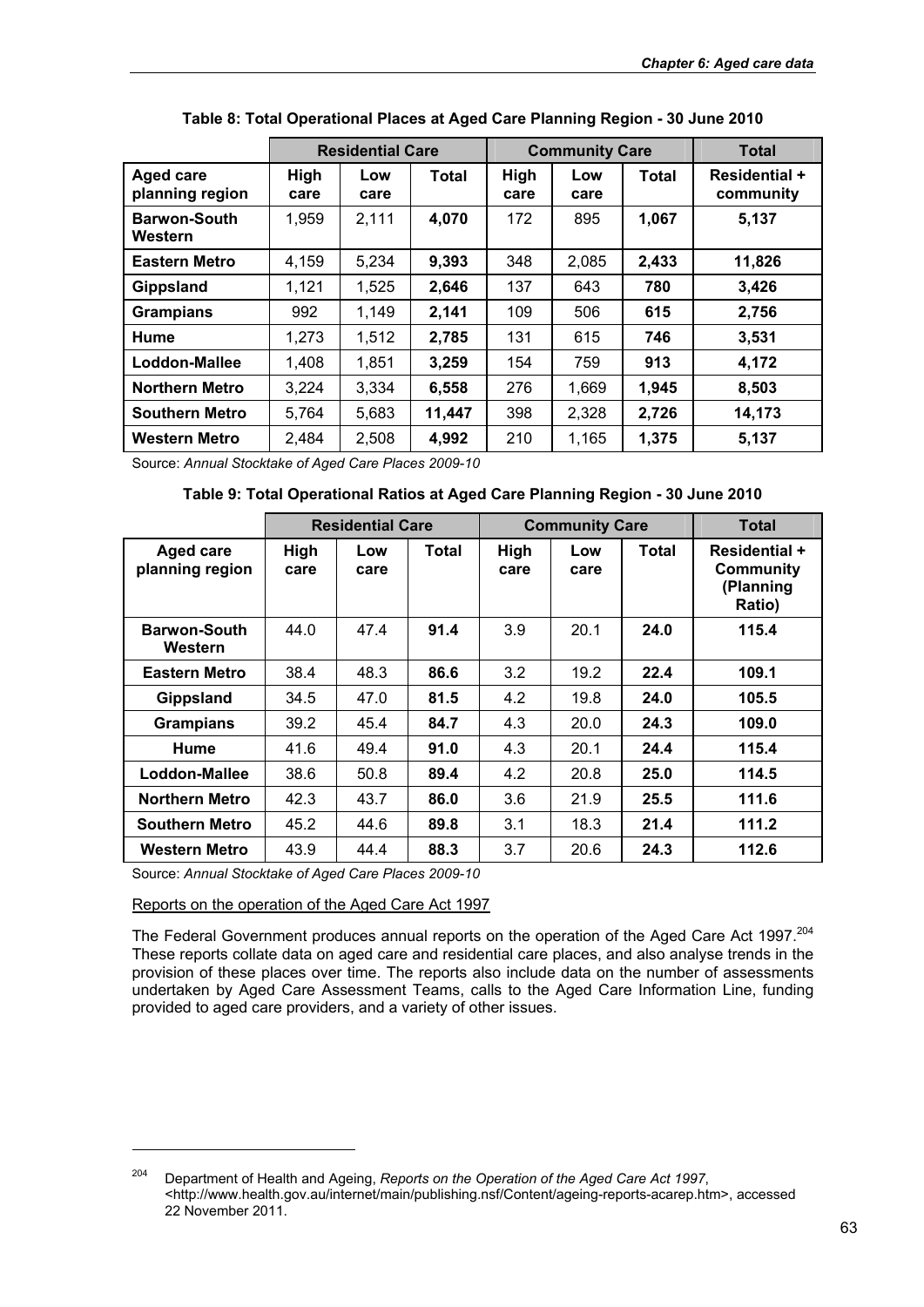# Aged Care Australia website

The Commonwealth Department of Health and Ageing operates the Aged Care Australia website.<sup>205</sup> The website has a number of tools to assist people access aged care services, including an aged care home finder, a community care service finder and an Aged Care Assessment Team finder.

The aged care home finder allows users to search for residential aged care providers in their area (searching by suburb or provider name) and can also be filtered by level of care provided. Results on each provider are very detailed and include type of care provided (high care, low care, respite), number of places, accreditation status, style of accommodation, and other services provided. It also provides address and contact details for the provider. Users can also call the Aged Care Information Line for assistance.

## Home and Community Care (HACC) Program Minimum Data Set Annual Bulletin

The Commonwealth Department of Health and Ageing produces the HACC Minimum Data Set Annual Bulletin.<sup>206</sup> The Bulletin reports on the number of HACC clients by State and Territory and includes statistics on age, sex, country of birth and Indigenous status and is compiled from data provided to the Commonwealth by the State and Territory health departments. The State/Territory departments are provided with the data by individual service operators in quarterly reports, which they are required to provide under their funding agreements.<sup>207</sup> Therefore the Victorian Department of Health currently has access to the data collected by individual service providers, and could undertake further analysis of Victorian HACC places if desired.

## Aged Care Assessment Program (ACAP) - Minimum Data Set - Annual Report

Comprehensive data is currently collected on the activities of Aged Care Assessment Services. As with HACC, this data is provided directly to the Victorian Department of Health by the service providers themselves, and the Victorian ACAP Evaluation Unit in the Lincoln Centre for Research on Ageing collates an annual report on behalf of the Department. The annual report includes an analysis of:

- number of assessments undertaken;
- access to assessment (including measures of CALD and indigenous access);
- timeliness of assessment (waiting times for assessment in hospital and non-hospital settings);
- client characteristics (including age, accommodation setting and health conditions);
- support at assessment;
- recommendations (whether assessed to remain in community, or admission to residential aged care);
- range across teams (differences in timeliness of assessments and completed assessments between aged care assessment teams);
- care coordination; and
- data quality.

This analysis provides useful information on the performance of aged care assessment teams and changes in service delivery over time.

<sup>205</sup> Aged Care Australia, <http://agedcare.gov.au/>, accessed 22 November 2011. 206 Department of Health and Ageing, *HACC MDS Annual Bulletin*,

<sup>&</sup>lt;http://www.health.gov.au/internet/main/publishing.nsf/Content/ageing-hacc-mds-annual-bulletin.htm>,

accessed 22 November 2011. 207 Department of Health, *Data collection: Home and Community Care*, <http://www.health.vic.gov.au/hacc/data\_collection/index.htm>, accessed 22 November 2011.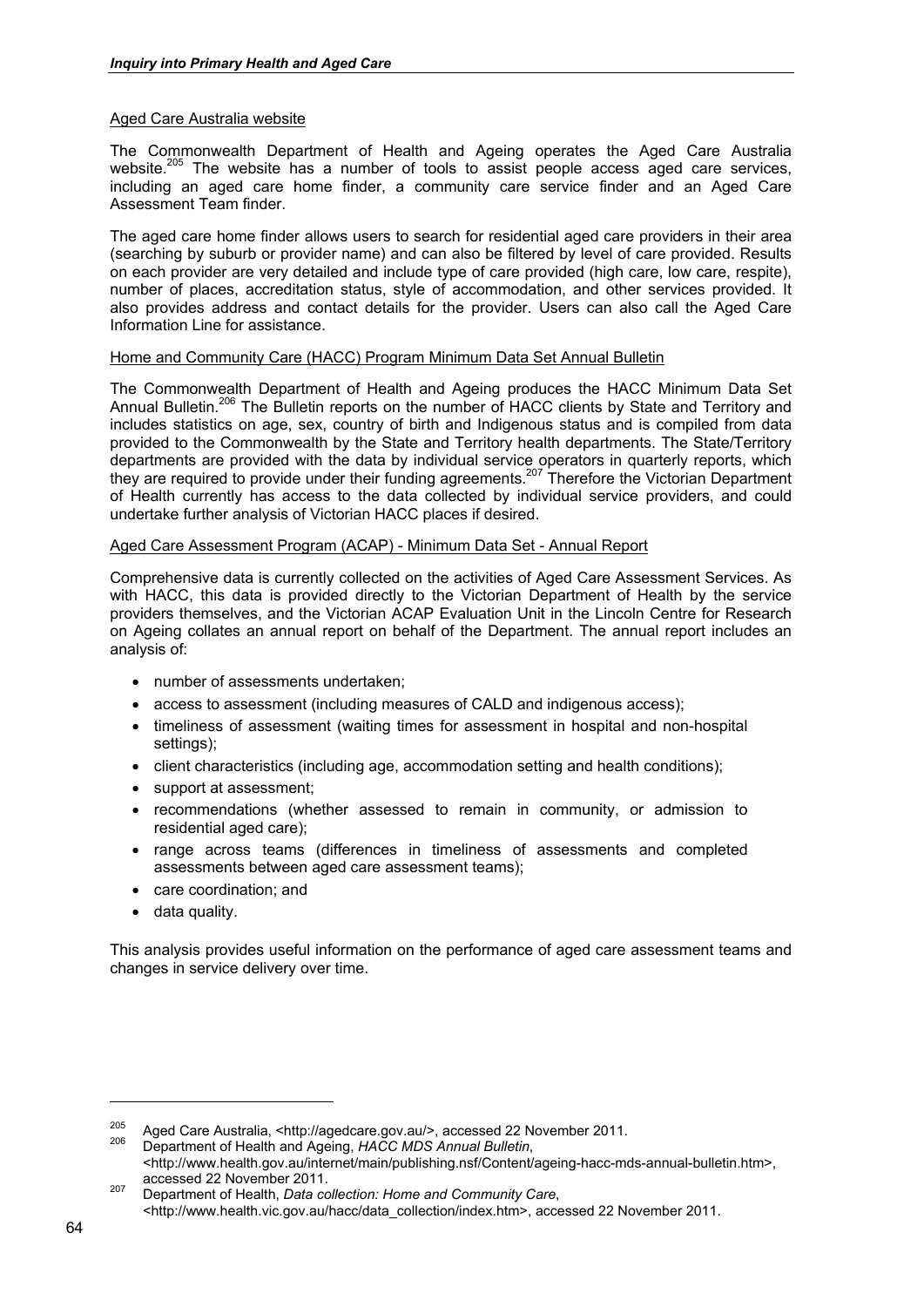# **6.2.2 Use of data on aged care and community care places to plan for future need**

As stated above, the Commonwealth *Aged Care Act 1997* aims to achieve and maintain a national provision level of 113 operational residential places and community aged care places per 1,000 of people aged 70 years and over. Each year data is used to allocate new aged care and community care places within each aged care planning region in order to meet this targe or maintain levels where demographics change. Applications for new aged care places are advertised each year through a competitive Aged Care Approvals Round. New places are allocated to the service providers who can best meet the identified care needs of the community. The allocation of places must take account of people with special needs who are defined in legislation as:<sup>208</sup>

- people from Aboriginal and Torres Strait Islander communities;
- people from non-English speaking backgrounds;
- people who live in rural or remote areas;
- people who are financially or socially disadvantaged; and
- a veteran of the Australian Defence Force or of an allied defence force; or their spouse, widow or widower.

The tender documentation identifies particular local government areas and statistical local areas in which places are needed, and special needs groups that have unmet demand within these areas. Applications that best meet these criteria are then allocated places.<sup>209</sup>

# **6.2.3 Improving access to information on aged care and community care places**

Given the data on aged and community care places is already collected and made available publicly by the Commonwealth Government, and well utilised for planning purposes, the Committee does not believe additional data collection at a State level is necessary. The State can already access this data and use it for planning or other purposes.

One issue raised in some submissions was that while this information is available, it is not well known by the public. The Australian Institute of Health and welfare commented in its submission:<sup>210</sup>

Rates of provision (total operational places) are currently available by state and territory and by Aged Care Planning Region across Australian and published in table format on the DoHA website. The AIHW would support the improving of the presentation of this information to make it more visible and accessible to the general community.

The Committee notes that information relating to aged care places is currently available on various Commonwealth agency websites, however, not all elderly Victorians are aware these websites exist and many are not comfortable accessing information in this way. The Committee believes that further work could be done to better publicise the Aged Care Australia website, and the alternative of calling the Aged Care Information Line.

# **Finding 8**

-

Data on the provision of residential aged care and community care alternatives is currently collated and made available by the Commonwealth Government.

<sup>208</sup> Department of Health and Ageing, *Planning for aged care services*, <http://www.health.gov.au/internet/main/publishing.nsf/Content/ageing-publicat-aged-careaustralia.htm~ageing-publicat-aged-care-australia-pt2~ageing-publicat-aged-care-australia-pt2-3#10>,

accessed 22 November 2011. 209 Department of Health and Ageing, *2011 Aged Care Approvals Round Essential Guide,*  <http://www.health.gov.au/internet/main/publishing.nsf/Content/ageing-acar/\$file/2011ACAR-

<sup>210</sup> Australian Institute of Health and Welfare, Submission No. 19, p. 2.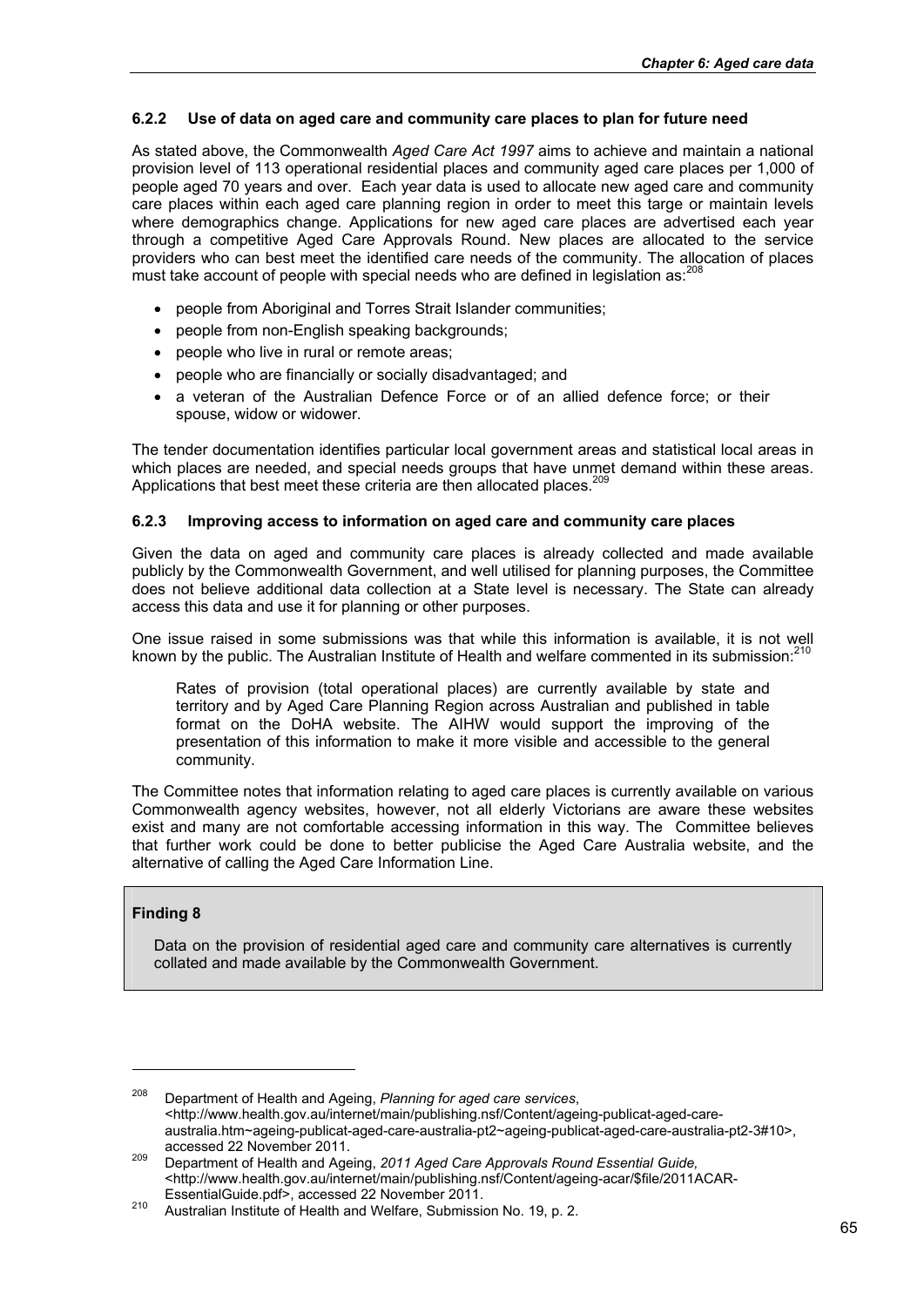# *6.3 Measuring quality and outcomes in residential aged care facilities*

In paragraph (7) of its terms of reference, the Committee has been asked to consider —

whether quality criteria for residential aged care across a community and for each individual setting should be more clearly available and provided.

The Committee has considered this paragraph of the terms of reference in context of the Committee's broader area of inquiry, being budget measures and the measurement of outcomes. Given aged care is Commonwealth funded and regulated, the Committee has first examined the adequacy of the current Commonwealth residential aged care accreditation process. The Committee has then considered whether additional data should be collected for measuring quality in residential aged care facilities and whether information on the quality of aged care should be better made available to the public. Finally, the Committee has examined current Victorian Government budget measures that relate to aged care.

## **6.3.1 Residential aged care accreditation**

As discussed in Chapter 5, residential aged care facilities are currently assessed by the Aged Care Standards and Accreditation Agency (ACSAA) against 44 pass/fail accreditation standards, and if all standards are met, accreditation is granted. The effectiveness of the accreditation process was reviewed in 2007 in a report commissioned by the Department of Health and Ageing. The report found<sup> $.211$ </sup>

Generally, the level of quality in residential aged care was seen positively by stakeholders as having improved over the 10 years since accreditation was introduced…

The introduction of accreditation was also found to have served a number of functions related to quality including to:

- Remove under-performing homes from the sector:
- Set a minimum standard for quality:
- Raise the standards of quality across the sector;
- Establish a degree of consistency across the sector; and
- Develop a focus on continuous quality improvement and resident-focused care.

The Committee notes that the original accreditation process has seen significant improvement in residential aged care. Aged and Community Care Victoria noted in its submission:<sup>212</sup>

- in the 12 months to December 2000, 63.5% of facilities met all 44 outcomes
- in the 12 months to December 2009, 94.0% of facilities met all 44 outcomes
- in the 12 months to December 2010, 97.3% of facilities met all 44 outcomes.

The Department of Health and Ageing is currently undertaking an Accreditation Standards Review which is examining the current 44 criteria against which residential aged care facilities are assessed.<sup>213</sup> The Department has worked with a Technical Reference Group to develop 36 new expected performance statements, which aim to replace the existing 44 criteria. Consultation is

<sup>&</sup>lt;sup>211</sup> Campbell Research & Consulting, *Evaluation of the Impact of Accreditation on the Delivery of Quality of Care and Quality of Life to Residents in Australian Government Subsidised Residential Aged Care Homes*, October 2007, p. x, <http://www.health.gov.au/internet/main/publishing.nsf/content/ageing-iar-<br>final-report.htm>, accessed 23 November 2011.

final-report.htm>, accessed 23 November 2011. 212 Aged and Community Care Victoria, Submission No. 24, p. 6. 213 Department of Health and Ageing, *Draft Residential Aged Care Accreditation Standards*, <http://www.health.gov.au/internet/main/publishing.nsf/content/ageing-rescare-accreditation-standardsdraft.htm>, accessed 3 November 2011.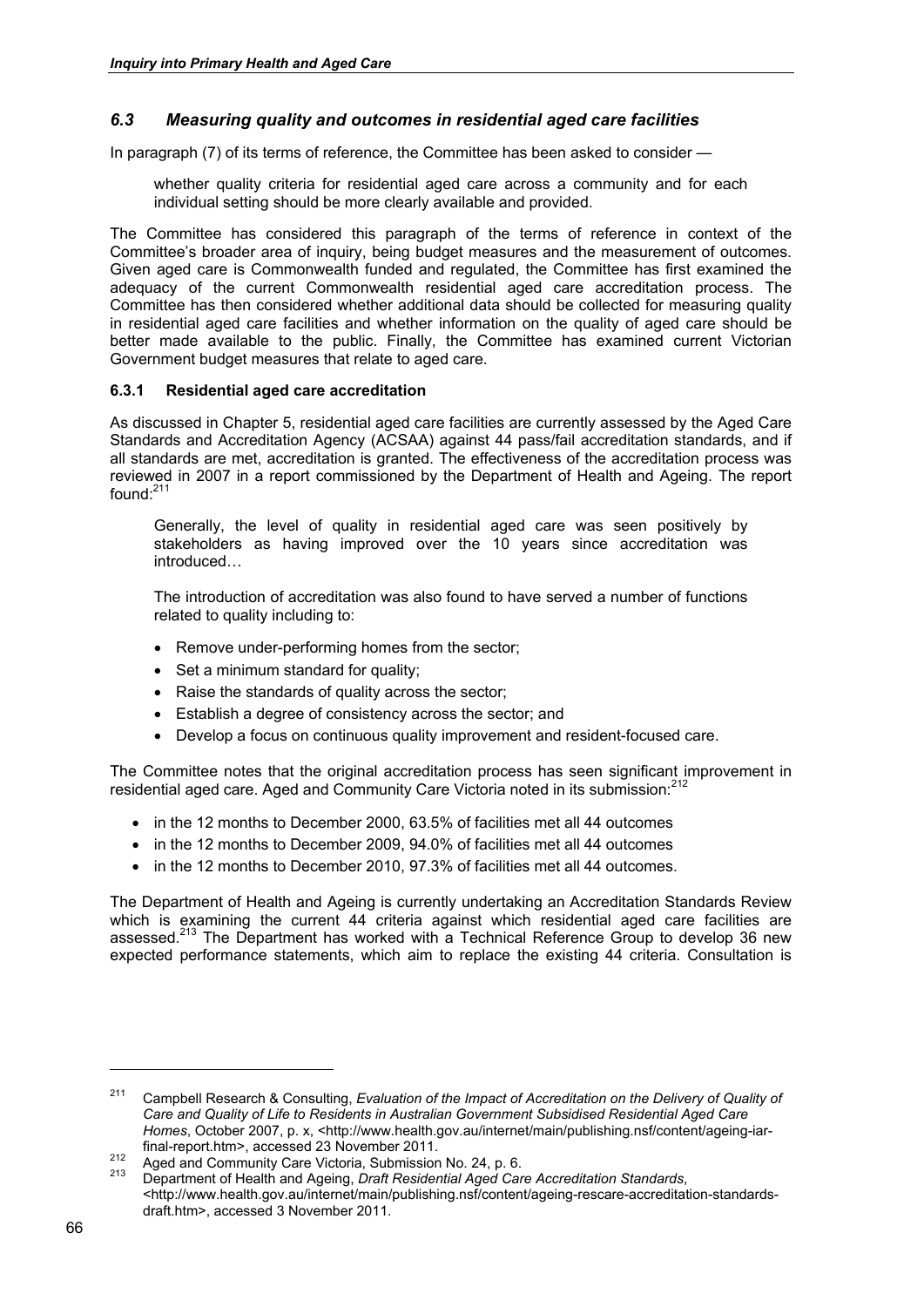being undertaken currently before the new statements are implemented. The proposed new statements are grouped under 3 standards: <sup>214</sup>

## *Standard 1 - Living in the home*

Residents' overall health and wellbeing is promoted and maintained. The home acknowledges, respects and promotes residents' individuality, equality and diversity. Residents are supported to maintain their personal, civic and legal rights, and are assisted to maintain and exercise choice and control of their own lives while respecting the rights and needs of others.

## *Standard 2 - Personal and clinical care*

Residents' physical, mental, spiritual, emotional and cognitive health needs are promoted. Optimal outcomes are achieved through the assessment and provision of individualised quality care and services. Services are based on practice informed by evidence in partnership with the resident (or their representative) and a healthcare team operating within their scope of practice.

## *Standard 3 – Management of the home*

The governance and management systems and practices of the home support and promote quality care and services, continuous improvement, open disclosure, and create a safe, stable environment for residents, staff and visitors.

In revising the Standards, there is an increased focus on the resident and encouraging the provision of resident-centred care, in line with other national and international health standards and practices. There has also been a focus on articulating more clearly the requirements of care under the *Aged Care Act 1997*, reducing duplication across the standards, and maintaining the present culture of continuous quality improvement.<sup>215</sup> The Committee believes the review of the accreditation standards is timely and the new statements will assist in continuing to improve the quality of residential aged care.

# Public reporting on aged care quality

1

Accreditation reports on residential aged care facilities are currently published on the ASCAA website.<sup>216</sup> Reports can be searched by the name of the provider or by location. Not only do reports indicate the outcome of the assessment against each criteria (does comply or does not comply), they also include detailed written comments against each of the criteria, with most reports over 20 pages long. Aged and Community Care Victoria (ACCV) noted in its submission:<sup>217</sup>

For consumers, reporting of quality of care measures needs to be provided in language and modes that are easily understandable and accessible, and enable them to make comparisons to assist them to make sound choices. Quality of care reporting also needs to be open and transparent, so that information relating to the type and nature of care consumers are seeking is available for all facilities and service providers.

ACCV recognises that it is this kind of information that forms the basis of consumers and family members planning visits to a range of prospective providers to ascertain the quality, suitability, accessibility, cost, visiting arrangements and all other relevant information necessary in considering the placement of a parent or sibling in a residential aged care facility.

<sup>214</sup> Department of Health and Ageing, *Draft Revised Standards for Residential Aged Care*, <http://www.health.gov.au/internet/main/publishing.nsf/content/8D424DBDA7F8DB3DCA2578560083C3

<sup>55/\$</sup>File/Draft%20Standards%20-%2022Mar11.pdf>, accessed 3 November 2011. 215 Department of Health and Ageing, *Draft Residential Aged Care Accreditation Standards*, <http://www.health.gov.au/internet/main/publishing.nsf/content/ageing-rescare-accreditation-standards-<br>draft.htm>, accessed 3 November 2011.

draft.htm>, accessed 3 November 2011. 216 Aged Care Standards and Accreditation Agency Pty Ltd, <http://www.accreditation.org.au/>, accessed

<sup>&</sup>lt;sup>217</sup> Aged and Community Care Victoria, Submission No. 24, p. 4.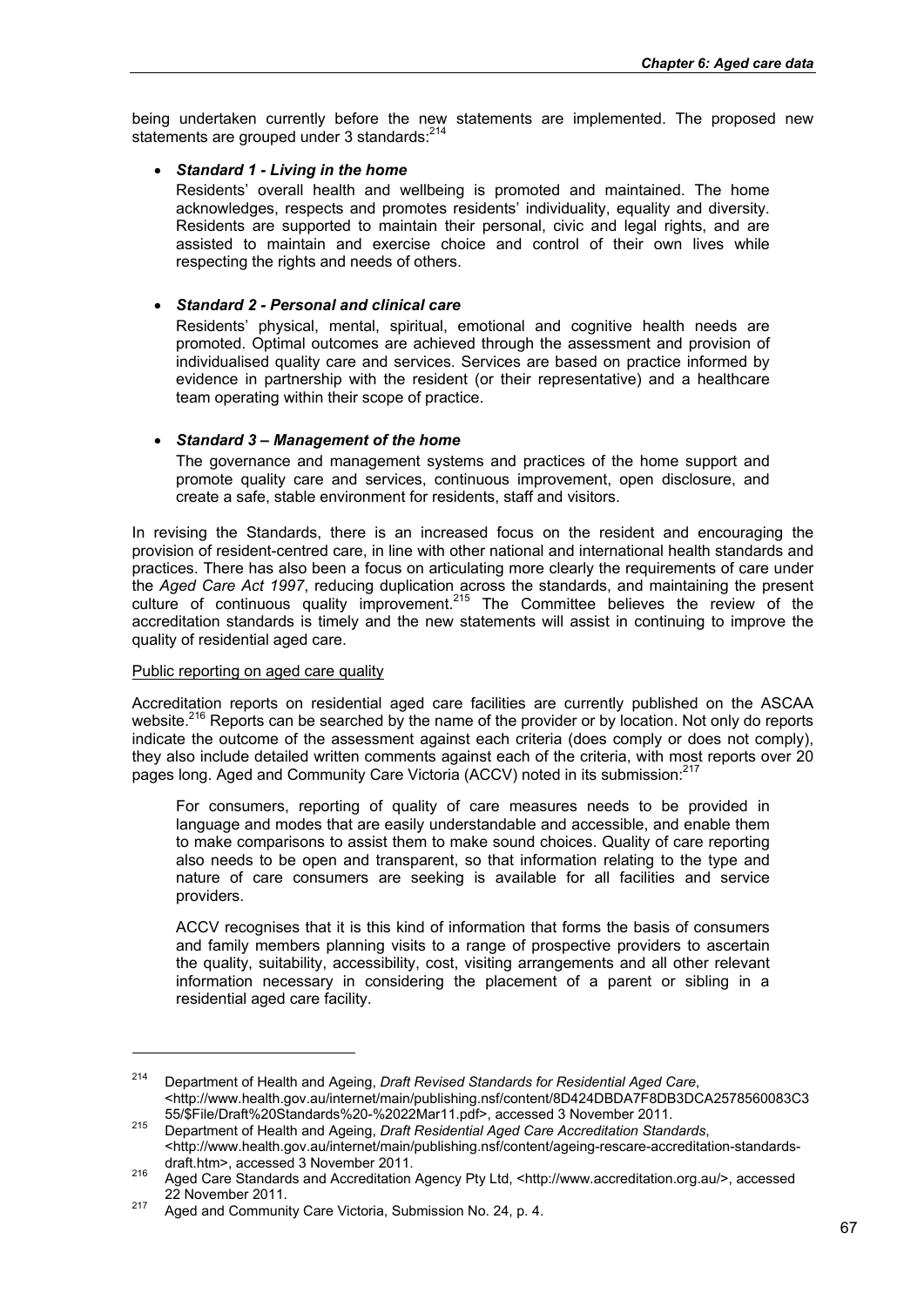However, ACCV believes that sufficient information about quality of care already exists for consumers and providers. The implementation of a continuous improvement approach through the Aged Care Standards Accreditation Agency's (ACSAA) regular review and reporting cycle provides valuable trend data for individual facilities as well as the residential aged care system. The internet website of ACSAA provides a link to a search facility on its home page. The consumer or family member can enter the name of a facility to inquire its accreditation status, and the recommendations that stem from the most recent assessment by the agency against the expected outcomes of the accreditation standards.

The reports available through the ACSAA website are very extensive and detailed, informing the consumer, potential consumer or family member of the conditions of the facility in question, recent improvements to the site and amenities, management practices and processes, continuous improvement, regulatory compliance, the facility's comments and complaints systems, and staff training and skill levels.

The Committee supports the continued provision of this information to the public, and better promotion of this service to ensure they are aware of this information.

# **Finding 9**

The current aged care accreditation process is effective and has driven quality improvements in residential aged care facilities. Public reporting of accreditation assessments is useful for informing the consumers about the quality of services provided by individual providers.

## **6.3.2 Residential aged care quality indicators**

The current accreditation process is based on individual assessments of residential aged care facilities by accreditation teams. There is no requirement for residential aged care providers to regularly provide data to the Commonwealth on their performance. The only mandatory reporting is currently in relation to adverse events, such as assaults and unreasonable use of force occurring within a facility. $218$ 

In its report on *Caring for Older Australians*, the Productivity Commission recommended setting up a new body, the Australian Aged Care Commission (AACC). The report examined whether introducing regular reporting from residential aged care providers to the Commonwealth Government against quality indicators would be beneficial. The report stated:<sup>219</sup>

The Commission considers that a stronger emphasis on publicly reported performance information would help care recipients make more informed choices over services and improve transparency around how care dollars are spent. This will be particularly important in the context of the Commission's proposed entitlement system, which confers more control and choice of aged care services in the hands of older Australians…

The Commission recommends that the quality assurance framework for aged care, and the accreditation role of the AACC be expanded to include collecting, collating and disseminating quality performance indicators. The indicators should make up a new Quality and Outcomes Data Set and should be aligned with the objectives of the aged care system (and where appropriate with health care indicators) and determined in consultation with care recipients, aged care providers, health professionals and peak bodies. Lessons from the development of other countries' LTC quality frameworks should also be drawn on in developing the Data Set.

<sup>218</sup> Department of Health and Ageing, *Compulsory Reporting Guidelines For Approved Providers of Residential Aged Care*, <http://www.health.gov.au/internet/main/publishing.nsf/Content/ageing-quality-

guidelines-cr-ap.htm>, accessed 22 November 2011. 219 Productivity Commission, *Caring for Older Australians*, June 2011, p. 281.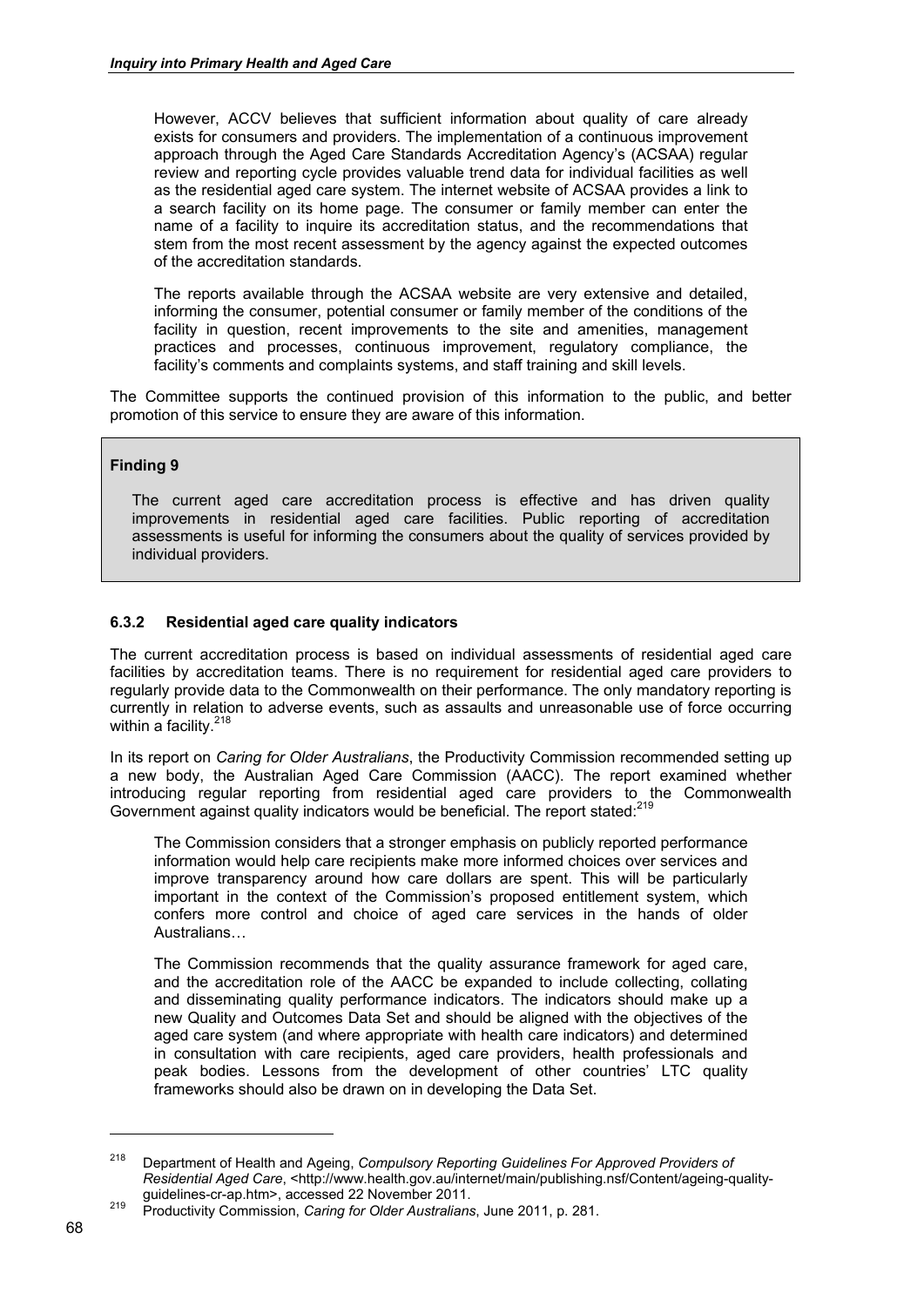The Committee agrees routine collection of data on the quality of services provided by residential aged care facilities could provide useful information, however notes there are a number of challenges to implementing such a system. Collecting additional data would require additional resources within aged care facilities and framing quality indicators against which useful data can be collected is difficult. In addition, there would need to be a robust framework for data collection to ensure high quality data. This would be difficult given the large number of aged care service providers.

Before such a system is implemented, it is important to clearly define the purposes for which the data will be used. The Productivity Commission pointed out in its report:<sup>220</sup>

By collecting and publishing information on quality performance measures, care recipients would have better information on which to make choices about care and impose, as a consequence, a discipline on providers to deliver better quality care. As well, providers would be better positioned to benchmark their performance, understand variations in performance and identify best practice…

Setting up and maintaining a dataset and making data available is also not without costs and these need to be weighed up against the potential improvements offered by any new data performance indicators. ACSAA supported the reporting of key indicators, suggesting that many providers already collect such information:

The introduction of a system whereby approved providers report key data to the Accreditation Agency has the potential to reshape the current visit-centric processes that are set out in the regulations. Such reporting could include corporate information and clinical and lifestyle indicators that would inform Accreditation Agency's case management. It is understood that most approved providers already collect such information for their own purposes.

In a separate section of its report, the Productivity Commission pointed out: $^{221}$ 

Beyond this, the Commission is proposing to strengthen the quality assurance framework by requiring that quality indicators be published to help care recipients and their families make informed choices about the quality of care and to enhance transparency and accountability around how funds are spent on care. The Commission is also suggesting that a facility publishes indicators staff qualifications and skills together with a profile of care recipients, as part of the proposed Quality and Outcomes Data Set.

The Committee supports this recommendation in principle, but believes further analysis needs to be undertaken to ensure this system would provide value for money. The existing accreditation has proved an effective way of monitoring performance and driving improvements within aged care facilities, so it is important to ensure any such framework would be similarly effective in further improving the quality of aged care.

## Development of quality indicators

The Productivity Commission's report notes that much work has already been done towards developing potential quality indicators within the aged care setting.<sup>222</sup> In 2007, the Department of Health and Ageing commissioned a review of the accreditation process (the Campbell Report) which identified a number of potential indicators which could form part of a Resident-Centred Aged Care Quality Indicator Set. These indicators included areas of Resident Health Care, Interactions, Services, Personal and Environment. The report also examined possible sources of data from which these indicators could be measured.

Certain indicators identified in the report, such as statistics on falls, pressure ulcers, weight loss and depression can be measured objectively using clinical records, incident reporting forms and medication records. However, other indicators, such as measures of resident satisfaction with meals, their environment and their safety, can only be measured through resident experience

-

<sup>220</sup>*Ibid.,* p. 211. 221 *Ibid.,* p. 370. 222 *Ibid.,* pp. 216-17.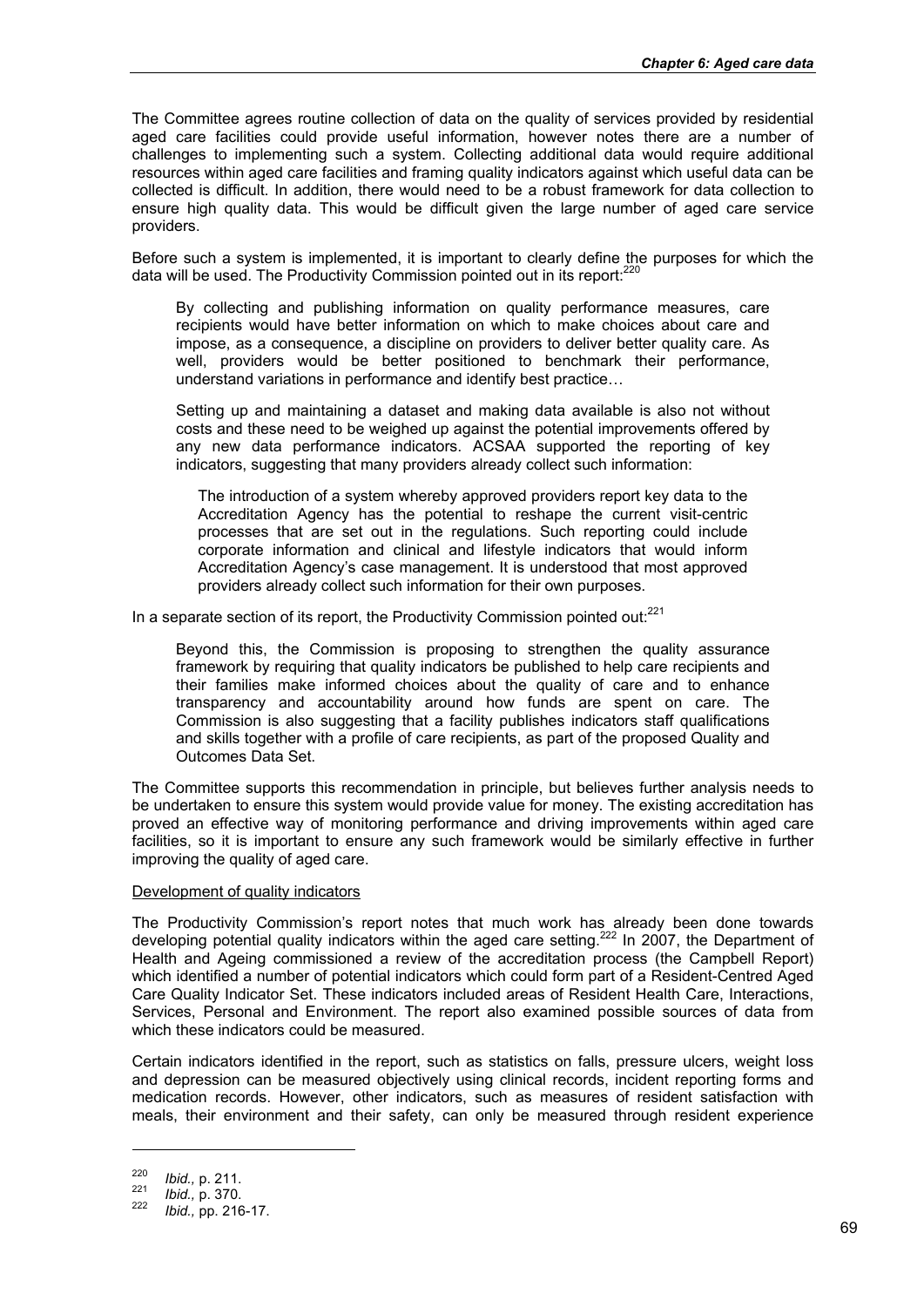surveys, which may be subjective and potentially unreliable. This difficulty was raised by the AIHW in their submission.<sup>223</sup>

The AIHW agrees that there is scope for improvement in reporting on quality criteria for residential aged care, underpinned by national standards across a range of measures. The AIHW acknowledges however that concepts such as quality of life are much more difficult to measure than clinical and system outcomes.

In evidence to the Committee the Australian Institute for Primary Care and Ageing also raised these challenges:<sup>224</sup>

Yes, there could be additional indicators of quality. I am not quite sure how you would collect that data, though; maybe through resident satisfaction surveys or relative satisfaction surveys and that kind of thing. It would not be easy. It is not like going into somewhere and checking whether the fire extinguishers are in the right place and whether their case management records are good enough and they are following up on issues or that kind of thing. It is a different kind of quality.

Would people accept it? I think if it was fair, people probably would … If people understand that the measurement process does not put them at a particular disadvantage, then often they do want to demonstrate that they are doing a really good job, trying really hard and doing the best for their residents that they can do given the resources that they have. If it is an additional burden of collecting data, then the answer is definitely no, because they already feel swamped by paperwork and they do not want any more, thank you very much. So it depends on how and for what purpose.

In evidence to the Committee, the Australian Psychological Society emphasised the importance of measuring quality of care from a resident perspective, not solely from the perspective of the care providers:

In an aged care setting it is very clinically effective, if I can call it that, to have the patients get up at 8 o'clock in the morning to have their showers and breakfast, have their lunch at midday, have their dinner at 5.00 p.m. and be in bed by 7.00 p.m. We know that not many elderly people have that routine in their lives. They may well prefer to get up late, stay up late and go to bed at 10 o'clock at night. When you are delivering the aged care service in a residential setting it is very effective to have everyone sticking to the same routine, but from a quality of life perspective that can make a patient feel depressed, isolated and totally bewildered by the new experience they have to go through. Not only are they transplanted into a totally foreign environment, they have to stick to a new routine and so forth. Their quality of life and their mental health suffers as a result of being in a nursing home.

In 2006, the Victorian Department of Health introduced a pilot program to collect data against certain indicators through its Quality Indicators in Public Sector Residential Aged Care Services project. The indicators were developed as a result of a detailed consultation process.<sup>226</sup> The indicators chosen include incidence of pressure ulcers, falls and use of physical restraints, residents on nine or more different medications, and unplanned weight loss. All these indicators are able to be measured objectively, so data collection is made easier. The Resource Manual issued in 2007-08 to assist aged care facilities in collecting and reporting data states: $227$ 

<sup>223</sup> Australian Institute of Health and Welfare, *Australia's health 2010*, p. 190,

<sup>&</sup>lt;http://www.aihw.gov.au/publication-detail/?id=6442468376>, accessed 22 November 2011. 224 Prof. Y. Wells, Australian Institute for Primary Care and Ageing, *Transcript of Evidence*, 2 November

<sup>2011,</sup> p. 36. 225 Mr. B. Li, Australian Psychological Society, *Transcript of Evidence*, 2 November 2011, p. 13. 226 Department of Health, *Public Sector Residential Aged Care Quality of Care Performance Indicator* 

*Project Report*, <http://www.health.vic.gov.au/agedcare/downloads/public\_sector>, accessed 22 November 2011. 227 Department of Health, *Resource manual for Quality Indicators in Public Sector Residential Aged Care* 

*Services 2007-2008 version 1,* p. 3, <http://www.health.vic.gov.au/agedcare/downloads/ psracs\_resource\_manual.pdf>, accessed 22 November 2011.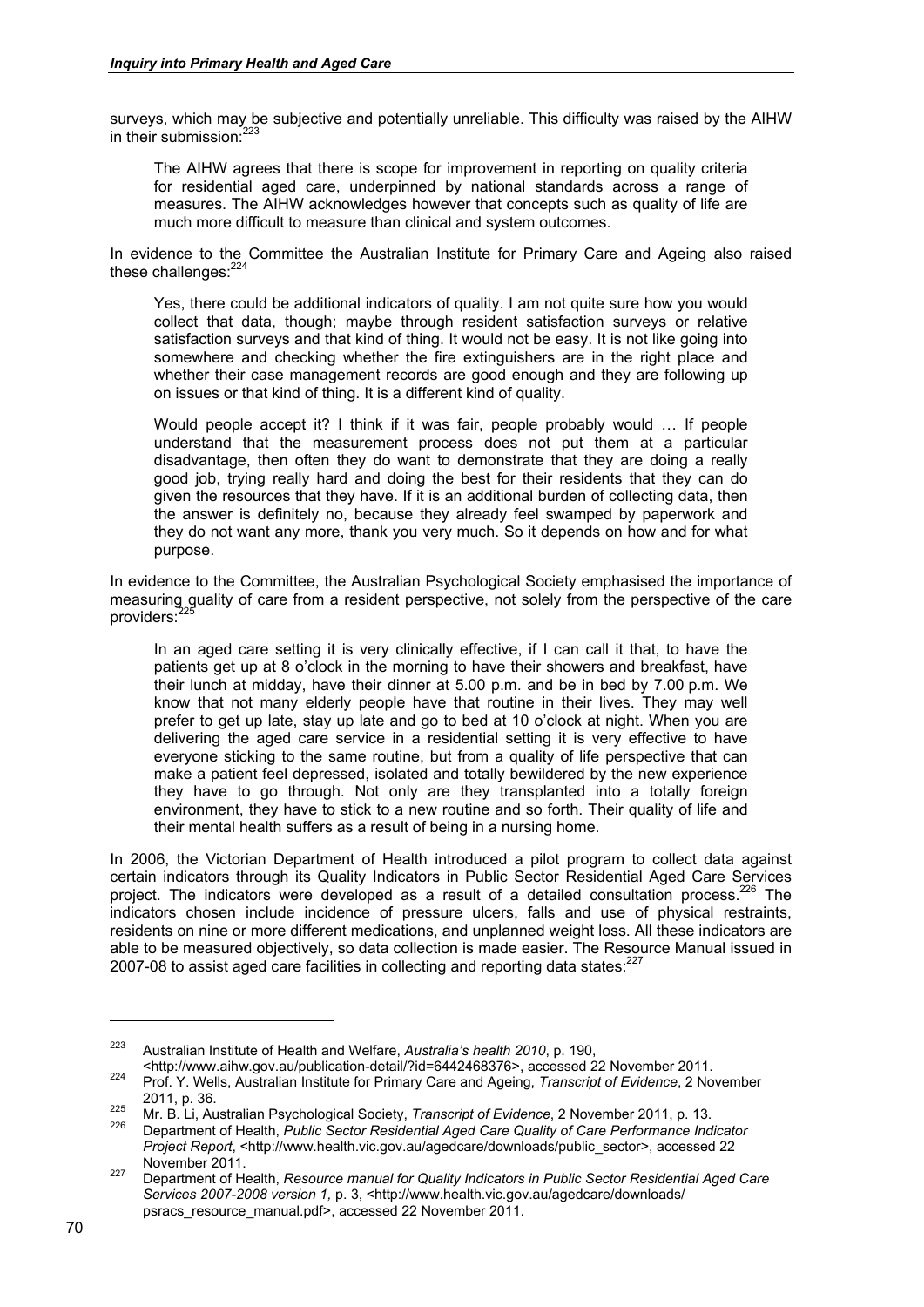For the first 12 months of the program, services collected and reported the required data for each indicator to DHS. DHS reported back to each service on the prevalence and/or incidence of each indicator for their service. Services were also provided with averaged data for all services and data over time. Services were able to use the data and the results to identify where:

- Changes might need to be made to process or systems
- Improvements were occurring as planned
- Improvements were being sustained over time
- Additional improvements might need to be implemented.

Following this 12-month introduction period, there will be an increasing emphasis on public reporting and accountability. Services will have greater depth of data and benchmarking opportunities.

The Committee understands that data collected is used by the Department internally to provide averages across the system and then to benchmark each facility against the average. This information is then fed back to providers to assist them in assessing and improving their performance. To date, it does not appear as though public reporting on this data has occurred. The Committee is concerned this data is continuing to be collected, but may not be being used for its intended purpose. The Committee believes the Department of Health should review the data currently being collected and determine the best way to publicly report this data.

#### **Recommendation 8**

The Committee recommends the Victorian Department of Health report publicly on the data currently collected against quality indicators for Public Sector Residential Aged Care Services, as foreshadowed in the 2007-08 Resource Manual.

In March 2011, a report was produced by a consultant commissioned by the Department of Health which aimed to set reference ranges for these indicators.<sup>228</sup> The reference ranges set target rates and limit rates for each of the indictors. The target rate is an aspirational, realistic and achievable rate of performance, and the limit rate is a trigger for review and possible further action. Whilst the Committee believes there is value in such a program, statistics do not always give a true indication of the quality of care. Indeed, the consultant report itself noted:<sup>229</sup>

The expert in polypharmacy at the expert roundtable was not aware of evidence supporting a specific number of medications influencing resident outcomes. Consequently they were not able to provide an evidence base to inform the reference range for this indicator…

It is important to note that the purpose of this indicator is to provide a trigger point for services to investigate the prescription of nine or more medicines; however it does not speak to the necessity of these medicines. For many residents, more than nine medicines are appropriate and required.

The other performance indicators (incidence on pressure ulcers, falls, use of physical restraints and unplanned weight loss) overlap with areas currently assessed during the accreditation process. The current accreditation standards include:<sup>230</sup>

- **2.7 Medication management** Residents' medication is managed safely and correctly.
- **2.11 Skin care**  Residents' skin integrity in consistent with their general health.

<sup>228</sup> Campbell Research & Consulting, *Development of Reference Ranges for Aged Care Quality Indicators*,

March 2011. 229 *Ibid.,* pp. 24-5. 230 Aged Care Standards and Accreditation Agency Ltd, *Accreditation Standards*, http://www.accreditation.org.au/site/uploads/30985\_AgedCare\_ASENGLISHV1\_3.pdf>, accessed 18 November 2011.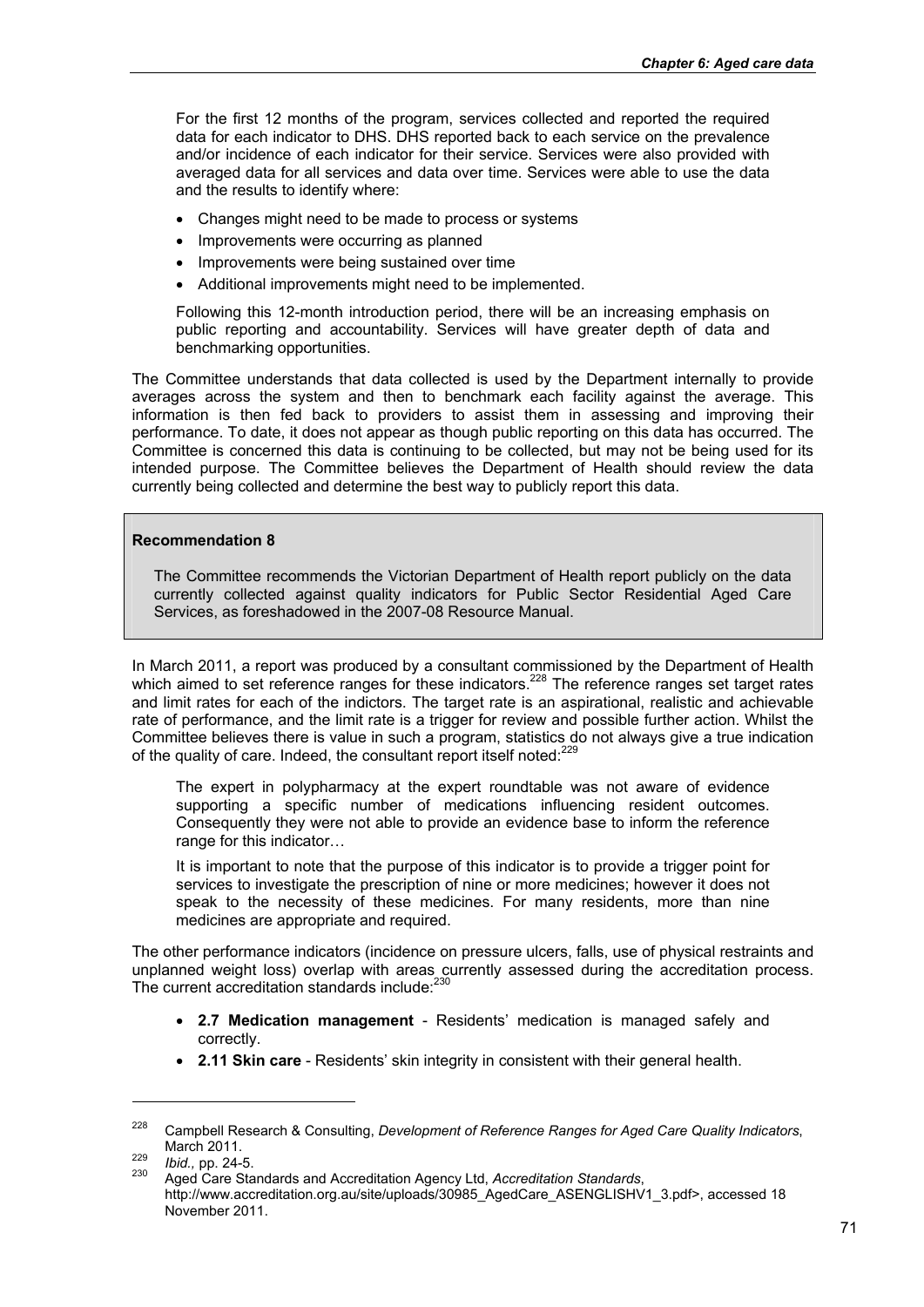**2.13 Behavioural management** - The needs of residents with challenging behaviours are managed effectively.

The Committee is of the view that whilst collecting data and setting targets can be useful, further analysis needs to be undertaken to ensure the quality indicators chosen and the data collected improves the quality of care, and does not duplicate information collected during the existing accreditation process. This process currently involves assessors meeting with residents and their families to gain their views on the quality of care, and regular resident experience surveys to collect data against resident satisfaction quality indicators may provide similar information. The Committee believes further analysis of whether the Quality Indicators in Public Sector Residential Aged Care Services project has led to quality improvements in those facilities would be useful in determining whether such a program should be implemented more broadly.

#### **Recommendation 9**

The Committee recommends the Victorian Department of Health analyse the data which has been collected through its Quality Indicators in Public Sector Residential Aged Care Services project to determine whether the collection of this data has led to improvements in the quality of care. The Committee further recommends that based on the findings of this review, the Department engage with the Commonwealth to determine whether the development of a quality assurance framework, requiring all residential aged care providers to report against published quality indicators (as recommended by the Productivity Commission), would be beneficial in informing consumers and achieving better health outcomes.

#### **6.3.3 Victorian Government budget measures for aged care**

Given this Inquiry's focus on budget measures and measuring outcomes, the Committee has also examined existing Victorian Government budget measures that relate to aged care. The Victorian Government, as part of its annual budget, sets performance measures for the delivery of residential aged care, aged care assessments and HACC Primary Health, Community Care and Support. The measures aim to assist the Department, Government, Parliament and the community to determine whether budget funding has achieved its intended purpose.

The Victorian Auditor-General undertook an audit titled *Performance Reporting by Departments* in 2010. The report assessed Departmental performance measures against three criteria:

- $\bullet$  Relevance logical link between the measure, the agency's objective and the Government's intended outcomes.
- Appropriateness there should be sufficient information to determine whether the agency has achieved its target and the target should be relevant.
- Fairly represent performance the information must be able to be measured and information should be consistent, reliable and used for decision-making.

As part of the examination of budget measures for the area of aged care, the Committee examined the budget measures and the results reported by the Department of Health.

<sup>231</sup> Victorian Auditor-General's Office, *Performance Reporting by Departments*, May 2010, p. 19.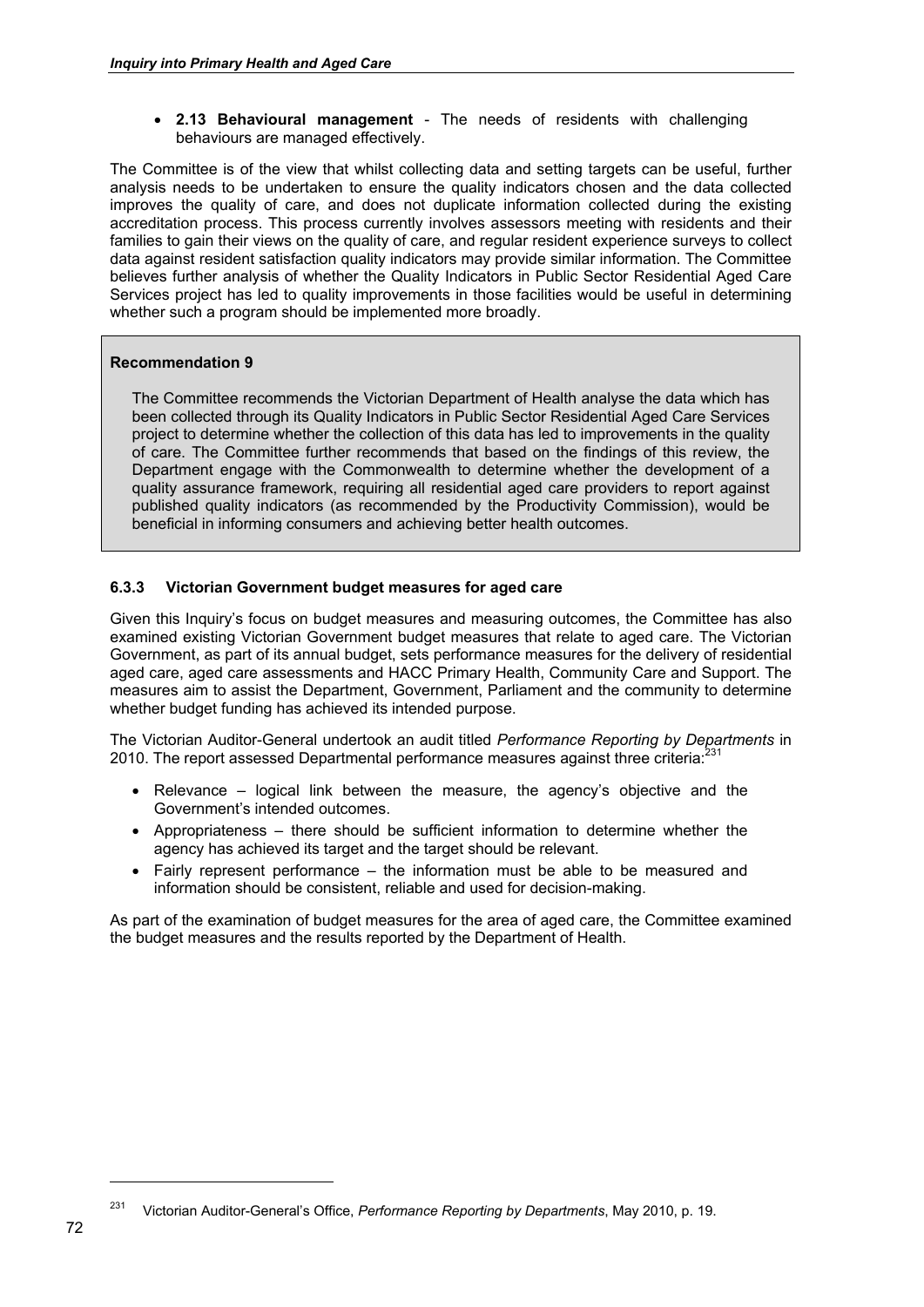## Residential aged care

For residential aged care, the Department has the following targets:

| <b>Performance measure</b>                         | 2011-12 Target  |
|----------------------------------------------------|-----------------|
| Quantity                                           |                 |
| Bed days in high care places                       | 922,000         |
| Bed days in low care places                        | 388,000         |
| Quality                                            |                 |
| Residential care services certified and accredited | 100%            |
| Cost                                               |                 |
| Total output cost                                  | \$323.2 million |

**Table 10: Performance targets for residential aged care** 

Source: *Budget Paper No. 3: Service Delivery*, pp. 201-202.

The quantity of bed days in high care and low care is linked to the Department's objective of providing residential aged care to Victorians as is the cost of providing the service.

However, the Committee considers that quality of residential aged care is limited in only providing data on the number of homes certified and accredited. There would be value to expanding the quality indicators to provide more information – for example, by using the information the Department collects through its quality indicators from Public Sector Residential Aged Care Services – should the Department believe this provides useful information on the quality of aged care.

This would provide more relevant and appropriate information and assist the Parliament and community to determine the quality of residential aged care in Victoria, as the current indicator of certification and accreditation is a limited indicator of quality.

#### Aged Care Assessment

1

For aged care assessments, the Department has the following targets:

| Table 11: Performance targets for aged care assessments |  |  |  |
|---------------------------------------------------------|--|--|--|
|---------------------------------------------------------|--|--|--|

| <b>Performance measure</b>                                                                                  | 2011-12 Target |
|-------------------------------------------------------------------------------------------------------------|----------------|
| Quantity                                                                                                    |                |
| <b>Aged Care Assessments</b>                                                                                | 59,000         |
| <b>Timeliness</b>                                                                                           |                |
| Percentage of priority 1 and 2 clients assessed within<br>the appropriate time – community based assessment | 85%            |
| Percentage of priority 1 and 2 clients assessed within<br>the appropriate time - hospital-based assessment  | 85%            |
| Cost                                                                                                        |                |
| Total output cost                                                                                           | \$44.6 million |

Source: *Budget Paper No. 3: Service Delivery*, p. 202.

While the quantity of Aged Care Assessments is easily measurable, it is a process that is not driven by the Department, rather it is a process where referrals are made to Aged Care Assessment Services. Therefore, this indicator may not be met.

The Department in 2011-12 changed its timeliness indicators. The timeliness indicators used previously were: $2<sup>23</sup>$ 

Average wait between client registration and ACAS assessment – communitybased assessment

<sup>232</sup> Victorian Government, *Budget Paper No.3 Service Delivery 2011-12*, May 2011, p. 202.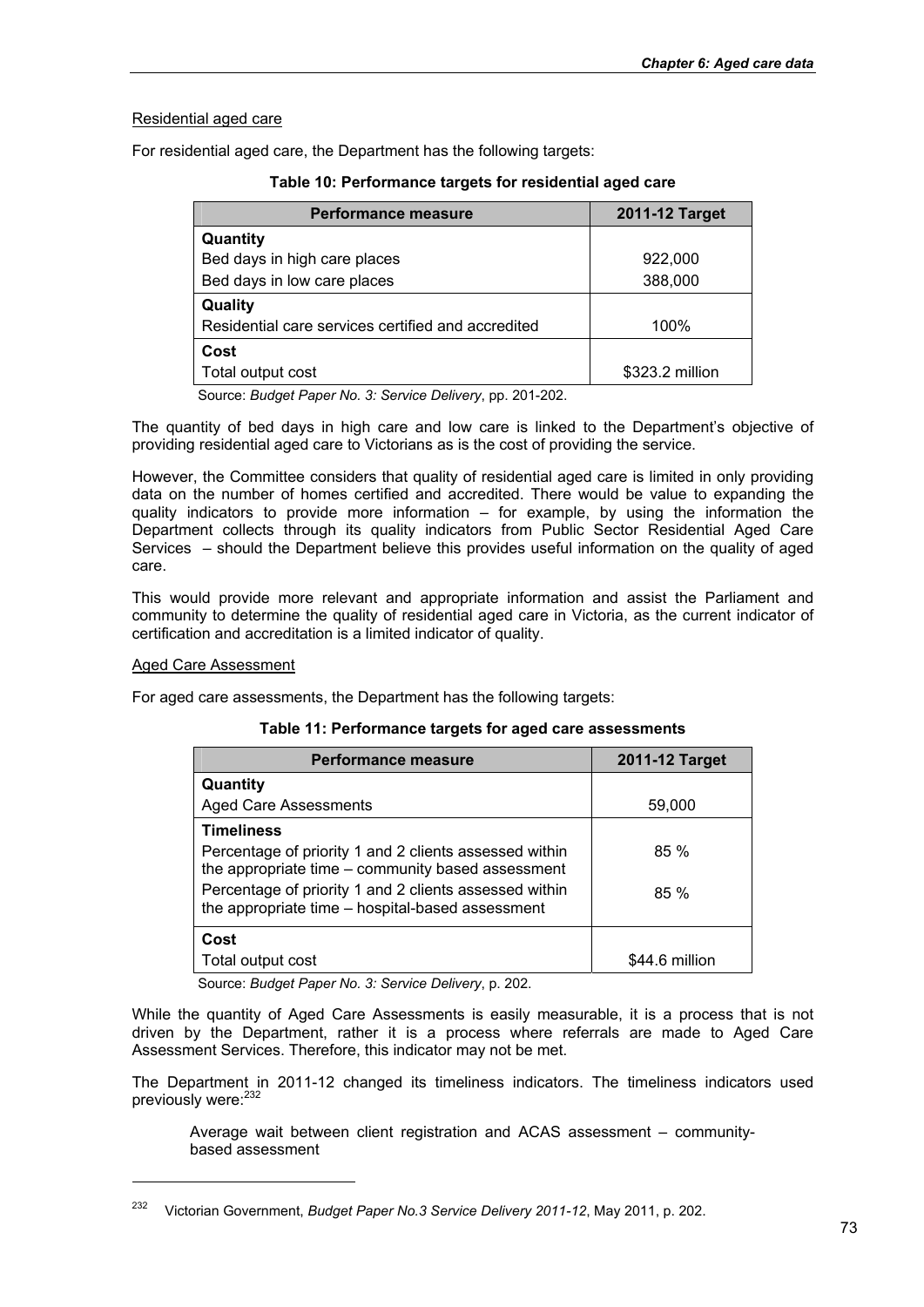Average wait between client registration and ACAS assessment – hospital-based assessment

In analysing the Department's past performance in its annual report for 2010-11, the average wait was 18 days for community-based assessments and 1.8 days for hospital-based assessments. The targets in place were 15 days and 2.5 days respectively.

The timeline for undertaking assessments has changed with the introduction of National Health Reform. The Commonwealth Government has changed the timelines for priority one community based ACAS assessments from 2.5 days to two days and for priority two assessments, from between three and 15 days to between three and 14 days. The Department has set its indicator for both community based and hospital based assessments to 85 per cent completed within the timeframe, consistent with the performance target set by the Commonwealth Department of Health and Ageing.

However, the Committee notes that in 2009-10 in Victoria 98.2 per cent of hospital-based assessments were completed within the target timeframe compared to 84.2 per cent for community based assessments.233 Whilst a target of 85 per cent is appropriate for community based assessments, as this would represent a service improvement, a target of 85 per cent for hospital based assessments is very low when 98.2 per cent is currently being achieved, and is unlikely to drive service improvements.

The Committee also considers that the new budget measures implemented do not provide a complete picture. The Department's 2011-12 indicators would be best supplemented by the previous indicators on the average wait between registration and assessment. Only measuring the percentage of assessments undertaken in the appropriate timeframe could potentially create perverse incentives and allow some assessments to be delayed for long periods. The average waiting time also provides a better indication of how long the wait is between client registration and an ACAS assessment.

#### HACC Primary Health, Community Care and Support

For HACC Primary Health, Community Care and Support, the Department has the following performance measures:

| Table 12: Performance measures for HACC Primary Health, Community Care and Support |  |
|------------------------------------------------------------------------------------|--|
|                                                                                    |  |

| <b>Performance measure</b>                                               | 2011-12 Target  |
|--------------------------------------------------------------------------|-----------------|
| Quantity                                                                 |                 |
| Clients receiving Home and Community Care<br>Services                    | 295,000         |
| Home and Community Care service delivery hours                           | 10,355,000      |
| Quality                                                                  |                 |
| Eligible population receiving Home and<br><b>Community Care services</b> | $30\%$          |
| Cost                                                                     |                 |
| Total output cost                                                        | \$608.3 million |

Source: *Budget Paper No. 3: Service Delivery*, pp. 203-204.

The quantity of services provided is easily measurable, however, like ACAS assessments, it is not a measure that the Department can completely control. The quality indicator used by the Department, being the percentage of the eligible population receiving HACC services, is also not a measure that the Department can control.

In addition, this quality measure does not link to, or provide any information on, the quality of service provided by HACC to the community. The Committee considers that the Department should investigate ways to better measure the quality of HACC services provided. This is particularly

-

<sup>233</sup> Department of Health and Ageing, *Aged Care Assessment Program Minimum Data Set Annual Report Victoria 2009–2010*, p. 90, <http://www.health.vic.gov.au/agedcare/downloads/pdf/acas\_vic\_report2009- 10.pdf>, accessed 22 November 2011.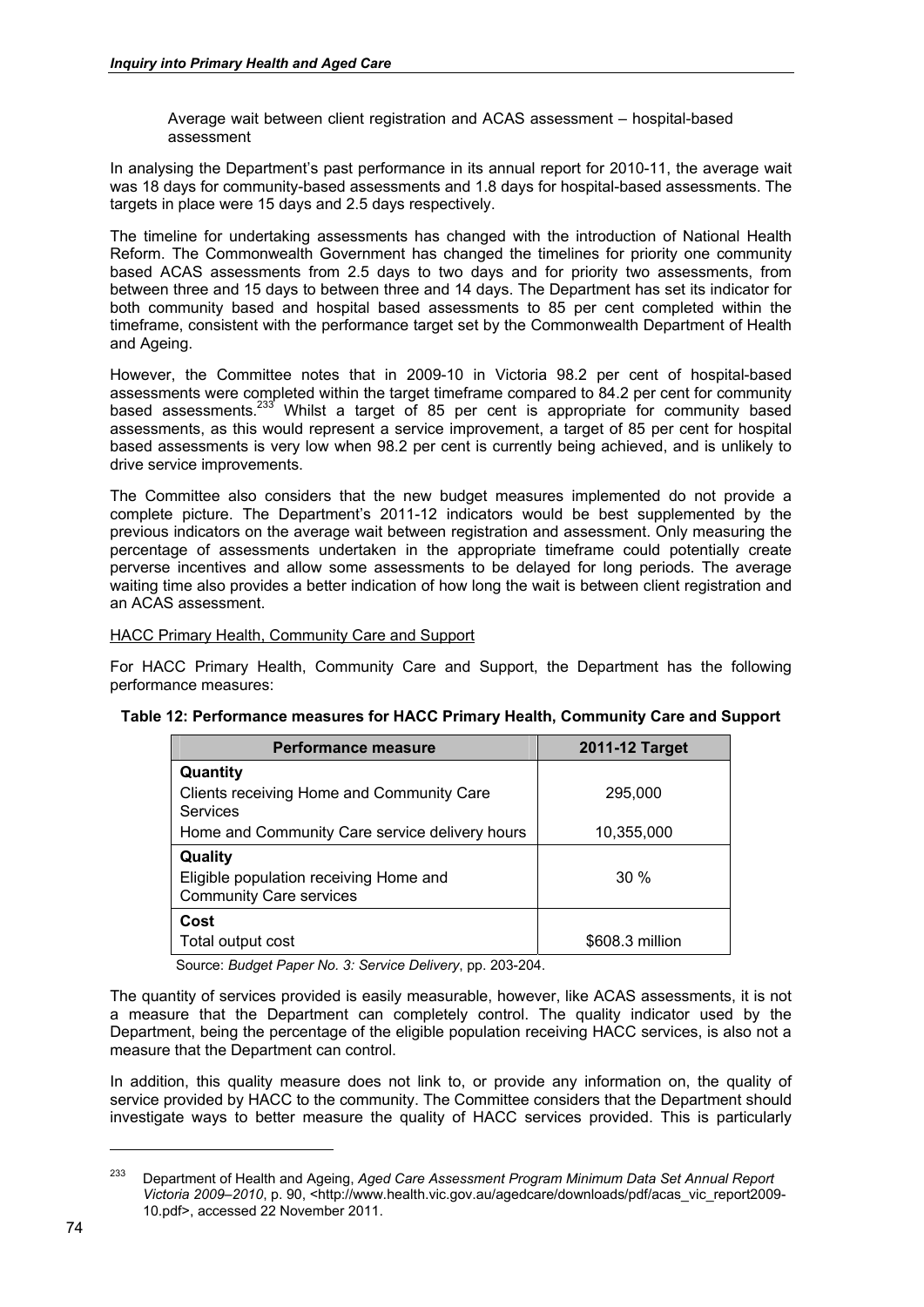important, given the large financial investment made by the State in providing HACC services and the need for transparency.

## **Finding 10**

The Victorian Department of Health's:

- quantity indicators for ACAS do not provide a complete measure on the timeliness of assessments;
- quality measures for residential aged care services do not adequately measure the quality of service provision; and
- quality measure for HACC does not provide any information on the quality of the service received by HACC recipients.

#### **Recommendation 10**

1

The Victorian Department of Health should:

- include the average wait between client registration and ACAS assessment in its performance measures;
- include more meaningful measures on the quality of its residential care services; and
- as part of its 2012-13 Budget, put in place performance measures for the HACC program that adequately measure the quality of HACC services provided.

## *6.4 Conditions for which hospitalisations can be avoided*

In paragraph (8) of its terms of reference, the Committee has been asked to consider —

whether potentially unnecessary or avoidable hospitalisations of patients in residential care should be used as a surrogate indicator for poor care in these settings.

As with paragraph (4) of the terms of reference, a number of submissions pointed out that the word 'surrogate' is not appropriate. In interpreting this issue, the Committee has focussed on whether avoidable hospitalisations should be used as an indicator of the quality of care provided by residential aged care providers.

#### **6.4.1 Data currently collected on avoidable hospitalisations from residential aged care**

As noted in Chapter 4, the Victorian Department of Health collects detailed data on avoidable hospitalisations through ambulatory care sensitive conditions (ACSCs) reports. Data on avoidable hospitalisations is collated from the Victorian Admitted Episodes Dataset (VAED) which is required to be collected for each patient admitted to a Victorian hospital.

One of the data fields collected in the VAED is admission source, which includes the category "Transfer from aged care residential facility". The VAED also includes a diagnosis code field, where at least one principal diagnosis and up to 40 ICD-10-AM codes reflecting injuries, disease conditions, patient characteristics and circumstances impacting this episode of care are recorded.<sup>234</sup> Certain ICD-10-AM codes have been identified as relating to ACSCs, which are those conditions for which hospitalisation is thought to be avoidable with the application of public health interventions and early disease management, usually delivered in ambulatory setting such as primary care.<sup>235</sup>

Based on this data already collected, it should be possible for reports to be produced from the VAED detailing the number of avoidable hospitalisations from residential aged care facilities, and this analysis would provide useful data. The Productivity Commission also currently collates and

<sup>234</sup> Department of Health, *VAED 21st Edition User Manual 2011-12*,

<sup>&</sup>lt;http://www.health.vic.gov.au/hdss/vaed/2011-12/manual/index.htm>, accessed 22 November 2011. 235 Department of Health, *Victorian Ambulatory Care Sensitive Conditions study*,

<sup>&</sup>lt;http://www.health.vic.gov.au/healthstatus/admin/acsc/index.htm>, accessed 22 November 2011.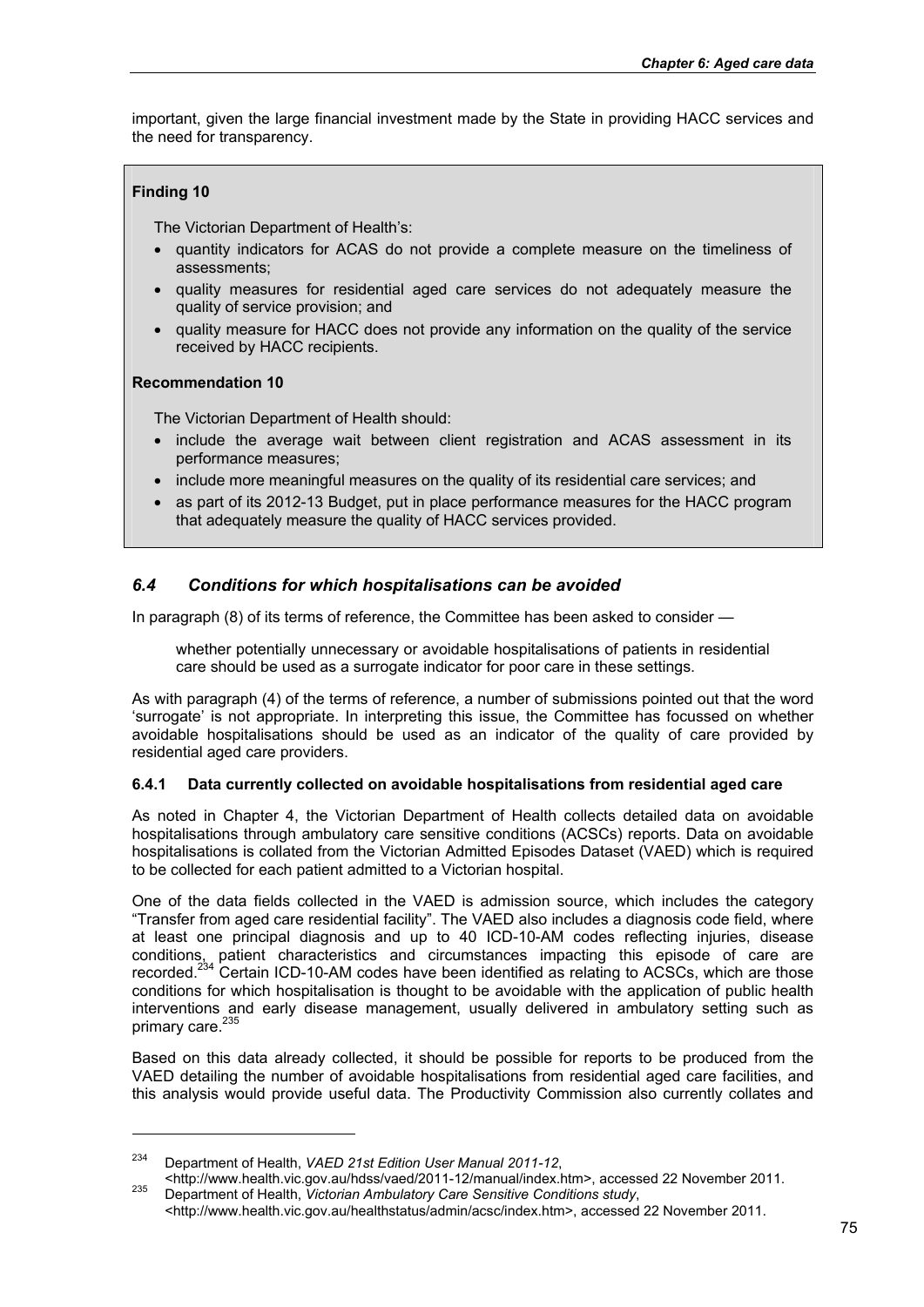analyses data on hospital admissions due to falls in residential aged care facilities in its annual *Report on Government Services*.

The main limitation on this data is that it is collected at the hospital level, and therefore can only be analysed by hospital. The data does not identify from which residential aged care facility a patient was transferred, and therefore reporting on the number of avoidable hospitalisations from individual residential aged care facilities, and making comparisons between them, is not currently possible.

Data currently published on avoidable hospitalisations can be analysed by age. An age breakdown of avoidable hospitalisations in Victoria in 2009-10 is in Table 13.

| Age<br>(years) | <b>Number of</b><br><b>Admissions</b> | <b>Standardised Rate</b><br>per 1,000 Persons | <b>Average Bed</b><br>days | <b>Total Bed Days</b> |
|----------------|---------------------------------------|-----------------------------------------------|----------------------------|-----------------------|
| $0 - 4$        | 10,754                                | 31.28                                         | 1.66                       | 17,870                |
| $5-9$          | 6,075                                 | 18.64                                         | 1.40                       | 8,494                 |
| $10 - 14$      | 2,671                                 | 7.94                                          | 1.90                       | 5,071                 |
| 15-19          | 4,312                                 | 11.78                                         | 2.10                       | 9,043                 |
| 20-24          | 4,804                                 | 11.68                                         | 2.15                       | 10,311                |
| 25-29          | 4,290                                 | 10.59                                         | 2.30                       | 9,868                 |
| 30-34          | 4,440                                 | 11.66                                         | 2.67                       | 11,843                |
| 35-39          | 5,518                                 | 13.53                                         | 2.90                       | 16,017                |
| 40-44          | 5,912                                 | 15.37                                         | 3.29                       | 19,471                |
| 45-49          | 7,370                                 | 19.16                                         | 3.62                       | 26,659                |
| 50-54          | 8,696                                 | 24.65                                         | 4.32                       | 37,604                |
| 55-59          | 10,413                                | 32.84                                         | 4.79                       | 49,844                |
| 60-64          | 13,317                                | 46.82                                         | 5.30                       | 70,633                |
| 65-69          | 14,530                                | 67.97                                         | 5.79                       | 84,112                |
| 70-74          | 17,103                                | 98.84                                         | 6.26                       | 107,148               |
| 75-79          | 19,948                                | 140.67                                        | 6.75                       | 134,678               |
| 80-85          | 20,052                                | 178.59                                        | 7.29                       | 146,164               |
| $85+$          | 20,653                                | 209.77                                        | 7.82                       | 161,427               |

**Table 13: Avoidable hospitalisations in Victoria 2009-10 by age** 

Source: *Victorian Health Information Surveillance System: ACSC Reports*

This data clearly shows an increase in avoidable hospitalisations with age. However, Aged and Community Care Victoria noted in its submission this can be attributed to increased levels of frailty and complex care needs with older Victorians:<sup>236</sup>

The average number of health conditions for people over 65 was 2.84, while more than half of those over 85 had an average of 4.85 health conditions, placing them in the profoundly disabled category. Those with depression as a co-morbidity had the highest number of health conditions, an average of 5.5. Many of these health conditions are long term and chronic, increasing the risk of necessary hospital admissions to address complex acute health needs that are best treated in hospital and not in an aged care setting.

The collection of data according to ACSC categories can also potentially be misleading, as the data is collected on conditions for which hospitalisation is thought to be avoidable, not a clinical

 $236$  Aged and Community Care Victoria, Submission No. 24, p. 6.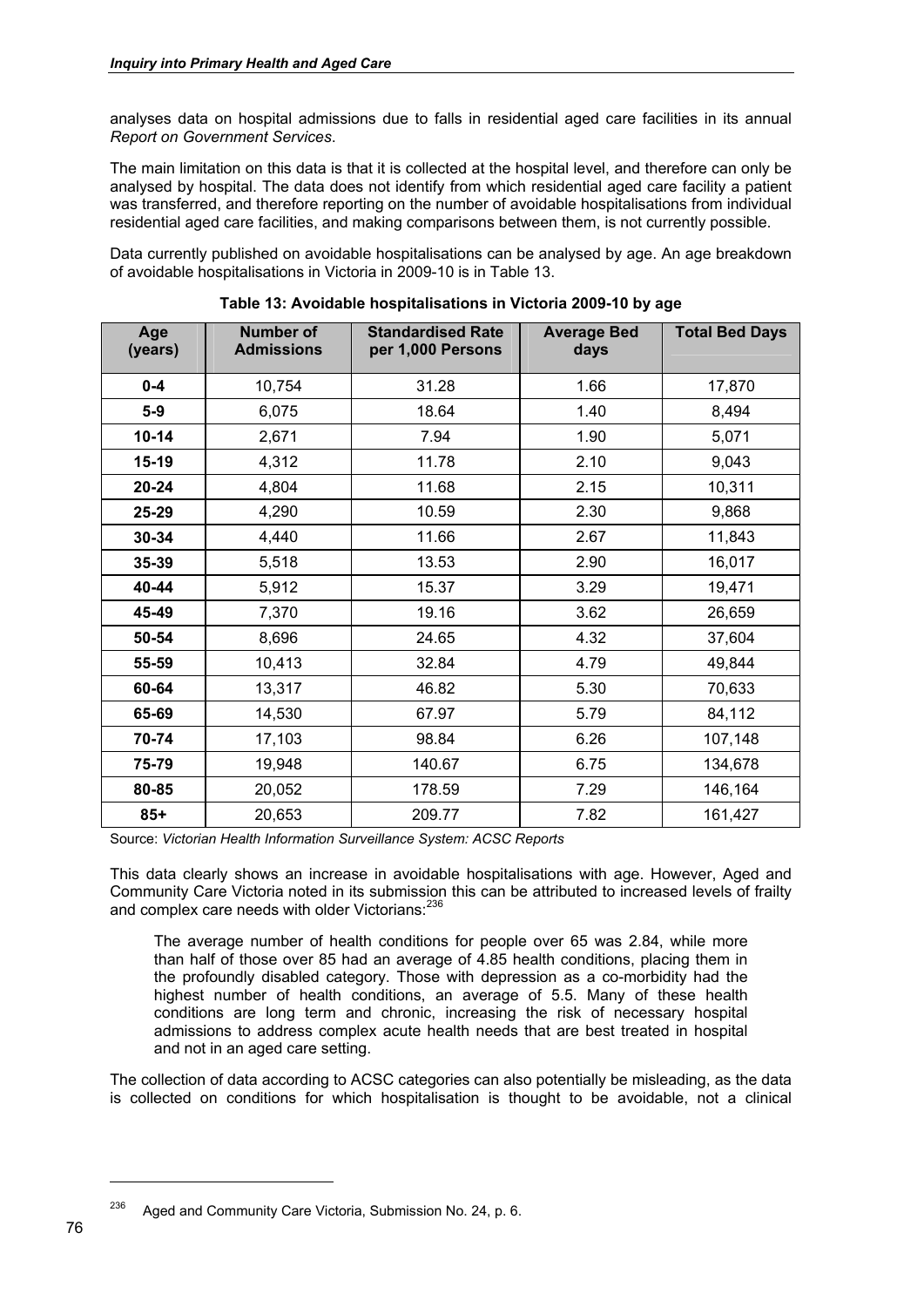assessment of whether a particular presentation at hospital was avoidable in the individual circumstances. The Australian Medical Association (Victoria) stated in its submission: $^{237}$ 

There can be many reasons for hospitalisations and it is not always possible to definitively determine whether or not that hospitalisation was avoidable, even after lengthy investigation.

Whilst the Committee believes more should be done to reduce hospitalisations from residential aged care facilities, care needs to be taken when analysing this data.

#### **6.4.2 Using admission to hospital from residential aged care facilities as a measure of the quality of care**

The terms of reference require the Committee to examine whether avoidable hospitalisations can be used as a measure of poor care in the residential aged care setting. The Victorian Healthcare Association noted in its submission:<sup>238</sup>

[W]hen RAC facilities are benchmarked, the VHA believes there are some indicators – such as higher prevalence rates of falls within a facility (there are guidelines designed to assist residential aged care facilities to develop and implement practices that reduce the falls experienced by those receiving care) or higher prevalence rates of acute admissions where health problems may be assessed as too difficult to manage – that can be used to demonstrate which RACs are not managing their residents adequately, which may indicate poor care in these settings.

However, a number of submissions expressed concern with attempting to use avoidable hospitalisations as a measure of the quality of care provided by a residential aged care facility, as a number of other factors influence whether a resident is transferred to a hospital that would not be taken into account if data on avoidable hospitalisation is considered in isolation. The AIHW noted:<sup>239</sup>

The AIHW supports the collection of potentially unnecessary or avoidable hospitalisations in the residential care setting, and agrees this information could be used as a guide for quality of nursing care, although several other factors would require consideration if it is to be used as an indicator. Linkage of hospital and residential aged care data would be necessary to ensure accurate conclusions are drawn.

A number of these other factors that influence hospitalisations from residential aged care facilities are discussed below.

#### Access to primary care

1

The major factor contributing to avoidable hospitalisations from residential aged care facilities identified in submissions to the Committee was lack of access to primary care providers, such as GPs. Mercy Health stated in its submission:<sup>240</sup>

Hospital admissions from the residential care sector is not an indicator of poor care but an indicator of inadequate access to General Practitioner and Registered Div 1 nurses. The failure to send a resident to hospital for medical assessment is poor care if the facility is unable to access a medical practitioner.

Aged and Community Care Victoria stated:<sup>241</sup>

The evidence … demonstrates that potential or unavoidable emergency presentations and hospital admissions are appropriate for treatment of the health and care needs of residents and are not the result of poor care in residential aged care facilities and should not be used as indicators of poor care.

<sup>&</sup>lt;sup>237</sup> Australian Medical Association (Victoria), Submission No. 21, p. 1.<br>
<sup>238</sup> Victorian Healthcare Association, Submission No. 26, p. 7.<br>
Australian Institute of Health and Welfare, Submission No. 19, p. 2.<br>
Mercy Heal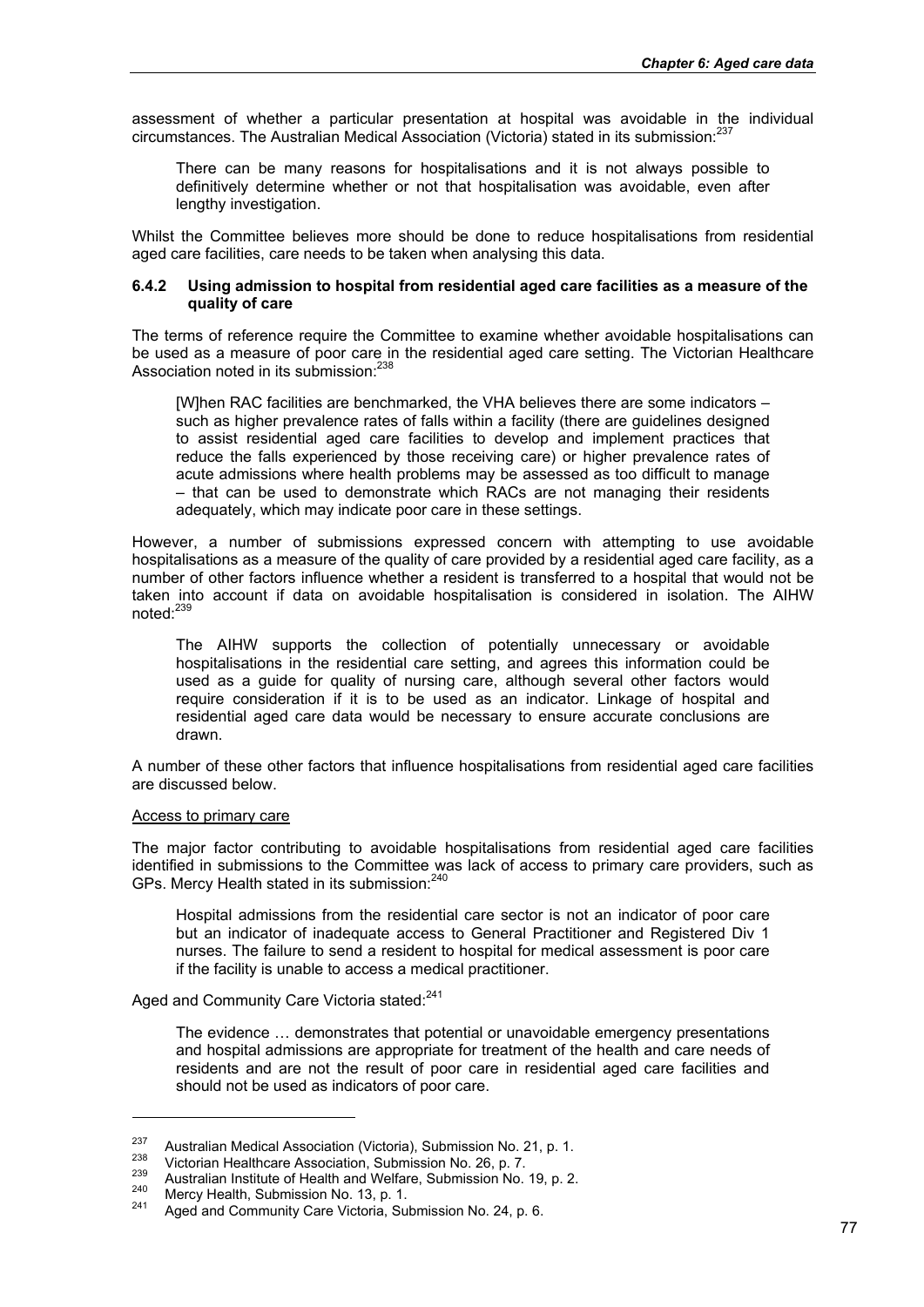The Committee believes more needs to be done to improve access to primary care providers in residential aged care facilities. If these facilities were able to access GP services more readily, a number of hospitalisations could be avoided. In particular, there needs to be a greater incentive for GPs to visit facilities when needed. The Australian Medical Association (Victoria) noted in its submission:<sup>242</sup>

Lessening red tape, rather than increasing it, is crucially important for our health care system — and especially for GPs working in aged care facilities. The administrative obligations on GPs in these facilities are considerably greater than for GPs in consulting practice. The regulatory requirements with which residential aged care facilities must comply mean that additional forms and paperwork must be completed by doctors.

The Productivity Commission have also examined this issue in their report on *Caring for Older Australians*. The Australian Medical Association (Victoria) further stated in its submission to that inquiry that:<sup>243</sup>

It is well known that Medicare rebates are inadequate to cover the costs of providing medical care to residents in aged care homes, and do not reimburse the non face-toface time required to provide that care. This is a significant deterrent to providing care, particularly for younger doctors who do not find providing medical services to aged care attractive in the current environment.

The Productivity Commission commented:<sup>244</sup>

[O]lder Australians living in residential care should be able to access publicly-funded health services (including primary health services) in the same way as they would if they were living in the community. Also, if people cannot receive GP services they may end up in the emergency department of a hospital calling on resources in limited supply (and potentially limiting the ability of these departments to deal with other cases).

But, if GPs are to deliver services in residential care and home settings, there must be adequate incentives to provide such services, that is, Medicare rebates must be sufficient to cover the cost to GPs (taking into account the alternative use of the GPs time) of providing this care.

The Productivity Commission then recommended:<sup>245</sup>

The Medicare rebate for medical services provided by general practitioners visiting residential aged care facilities and people in their homes should be independently reviewed to ensure that it covers the cost of providing the service.

The Committee supports this recommendation and believes better access to GPs in residential aged care facilities will reduce the incidence of avoidable hospitalisations. The Committee encourages the Commonwealth Government to adopt the Commission's recommendation and to review the Medicare rebate to ensure GPs are adequately compensated for services provided at these facilities.

#### Clinical judgement and skill mix of staff in the residential aged care facility

Submissions to the Committee emphasised that decisions to transfer residents to hospital are made by qualified health professionals working in the facility, taking into account the resources and other options available at that particular facility. The Australian Nursing Federation (Victorian Branch) stated:<sup>246</sup>

If a health professional (Nurse Practitioner, Advanced Practice Nurse, or Registered Nurse) has made a professional judgment to transfer a person to hospital, then it is

<sup>&</sup>lt;sup>242</sup> Australian Medical Association (Victoria), Submission No. 21, p. 2.<br><sup>243</sup> Productivity Commission, *Caring for Older Australians*, June 2011, p. 221.<br><sup>245</sup> *Ibid.*, p. 225.<br><sup>246</sup> Australian Nursing Federation (Victo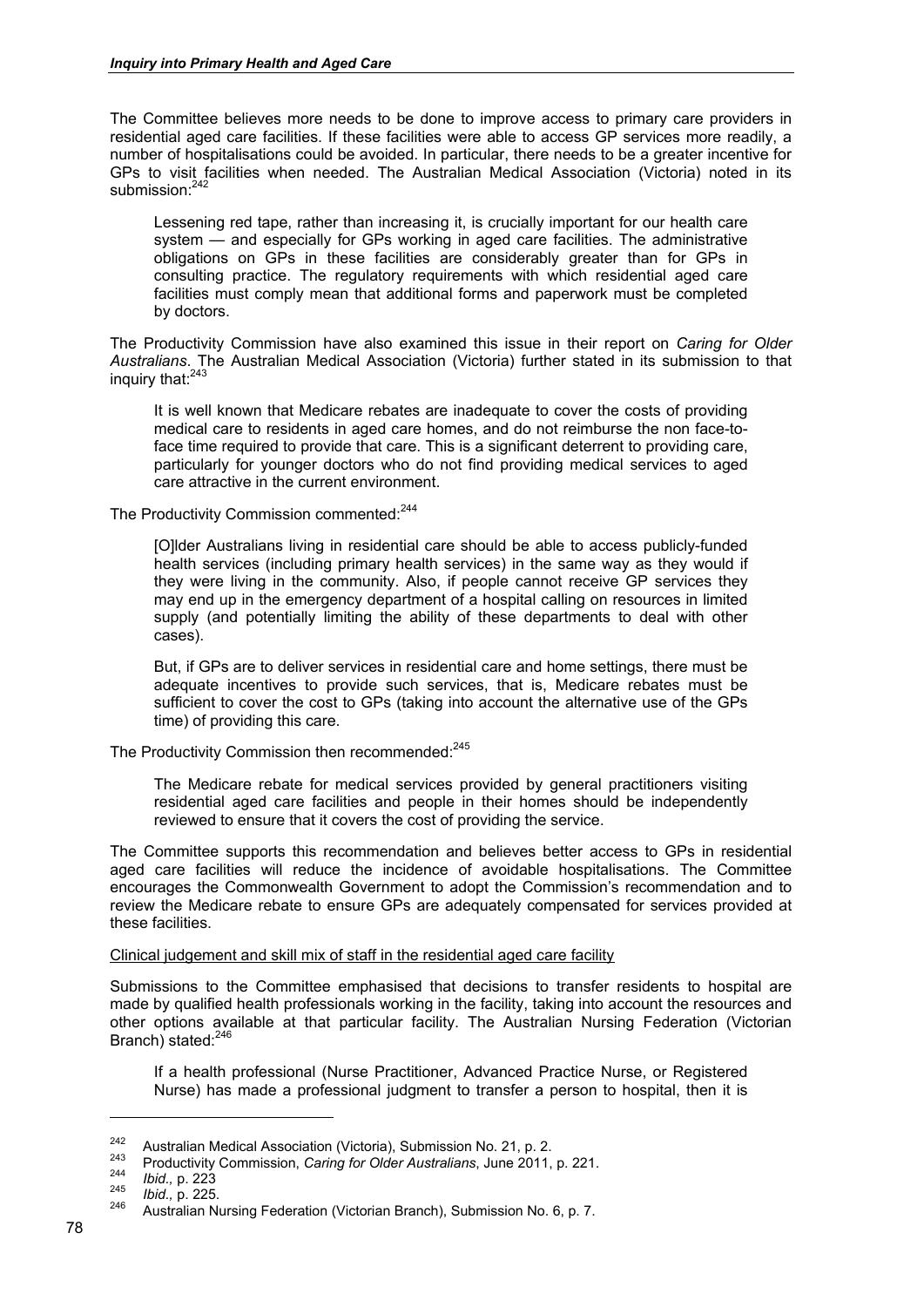not unnecessary, rather a decision made in light of the skill mix and support in the context of best care outcome for the person/patient/client that the decision is based on.

The Goulburn Valley Primary Care Partnership similarly stated:<sup>247</sup>

Hospitalisation is not always a true reflection of poor care outcomes. In contrast it could be interpreted as an indicator of some services ensuring best outcomes for clients in an area of limited local services. Such an example of the 'one doctor town' requiring residential aged care residents to be transferred to the local hospital which enables the doctor to monitor the resident in an acute setting.

Submissions also highlighted that residential aged care facilities have limited resources, so transfer to hospital can often be required to ensure appropriate care. The Australian Institute for Primary Care and Ageing stated:<sup>248</sup>

Rates of hospitalisation from residential aged care facilities are far too blunt an indicator. They do not take into account, for example, the level of disability of people being cared for or co-morbid conditions … Residential aged care is not well-funded to provide the level of medical care that hospitals can provide.

The Australian Medical Association (Victoria) commented:<sup>249</sup>

We do not support the proposal that potentially unnecessary or avoidable hospitalisations of patients in residential care should be used as a surrogate indicator for poor care in those settings. Rather it is an indicator of both inefficient management practices and inadequate funding …

[T]he proposal may mean that aged care facilities become reluctant to send patients to hospital if they think that this may be seen as an indication of poor care.

The Committee believes it is important to ensure residential aged care facilities are not discouraged from transferring patients to hospital if a hospital would be a more appropriate option for care. In facilities with limited resources and staff that may not have the expertise to deal with particular conditions, transfer of a resident to hospital may be required.

#### Family pressure

1

A further complicating factor when assessing avoidable hospitalisations is the role the family of a resident can play in pressuring staff to transfer the resident to hospital. Australian Institute for Primary Care and Ageing stated in its submission:<sup>250</sup>

[F]amily pressure and the regulatory requirement to demonstrate appropriate duty of care may lead to residential aged care services sending residents to hospital.

This is particularly the case when a resident is nearing the end of their life, and the family believes their loved one would be better cared for in a hospital and the staff in the facility feel pressured to transfer a patient to hospital for fear of recrimination by the family. The Victorian Healthcare Association noted in its submission:251

[E]nd of life care arrangements should enable multi-disciplinary care that enables people to complete their life within a PSRACs environment rather than an acute hospital setting. Improved communication and processes in regards to end of life care should result in fewer hospital admissions because residents (in partnership with their families and practitioners) are able to identify their preferred end of life location at an earlier stage.

<sup>&</sup>lt;sup>247</sup> Goulburn Valley Primary Care Partnership, Submission No. 9, p. 3.<br>
Australian Institute for Primary Care and Ageing, Submission No. 28, pp. 6-7.<br>
Australian Medical Association (Victoria), Submission No. 21, p. 1.<br>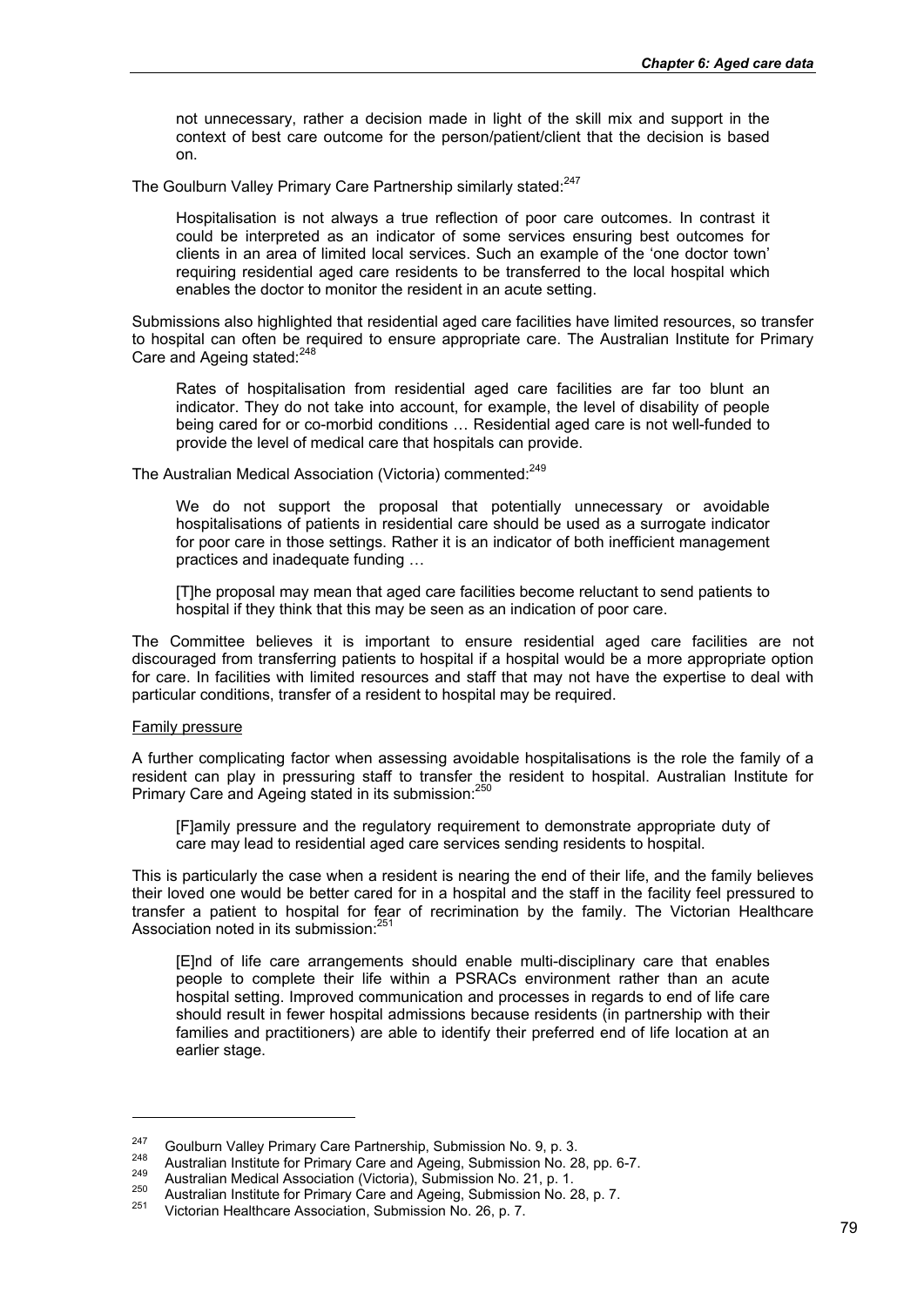The Committee agrees that better communication with families of residents could reduce avoidable hospitalisations by allowing residents to end their life in the residential aged care facility.

#### **Finding 11**

Data on avoidable hospitalisations could be used as one indicator of the quality of the care in residential aged care facilities, however, data must not be considered in isolation. A number of other issues, including access to primary care, clinical judgement, skill mix of staff and family pressure must also be taken into account when interpreting avoidable hospitalisation data.

#### **Recommendation 11**

The Committee recommends the Victorian Government make representations to the Commonwealth Government to encourage it to review the Medicare rebate for medical services provided by GPs visiting residential aged care facilities to ensure that it covers the cost of providing the service, as recommended by the Productivity Commission.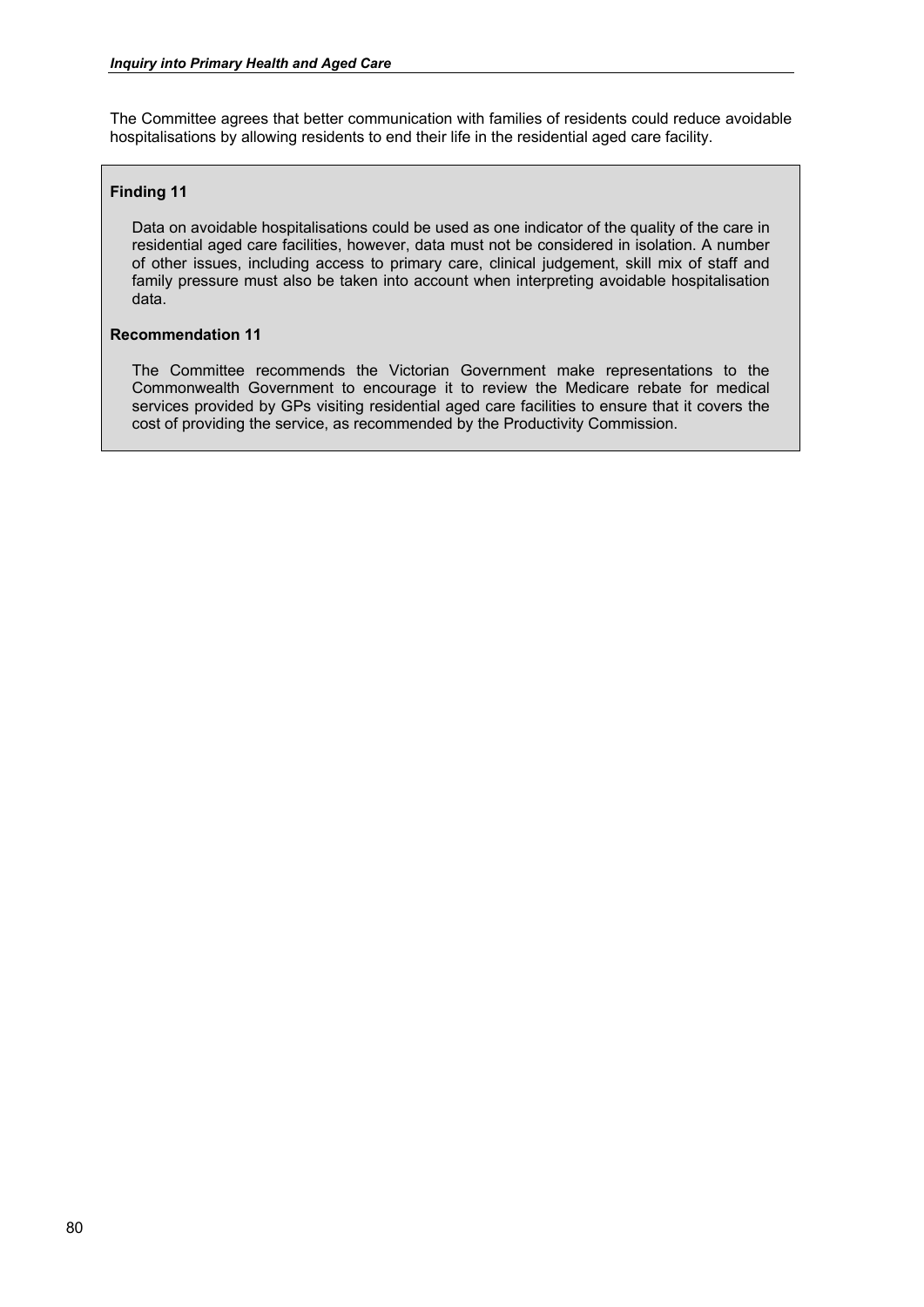# Appendix A: List of Written Submissions Received

- 1. Baker IDI Heart and Diabetes Institute
- 2. Hobsons Bay City Council
- 3. Family Medicine Research Centre
- 4. Australian Psychological Society
- 5. Boroondara City Council
- 6. Australian Nursing Federation (Victorian Branch)
- 7. East Gippsland Primary Health Alliance
- 8. South East Healthy Communities Partnership
- 9. Goulburn Valley Primary Care Partnership
- 10. Cardinia Shire Council
- 11. Mitchell Shire Council
- 12. Campaspe Primary Care Partnership
- 13. Mercy Health
- 14. Royal Australian College of General Practitioners
- 15. Population Health Research Network
- 16. National Primary Health Care Partnership
- 17. Inner South Community Health Service
- 18. General Practice Victoria
- 19. Australian Institute of Health and Welfare
- 20. Municipal Association of Victoria
- 21. Australian Medical Association (Victoria)
- 22. Royal Victorian Eye and Ear Hospital
- 23. Australian Health Practitioner Regulation Agency
- 24. Aged and Community Care Victoria
- 25. Consumers Health Forum of Australia
- 26. Victorian Healthcare Association
- 27. Dental Hygienists Association of Australia Victoria Branch
- 28. Australian Institute for Primary Care and Ageing
- 29. Cardio-Thoracic Surgery Clinical Information Service Queensland
- 30. Dental Health Services Victoria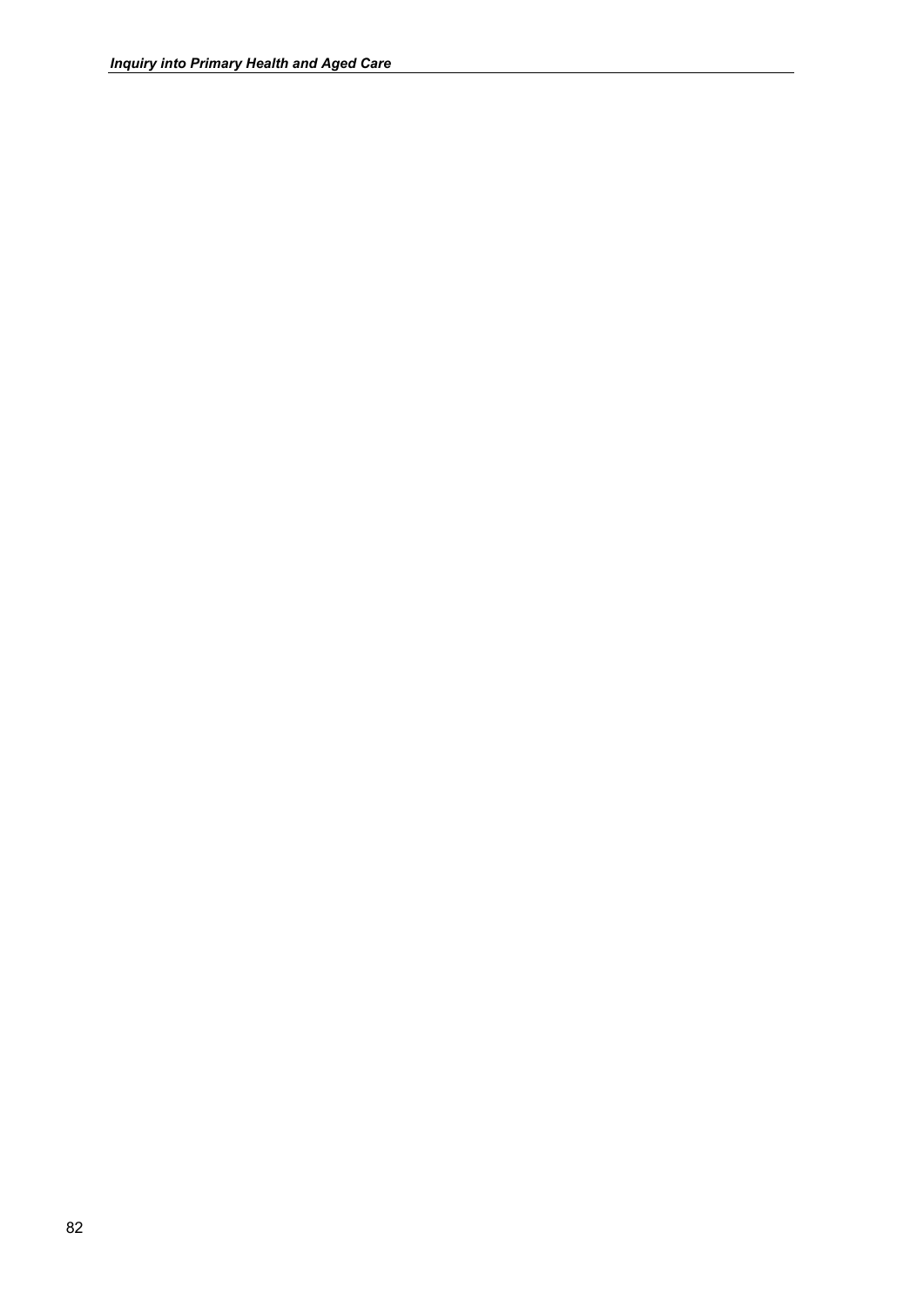# Appendix B: Schedule of Public Hearings

# **Wednesday, 2 November 2011**

Baker IDI Heart and Diabetes Institute

• Professor Anthony Dart, Associate Director, Clinical

Australian Psychological Society

- Mr David Stokes, Senior Manager Professional Practice
- Mr Bo Li, Senior Policy Adviser Professional Practice

Family Medicine Research Centre

- Associate Professor Helena Britt, Director
- Associate Professor Graeme Miller, Medical Director

Australian Institute of Primary Care and Ageing

- Professor Yvonne Wells, Head, Lincoln Centre for Research on Ageing
- Associate Professor Virginia Lewis, Research and Evaluation

Australian Nursing Federation

- Mr Mark Staaf, Professional Officer
- Ms Trish O'Hara, Professional Officer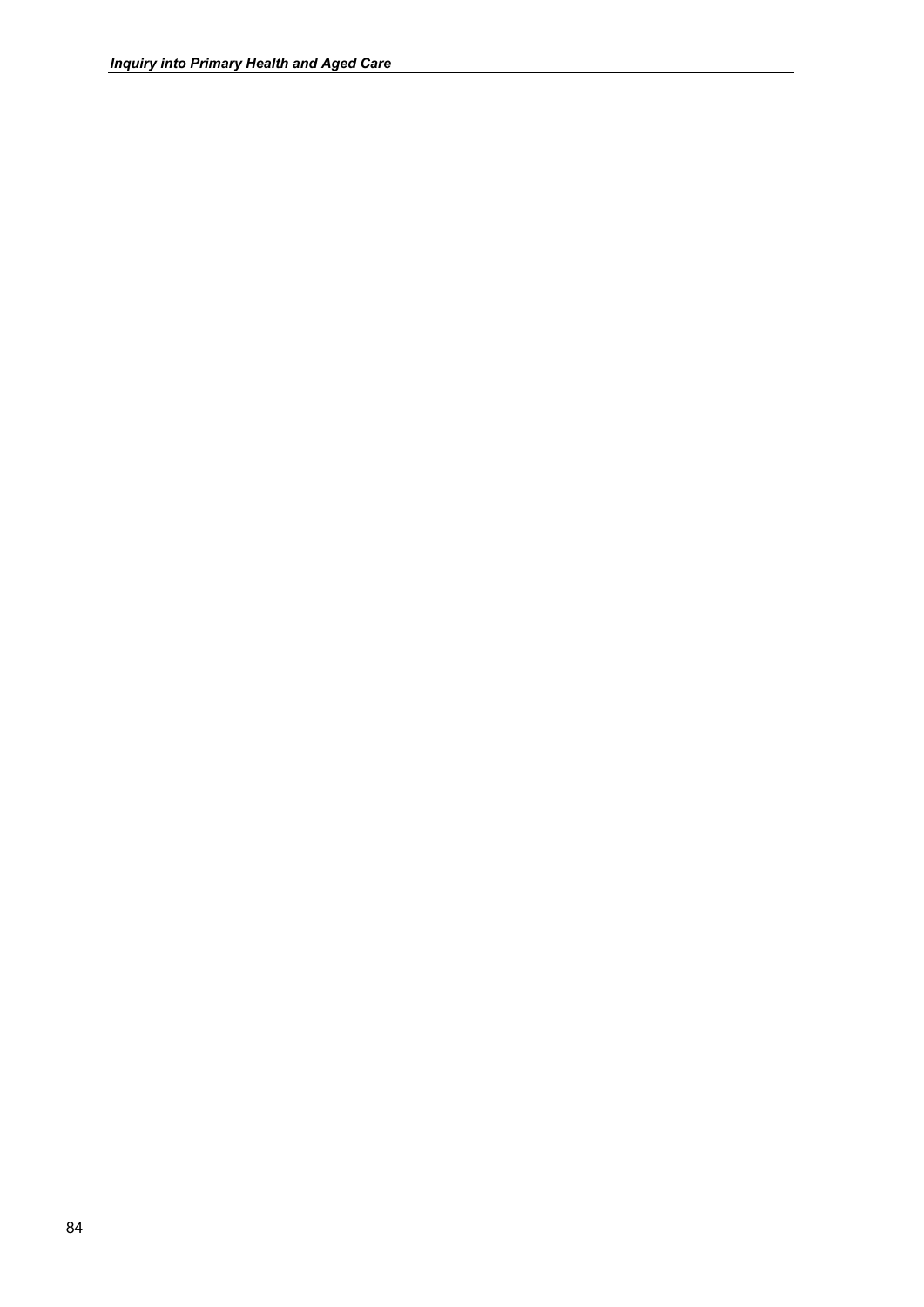# Appendix C: Summary of primary care data

| <b>Australia/Victoria</b><br>data collection | Name of data set                                                      | <b>Primary data</b><br>collection point           | How is it collected?                                         | Who does the<br>data go to?                      | Where is the data<br>reported/published?                                          | <b>Ongoing/Non</b><br>ongoing<br>collection               |
|----------------------------------------------|-----------------------------------------------------------------------|---------------------------------------------------|--------------------------------------------------------------|--------------------------------------------------|-----------------------------------------------------------------------------------|-----------------------------------------------------------|
| Australia                                    | Bettering the Evaluation<br>and Care of Health<br>(BEACH) program     | Approximately<br>1000 GPs each<br>vear            | Survey of 100<br>patients per GP                             | Family Medicine<br><b>Research Centre</b>        | Report on GP Activity in<br>Australia                                             | Ongoing                                                   |
| Victoria                                     | Study of GPs working in<br><b>Community Health</b><br><b>Services</b> | <b>GPs in Community</b><br><b>Health Services</b> | Survey of patients                                           | <b>Family Medicine</b><br><b>Research Centre</b> | Internal report by the<br>Department of Health                                    | Non-ongoing                                               |
| Victoria                                     | Community health<br>centre data                                       | Victoria's<br>community health<br>centres         | Collection of the<br>number of patient<br>visits             | Department of<br>Health                          | Department of Health<br>annual report                                             | Ongoing                                                   |
| Australia                                    | Medicare GP visit data                                                | Claims made by<br>individuals/GPs                 | Based on claims<br>made                                      | Medicare Australia                               | Medicare annual report,<br>organisations can<br>request Medicare data             | Ongoing                                                   |
| Australia                                    | <b>Pharmaceutical Benefits</b><br>Scheme                              | Pharmacies                                        | Based on claims<br>made of subsidised<br>drugs dispensed     | Department of<br><b>Health and Ageing</b>        | Department of Health<br>and Ageing annual<br>report                               | Ongoing                                                   |
| Australia                                    | National Health Survey                                                | Telephone<br>interview of<br>participants         | Survey of 15,800<br><b>Australians</b>                       | Australian Bureau<br>of Statistics               | Australian Bureau of<br>Statistics report                                         | Ongoing (every 3<br>years)                                |
| Victoria                                     | Victorian Population<br><b>Health Survey</b>                          | Telephone<br>interview of<br>participants         | Survey of<br>approximately 7,500<br><b>Victorians</b>        | Department of<br>Health                          | Department of Health<br>report on Victorian<br><b>Population Health</b><br>Survey | Ongoing (no<br>reports available<br>online since<br>2008) |
| Australia                                    | <b>Personally Controlled</b><br><b>Electronic Health Record</b>       | Electronic data<br>collection                     | Patient health<br>records, of those that<br>choose to opt in | Unsure at the<br>current time                    | No current reporting                                                              | Ongoing                                                   |
| Australia                                    | <b>Patient Experience</b><br>Survey                                   | Telephone<br>interview of<br>participants         | Survey done as part<br>of Labour Force<br>Survey             | Australian Bureau<br>of Statistics               | Australian Bureau of<br>Statistics report                                         | Ongoing                                                   |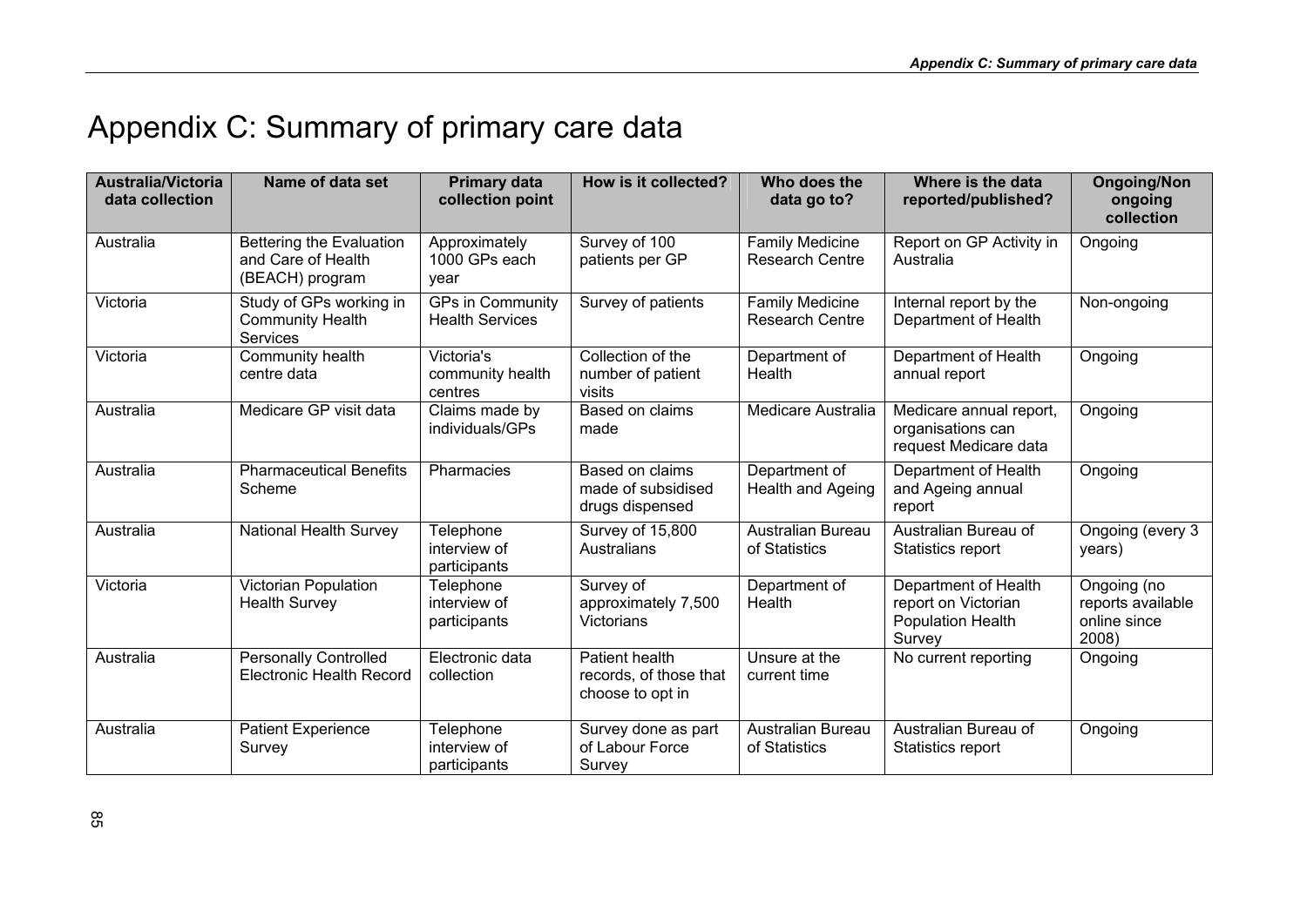| <b>Australia/Victoria</b><br>data collection | Name of data set                              | <b>Primary data</b><br>collection point                                                                        | How is it collected?                                                            | Who does the<br>data go to? | Where is the data<br>reported/published?                                                    | <b>Ongoing/Non</b><br>ongoing<br>collection |
|----------------------------------------------|-----------------------------------------------|----------------------------------------------------------------------------------------------------------------|---------------------------------------------------------------------------------|-----------------------------|---------------------------------------------------------------------------------------------|---------------------------------------------|
| Victoria                                     | Dental Health Program<br>Data Set             | Public dental<br>services                                                                                      | Recording treatment<br>of all patients                                          | Department of<br>Health     | Annual report, Victorian<br><b>Health Services</b><br>Performance report                    | Ongoing                                     |
| Victoria                                     | Victorian Admitted<br><b>Episodes Dataset</b> | Victorian hospitals,<br>rehabilitation<br>centres, extended<br>care facilities and<br>day procedure<br>centres | Recording the<br>information of all<br>admitted patients                        | Department of<br>Health     | Victorian Health<br>Services Report, annual<br>report, special reports<br>by the Department | Ongoing                                     |
| Victoria                                     | <b>Victorian Emergency</b><br>Minimum Dataset | Victorian hospital<br>emergency<br>departments                                                                 | Recording the<br>information of all<br>emergency<br>department<br>presentations | Department of<br>Health     | Victorian Health<br>Services Report, annual<br>report, special reports<br>by the Department | Ongoing                                     |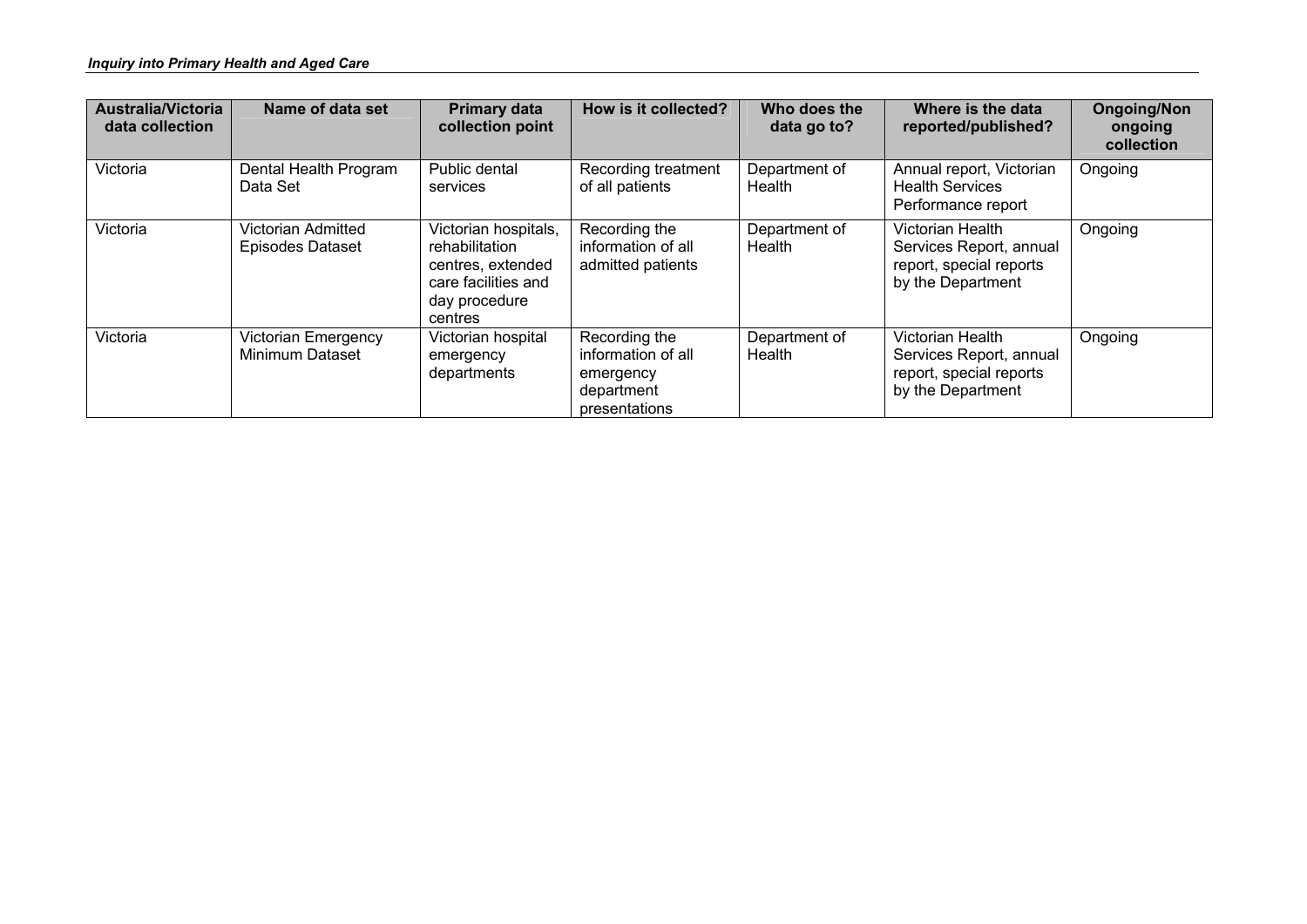# Appendix D: Summary of aged care data

| <b>Australia/Victoria</b><br>data collection | Name of data set                                      | <b>Primary data</b><br>collection point                                 | How is it collected?                                                                                                                                                                        | Who does the<br>data go to?                                                               | Where is the data<br>reported/published?                                                                                      | <b>Ongoing/Non</b><br>ongoing collection |
|----------------------------------------------|-------------------------------------------------------|-------------------------------------------------------------------------|---------------------------------------------------------------------------------------------------------------------------------------------------------------------------------------------|-------------------------------------------------------------------------------------------|-------------------------------------------------------------------------------------------------------------------------------|------------------------------------------|
| Australia                                    | <b>Aged Care Funding</b><br>Instrument                | Residential aged care<br>providers                                      | Each provider claims<br>reimbursement for<br>each resident<br>through Medicare<br>Australia (services<br>are allocated places<br>so can only claim up<br>to maximum number<br>of residents) | Department of<br>Health and<br>Ageing                                                     | Aged Care Service List<br>Annual Stocktake of<br>Aged Care Places<br>Reports on the<br>operation of the Aged<br>Care Act 1997 | Ongoing                                  |
| Victoria                                     | Home and<br><b>Community Care</b><br>Minimum Data Set | <b>HACC</b> service<br>providers                                        | Quarterly reports<br>submitted by each<br>provider                                                                                                                                          | Department of<br>Health                                                                   | Reported by Victorian<br>Department of Health<br>and Department of<br>Health and Ageing                                       | Ongoing                                  |
| Australia                                    | Planning ratios for<br>aged care services             | Population statistics<br>from Australian<br><b>Bureau of Statistics</b> | Analysis of<br>population statistics<br>by region to<br>determine number of<br>aged care places<br>needed                                                                                   | Department of<br>Health and<br>Ageing                                                     | Department of Health<br>and Ageing information<br>sheets/Aged Care<br>Approvals Round<br><b>Essential Guide</b>               | Ongoing                                  |
| Victoria/Australia                           | Aged care<br>assessments                              | Aged care<br>assessment<br>teams/services                               | Teams report the<br>number of<br>assessments<br>undertaken                                                                                                                                  | Victorian<br>Department of<br>Health and then<br>to Department of<br>Health and<br>Ageing | Reported by Victorian<br>Department of Health<br>and Department of<br>Health and Ageing                                       | Ongoing                                  |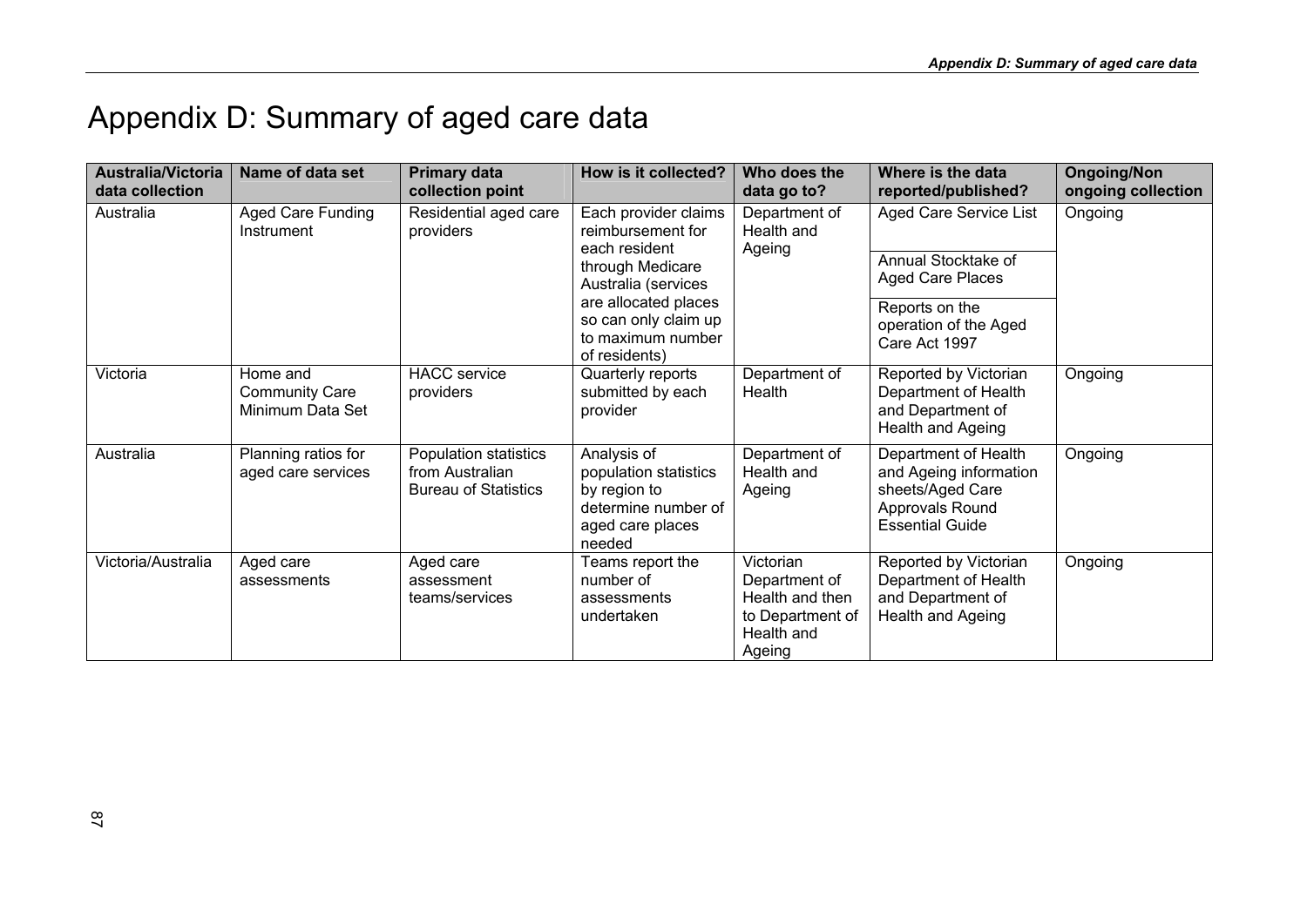| <b>Australia/Victoria</b><br>data collection | Name of data set                                                                                     | <b>Primary data</b><br>collection point                                 | How is it collected?                                                                                                                                                                   | Who does the<br>data go to?           | Where is the data<br>reported/published?                                                                              | <b>Ongoing/Non</b><br>ongoing collection |
|----------------------------------------------|------------------------------------------------------------------------------------------------------|-------------------------------------------------------------------------|----------------------------------------------------------------------------------------------------------------------------------------------------------------------------------------|---------------------------------------|-----------------------------------------------------------------------------------------------------------------------|------------------------------------------|
| Australia                                    | <b>Consumer Directed</b><br>Care Package                                                             | Aged care<br>assessment teams<br>and package service<br>providers       | Teams report the<br>number of people<br>assessed as eligible<br>for each package.<br>Service providers<br>claim from<br>Department for<br>services delivered to<br>eligible recipients | Department of<br>Health and<br>Ageing | Department of Health<br>and Ageing annual<br>report                                                                   | Ongoing                                  |
| Australia                                    | Accreditation of Aged<br>Care Services                                                               | The Aged Care<br>Standards and<br><b>Accreditation Agency</b>           | Assessment teams<br>visit and assess<br>each aged care<br>facility                                                                                                                     | Department of<br>Health and<br>Ageing | Reported by ACSAA on<br>its website and reported<br>by the Department of<br>Health and Ageing in its<br>annual report | Ongoing                                  |
| Victoria                                     | <b>Public Sector</b><br><b>Residential Aged</b><br><b>Care Services Quality</b><br><b>Indicators</b> | <b>Public Sector</b><br><b>Residential Aged</b><br><b>Care Services</b> | Quarterly reports on<br>indicators submitted<br>by each service                                                                                                                        | Department of<br>Health               | Not currently published                                                                                               | Ongoing                                  |